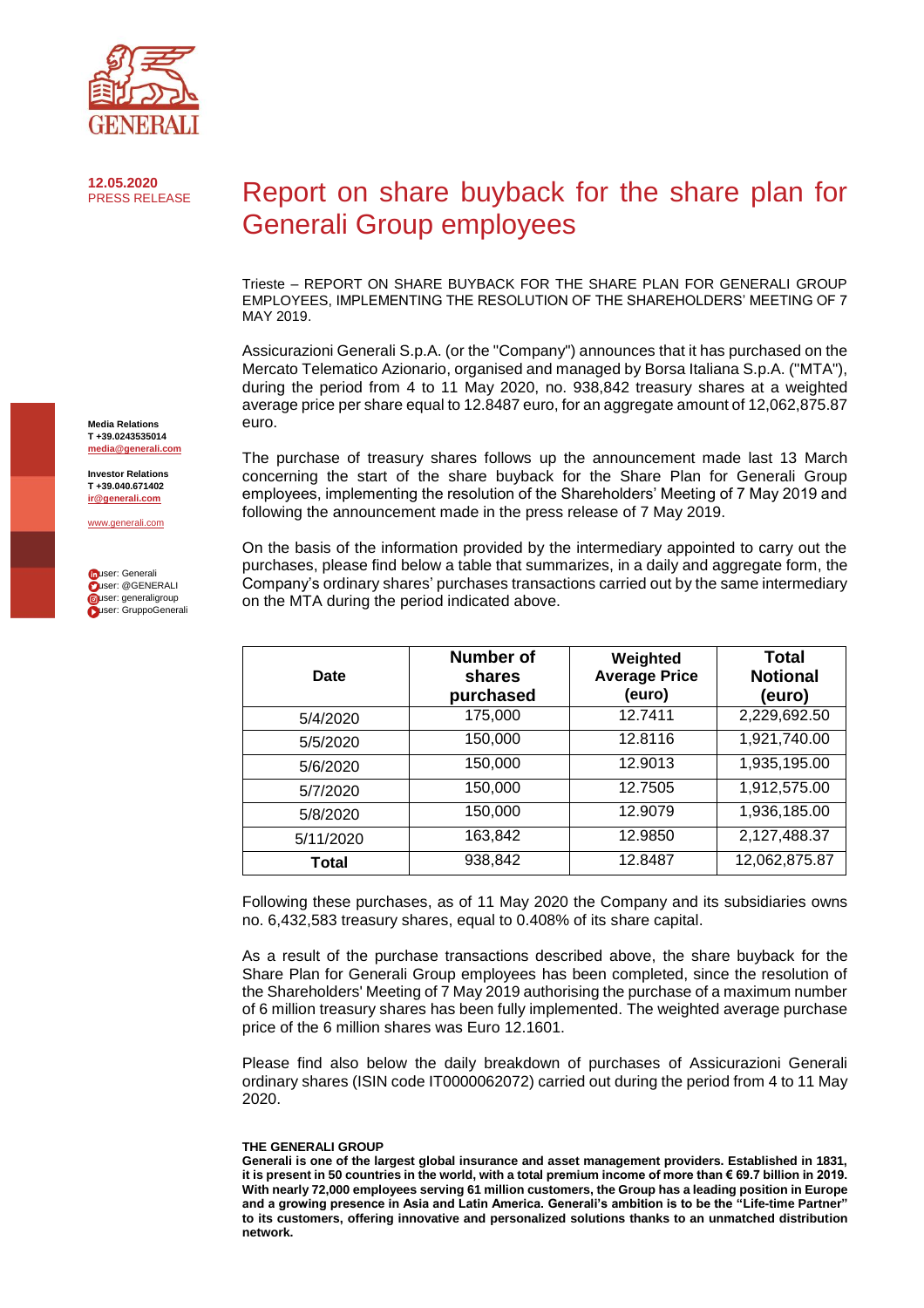| Date       |          | Time of purchase Number of shares | Purchase price |
|------------|----------|-----------------------------------|----------------|
|            | (GMT)    | purchased                         | (euro)         |
| 05/04/2020 | 08:05:22 | 353                               | 12.650         |
| 05/04/2020 | 08:05:31 | 303                               | 12.645         |
| 05/04/2020 | 08:05:42 | 276                               | 12.645         |
| 05/04/2020 | 08:05:53 | 280                               | 12.645         |
| 05/04/2020 | 08:06:05 | 479                               | 12.630         |
| 05/04/2020 | 08:07:00 | 298                               | 12.655         |
| 05/04/2020 | 08:07:22 | 280                               | 12.655         |
| 05/04/2020 | 08:07:44 | 143                               | 12.650         |
| 05/04/2020 | 08:08:06 | 300                               | 12.650         |
| 05/04/2020 | 08:08:37 | 500                               | 12.665         |
| 05/04/2020 | 08:08:37 | 12                                | 12.665         |
| 05/04/2020 | 08:09:18 | 1,000                             | 12.670         |
| 05/04/2020 | 08:09:28 | 315                               | 12.680         |
| 05/04/2020 | 08:09:50 | 363                               | 12.690         |
| 05/04/2020 | 08:10:27 | 338                               | 12.690         |
| 05/04/2020 | 08:10:27 | 3                                 | 12.690         |
| 05/04/2020 | 08:10:46 | 379                               | 12.670         |
| 05/04/2020 | 08:11:46 | 248                               | 12.655         |
| 05/04/2020 | 08:11:46 | 242                               | 12.655         |
| 05/04/2020 | 08:13:12 | 280                               | 12.650         |
| 05/04/2020 | 08:13:29 | 298                               | 12.650         |
| 05/04/2020 | 08:13:50 | 726                               | 12.630         |
| 05/04/2020 | 08:15:17 | 200                               | 12.635         |
| 05/04/2020 | 08:15:17 | 131                               | 12.635         |
| 05/04/2020 | 08:16:32 | 309                               | 12.640         |
| 05/04/2020 | 08:17:28 | 279                               | 12.625         |
| 05/04/2020 | 08:18:04 | 267                               | 12.630         |
| 05/04/2020 | 08:19:05 | 265                               | 12.635         |
| 05/04/2020 | 08:19:32 | 511                               | 12.620         |
| 05/04/2020 | 08:19:37 | 429                               | 12.620         |
| 05/04/2020 | 08:19:37 | 181                               | 12.620         |
| 05/04/2020 | 08:20:15 | 278                               | 12.605         |
| 05/04/2020 | 08:20:15 | 500                               | 12.605         |
| 05/04/2020 | 08:20:15 | 592                               | 12.605         |
| 05/04/2020 | 08:20:31 | 70                                | 12.580         |
| 05/04/2020 | 08:20:37 | 156                               | 12.590         |
| 05/04/2020 | 08:20:37 | 500                               | 12.590         |
| 05/04/2020 | 08:20:37 | 3                                 | 12.595         |
| 05/04/2020 | 08:21:03 | 400                               | 12.585         |
| 05/04/2020 | 08:21:03 | 45                                | 12.585         |
| 05/04/2020 | 08:22:36 | 318                               | 12.570         |
| 05/04/2020 | 08:22:43 | 366                               | 12.580         |
| 05/04/2020 | 08:22:48 | 136                               | 12.580         |
| 05/04/2020 | 08:23:24 | 32                                | 12.595         |
| 05/04/2020 | 08:23:24 | 292                               | 12.595         |
| 05/04/2020 | 08:24:35 | 335                               | 12.635         |
| 05/04/2020 | 08:24:49 | 315                               | 12.640         |
| 05/04/2020 | 08:25:35 | 424                               | 12.650         |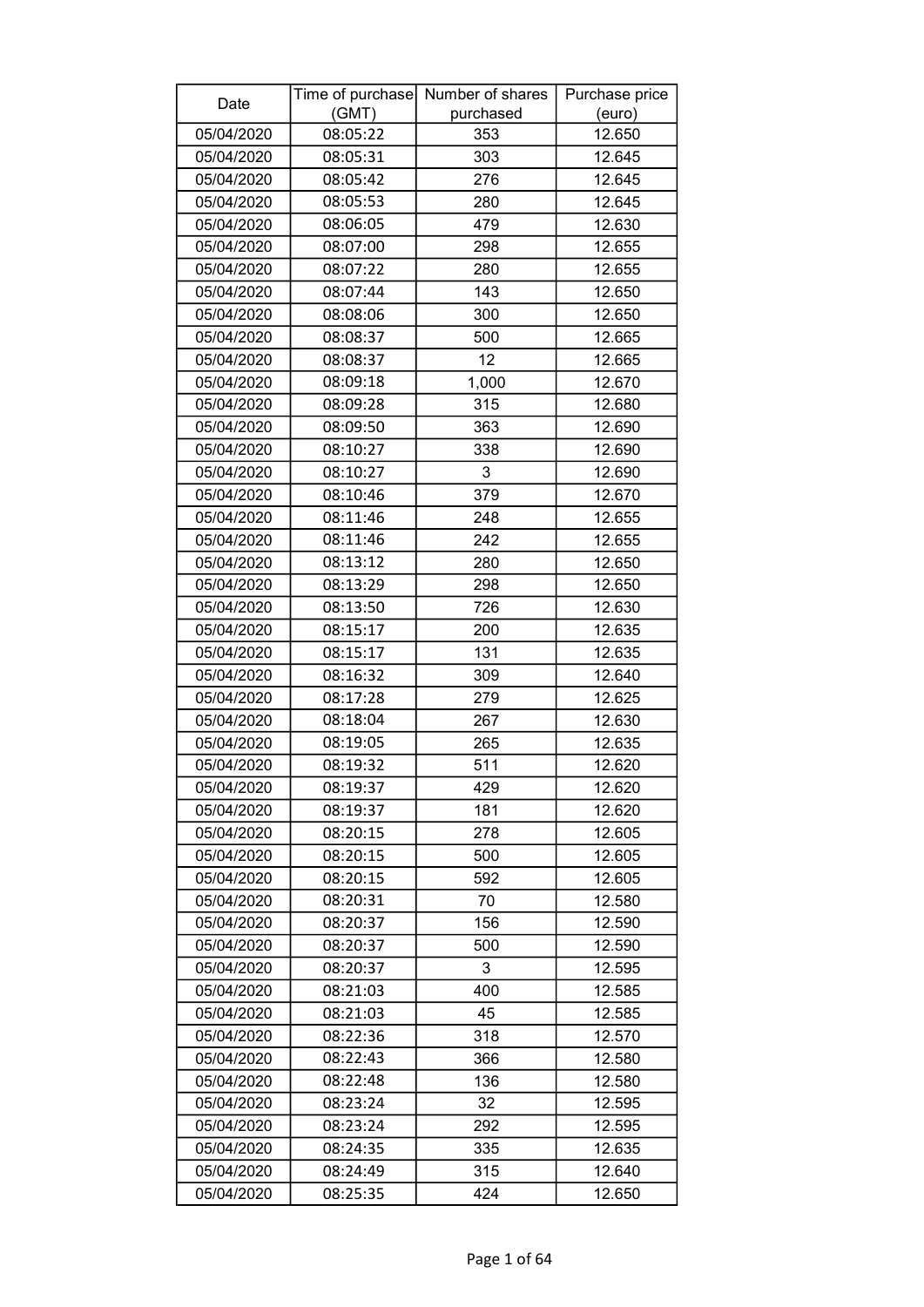| Date       | (GMT)                | Time of purchase Number of shares<br>purchased | Purchase price<br>(euro) |
|------------|----------------------|------------------------------------------------|--------------------------|
| 05/04/2020 | 08:26:26             | 274                                            | 12.645                   |
| 05/04/2020 | 08:28:12             | 281                                            | 12.660                   |
| 05/04/2020 | 08:29:00             | 326                                            | 12.675                   |
| 05/04/2020 | 08:29:55             | 448                                            | 12.665                   |
| 05/04/2020 | 08:29:55             | 430                                            | 12.665                   |
| 05/04/2020 | 08:31:02             | 265                                            | 12.690                   |
| 05/04/2020 | 08:32:22             | 335                                            | 12.685                   |
| 05/04/2020 | 08:34:07             | 390                                            | 12.705                   |
| 05/04/2020 | 08:34:18             | 424                                            | 12.720                   |
| 05/04/2020 | 08:35:40             | 482                                            | 12.745                   |
| 05/04/2020 | 08:36:30             | 281                                            | 12.710                   |
| 05/04/2020 | 08:38:17             | 212                                            | 12.725                   |
| 05/04/2020 | 08:38:17             | 52                                             | 12.725                   |
| 05/04/2020 | 08:40:26             | 348                                            | 12.770                   |
| 05/04/2020 | 08:41:24             | 324                                            | 12.785                   |
| 05/04/2020 | 08:42:20             | 500                                            | 12.780                   |
| 05/04/2020 | 08:42:20             | 194                                            | 12.780                   |
| 05/04/2020 | 08:44:09             | 500                                            | 12.785                   |
| 05/04/2020 | 08:44:09             | 241                                            | 12.785                   |
| 05/04/2020 | 08:44:43             | 272                                            | 12.765                   |
| 05/04/2020 | 08:45:06             | 329                                            | 12.785                   |
| 05/04/2020 | 08:46:47             | 100                                            | 12.800                   |
| 05/04/2020 | 08:46:47             | 177                                            | 12.800                   |
| 05/04/2020 | 08:47:37             | 454                                            | 12.790                   |
| 05/04/2020 | 08:47:37             | 403                                            | 12.790                   |
| 05/04/2020 | 08:48:54             | 402                                            | 12.800                   |
| 05/04/2020 | 08:51:15             | 285                                            | 12.790                   |
| 05/04/2020 | 08:52:52             | 340                                            | 12.765                   |
| 05/04/2020 | 08:55:24             | 385                                            | 12.765                   |
| 05/04/2020 | 08:55:52             | 275                                            | 12.790                   |
| 05/04/2020 | 08:59:05             | 287                                            | 12.790                   |
| 05/04/2020 | 09:01:33             | 268                                            | 12.770                   |
| 05/04/2020 | 09:03:22             | 410                                            | 12.790                   |
| 05/04/2020 | 09:07:02             | 321                                            | 12.780                   |
| 05/04/2020 | 09:07:32             | 346                                            | 12.770                   |
| 05/04/2020 | 09:08:39             | 298                                            | 12.790                   |
| 05/04/2020 | 09:09:49             | 320                                            | 12.785                   |
| 05/04/2020 | 09:10:55             | 282                                            | 12.790                   |
| 05/04/2020 | 09:12:21             | 263                                            | 12.785                   |
| 05/04/2020 | 09:12:55             | 1                                              | 12.785                   |
|            |                      |                                                |                          |
| 05/04/2020 | 09:13:07<br>09:15:23 | 580<br>299                                     | 12.790<br>12.800         |
| 05/04/2020 |                      | 423                                            | 12.785                   |
| 05/04/2020 | 09:17:25<br>09:17:25 |                                                |                          |
| 05/04/2020 | 09:18:17             | 156                                            | 12.785<br>12.785         |
| 05/04/2020 |                      | 364<br>333                                     | 12.785                   |
| 05/04/2020 | 09:20:44<br>09:23:56 | 268                                            | 12.790                   |
| 05/04/2020 |                      |                                                |                          |
| 05/04/2020 | 09:28:03             | 500                                            | 12.800                   |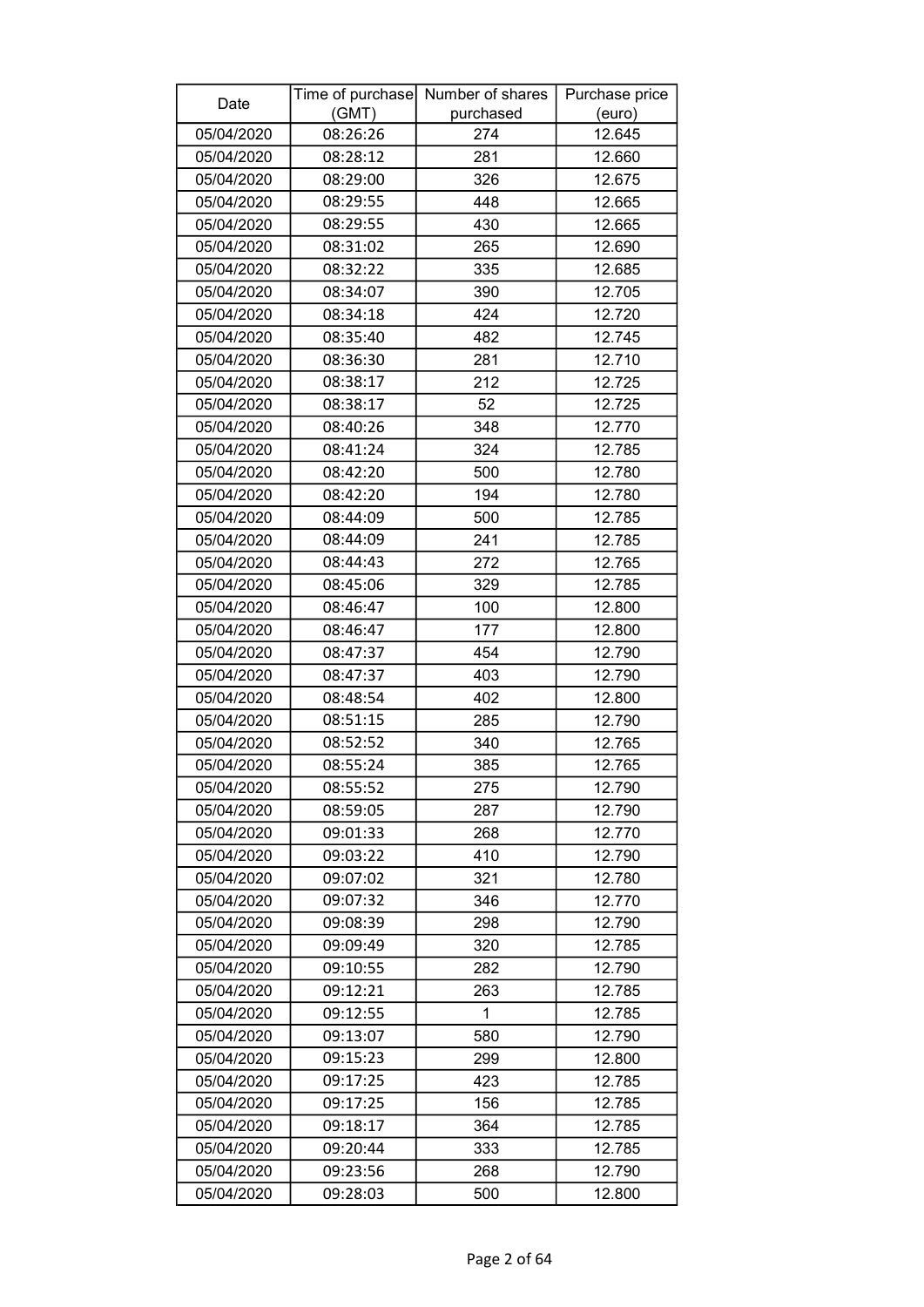| Date       |          | Time of purchase Number of shares | Purchase price |
|------------|----------|-----------------------------------|----------------|
|            | (GMT)    | purchased                         | (euro)         |
| 05/04/2020 | 09:28:03 | 6                                 | 12.800         |
| 05/04/2020 | 09:31:17 | 74                                | 12.780         |
| 05/04/2020 | 09:31:17 | 200                               | 12.780         |
| 05/04/2020 | 09:33:36 | 380                               | 12.775         |
| 05/04/2020 | 09:35:04 | 328                               | 12.760         |
| 05/04/2020 | 09:35:31 | 344                               | 12.750         |
| 05/04/2020 | 09:37:12 | 122                               | 12.750         |
| 05/04/2020 | 09:37:16 | 277                               | 12.750         |
| 05/04/2020 | 09:43:04 | 500                               | 12.775         |
| 05/04/2020 | 09:43:04 | 9                                 | 12.775         |
| 05/04/2020 | 09:43:04 | 168                               | 12.775         |
| 05/04/2020 | 09:44:11 | 216                               | 12.770         |
| 05/04/2020 | 09:44:11 | 89                                | 12.770         |
| 05/04/2020 | 09:49:39 | 280                               | 12.780         |
| 05/04/2020 | 09:52:50 | 277                               | 12.790         |
| 05/04/2020 | 09:53:13 | 299                               | 12.790         |
| 05/04/2020 | 09:55:42 | 334                               | 12.775         |
| 05/04/2020 | 09:58:13 | 194                               | 12.780         |
| 05/04/2020 | 09:58:13 | 115                               | 12.780         |
| 05/04/2020 | 10:00:19 | 303                               | 12.770         |
| 05/04/2020 | 10:00:27 | 551                               | 12.780         |
| 05/04/2020 | 10:01:44 | 553                               | 12.755         |
| 05/04/2020 | 10:01:44 | 30                                | 12.755         |
| 05/04/2020 | 10:01:44 | 250                               | 12.755         |
| 05/04/2020 | 10:01:44 | 250                               | 12.755         |
| 05/04/2020 | 10:01:44 | 250                               | 12.755         |
| 05/04/2020 | 10:02:42 | 329                               | 12.755         |
| 05/04/2020 | 10:03:30 | 25                                | 12.755         |
| 05/04/2020 | 10:03:30 | 250                               | 12.755         |
| 05/04/2020 | 10:03:30 | 198                               | 12.755         |
| 05/04/2020 | 10:04:23 | 265                               | 12.765         |
| 05/04/2020 | 10:05:20 | 413                               | 12.765         |
| 05/04/2020 | 10:06:44 | 150                               | 12.785         |
| 05/04/2020 | 10:06:44 | 195                               | 12.785         |
| 05/04/2020 | 10:07:52 | 104                               | 12.780         |
| 05/04/2020 | 10:08:56 | 302                               | 12.775         |
| 05/04/2020 | 10:10:53 | 332                               | 12.795         |
| 05/04/2020 | 10:12:14 | 250                               | 12.800         |
| 05/04/2020 | 10:12:14 | 34                                | 12.800         |
| 05/04/2020 | 10:12:58 | 271                               | 12.785         |
| 05/04/2020 | 10:15:40 | 185                               | 12.785         |
| 05/04/2020 | 10:15:40 | 187                               | 12.785         |
| 05/04/2020 | 10:17:59 | 387                               | 12.770         |
| 05/04/2020 | 10:21:02 | 61                                | 12.765         |
| 05/04/2020 | 10:21:02 | 103                               | 12.765         |
| 05/04/2020 | 10:21:02 | 183                               | 12.765         |
| 05/04/2020 | 10:23:24 | 250                               | 12.750         |
| 05/04/2020 | 10:23:24 | 167                               | 12.750         |
|            |          |                                   |                |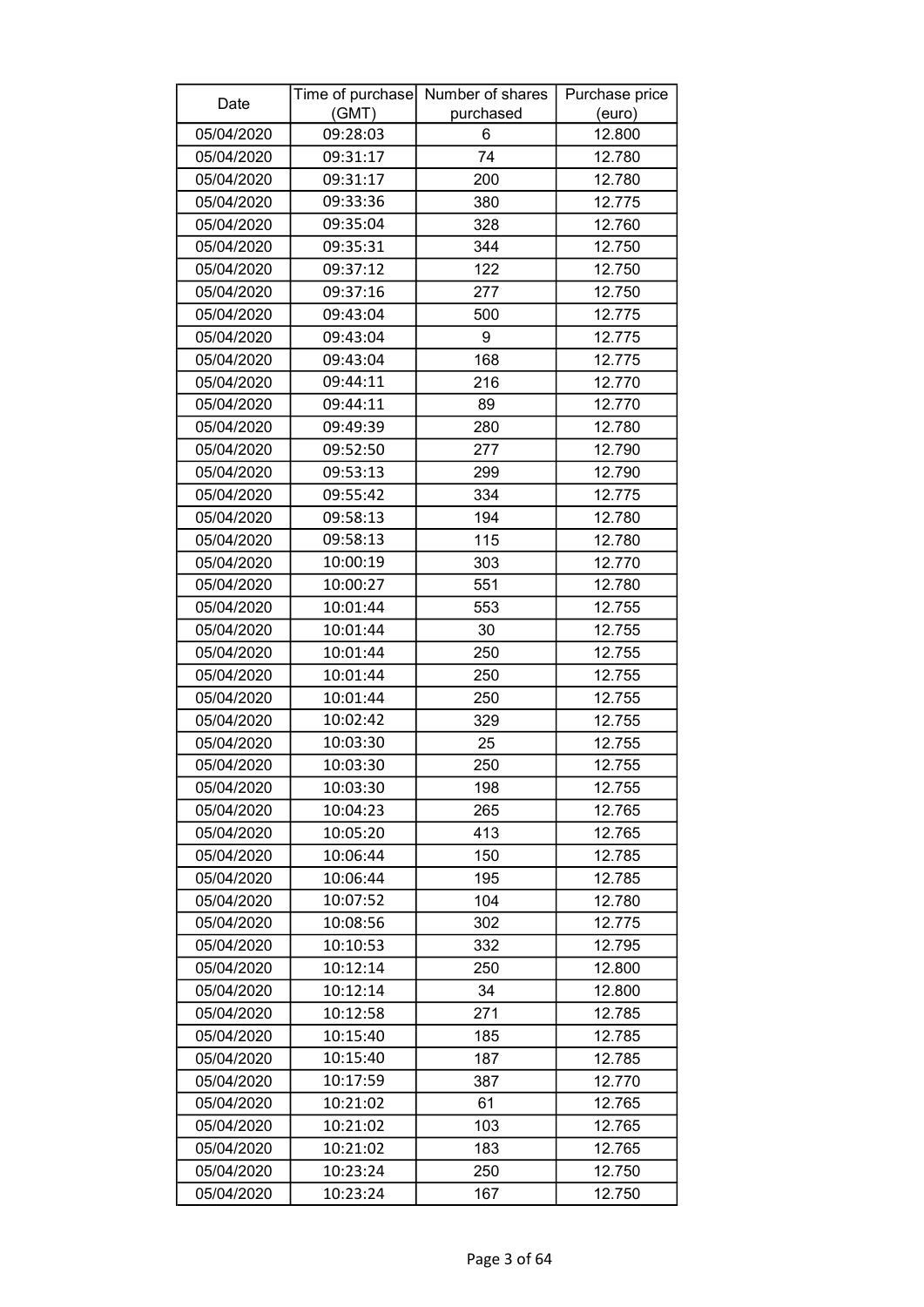| Date       |          | Time of purchase Number of shares | Purchase price |
|------------|----------|-----------------------------------|----------------|
|            | (GMT)    | purchased                         | (euro)         |
| 05/04/2020 | 10:25:54 | 250                               | 12.745         |
| 05/04/2020 | 10:25:54 | 89                                | 12.745         |
| 05/04/2020 | 10:27:33 | 200                               | 12.745         |
| 05/04/2020 | 10:27:33 | 250                               | 12.745         |
| 05/04/2020 | 10:27:33 | 41                                | 12.745         |
| 05/04/2020 | 10:29:29 | 69                                | 12.750         |
| 05/04/2020 | 10:29:45 | 317                               | 12.750         |
| 05/04/2020 | 10:29:59 | 250                               | 12.750         |
| 05/04/2020 | 10:30:49 | 250                               | 12.765         |
| 05/04/2020 | 10:30:49 | 108                               | 12.765         |
| 05/04/2020 | 10:31:18 | 288                               | 12.770         |
| 05/04/2020 | 10:35:14 | 281                               | 12.760         |
| 05/04/2020 | 10:37:28 | 238                               | 12.770         |
| 05/04/2020 | 10:41:14 | 198                               | 12.755         |
| 05/04/2020 | 10:42:37 | 65                                | 12.760         |
| 05/04/2020 | 10:42:37 | 352                               | 12.760         |
| 05/04/2020 | 10:47:09 | 301                               | 12.760         |
| 05/04/2020 | 10:49:36 | 250                               | 12.765         |
| 05/04/2020 | 10:49:36 | 65                                | 12.765         |
| 05/04/2020 | 10:52:14 | 285                               | 12.770         |
| 05/04/2020 | 10:54:36 | 250                               | 12.770         |
| 05/04/2020 | 10:54:36 | 16                                | 12.770         |
| 05/04/2020 | 10:56:30 | 276                               | 12.750         |
| 05/04/2020 | 10:59:13 | 71                                | 12.745         |
| 05/04/2020 | 10:59:13 | 10                                | 12.745         |
| 05/04/2020 | 10:59:13 | 220                               | 12.745         |
| 05/04/2020 | 11:01:25 | 250                               | 12.745         |
| 05/04/2020 | 11:01:25 | 550                               | 12.745         |
| 05/04/2020 | 11:02:23 | 51                                | 12.735         |
| 05/04/2020 | 11:02:23 | 237                               | 12.735         |
| 05/04/2020 | 11:03:06 | 283                               | 12.730         |
| 05/04/2020 | 11:04:43 | 635                               | 12.720         |
| 05/04/2020 | 11:07:08 | 361                               | 12.720         |
| 05/04/2020 | 11:10:49 | 295                               | 12.720         |
| 05/04/2020 | 11:12:38 | 315                               | 12.730         |
| 05/04/2020 | 11:16:44 | 250                               | 12.745         |
| 05/04/2020 | 11:16:44 | 21                                | 12.745         |
| 05/04/2020 | 11:19:03 | 370                               | 12.760         |
| 05/04/2020 | 11:21:05 | 8                                 | 12.760         |
| 05/04/2020 | 11:21:17 | 269                               | 12.765         |
| 05/04/2020 | 11:25:15 | 272                               | 12.755         |
| 05/04/2020 | 11:27:22 | 250                               | 12.740         |
| 05/04/2020 | 11:31:40 | 280                               | 12.740         |
| 05/04/2020 | 11:36:12 | 250                               | 12.725         |
| 05/04/2020 | 11:36:12 | 135                               | 12.725         |
| 05/04/2020 | 11:37:35 | 40                                | 12.730         |
| 05/04/2020 | 11:37:35 | 10                                | 12.730         |
| 05/04/2020 | 11:37:35 | 9                                 | 12.730         |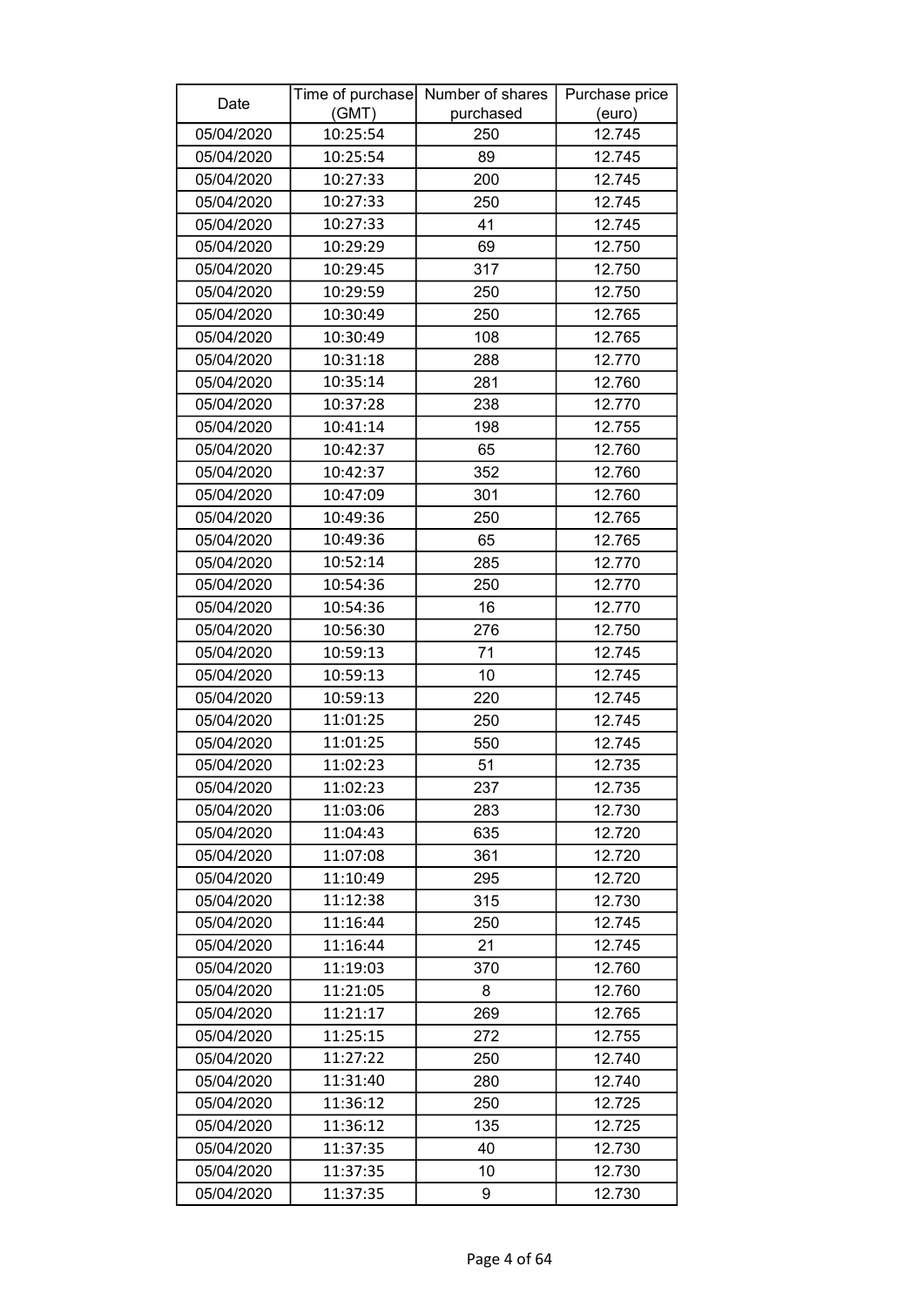| Date       |          | Time of purchase Number of shares | Purchase price |
|------------|----------|-----------------------------------|----------------|
|            | (GMT)    | purchased                         | (euro)         |
| 05/04/2020 | 11:37:35 | 209                               | 12.730         |
| 05/04/2020 | 11:41:22 | 300                               | 12.745         |
| 05/04/2020 | 11:45:16 | 356                               | 12.740         |
| 05/04/2020 | 11:49:27 | 327                               | 12.730         |
| 05/04/2020 | 11:51:17 | 278                               | 12.715         |
| 05/04/2020 | 11:54:34 | 250                               | 12.710         |
| 05/04/2020 | 11:54:34 | 169                               | 12.710         |
| 05/04/2020 | 11:58:28 | 532                               | 12.715         |
| 05/04/2020 | 11:59:35 | 270                               | 12.705         |
| 05/04/2020 | 12:01:30 | 250                               | 12.700         |
| 05/04/2020 | 12:01:30 | 250                               | 12.700         |
| 05/04/2020 | 12:01:30 | 250                               | 12.700         |
| 05/04/2020 | 12:02:12 | 286                               | 12.700         |
| 05/04/2020 | 12:05:43 | 331                               | 12.710         |
| 05/04/2020 | 12:07:36 | 207                               | 12.710         |
| 05/04/2020 | 12:07:36 | 140                               | 12.710         |
| 05/04/2020 | 12:13:38 | 234                               | 12.710         |
| 05/04/2020 | 12:13:38 | 250                               | 12.710         |
| 05/04/2020 | 12:13:38 | 21                                | 12.710         |
| 05/04/2020 | 12:16:42 | 336                               | 12.710         |
| 05/04/2020 | 12:18:09 | 250                               | 12.725         |
| 05/04/2020 | 12:18:09 | 145                               | 12.725         |
| 05/04/2020 | 12:22:48 | 297                               | 12.700         |
| 05/04/2020 | 12:26:05 | 44                                | 12.700         |
| 05/04/2020 | 12:26:27 | 269                               | 12.705         |
| 05/04/2020 | 12:29:32 | 300                               | 12.715         |
| 05/04/2020 | 12:29:50 | 273                               | 12.710         |
| 05/04/2020 | 12:37:22 | 90                                | 12.720         |
| 05/04/2020 | 12:37:22 | 250                               | 12.720         |
| 05/04/2020 | 12:37:22 | 76                                | 12.720         |
| 05/04/2020 | 12:38:53 | 266                               | 12.730         |
| 05/04/2020 | 12:42:33 | 304                               | 12.720         |
| 05/04/2020 | 12:47:32 | 431                               | 12.710         |
| 05/04/2020 | 12:51:07 | 328                               | 12.705         |
| 05/04/2020 | 12:54:27 | 538                               | 12.715         |
| 05/04/2020 | 12:55:22 | 297                               | 12.725         |
| 05/04/2020 | 12:58:35 | 315                               | 12.730         |
| 05/04/2020 | 13:02:28 | 267                               | 12.725         |
| 05/04/2020 | 13:03:31 | 250                               | 12.715         |
| 05/04/2020 | 13:03:31 | 168                               | 12.715         |
| 05/04/2020 | 13:07:50 | 364                               | 12.725         |
| 05/04/2020 | 13:09:55 | 250                               | 12.740         |
| 05/04/2020 | 13:09:55 | 40                                | 12.740         |
| 05/04/2020 | 13:12:43 | 127                               | 12.740         |
| 05/04/2020 | 13:13:14 | 250                               | 12.740         |
| 05/04/2020 | 13:13:14 | 58                                | 12.740         |
| 05/04/2020 | 13:17:26 | 56                                | 12.740         |
| 05/04/2020 | 13:18:03 | 192                               | 12.745         |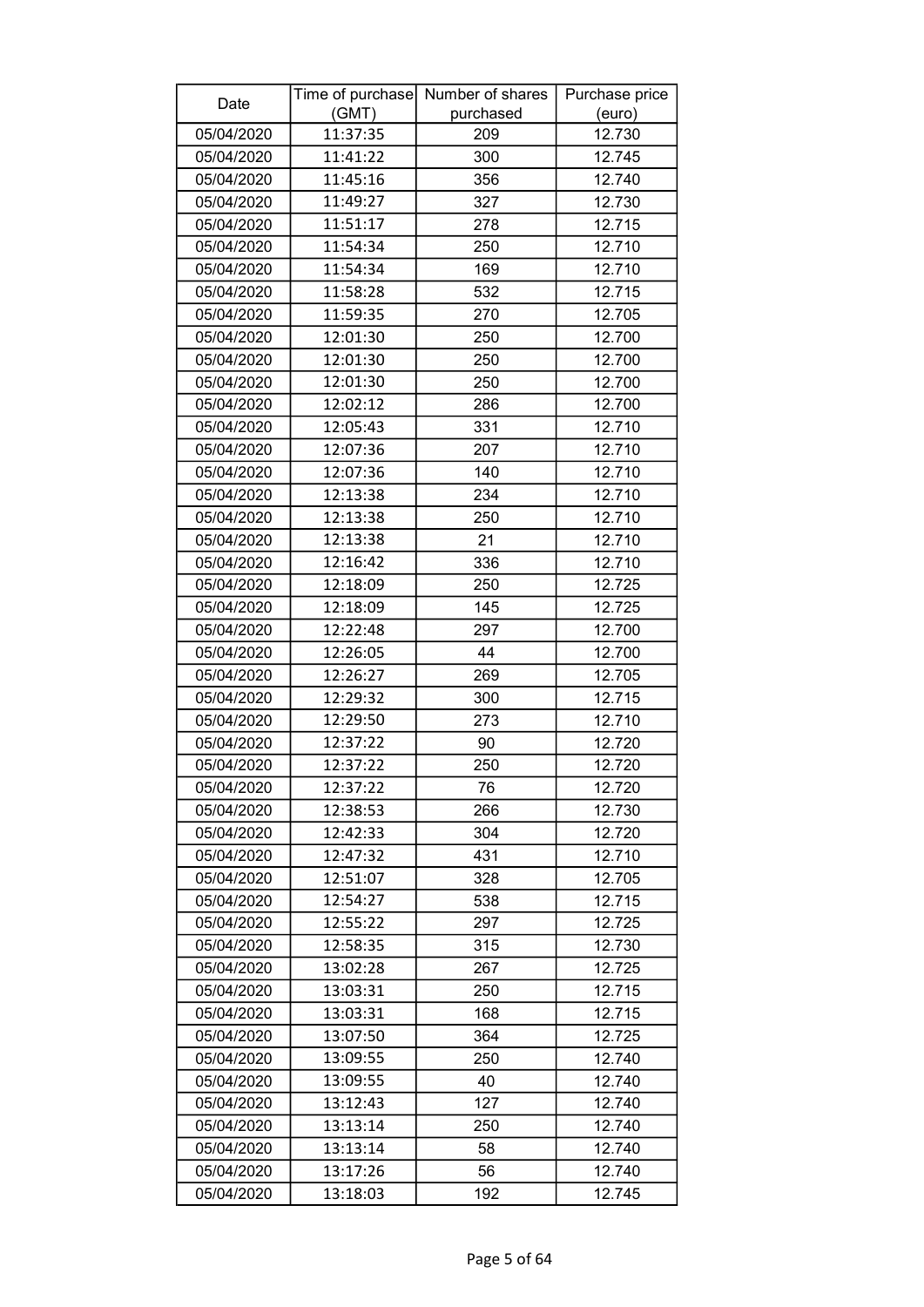| (GMT)<br>purchased<br>(euro)<br>05/04/2020<br>12.745<br>13:18:03<br>72<br>271<br>13:21:48<br>12.735<br>05/04/2020<br>05/04/2020<br>421<br>12.750<br>13:26:39<br>13:30:17<br>05/04/2020<br>302<br>12.740<br>05/04/2020<br>13:32:01<br>306<br>12.745<br>05/04/2020<br>13:33:57<br>308<br>12.740<br>259<br>12.730<br>05/04/2020<br>13:36:28<br>05/04/2020<br>13:36:28<br>11<br>12.730<br>12.720<br>05/04/2020<br>13:38:33<br>250<br>12.720<br>05/04/2020<br>13:38:33<br>65<br>13:39:13<br>290<br>12.730<br>05/04/2020<br>13:41:52<br>05/04/2020<br>359<br>12.735<br>13:46:34<br>12.720<br>05/04/2020<br>322<br>$\overline{7}$<br>13:48:44<br>12.705<br>05/04/2020<br>13:48:44<br>05/04/2020<br>274<br>12.705<br>05/04/2020<br>13:51:39<br>379<br>12.720<br>05/04/2020<br>13:52:42<br>403<br>12.720<br>05/04/2020<br>13:54:52<br>12.715<br>250<br>13:54:52<br>44<br>12.715<br>05/04/2020<br>306<br>12.725<br>05/04/2020<br>13:58:00<br>13:59:28<br>168<br>12.730<br>05/04/2020<br>05/04/2020<br>13:59:28<br>130<br>12.730<br>14:00:43<br>12.730<br>05/04/2020<br>296<br>05/04/2020<br>14:02:31<br>313<br>12.715<br>272<br>05/04/2020<br>14:03:28<br>12.720<br>05/04/2020<br>14:06:41<br>293<br>12.715<br>05/04/2020<br>14:09:08<br>90<br>12.705<br>12.705<br>05/04/2020<br>14:09:08<br>175<br>05/04/2020<br>12.710<br>14:09:08<br>86<br>14:11:13<br>12.710<br>05/04/2020<br>295<br>14:12:01<br>470<br>12.725<br>05/04/2020<br>14:12:01<br>251<br>12.725<br>05/04/2020<br>14:14:45<br>05/04/2020<br>337<br>12.715<br>14:17:17<br>05/04/2020<br>12.720<br>292<br>05/04/2020<br>14:18:21<br>267<br>12.720<br>12.720<br>05/04/2020<br>14:20:33<br>280<br>05/04/2020<br>14:22:09<br>277<br>12.725<br>05/04/2020<br>14:24:05<br>12.735<br>268<br>05/04/2020<br>14:25:36<br>35<br>12.740<br>05/04/2020<br>14:25:36<br>12.740<br>234<br>37<br>12.740<br>05/04/2020<br>14:25:36<br>14:26:12<br>172<br>12.755<br>05/04/2020<br>14:26:12<br>671<br>12.755<br>05/04/2020<br>527<br>05/04/2020<br>14:26:45<br>12.750<br>14:27:10<br>394<br>12.750<br>05/04/2020<br>354<br>12.750<br>05/04/2020<br>14:27:29<br>12.755<br>05/04/2020<br>14:29:19<br>202 | Date       |          | Time of purchase Number of shares | Purchase price |
|--------------------------------------------------------------------------------------------------------------------------------------------------------------------------------------------------------------------------------------------------------------------------------------------------------------------------------------------------------------------------------------------------------------------------------------------------------------------------------------------------------------------------------------------------------------------------------------------------------------------------------------------------------------------------------------------------------------------------------------------------------------------------------------------------------------------------------------------------------------------------------------------------------------------------------------------------------------------------------------------------------------------------------------------------------------------------------------------------------------------------------------------------------------------------------------------------------------------------------------------------------------------------------------------------------------------------------------------------------------------------------------------------------------------------------------------------------------------------------------------------------------------------------------------------------------------------------------------------------------------------------------------------------------------------------------------------------------------------------------------------------------------------------------------------------------------------------------------------------------------------------------------------------------------------------------------------------------------------------------------------------------------------------------------------------------------------------------------------------------------------------------|------------|----------|-----------------------------------|----------------|
|                                                                                                                                                                                                                                                                                                                                                                                                                                                                                                                                                                                                                                                                                                                                                                                                                                                                                                                                                                                                                                                                                                                                                                                                                                                                                                                                                                                                                                                                                                                                                                                                                                                                                                                                                                                                                                                                                                                                                                                                                                                                                                                                      |            |          |                                   |                |
|                                                                                                                                                                                                                                                                                                                                                                                                                                                                                                                                                                                                                                                                                                                                                                                                                                                                                                                                                                                                                                                                                                                                                                                                                                                                                                                                                                                                                                                                                                                                                                                                                                                                                                                                                                                                                                                                                                                                                                                                                                                                                                                                      |            |          |                                   |                |
|                                                                                                                                                                                                                                                                                                                                                                                                                                                                                                                                                                                                                                                                                                                                                                                                                                                                                                                                                                                                                                                                                                                                                                                                                                                                                                                                                                                                                                                                                                                                                                                                                                                                                                                                                                                                                                                                                                                                                                                                                                                                                                                                      |            |          |                                   |                |
|                                                                                                                                                                                                                                                                                                                                                                                                                                                                                                                                                                                                                                                                                                                                                                                                                                                                                                                                                                                                                                                                                                                                                                                                                                                                                                                                                                                                                                                                                                                                                                                                                                                                                                                                                                                                                                                                                                                                                                                                                                                                                                                                      |            |          |                                   |                |
|                                                                                                                                                                                                                                                                                                                                                                                                                                                                                                                                                                                                                                                                                                                                                                                                                                                                                                                                                                                                                                                                                                                                                                                                                                                                                                                                                                                                                                                                                                                                                                                                                                                                                                                                                                                                                                                                                                                                                                                                                                                                                                                                      |            |          |                                   |                |
|                                                                                                                                                                                                                                                                                                                                                                                                                                                                                                                                                                                                                                                                                                                                                                                                                                                                                                                                                                                                                                                                                                                                                                                                                                                                                                                                                                                                                                                                                                                                                                                                                                                                                                                                                                                                                                                                                                                                                                                                                                                                                                                                      |            |          |                                   |                |
|                                                                                                                                                                                                                                                                                                                                                                                                                                                                                                                                                                                                                                                                                                                                                                                                                                                                                                                                                                                                                                                                                                                                                                                                                                                                                                                                                                                                                                                                                                                                                                                                                                                                                                                                                                                                                                                                                                                                                                                                                                                                                                                                      |            |          |                                   |                |
|                                                                                                                                                                                                                                                                                                                                                                                                                                                                                                                                                                                                                                                                                                                                                                                                                                                                                                                                                                                                                                                                                                                                                                                                                                                                                                                                                                                                                                                                                                                                                                                                                                                                                                                                                                                                                                                                                                                                                                                                                                                                                                                                      |            |          |                                   |                |
|                                                                                                                                                                                                                                                                                                                                                                                                                                                                                                                                                                                                                                                                                                                                                                                                                                                                                                                                                                                                                                                                                                                                                                                                                                                                                                                                                                                                                                                                                                                                                                                                                                                                                                                                                                                                                                                                                                                                                                                                                                                                                                                                      |            |          |                                   |                |
|                                                                                                                                                                                                                                                                                                                                                                                                                                                                                                                                                                                                                                                                                                                                                                                                                                                                                                                                                                                                                                                                                                                                                                                                                                                                                                                                                                                                                                                                                                                                                                                                                                                                                                                                                                                                                                                                                                                                                                                                                                                                                                                                      |            |          |                                   |                |
|                                                                                                                                                                                                                                                                                                                                                                                                                                                                                                                                                                                                                                                                                                                                                                                                                                                                                                                                                                                                                                                                                                                                                                                                                                                                                                                                                                                                                                                                                                                                                                                                                                                                                                                                                                                                                                                                                                                                                                                                                                                                                                                                      |            |          |                                   |                |
|                                                                                                                                                                                                                                                                                                                                                                                                                                                                                                                                                                                                                                                                                                                                                                                                                                                                                                                                                                                                                                                                                                                                                                                                                                                                                                                                                                                                                                                                                                                                                                                                                                                                                                                                                                                                                                                                                                                                                                                                                                                                                                                                      |            |          |                                   |                |
|                                                                                                                                                                                                                                                                                                                                                                                                                                                                                                                                                                                                                                                                                                                                                                                                                                                                                                                                                                                                                                                                                                                                                                                                                                                                                                                                                                                                                                                                                                                                                                                                                                                                                                                                                                                                                                                                                                                                                                                                                                                                                                                                      |            |          |                                   |                |
|                                                                                                                                                                                                                                                                                                                                                                                                                                                                                                                                                                                                                                                                                                                                                                                                                                                                                                                                                                                                                                                                                                                                                                                                                                                                                                                                                                                                                                                                                                                                                                                                                                                                                                                                                                                                                                                                                                                                                                                                                                                                                                                                      |            |          |                                   |                |
|                                                                                                                                                                                                                                                                                                                                                                                                                                                                                                                                                                                                                                                                                                                                                                                                                                                                                                                                                                                                                                                                                                                                                                                                                                                                                                                                                                                                                                                                                                                                                                                                                                                                                                                                                                                                                                                                                                                                                                                                                                                                                                                                      |            |          |                                   |                |
|                                                                                                                                                                                                                                                                                                                                                                                                                                                                                                                                                                                                                                                                                                                                                                                                                                                                                                                                                                                                                                                                                                                                                                                                                                                                                                                                                                                                                                                                                                                                                                                                                                                                                                                                                                                                                                                                                                                                                                                                                                                                                                                                      |            |          |                                   |                |
|                                                                                                                                                                                                                                                                                                                                                                                                                                                                                                                                                                                                                                                                                                                                                                                                                                                                                                                                                                                                                                                                                                                                                                                                                                                                                                                                                                                                                                                                                                                                                                                                                                                                                                                                                                                                                                                                                                                                                                                                                                                                                                                                      |            |          |                                   |                |
|                                                                                                                                                                                                                                                                                                                                                                                                                                                                                                                                                                                                                                                                                                                                                                                                                                                                                                                                                                                                                                                                                                                                                                                                                                                                                                                                                                                                                                                                                                                                                                                                                                                                                                                                                                                                                                                                                                                                                                                                                                                                                                                                      |            |          |                                   |                |
|                                                                                                                                                                                                                                                                                                                                                                                                                                                                                                                                                                                                                                                                                                                                                                                                                                                                                                                                                                                                                                                                                                                                                                                                                                                                                                                                                                                                                                                                                                                                                                                                                                                                                                                                                                                                                                                                                                                                                                                                                                                                                                                                      |            |          |                                   |                |
|                                                                                                                                                                                                                                                                                                                                                                                                                                                                                                                                                                                                                                                                                                                                                                                                                                                                                                                                                                                                                                                                                                                                                                                                                                                                                                                                                                                                                                                                                                                                                                                                                                                                                                                                                                                                                                                                                                                                                                                                                                                                                                                                      |            |          |                                   |                |
|                                                                                                                                                                                                                                                                                                                                                                                                                                                                                                                                                                                                                                                                                                                                                                                                                                                                                                                                                                                                                                                                                                                                                                                                                                                                                                                                                                                                                                                                                                                                                                                                                                                                                                                                                                                                                                                                                                                                                                                                                                                                                                                                      |            |          |                                   |                |
|                                                                                                                                                                                                                                                                                                                                                                                                                                                                                                                                                                                                                                                                                                                                                                                                                                                                                                                                                                                                                                                                                                                                                                                                                                                                                                                                                                                                                                                                                                                                                                                                                                                                                                                                                                                                                                                                                                                                                                                                                                                                                                                                      |            |          |                                   |                |
|                                                                                                                                                                                                                                                                                                                                                                                                                                                                                                                                                                                                                                                                                                                                                                                                                                                                                                                                                                                                                                                                                                                                                                                                                                                                                                                                                                                                                                                                                                                                                                                                                                                                                                                                                                                                                                                                                                                                                                                                                                                                                                                                      |            |          |                                   |                |
|                                                                                                                                                                                                                                                                                                                                                                                                                                                                                                                                                                                                                                                                                                                                                                                                                                                                                                                                                                                                                                                                                                                                                                                                                                                                                                                                                                                                                                                                                                                                                                                                                                                                                                                                                                                                                                                                                                                                                                                                                                                                                                                                      |            |          |                                   |                |
|                                                                                                                                                                                                                                                                                                                                                                                                                                                                                                                                                                                                                                                                                                                                                                                                                                                                                                                                                                                                                                                                                                                                                                                                                                                                                                                                                                                                                                                                                                                                                                                                                                                                                                                                                                                                                                                                                                                                                                                                                                                                                                                                      |            |          |                                   |                |
|                                                                                                                                                                                                                                                                                                                                                                                                                                                                                                                                                                                                                                                                                                                                                                                                                                                                                                                                                                                                                                                                                                                                                                                                                                                                                                                                                                                                                                                                                                                                                                                                                                                                                                                                                                                                                                                                                                                                                                                                                                                                                                                                      |            |          |                                   |                |
|                                                                                                                                                                                                                                                                                                                                                                                                                                                                                                                                                                                                                                                                                                                                                                                                                                                                                                                                                                                                                                                                                                                                                                                                                                                                                                                                                                                                                                                                                                                                                                                                                                                                                                                                                                                                                                                                                                                                                                                                                                                                                                                                      |            |          |                                   |                |
|                                                                                                                                                                                                                                                                                                                                                                                                                                                                                                                                                                                                                                                                                                                                                                                                                                                                                                                                                                                                                                                                                                                                                                                                                                                                                                                                                                                                                                                                                                                                                                                                                                                                                                                                                                                                                                                                                                                                                                                                                                                                                                                                      |            |          |                                   |                |
|                                                                                                                                                                                                                                                                                                                                                                                                                                                                                                                                                                                                                                                                                                                                                                                                                                                                                                                                                                                                                                                                                                                                                                                                                                                                                                                                                                                                                                                                                                                                                                                                                                                                                                                                                                                                                                                                                                                                                                                                                                                                                                                                      |            |          |                                   |                |
|                                                                                                                                                                                                                                                                                                                                                                                                                                                                                                                                                                                                                                                                                                                                                                                                                                                                                                                                                                                                                                                                                                                                                                                                                                                                                                                                                                                                                                                                                                                                                                                                                                                                                                                                                                                                                                                                                                                                                                                                                                                                                                                                      |            |          |                                   |                |
|                                                                                                                                                                                                                                                                                                                                                                                                                                                                                                                                                                                                                                                                                                                                                                                                                                                                                                                                                                                                                                                                                                                                                                                                                                                                                                                                                                                                                                                                                                                                                                                                                                                                                                                                                                                                                                                                                                                                                                                                                                                                                                                                      |            |          |                                   |                |
|                                                                                                                                                                                                                                                                                                                                                                                                                                                                                                                                                                                                                                                                                                                                                                                                                                                                                                                                                                                                                                                                                                                                                                                                                                                                                                                                                                                                                                                                                                                                                                                                                                                                                                                                                                                                                                                                                                                                                                                                                                                                                                                                      |            |          |                                   |                |
|                                                                                                                                                                                                                                                                                                                                                                                                                                                                                                                                                                                                                                                                                                                                                                                                                                                                                                                                                                                                                                                                                                                                                                                                                                                                                                                                                                                                                                                                                                                                                                                                                                                                                                                                                                                                                                                                                                                                                                                                                                                                                                                                      |            |          |                                   |                |
|                                                                                                                                                                                                                                                                                                                                                                                                                                                                                                                                                                                                                                                                                                                                                                                                                                                                                                                                                                                                                                                                                                                                                                                                                                                                                                                                                                                                                                                                                                                                                                                                                                                                                                                                                                                                                                                                                                                                                                                                                                                                                                                                      |            |          |                                   |                |
|                                                                                                                                                                                                                                                                                                                                                                                                                                                                                                                                                                                                                                                                                                                                                                                                                                                                                                                                                                                                                                                                                                                                                                                                                                                                                                                                                                                                                                                                                                                                                                                                                                                                                                                                                                                                                                                                                                                                                                                                                                                                                                                                      |            |          |                                   |                |
|                                                                                                                                                                                                                                                                                                                                                                                                                                                                                                                                                                                                                                                                                                                                                                                                                                                                                                                                                                                                                                                                                                                                                                                                                                                                                                                                                                                                                                                                                                                                                                                                                                                                                                                                                                                                                                                                                                                                                                                                                                                                                                                                      |            |          |                                   |                |
|                                                                                                                                                                                                                                                                                                                                                                                                                                                                                                                                                                                                                                                                                                                                                                                                                                                                                                                                                                                                                                                                                                                                                                                                                                                                                                                                                                                                                                                                                                                                                                                                                                                                                                                                                                                                                                                                                                                                                                                                                                                                                                                                      |            |          |                                   |                |
|                                                                                                                                                                                                                                                                                                                                                                                                                                                                                                                                                                                                                                                                                                                                                                                                                                                                                                                                                                                                                                                                                                                                                                                                                                                                                                                                                                                                                                                                                                                                                                                                                                                                                                                                                                                                                                                                                                                                                                                                                                                                                                                                      |            |          |                                   |                |
|                                                                                                                                                                                                                                                                                                                                                                                                                                                                                                                                                                                                                                                                                                                                                                                                                                                                                                                                                                                                                                                                                                                                                                                                                                                                                                                                                                                                                                                                                                                                                                                                                                                                                                                                                                                                                                                                                                                                                                                                                                                                                                                                      |            |          |                                   |                |
|                                                                                                                                                                                                                                                                                                                                                                                                                                                                                                                                                                                                                                                                                                                                                                                                                                                                                                                                                                                                                                                                                                                                                                                                                                                                                                                                                                                                                                                                                                                                                                                                                                                                                                                                                                                                                                                                                                                                                                                                                                                                                                                                      |            |          |                                   |                |
|                                                                                                                                                                                                                                                                                                                                                                                                                                                                                                                                                                                                                                                                                                                                                                                                                                                                                                                                                                                                                                                                                                                                                                                                                                                                                                                                                                                                                                                                                                                                                                                                                                                                                                                                                                                                                                                                                                                                                                                                                                                                                                                                      |            |          |                                   |                |
|                                                                                                                                                                                                                                                                                                                                                                                                                                                                                                                                                                                                                                                                                                                                                                                                                                                                                                                                                                                                                                                                                                                                                                                                                                                                                                                                                                                                                                                                                                                                                                                                                                                                                                                                                                                                                                                                                                                                                                                                                                                                                                                                      |            |          |                                   |                |
|                                                                                                                                                                                                                                                                                                                                                                                                                                                                                                                                                                                                                                                                                                                                                                                                                                                                                                                                                                                                                                                                                                                                                                                                                                                                                                                                                                                                                                                                                                                                                                                                                                                                                                                                                                                                                                                                                                                                                                                                                                                                                                                                      |            |          |                                   |                |
|                                                                                                                                                                                                                                                                                                                                                                                                                                                                                                                                                                                                                                                                                                                                                                                                                                                                                                                                                                                                                                                                                                                                                                                                                                                                                                                                                                                                                                                                                                                                                                                                                                                                                                                                                                                                                                                                                                                                                                                                                                                                                                                                      |            |          |                                   |                |
|                                                                                                                                                                                                                                                                                                                                                                                                                                                                                                                                                                                                                                                                                                                                                                                                                                                                                                                                                                                                                                                                                                                                                                                                                                                                                                                                                                                                                                                                                                                                                                                                                                                                                                                                                                                                                                                                                                                                                                                                                                                                                                                                      |            |          |                                   |                |
|                                                                                                                                                                                                                                                                                                                                                                                                                                                                                                                                                                                                                                                                                                                                                                                                                                                                                                                                                                                                                                                                                                                                                                                                                                                                                                                                                                                                                                                                                                                                                                                                                                                                                                                                                                                                                                                                                                                                                                                                                                                                                                                                      |            |          |                                   |                |
|                                                                                                                                                                                                                                                                                                                                                                                                                                                                                                                                                                                                                                                                                                                                                                                                                                                                                                                                                                                                                                                                                                                                                                                                                                                                                                                                                                                                                                                                                                                                                                                                                                                                                                                                                                                                                                                                                                                                                                                                                                                                                                                                      |            |          |                                   |                |
|                                                                                                                                                                                                                                                                                                                                                                                                                                                                                                                                                                                                                                                                                                                                                                                                                                                                                                                                                                                                                                                                                                                                                                                                                                                                                                                                                                                                                                                                                                                                                                                                                                                                                                                                                                                                                                                                                                                                                                                                                                                                                                                                      |            |          |                                   |                |
|                                                                                                                                                                                                                                                                                                                                                                                                                                                                                                                                                                                                                                                                                                                                                                                                                                                                                                                                                                                                                                                                                                                                                                                                                                                                                                                                                                                                                                                                                                                                                                                                                                                                                                                                                                                                                                                                                                                                                                                                                                                                                                                                      | 05/04/2020 | 14:29:19 | 85                                | 12.755         |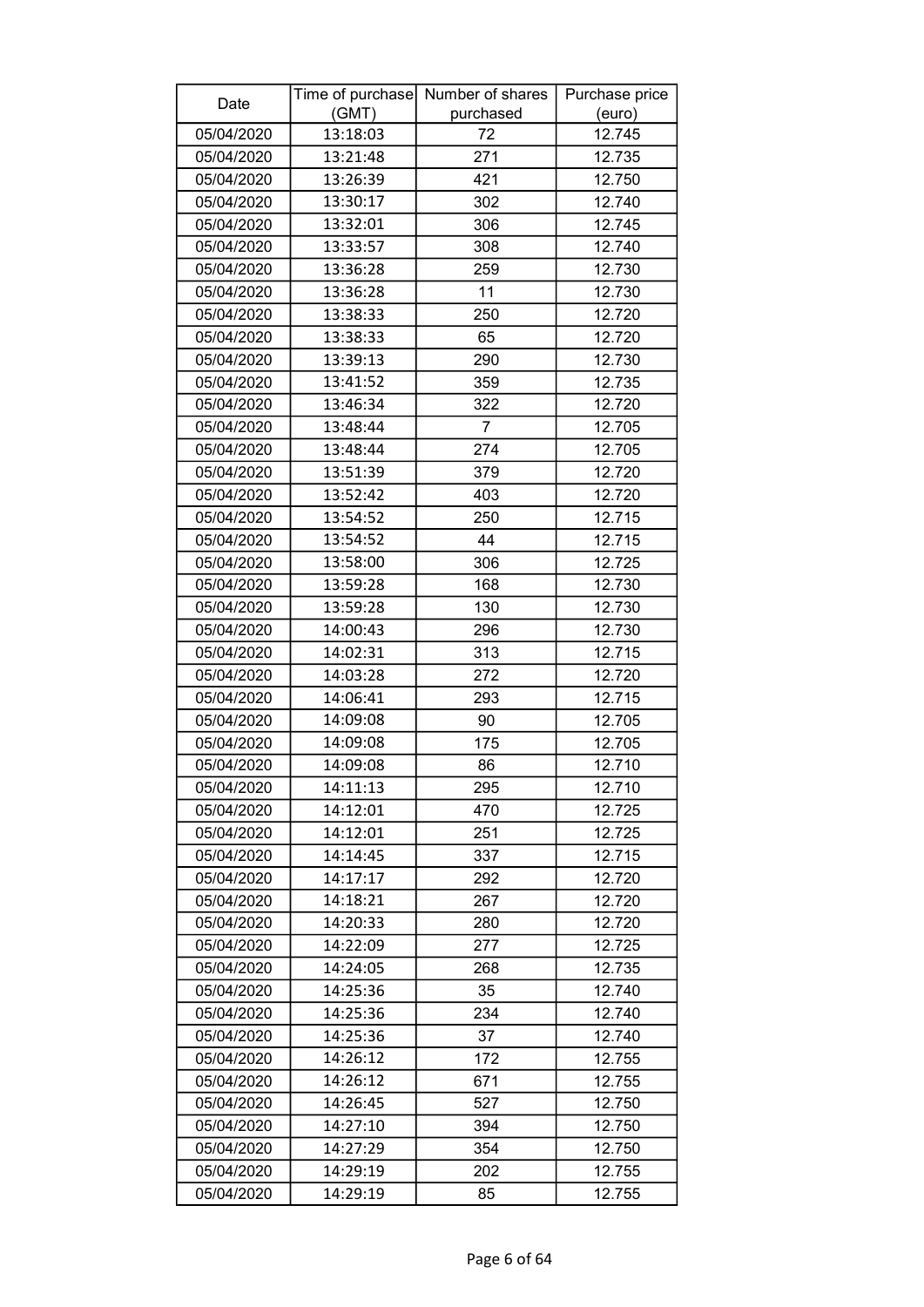| Date       |          | Time of purchase Number of shares | Purchase price |
|------------|----------|-----------------------------------|----------------|
|            | (GMT)    | purchased                         | (euro)         |
| 05/04/2020 | 14:29:31 | 265                               | 12.750         |
| 05/04/2020 | 14:30:13 | 328                               | 12.745         |
| 05/04/2020 | 14:30:42 | 285                               | 12.745         |
| 05/04/2020 | 14:31:01 | 263                               | 12.735         |
| 05/04/2020 | 14:31:14 | 585                               | 12.730         |
| 05/04/2020 | 14:31:36 | 271                               | 12.730         |
| 05/04/2020 | 14:31:56 | 344                               | 12.730         |
| 05/04/2020 | 14:32:41 | 91                                | 12.720         |
| 05/04/2020 | 14:32:41 | 213                               | 12.725         |
| 05/04/2020 | 14:33:38 | 285                               | 12.725         |
| 05/04/2020 | 14:34:53 | 244                               | 12.730         |
| 05/04/2020 | 14:34:53 | 48                                | 12.730         |
| 05/04/2020 | 14:35:44 | 354                               | 12.725         |
| 05/04/2020 | 14:35:44 | 159                               | 12.725         |
| 05/04/2020 | 14:35:59 | 476                               | 12.730         |
| 05/04/2020 | 14:36:52 | 157                               | 12.730         |
| 05/04/2020 | 14:36:52 | 227                               | 12.730         |
| 05/04/2020 | 14:37:33 | 360                               | 12.725         |
| 05/04/2020 | 14:37:53 | 272                               | 12.730         |
| 05/04/2020 | 14:39:54 | 282                               | 12.740         |
| 05/04/2020 | 14:40:45 | 399                               | 12.740         |
| 05/04/2020 | 14:41:26 | 291                               | 12.750         |
| 05/04/2020 | 14:42:37 | 578                               | 12.745         |
| 05/04/2020 | 14:43:19 | 327                               | 12.765         |
| 05/04/2020 | 14:43:45 | 614                               | 12.765         |
| 05/04/2020 | 14:43:45 | 104                               | 12.765         |
| 05/04/2020 | 14:44:13 | 98                                | 12.765         |
| 05/04/2020 | 14:44:13 | 66                                | 12.765         |
| 05/04/2020 | 14:44:13 | 303                               | 12.765         |
| 05/04/2020 | 14:45:14 | 303                               | 12.760         |
| 05/04/2020 | 14:46:06 | 282                               | 12.770         |
| 05/04/2020 | 14:46:34 | 406                               | 12.770         |
| 05/04/2020 | 14:47:07 | 292                               | 12.765         |
| 05/04/2020 | 14:47:32 | 373                               | 12.760         |
| 05/04/2020 | 14:48:28 | 280                               | 12.760         |
| 05/04/2020 | 14:50:36 | 358                               | 12.760         |
| 05/04/2020 | 14:52:34 | 84                                | 12.770         |
| 05/04/2020 | 14:52:51 | 404                               | 12.775         |
| 05/04/2020 | 14:53:35 | 271                               | 12.770         |
| 05/04/2020 | 14:55:24 | 406                               | 12.765         |
| 05/04/2020 | 14:58:57 | 17                                | 12.755         |
| 05/04/2020 | 14:58:57 | 6                                 | 12.755         |
| 05/04/2020 | 14:58:57 | 264                               | 12.755         |
| 05/04/2020 | 15:00:25 | 318                               | 12.760         |
| 05/04/2020 | 15:01:51 | 596                               | 12.770         |
| 05/04/2020 | 15:03:01 | 143                               | 12.775         |
| 05/04/2020 | 15:03:01 | 141                               | 12.775         |
| 05/04/2020 | 15:03:01 | 173                               | 12.775         |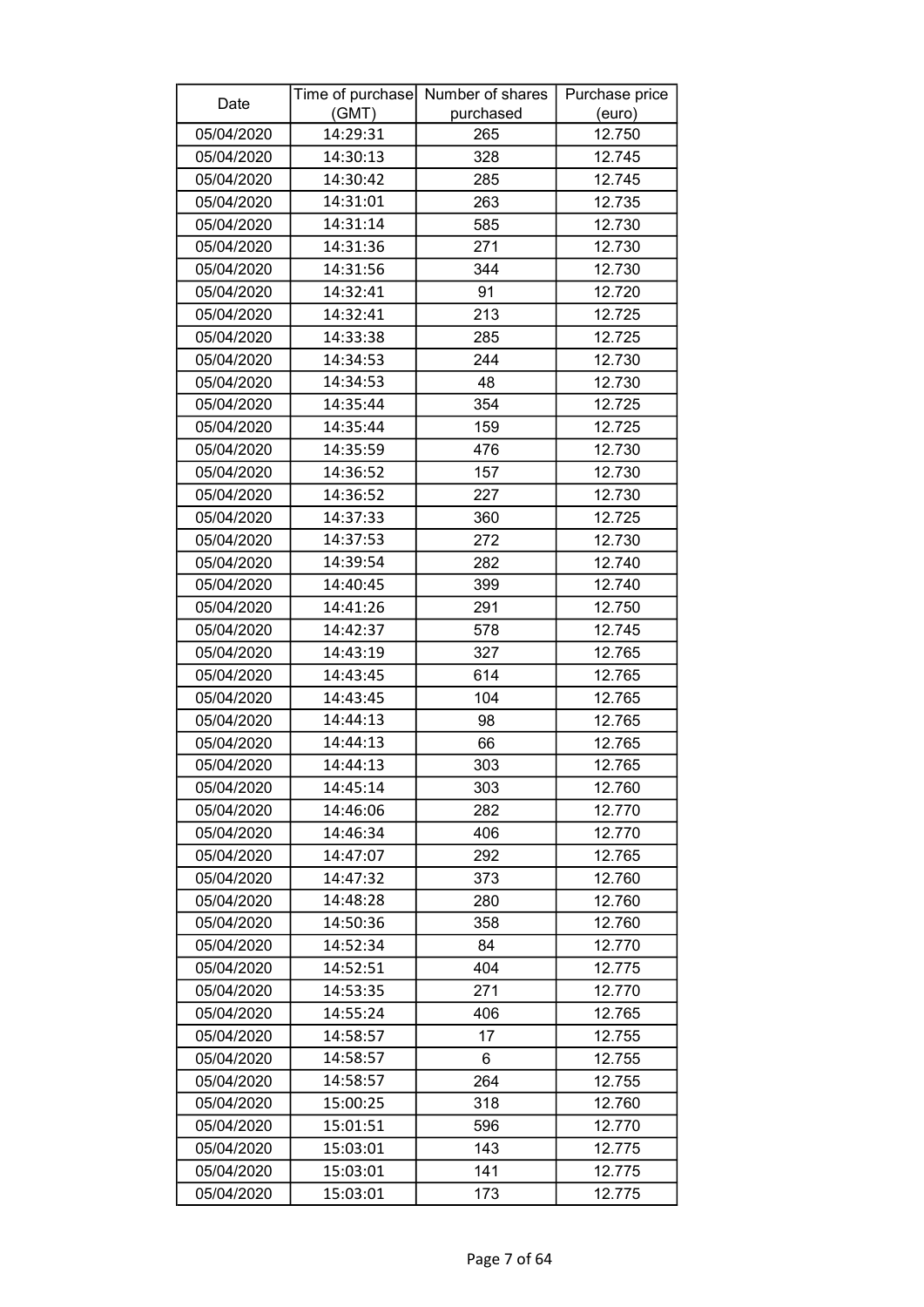| (GMT)<br>purchased<br>(euro)<br>05/04/2020<br>12.785<br>15:03:41<br>282<br>678<br>05/04/2020<br>15:03:59<br>12.790<br>05/04/2020<br>370<br>12.795<br>15:06:02<br>15:07:24<br>12.785<br>05/04/2020<br>271<br>05/04/2020<br>15:08:41<br>276<br>12.790<br>05/04/2020<br>15:09:16<br>278<br>12.790<br>15:10:43<br>638<br>12.790<br>05/04/2020<br>05/04/2020<br>15:10:43<br>268<br>12.790<br>05/04/2020<br>15:11:34<br>338<br>12.800<br>05/04/2020<br>15:13:12<br>694<br>12.800<br>15:14:35<br>291<br>12.810<br>05/04/2020<br>15:15:23<br>05/04/2020<br>299<br>12.800<br>15:15:49<br>05/04/2020<br>837<br>12.805<br>15:18:17<br>326<br>12.820<br>05/04/2020<br>15:18:17<br>05/04/2020<br>865<br>12.820<br>799<br>12.815<br>05/04/2020<br>15:18:54<br>05/04/2020<br>15:19:12<br>12.810<br>1,000<br>05/04/2020<br>15:19:12<br>12.810<br>282<br>15:20:34<br>501<br>05/04/2020<br>12.805<br>05/04/2020<br>15:20:35<br>284<br>12.805<br>15:21:01<br>05/04/2020<br>188<br>12.800<br>05/04/2020<br>15:21:01<br>472<br>12.800<br>15:21:14<br>05/04/2020<br>353<br>12.800<br>131<br>05/04/2020<br>15:21:26<br>12.795<br>05/04/2020<br>15:21:26<br>500<br>12.795<br>15:21:26<br>05/04/2020<br>93<br>12.795<br>15:21:54<br>05/04/2020<br>264<br>12.795<br>12.795<br>05/04/2020<br>15:22:57<br>63<br>05/04/2020<br>99<br>12.795<br>15:22:57<br>15:22:57<br>12.795<br>05/04/2020<br>500<br>15:22:57<br>36<br>12.795<br>05/04/2020<br>660<br>12.790<br>05/04/2020<br>15:23:42<br>05/04/2020<br>15:23:42<br>277<br>12.790<br>05/04/2020<br>15:23:46<br>12.790<br>20<br>05/04/2020<br>15:23:46<br>321<br>12.790<br>304<br>12.790<br>05/04/2020<br>15:23:46<br>374<br>05/04/2020<br>15:24:18<br>12.780<br>05/04/2020<br>15:24:23<br>331<br>12.775<br>177<br>05/04/2020<br>15:24:30<br>12.770<br>12.770<br>05/04/2020<br>15:24:39<br>3<br>281<br>12.765<br>05/04/2020<br>15:24:48<br>15:24:59<br>632<br>05/04/2020<br>12.760<br>216<br>12.760<br>05/04/2020<br>15:26:14<br>05/04/2020<br>15:26:30<br>208<br>12.760<br>15:26:30<br>12.760<br>05/04/2020<br>501<br>452<br>12.760<br>05/04/2020<br>15:27:26<br>12<br>05/04/2020<br>15:27:52<br>12.760 | Date       |          | Time of purchase Number of shares | Purchase price |
|-----------------------------------------------------------------------------------------------------------------------------------------------------------------------------------------------------------------------------------------------------------------------------------------------------------------------------------------------------------------------------------------------------------------------------------------------------------------------------------------------------------------------------------------------------------------------------------------------------------------------------------------------------------------------------------------------------------------------------------------------------------------------------------------------------------------------------------------------------------------------------------------------------------------------------------------------------------------------------------------------------------------------------------------------------------------------------------------------------------------------------------------------------------------------------------------------------------------------------------------------------------------------------------------------------------------------------------------------------------------------------------------------------------------------------------------------------------------------------------------------------------------------------------------------------------------------------------------------------------------------------------------------------------------------------------------------------------------------------------------------------------------------------------------------------------------------------------------------------------------------------------------------------------------------------------------------------------------------------------------------------------------------------------------------------------------------------------------------------------------------------|------------|----------|-----------------------------------|----------------|
|                                                                                                                                                                                                                                                                                                                                                                                                                                                                                                                                                                                                                                                                                                                                                                                                                                                                                                                                                                                                                                                                                                                                                                                                                                                                                                                                                                                                                                                                                                                                                                                                                                                                                                                                                                                                                                                                                                                                                                                                                                                                                                                             |            |          |                                   |                |
|                                                                                                                                                                                                                                                                                                                                                                                                                                                                                                                                                                                                                                                                                                                                                                                                                                                                                                                                                                                                                                                                                                                                                                                                                                                                                                                                                                                                                                                                                                                                                                                                                                                                                                                                                                                                                                                                                                                                                                                                                                                                                                                             |            |          |                                   |                |
|                                                                                                                                                                                                                                                                                                                                                                                                                                                                                                                                                                                                                                                                                                                                                                                                                                                                                                                                                                                                                                                                                                                                                                                                                                                                                                                                                                                                                                                                                                                                                                                                                                                                                                                                                                                                                                                                                                                                                                                                                                                                                                                             |            |          |                                   |                |
|                                                                                                                                                                                                                                                                                                                                                                                                                                                                                                                                                                                                                                                                                                                                                                                                                                                                                                                                                                                                                                                                                                                                                                                                                                                                                                                                                                                                                                                                                                                                                                                                                                                                                                                                                                                                                                                                                                                                                                                                                                                                                                                             |            |          |                                   |                |
|                                                                                                                                                                                                                                                                                                                                                                                                                                                                                                                                                                                                                                                                                                                                                                                                                                                                                                                                                                                                                                                                                                                                                                                                                                                                                                                                                                                                                                                                                                                                                                                                                                                                                                                                                                                                                                                                                                                                                                                                                                                                                                                             |            |          |                                   |                |
|                                                                                                                                                                                                                                                                                                                                                                                                                                                                                                                                                                                                                                                                                                                                                                                                                                                                                                                                                                                                                                                                                                                                                                                                                                                                                                                                                                                                                                                                                                                                                                                                                                                                                                                                                                                                                                                                                                                                                                                                                                                                                                                             |            |          |                                   |                |
|                                                                                                                                                                                                                                                                                                                                                                                                                                                                                                                                                                                                                                                                                                                                                                                                                                                                                                                                                                                                                                                                                                                                                                                                                                                                                                                                                                                                                                                                                                                                                                                                                                                                                                                                                                                                                                                                                                                                                                                                                                                                                                                             |            |          |                                   |                |
|                                                                                                                                                                                                                                                                                                                                                                                                                                                                                                                                                                                                                                                                                                                                                                                                                                                                                                                                                                                                                                                                                                                                                                                                                                                                                                                                                                                                                                                                                                                                                                                                                                                                                                                                                                                                                                                                                                                                                                                                                                                                                                                             |            |          |                                   |                |
|                                                                                                                                                                                                                                                                                                                                                                                                                                                                                                                                                                                                                                                                                                                                                                                                                                                                                                                                                                                                                                                                                                                                                                                                                                                                                                                                                                                                                                                                                                                                                                                                                                                                                                                                                                                                                                                                                                                                                                                                                                                                                                                             |            |          |                                   |                |
|                                                                                                                                                                                                                                                                                                                                                                                                                                                                                                                                                                                                                                                                                                                                                                                                                                                                                                                                                                                                                                                                                                                                                                                                                                                                                                                                                                                                                                                                                                                                                                                                                                                                                                                                                                                                                                                                                                                                                                                                                                                                                                                             |            |          |                                   |                |
|                                                                                                                                                                                                                                                                                                                                                                                                                                                                                                                                                                                                                                                                                                                                                                                                                                                                                                                                                                                                                                                                                                                                                                                                                                                                                                                                                                                                                                                                                                                                                                                                                                                                                                                                                                                                                                                                                                                                                                                                                                                                                                                             |            |          |                                   |                |
|                                                                                                                                                                                                                                                                                                                                                                                                                                                                                                                                                                                                                                                                                                                                                                                                                                                                                                                                                                                                                                                                                                                                                                                                                                                                                                                                                                                                                                                                                                                                                                                                                                                                                                                                                                                                                                                                                                                                                                                                                                                                                                                             |            |          |                                   |                |
|                                                                                                                                                                                                                                                                                                                                                                                                                                                                                                                                                                                                                                                                                                                                                                                                                                                                                                                                                                                                                                                                                                                                                                                                                                                                                                                                                                                                                                                                                                                                                                                                                                                                                                                                                                                                                                                                                                                                                                                                                                                                                                                             |            |          |                                   |                |
|                                                                                                                                                                                                                                                                                                                                                                                                                                                                                                                                                                                                                                                                                                                                                                                                                                                                                                                                                                                                                                                                                                                                                                                                                                                                                                                                                                                                                                                                                                                                                                                                                                                                                                                                                                                                                                                                                                                                                                                                                                                                                                                             |            |          |                                   |                |
|                                                                                                                                                                                                                                                                                                                                                                                                                                                                                                                                                                                                                                                                                                                                                                                                                                                                                                                                                                                                                                                                                                                                                                                                                                                                                                                                                                                                                                                                                                                                                                                                                                                                                                                                                                                                                                                                                                                                                                                                                                                                                                                             |            |          |                                   |                |
|                                                                                                                                                                                                                                                                                                                                                                                                                                                                                                                                                                                                                                                                                                                                                                                                                                                                                                                                                                                                                                                                                                                                                                                                                                                                                                                                                                                                                                                                                                                                                                                                                                                                                                                                                                                                                                                                                                                                                                                                                                                                                                                             |            |          |                                   |                |
|                                                                                                                                                                                                                                                                                                                                                                                                                                                                                                                                                                                                                                                                                                                                                                                                                                                                                                                                                                                                                                                                                                                                                                                                                                                                                                                                                                                                                                                                                                                                                                                                                                                                                                                                                                                                                                                                                                                                                                                                                                                                                                                             |            |          |                                   |                |
|                                                                                                                                                                                                                                                                                                                                                                                                                                                                                                                                                                                                                                                                                                                                                                                                                                                                                                                                                                                                                                                                                                                                                                                                                                                                                                                                                                                                                                                                                                                                                                                                                                                                                                                                                                                                                                                                                                                                                                                                                                                                                                                             |            |          |                                   |                |
|                                                                                                                                                                                                                                                                                                                                                                                                                                                                                                                                                                                                                                                                                                                                                                                                                                                                                                                                                                                                                                                                                                                                                                                                                                                                                                                                                                                                                                                                                                                                                                                                                                                                                                                                                                                                                                                                                                                                                                                                                                                                                                                             |            |          |                                   |                |
|                                                                                                                                                                                                                                                                                                                                                                                                                                                                                                                                                                                                                                                                                                                                                                                                                                                                                                                                                                                                                                                                                                                                                                                                                                                                                                                                                                                                                                                                                                                                                                                                                                                                                                                                                                                                                                                                                                                                                                                                                                                                                                                             |            |          |                                   |                |
|                                                                                                                                                                                                                                                                                                                                                                                                                                                                                                                                                                                                                                                                                                                                                                                                                                                                                                                                                                                                                                                                                                                                                                                                                                                                                                                                                                                                                                                                                                                                                                                                                                                                                                                                                                                                                                                                                                                                                                                                                                                                                                                             |            |          |                                   |                |
|                                                                                                                                                                                                                                                                                                                                                                                                                                                                                                                                                                                                                                                                                                                                                                                                                                                                                                                                                                                                                                                                                                                                                                                                                                                                                                                                                                                                                                                                                                                                                                                                                                                                                                                                                                                                                                                                                                                                                                                                                                                                                                                             |            |          |                                   |                |
|                                                                                                                                                                                                                                                                                                                                                                                                                                                                                                                                                                                                                                                                                                                                                                                                                                                                                                                                                                                                                                                                                                                                                                                                                                                                                                                                                                                                                                                                                                                                                                                                                                                                                                                                                                                                                                                                                                                                                                                                                                                                                                                             |            |          |                                   |                |
|                                                                                                                                                                                                                                                                                                                                                                                                                                                                                                                                                                                                                                                                                                                                                                                                                                                                                                                                                                                                                                                                                                                                                                                                                                                                                                                                                                                                                                                                                                                                                                                                                                                                                                                                                                                                                                                                                                                                                                                                                                                                                                                             |            |          |                                   |                |
|                                                                                                                                                                                                                                                                                                                                                                                                                                                                                                                                                                                                                                                                                                                                                                                                                                                                                                                                                                                                                                                                                                                                                                                                                                                                                                                                                                                                                                                                                                                                                                                                                                                                                                                                                                                                                                                                                                                                                                                                                                                                                                                             |            |          |                                   |                |
|                                                                                                                                                                                                                                                                                                                                                                                                                                                                                                                                                                                                                                                                                                                                                                                                                                                                                                                                                                                                                                                                                                                                                                                                                                                                                                                                                                                                                                                                                                                                                                                                                                                                                                                                                                                                                                                                                                                                                                                                                                                                                                                             |            |          |                                   |                |
|                                                                                                                                                                                                                                                                                                                                                                                                                                                                                                                                                                                                                                                                                                                                                                                                                                                                                                                                                                                                                                                                                                                                                                                                                                                                                                                                                                                                                                                                                                                                                                                                                                                                                                                                                                                                                                                                                                                                                                                                                                                                                                                             |            |          |                                   |                |
|                                                                                                                                                                                                                                                                                                                                                                                                                                                                                                                                                                                                                                                                                                                                                                                                                                                                                                                                                                                                                                                                                                                                                                                                                                                                                                                                                                                                                                                                                                                                                                                                                                                                                                                                                                                                                                                                                                                                                                                                                                                                                                                             |            |          |                                   |                |
|                                                                                                                                                                                                                                                                                                                                                                                                                                                                                                                                                                                                                                                                                                                                                                                                                                                                                                                                                                                                                                                                                                                                                                                                                                                                                                                                                                                                                                                                                                                                                                                                                                                                                                                                                                                                                                                                                                                                                                                                                                                                                                                             |            |          |                                   |                |
|                                                                                                                                                                                                                                                                                                                                                                                                                                                                                                                                                                                                                                                                                                                                                                                                                                                                                                                                                                                                                                                                                                                                                                                                                                                                                                                                                                                                                                                                                                                                                                                                                                                                                                                                                                                                                                                                                                                                                                                                                                                                                                                             |            |          |                                   |                |
|                                                                                                                                                                                                                                                                                                                                                                                                                                                                                                                                                                                                                                                                                                                                                                                                                                                                                                                                                                                                                                                                                                                                                                                                                                                                                                                                                                                                                                                                                                                                                                                                                                                                                                                                                                                                                                                                                                                                                                                                                                                                                                                             |            |          |                                   |                |
|                                                                                                                                                                                                                                                                                                                                                                                                                                                                                                                                                                                                                                                                                                                                                                                                                                                                                                                                                                                                                                                                                                                                                                                                                                                                                                                                                                                                                                                                                                                                                                                                                                                                                                                                                                                                                                                                                                                                                                                                                                                                                                                             |            |          |                                   |                |
|                                                                                                                                                                                                                                                                                                                                                                                                                                                                                                                                                                                                                                                                                                                                                                                                                                                                                                                                                                                                                                                                                                                                                                                                                                                                                                                                                                                                                                                                                                                                                                                                                                                                                                                                                                                                                                                                                                                                                                                                                                                                                                                             |            |          |                                   |                |
|                                                                                                                                                                                                                                                                                                                                                                                                                                                                                                                                                                                                                                                                                                                                                                                                                                                                                                                                                                                                                                                                                                                                                                                                                                                                                                                                                                                                                                                                                                                                                                                                                                                                                                                                                                                                                                                                                                                                                                                                                                                                                                                             |            |          |                                   |                |
|                                                                                                                                                                                                                                                                                                                                                                                                                                                                                                                                                                                                                                                                                                                                                                                                                                                                                                                                                                                                                                                                                                                                                                                                                                                                                                                                                                                                                                                                                                                                                                                                                                                                                                                                                                                                                                                                                                                                                                                                                                                                                                                             |            |          |                                   |                |
|                                                                                                                                                                                                                                                                                                                                                                                                                                                                                                                                                                                                                                                                                                                                                                                                                                                                                                                                                                                                                                                                                                                                                                                                                                                                                                                                                                                                                                                                                                                                                                                                                                                                                                                                                                                                                                                                                                                                                                                                                                                                                                                             |            |          |                                   |                |
|                                                                                                                                                                                                                                                                                                                                                                                                                                                                                                                                                                                                                                                                                                                                                                                                                                                                                                                                                                                                                                                                                                                                                                                                                                                                                                                                                                                                                                                                                                                                                                                                                                                                                                                                                                                                                                                                                                                                                                                                                                                                                                                             |            |          |                                   |                |
|                                                                                                                                                                                                                                                                                                                                                                                                                                                                                                                                                                                                                                                                                                                                                                                                                                                                                                                                                                                                                                                                                                                                                                                                                                                                                                                                                                                                                                                                                                                                                                                                                                                                                                                                                                                                                                                                                                                                                                                                                                                                                                                             |            |          |                                   |                |
|                                                                                                                                                                                                                                                                                                                                                                                                                                                                                                                                                                                                                                                                                                                                                                                                                                                                                                                                                                                                                                                                                                                                                                                                                                                                                                                                                                                                                                                                                                                                                                                                                                                                                                                                                                                                                                                                                                                                                                                                                                                                                                                             |            |          |                                   |                |
|                                                                                                                                                                                                                                                                                                                                                                                                                                                                                                                                                                                                                                                                                                                                                                                                                                                                                                                                                                                                                                                                                                                                                                                                                                                                                                                                                                                                                                                                                                                                                                                                                                                                                                                                                                                                                                                                                                                                                                                                                                                                                                                             |            |          |                                   |                |
|                                                                                                                                                                                                                                                                                                                                                                                                                                                                                                                                                                                                                                                                                                                                                                                                                                                                                                                                                                                                                                                                                                                                                                                                                                                                                                                                                                                                                                                                                                                                                                                                                                                                                                                                                                                                                                                                                                                                                                                                                                                                                                                             |            |          |                                   |                |
|                                                                                                                                                                                                                                                                                                                                                                                                                                                                                                                                                                                                                                                                                                                                                                                                                                                                                                                                                                                                                                                                                                                                                                                                                                                                                                                                                                                                                                                                                                                                                                                                                                                                                                                                                                                                                                                                                                                                                                                                                                                                                                                             |            |          |                                   |                |
|                                                                                                                                                                                                                                                                                                                                                                                                                                                                                                                                                                                                                                                                                                                                                                                                                                                                                                                                                                                                                                                                                                                                                                                                                                                                                                                                                                                                                                                                                                                                                                                                                                                                                                                                                                                                                                                                                                                                                                                                                                                                                                                             |            |          |                                   |                |
|                                                                                                                                                                                                                                                                                                                                                                                                                                                                                                                                                                                                                                                                                                                                                                                                                                                                                                                                                                                                                                                                                                                                                                                                                                                                                                                                                                                                                                                                                                                                                                                                                                                                                                                                                                                                                                                                                                                                                                                                                                                                                                                             |            |          |                                   |                |
|                                                                                                                                                                                                                                                                                                                                                                                                                                                                                                                                                                                                                                                                                                                                                                                                                                                                                                                                                                                                                                                                                                                                                                                                                                                                                                                                                                                                                                                                                                                                                                                                                                                                                                                                                                                                                                                                                                                                                                                                                                                                                                                             |            |          |                                   |                |
|                                                                                                                                                                                                                                                                                                                                                                                                                                                                                                                                                                                                                                                                                                                                                                                                                                                                                                                                                                                                                                                                                                                                                                                                                                                                                                                                                                                                                                                                                                                                                                                                                                                                                                                                                                                                                                                                                                                                                                                                                                                                                                                             |            |          |                                   |                |
|                                                                                                                                                                                                                                                                                                                                                                                                                                                                                                                                                                                                                                                                                                                                                                                                                                                                                                                                                                                                                                                                                                                                                                                                                                                                                                                                                                                                                                                                                                                                                                                                                                                                                                                                                                                                                                                                                                                                                                                                                                                                                                                             |            |          |                                   |                |
|                                                                                                                                                                                                                                                                                                                                                                                                                                                                                                                                                                                                                                                                                                                                                                                                                                                                                                                                                                                                                                                                                                                                                                                                                                                                                                                                                                                                                                                                                                                                                                                                                                                                                                                                                                                                                                                                                                                                                                                                                                                                                                                             |            |          |                                   |                |
|                                                                                                                                                                                                                                                                                                                                                                                                                                                                                                                                                                                                                                                                                                                                                                                                                                                                                                                                                                                                                                                                                                                                                                                                                                                                                                                                                                                                                                                                                                                                                                                                                                                                                                                                                                                                                                                                                                                                                                                                                                                                                                                             | 05/04/2020 | 15:28:09 | 456                               | 12.760         |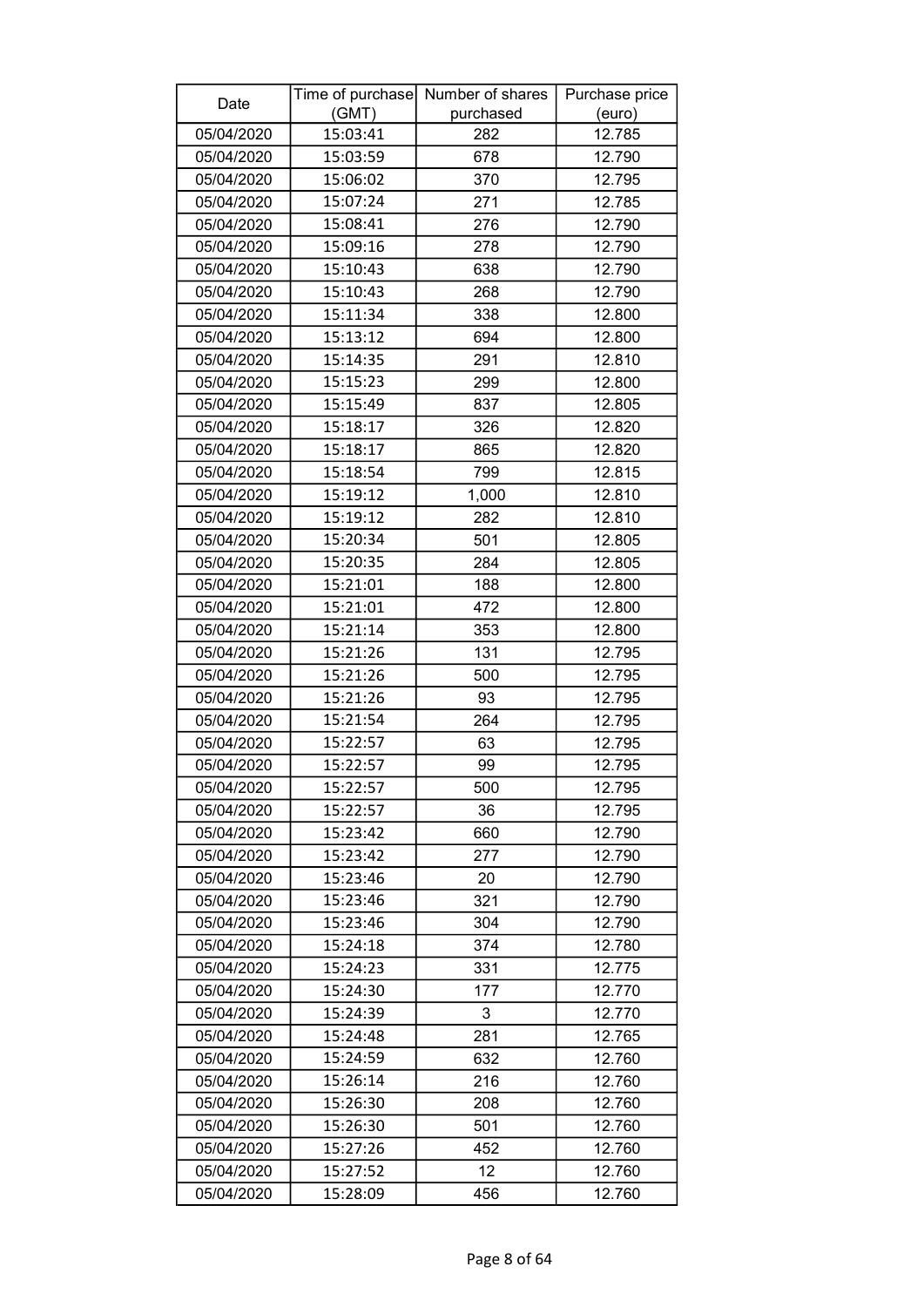| Date       |          | Time of purchase Number of shares | Purchase price |
|------------|----------|-----------------------------------|----------------|
|            | (GMT)    | purchased                         | (euro)         |
| 05/04/2020 | 15:28:36 | 750                               | 12.770         |
| 05/04/2020 | 15:28:36 | 93                                | 12.770         |
| 05/04/2020 | 15:28:37 | 291                               | 12.770         |
| 05/04/2020 | 15:30:01 | 500                               | 12.775         |
| 05/04/2020 | 15:30:01 | 500                               | 12.775         |
| 05/04/2020 | 15:30:01 | 631                               | 12.775         |
| 05/04/2020 | 15:30:01 | 213                               | 12.775         |
| 05/04/2020 | 15:30:01 | 99                                | 12.775         |
| 05/04/2020 | 15:30:07 | 677                               | 12.770         |
| 05/04/2020 | 15:30:07 | 363                               | 12.765         |
| 05/04/2020 | 15:30:10 | 273                               | 12.765         |
| 05/04/2020 | 15:30:12 | $\mathbf{1}$                      | 12.760         |
| 05/04/2020 | 15:30:34 | 283                               | 12.765         |
| 05/04/2020 | 15:30:46 | 194                               | 12.760         |
| 05/04/2020 | 15:31:04 | 213                               | 12.760         |
| 05/04/2020 | 15:31:04 | 268                               | 12.760         |
| 05/04/2020 | 15:31:31 | 583                               | 12.765         |
| 05/04/2020 | 15:31:58 | 371                               | 12.765         |
| 05/04/2020 | 15:32:06 | 185                               | 12.760         |
| 05/04/2020 | 15:32:23 | 113                               | 12.760         |
| 05/04/2020 | 15:33:18 | 369                               | 12.760         |
| 05/04/2020 | 15:34:21 | 705                               | 12.755         |
| 05/04/2020 | 15:35:51 | 500                               | 12.765         |
| 05/04/2020 | 15:35:51 | 500                               | 12.765         |
| 05/04/2020 | 15:35:51 | 132                               | 12.765         |
| 05/04/2020 | 15:36:30 | 1,000                             | 12.770         |
| 05/04/2020 | 15:36:30 | 232                               | 12.770         |
| 05/04/2020 | 15:36:51 | 289                               | 12.760         |
| 05/04/2020 | 15:36:51 | 530                               | 12.760         |
| 05/04/2020 | 15:37:26 | 108                               | 12.760         |
| 05/04/2020 | 15:37:29 | 532                               | 12.765         |
| 05/04/2020 | 15:37:40 | 224                               | 12.755         |
| 05/04/2020 | 15:38:34 | 429                               | 12.760         |
| 05/04/2020 | 15:39:07 | 329                               | 12.770         |
| 05/04/2020 | 15:39:24 | 790                               | 12.775         |
| 05/04/2020 | 15:40:06 | 433                               | 12.780         |
| 05/04/2020 | 15:40:08 | 503                               | 12.775         |
| 05/04/2020 | 15:41:52 | 424                               | 12.780         |
| 05/04/2020 | 15:42:03 | 335                               | 12.775         |
| 05/04/2020 | 15:42:33 | 404                               | 12.775         |
| 05/04/2020 | 15:43:27 | 777                               | 12.780         |
| 05/04/2020 | 15:44:01 | 306                               | 12.775         |
| 05/04/2020 | 15:45:02 | 262                               | 12.775         |
| 05/04/2020 | 15:45:02 | 40                                | 12.775         |
| 05/04/2020 | 15:45:31 | 500                               | 12.780         |
| 05/04/2020 | 15:45:31 | 89                                | 12.780         |
| 05/04/2020 | 15:45:31 | 370                               | 12.780         |
| 05/04/2020 | 15:47:29 | 273                               | 12.775         |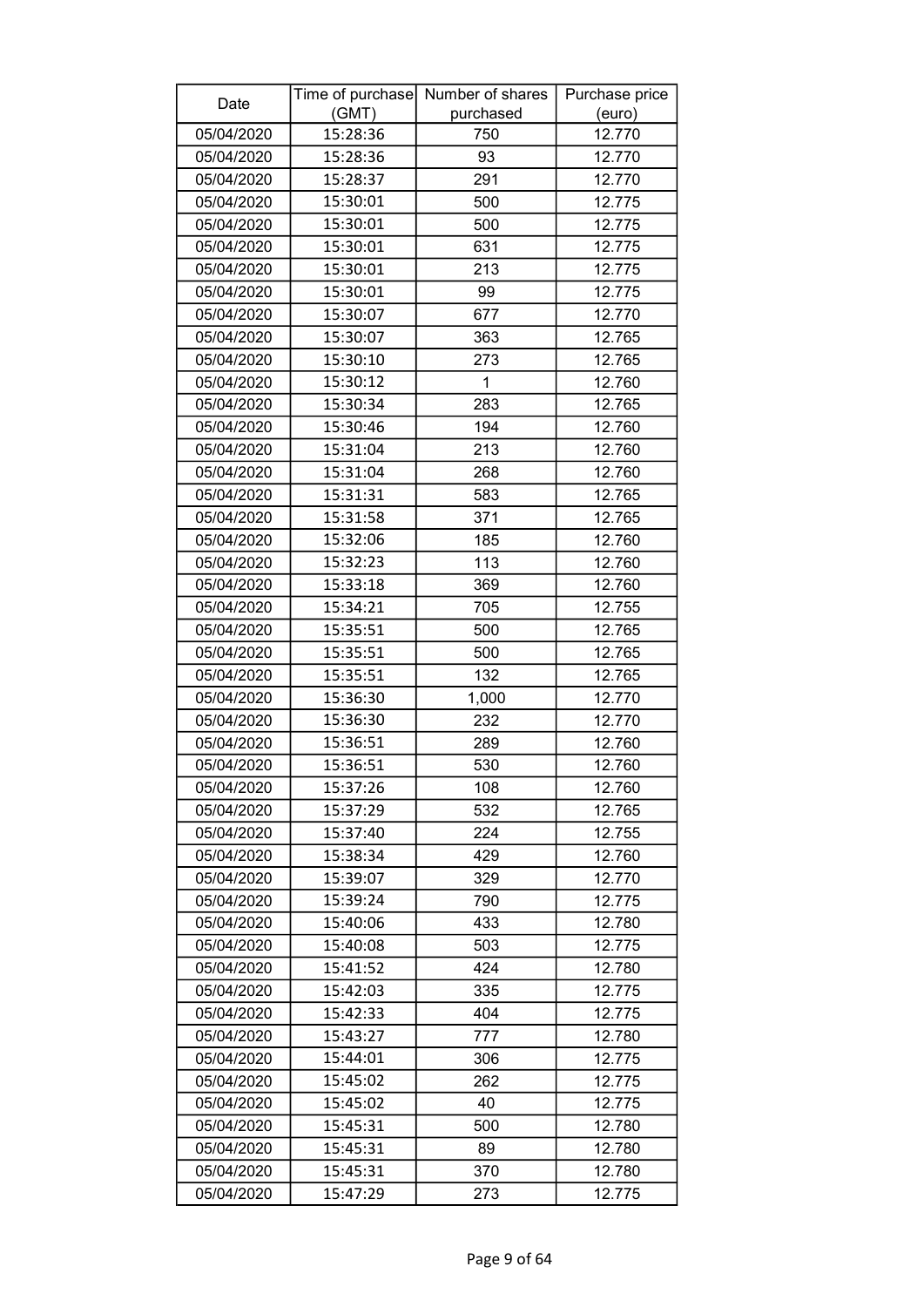| Date       |          | Time of purchase Number of shares | Purchase price |
|------------|----------|-----------------------------------|----------------|
|            | (GMT)    | purchased                         | (euro)         |
| 05/04/2020 | 15:48:16 | 250                               | 12.795         |
| 05/04/2020 | 15:48:16 | 500                               | 12.795         |
| 05/04/2020 | 15:48:16 | 460                               | 12.795         |
| 05/04/2020 | 15:48:17 | 353                               | 12.795         |
| 05/04/2020 | 15:48:44 | 588                               | 12.800         |
| 05/04/2020 | 15:49:31 | 457                               | 12.785         |
| 05/04/2020 | 15:50:00 | 334                               | 12.790         |
| 05/04/2020 | 15:50:20 | 493                               | 12.780         |
| 05/04/2020 | 15:50:56 | 540                               | 12.780         |
| 05/04/2020 | 15:51:47 | 314                               | 12.770         |
| 05/04/2020 | 15:51:47 | 383                               | 12.770         |
| 05/04/2020 | 15:52:35 | 444                               | 12.775         |
| 05/04/2020 | 15:52:35 | 61                                | 12.775         |
| 05/04/2020 | 15:52:43 | 1,000                             | 12.775         |
| 05/04/2020 | 15:52:43 | 17                                | 12.775         |
| 05/04/2020 | 15:53:01 | 273                               | 12.780         |
| 05/04/2020 | 15:54:07 | 346                               | 12.780         |
| 05/04/2020 | 15:54:23 | 500                               | 12.800         |
| 05/04/2020 | 15:54:23 | 411                               | 12.800         |
| 05/04/2020 | 15:54:44 | 425                               | 12.795         |
| 05/04/2020 | 15:54:48 | 799                               | 12.800         |
| 05/04/2020 | 15:54:48 | 83                                | 12.800         |
| 05/04/2020 | 15:54:59 | 421                               | 12.790         |
| 05/04/2020 | 15:55:24 | 448                               | 12.785         |
| 05/04/2020 | 15:55:37 | 265                               | 12.780         |
| 05/04/2020 | 15:55:41 | 411                               | 12.775         |
| 05/04/2020 | 15:55:49 | 264                               | 12.770         |
| 05/04/2020 | 15:56:29 | 176                               | 12.765         |
| 05/04/2020 | 15:56:29 | 813                               | 12.765         |
| 05/04/2020 | 15:56:31 | 133                               | 12.765         |
| 05/04/2020 | 15:56:55 | 748                               | 12.770         |
| 05/04/2020 | 15:58:04 | 446                               | 12.765         |
| 05/04/2020 | 15:58:22 | 500                               | 12.760         |
| 05/04/2020 | 15:58:22 | 426                               | 12.760         |
| 05/04/2020 | 15:59:02 | 731                               | 12.760         |
| 05/04/2020 | 15:59:13 | 570                               | 12.755         |
| 05/04/2020 | 15:59:13 | 852                               | 12.755         |
| 05/04/2020 | 15:59:13 | 168                               | 12.755         |
| 05/04/2020 | 15:59:17 | 309                               | 12.750         |
| 05/04/2020 | 15:59:17 | 702                               | 12.750         |
| 05/04/2020 | 15:59:17 | 774                               | 12.750         |
| 05/04/2020 | 15:59:26 | 97                                | 12.745         |
| 05/04/2020 | 16:00:20 | 345                               | 12.735         |
| 05/04/2020 | 16:00:25 | 13                                | 12.735         |
| 05/04/2020 | 16:00:26 | 423                               | 12.735         |
| 05/04/2020 | 16:00:28 | 247                               | 12.740         |
| 05/04/2020 | 16:00:28 | 58                                | 12.740         |
| 05/04/2020 | 16:01:10 | 28                                | 12.740         |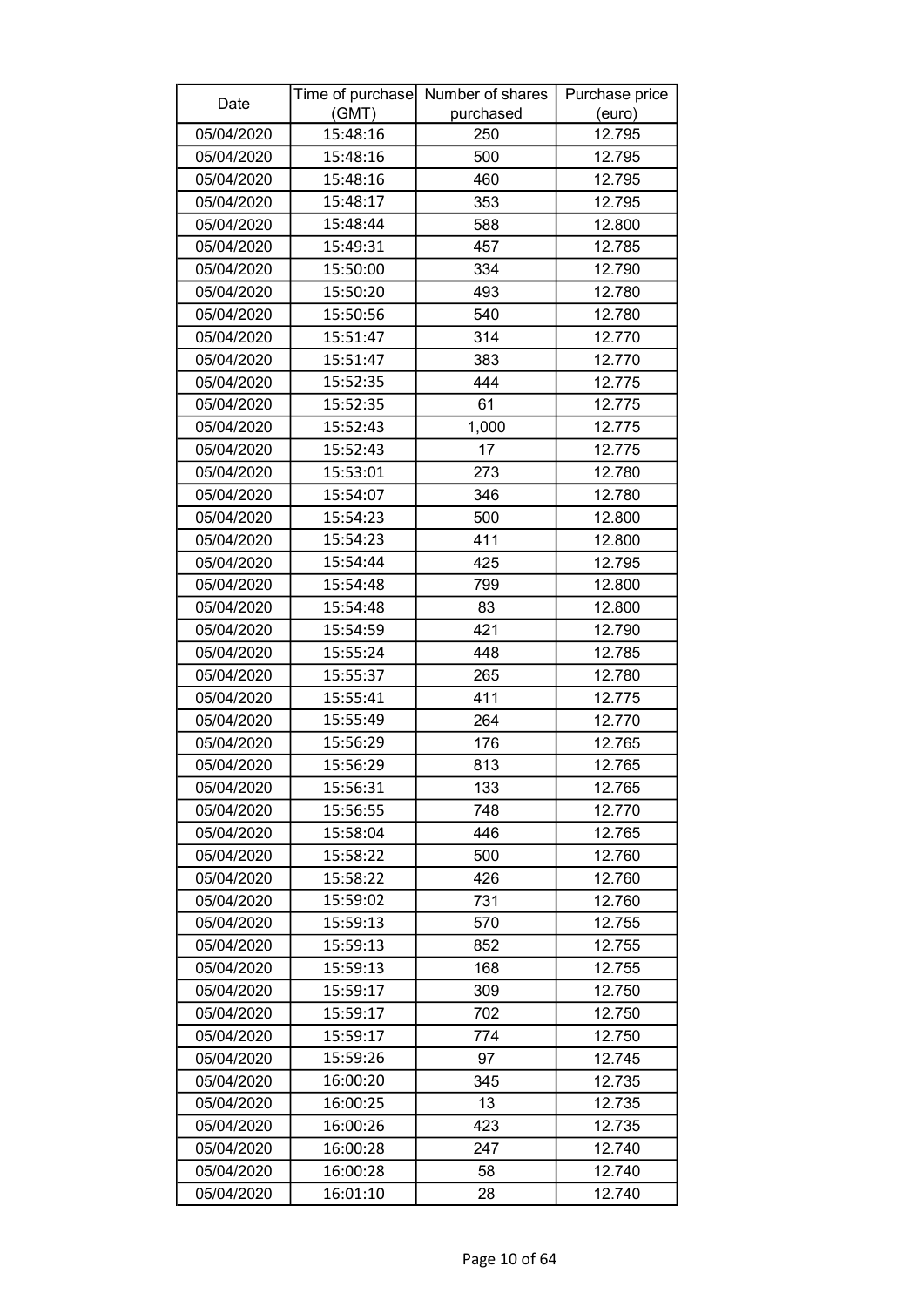| (GMT)<br>purchased<br>(euro)<br>05/04/2020<br>16:01:14<br>12.740<br>538<br>12.745<br>05/04/2020<br>16:01:23<br>495<br>05/04/2020<br>618<br>16:03:08<br>12.735<br>16:03:11<br>12.740<br>05/04/2020<br>323<br>05/04/2020<br>16:03:11<br>667<br>12.740<br>215<br>05/04/2020<br>16:03:48<br>12.730<br>403<br>12.730<br>05/04/2020<br>16:03:48<br>05/04/2020<br>16:03:48<br>417<br>12.730<br>12.725<br>05/04/2020<br>16:04:04<br>451<br>05/04/2020<br>16:04:11<br>208<br>12.725<br>16:04:11<br>127<br>12.725<br>05/04/2020<br>16:04:21<br>12.730<br>05/04/2020<br>312<br>16:04:52<br>363<br>12.725<br>05/04/2020<br>125<br>12.725<br>05/04/2020<br>16:05:00<br>16:05:00<br>05/04/2020<br>281<br>12.725<br>773<br>12.725<br>05/04/2020<br>16:05:00<br>12.725<br>05/04/2020<br>16:05:00<br>411<br>05/04/2020<br>16:05:02<br>934<br>12.720<br>16:05:19<br>325<br>12.715<br>05/04/2020<br>05/04/2020<br>16:05:19<br>500<br>12.715<br>12.715<br>16:05:19<br>48<br>05/04/2020<br>05/04/2020<br>16:05:27<br>347<br>12.720<br>16:05:27<br>12.720<br>05/04/2020<br>133<br>05/04/2020<br>16:05:53<br>500<br>12.735<br>16:05:53<br>343<br>05/04/2020<br>12.735<br>16:05:53<br>05/04/2020<br>157<br>12.735<br>05/04/2020<br>16:05:53<br>127<br>12.735<br>12.725<br>05/04/2020<br>16:06:12<br>407<br>05/04/2020<br>12.715<br>16:06:34<br>187<br>05/04/2020<br>16:07:24<br>12.715<br>744<br>05/04/2020<br>16:07:25<br>471<br>12.705<br>16:07:25<br>417<br>12.705<br>05/04/2020<br>12.705<br>05/04/2020<br>16:07:59<br>392<br>16:08:16<br>05/04/2020<br>944<br>12.705<br>12.710<br>05/04/2020<br>16:08:20<br>312<br>05/04/2020<br>16:08:32<br>955<br>12.710<br>527<br>05/04/2020<br>16:08:32<br>12.710<br>05/04/2020<br>16:08:45<br>892<br>12.705<br>12.705<br>05/04/2020<br>16:09:15<br>549<br>05/04/2020<br>144<br>12.700<br>16:09:24<br>05/04/2020<br>16:09:25<br>561<br>12.700<br>16:09:25<br>1,980<br>12.700<br>05/04/2020<br>05/04/2020<br>16:09:25<br>1,073<br>12.700<br>16:09:25<br>12.700<br>05/04/2020<br>2,342<br>16:09:25<br>12.700<br>05/04/2020<br>430<br>901<br>12.700<br>05/04/2020<br>16:09:52<br>12.700<br>05/04/2020<br>16:09:52<br>598<br>12.700<br>05/04/2020<br>16:10:05<br>869 | Date | Time of purchase Number of shares | Purchase price |
|-----------------------------------------------------------------------------------------------------------------------------------------------------------------------------------------------------------------------------------------------------------------------------------------------------------------------------------------------------------------------------------------------------------------------------------------------------------------------------------------------------------------------------------------------------------------------------------------------------------------------------------------------------------------------------------------------------------------------------------------------------------------------------------------------------------------------------------------------------------------------------------------------------------------------------------------------------------------------------------------------------------------------------------------------------------------------------------------------------------------------------------------------------------------------------------------------------------------------------------------------------------------------------------------------------------------------------------------------------------------------------------------------------------------------------------------------------------------------------------------------------------------------------------------------------------------------------------------------------------------------------------------------------------------------------------------------------------------------------------------------------------------------------------------------------------------------------------------------------------------------------------------------------------------------------------------------------------------------------------------------------------------------------------------------------------------------------------------------------------------------------------------------------------------------------------|------|-----------------------------------|----------------|
|                                                                                                                                                                                                                                                                                                                                                                                                                                                                                                                                                                                                                                                                                                                                                                                                                                                                                                                                                                                                                                                                                                                                                                                                                                                                                                                                                                                                                                                                                                                                                                                                                                                                                                                                                                                                                                                                                                                                                                                                                                                                                                                                                                                   |      |                                   |                |
|                                                                                                                                                                                                                                                                                                                                                                                                                                                                                                                                                                                                                                                                                                                                                                                                                                                                                                                                                                                                                                                                                                                                                                                                                                                                                                                                                                                                                                                                                                                                                                                                                                                                                                                                                                                                                                                                                                                                                                                                                                                                                                                                                                                   |      |                                   |                |
|                                                                                                                                                                                                                                                                                                                                                                                                                                                                                                                                                                                                                                                                                                                                                                                                                                                                                                                                                                                                                                                                                                                                                                                                                                                                                                                                                                                                                                                                                                                                                                                                                                                                                                                                                                                                                                                                                                                                                                                                                                                                                                                                                                                   |      |                                   |                |
|                                                                                                                                                                                                                                                                                                                                                                                                                                                                                                                                                                                                                                                                                                                                                                                                                                                                                                                                                                                                                                                                                                                                                                                                                                                                                                                                                                                                                                                                                                                                                                                                                                                                                                                                                                                                                                                                                                                                                                                                                                                                                                                                                                                   |      |                                   |                |
|                                                                                                                                                                                                                                                                                                                                                                                                                                                                                                                                                                                                                                                                                                                                                                                                                                                                                                                                                                                                                                                                                                                                                                                                                                                                                                                                                                                                                                                                                                                                                                                                                                                                                                                                                                                                                                                                                                                                                                                                                                                                                                                                                                                   |      |                                   |                |
|                                                                                                                                                                                                                                                                                                                                                                                                                                                                                                                                                                                                                                                                                                                                                                                                                                                                                                                                                                                                                                                                                                                                                                                                                                                                                                                                                                                                                                                                                                                                                                                                                                                                                                                                                                                                                                                                                                                                                                                                                                                                                                                                                                                   |      |                                   |                |
|                                                                                                                                                                                                                                                                                                                                                                                                                                                                                                                                                                                                                                                                                                                                                                                                                                                                                                                                                                                                                                                                                                                                                                                                                                                                                                                                                                                                                                                                                                                                                                                                                                                                                                                                                                                                                                                                                                                                                                                                                                                                                                                                                                                   |      |                                   |                |
|                                                                                                                                                                                                                                                                                                                                                                                                                                                                                                                                                                                                                                                                                                                                                                                                                                                                                                                                                                                                                                                                                                                                                                                                                                                                                                                                                                                                                                                                                                                                                                                                                                                                                                                                                                                                                                                                                                                                                                                                                                                                                                                                                                                   |      |                                   |                |
|                                                                                                                                                                                                                                                                                                                                                                                                                                                                                                                                                                                                                                                                                                                                                                                                                                                                                                                                                                                                                                                                                                                                                                                                                                                                                                                                                                                                                                                                                                                                                                                                                                                                                                                                                                                                                                                                                                                                                                                                                                                                                                                                                                                   |      |                                   |                |
|                                                                                                                                                                                                                                                                                                                                                                                                                                                                                                                                                                                                                                                                                                                                                                                                                                                                                                                                                                                                                                                                                                                                                                                                                                                                                                                                                                                                                                                                                                                                                                                                                                                                                                                                                                                                                                                                                                                                                                                                                                                                                                                                                                                   |      |                                   |                |
|                                                                                                                                                                                                                                                                                                                                                                                                                                                                                                                                                                                                                                                                                                                                                                                                                                                                                                                                                                                                                                                                                                                                                                                                                                                                                                                                                                                                                                                                                                                                                                                                                                                                                                                                                                                                                                                                                                                                                                                                                                                                                                                                                                                   |      |                                   |                |
|                                                                                                                                                                                                                                                                                                                                                                                                                                                                                                                                                                                                                                                                                                                                                                                                                                                                                                                                                                                                                                                                                                                                                                                                                                                                                                                                                                                                                                                                                                                                                                                                                                                                                                                                                                                                                                                                                                                                                                                                                                                                                                                                                                                   |      |                                   |                |
|                                                                                                                                                                                                                                                                                                                                                                                                                                                                                                                                                                                                                                                                                                                                                                                                                                                                                                                                                                                                                                                                                                                                                                                                                                                                                                                                                                                                                                                                                                                                                                                                                                                                                                                                                                                                                                                                                                                                                                                                                                                                                                                                                                                   |      |                                   |                |
|                                                                                                                                                                                                                                                                                                                                                                                                                                                                                                                                                                                                                                                                                                                                                                                                                                                                                                                                                                                                                                                                                                                                                                                                                                                                                                                                                                                                                                                                                                                                                                                                                                                                                                                                                                                                                                                                                                                                                                                                                                                                                                                                                                                   |      |                                   |                |
|                                                                                                                                                                                                                                                                                                                                                                                                                                                                                                                                                                                                                                                                                                                                                                                                                                                                                                                                                                                                                                                                                                                                                                                                                                                                                                                                                                                                                                                                                                                                                                                                                                                                                                                                                                                                                                                                                                                                                                                                                                                                                                                                                                                   |      |                                   |                |
|                                                                                                                                                                                                                                                                                                                                                                                                                                                                                                                                                                                                                                                                                                                                                                                                                                                                                                                                                                                                                                                                                                                                                                                                                                                                                                                                                                                                                                                                                                                                                                                                                                                                                                                                                                                                                                                                                                                                                                                                                                                                                                                                                                                   |      |                                   |                |
|                                                                                                                                                                                                                                                                                                                                                                                                                                                                                                                                                                                                                                                                                                                                                                                                                                                                                                                                                                                                                                                                                                                                                                                                                                                                                                                                                                                                                                                                                                                                                                                                                                                                                                                                                                                                                                                                                                                                                                                                                                                                                                                                                                                   |      |                                   |                |
|                                                                                                                                                                                                                                                                                                                                                                                                                                                                                                                                                                                                                                                                                                                                                                                                                                                                                                                                                                                                                                                                                                                                                                                                                                                                                                                                                                                                                                                                                                                                                                                                                                                                                                                                                                                                                                                                                                                                                                                                                                                                                                                                                                                   |      |                                   |                |
|                                                                                                                                                                                                                                                                                                                                                                                                                                                                                                                                                                                                                                                                                                                                                                                                                                                                                                                                                                                                                                                                                                                                                                                                                                                                                                                                                                                                                                                                                                                                                                                                                                                                                                                                                                                                                                                                                                                                                                                                                                                                                                                                                                                   |      |                                   |                |
|                                                                                                                                                                                                                                                                                                                                                                                                                                                                                                                                                                                                                                                                                                                                                                                                                                                                                                                                                                                                                                                                                                                                                                                                                                                                                                                                                                                                                                                                                                                                                                                                                                                                                                                                                                                                                                                                                                                                                                                                                                                                                                                                                                                   |      |                                   |                |
|                                                                                                                                                                                                                                                                                                                                                                                                                                                                                                                                                                                                                                                                                                                                                                                                                                                                                                                                                                                                                                                                                                                                                                                                                                                                                                                                                                                                                                                                                                                                                                                                                                                                                                                                                                                                                                                                                                                                                                                                                                                                                                                                                                                   |      |                                   |                |
|                                                                                                                                                                                                                                                                                                                                                                                                                                                                                                                                                                                                                                                                                                                                                                                                                                                                                                                                                                                                                                                                                                                                                                                                                                                                                                                                                                                                                                                                                                                                                                                                                                                                                                                                                                                                                                                                                                                                                                                                                                                                                                                                                                                   |      |                                   |                |
|                                                                                                                                                                                                                                                                                                                                                                                                                                                                                                                                                                                                                                                                                                                                                                                                                                                                                                                                                                                                                                                                                                                                                                                                                                                                                                                                                                                                                                                                                                                                                                                                                                                                                                                                                                                                                                                                                                                                                                                                                                                                                                                                                                                   |      |                                   |                |
|                                                                                                                                                                                                                                                                                                                                                                                                                                                                                                                                                                                                                                                                                                                                                                                                                                                                                                                                                                                                                                                                                                                                                                                                                                                                                                                                                                                                                                                                                                                                                                                                                                                                                                                                                                                                                                                                                                                                                                                                                                                                                                                                                                                   |      |                                   |                |
|                                                                                                                                                                                                                                                                                                                                                                                                                                                                                                                                                                                                                                                                                                                                                                                                                                                                                                                                                                                                                                                                                                                                                                                                                                                                                                                                                                                                                                                                                                                                                                                                                                                                                                                                                                                                                                                                                                                                                                                                                                                                                                                                                                                   |      |                                   |                |
|                                                                                                                                                                                                                                                                                                                                                                                                                                                                                                                                                                                                                                                                                                                                                                                                                                                                                                                                                                                                                                                                                                                                                                                                                                                                                                                                                                                                                                                                                                                                                                                                                                                                                                                                                                                                                                                                                                                                                                                                                                                                                                                                                                                   |      |                                   |                |
|                                                                                                                                                                                                                                                                                                                                                                                                                                                                                                                                                                                                                                                                                                                                                                                                                                                                                                                                                                                                                                                                                                                                                                                                                                                                                                                                                                                                                                                                                                                                                                                                                                                                                                                                                                                                                                                                                                                                                                                                                                                                                                                                                                                   |      |                                   |                |
|                                                                                                                                                                                                                                                                                                                                                                                                                                                                                                                                                                                                                                                                                                                                                                                                                                                                                                                                                                                                                                                                                                                                                                                                                                                                                                                                                                                                                                                                                                                                                                                                                                                                                                                                                                                                                                                                                                                                                                                                                                                                                                                                                                                   |      |                                   |                |
|                                                                                                                                                                                                                                                                                                                                                                                                                                                                                                                                                                                                                                                                                                                                                                                                                                                                                                                                                                                                                                                                                                                                                                                                                                                                                                                                                                                                                                                                                                                                                                                                                                                                                                                                                                                                                                                                                                                                                                                                                                                                                                                                                                                   |      |                                   |                |
|                                                                                                                                                                                                                                                                                                                                                                                                                                                                                                                                                                                                                                                                                                                                                                                                                                                                                                                                                                                                                                                                                                                                                                                                                                                                                                                                                                                                                                                                                                                                                                                                                                                                                                                                                                                                                                                                                                                                                                                                                                                                                                                                                                                   |      |                                   |                |
|                                                                                                                                                                                                                                                                                                                                                                                                                                                                                                                                                                                                                                                                                                                                                                                                                                                                                                                                                                                                                                                                                                                                                                                                                                                                                                                                                                                                                                                                                                                                                                                                                                                                                                                                                                                                                                                                                                                                                                                                                                                                                                                                                                                   |      |                                   |                |
|                                                                                                                                                                                                                                                                                                                                                                                                                                                                                                                                                                                                                                                                                                                                                                                                                                                                                                                                                                                                                                                                                                                                                                                                                                                                                                                                                                                                                                                                                                                                                                                                                                                                                                                                                                                                                                                                                                                                                                                                                                                                                                                                                                                   |      |                                   |                |
|                                                                                                                                                                                                                                                                                                                                                                                                                                                                                                                                                                                                                                                                                                                                                                                                                                                                                                                                                                                                                                                                                                                                                                                                                                                                                                                                                                                                                                                                                                                                                                                                                                                                                                                                                                                                                                                                                                                                                                                                                                                                                                                                                                                   |      |                                   |                |
|                                                                                                                                                                                                                                                                                                                                                                                                                                                                                                                                                                                                                                                                                                                                                                                                                                                                                                                                                                                                                                                                                                                                                                                                                                                                                                                                                                                                                                                                                                                                                                                                                                                                                                                                                                                                                                                                                                                                                                                                                                                                                                                                                                                   |      |                                   |                |
|                                                                                                                                                                                                                                                                                                                                                                                                                                                                                                                                                                                                                                                                                                                                                                                                                                                                                                                                                                                                                                                                                                                                                                                                                                                                                                                                                                                                                                                                                                                                                                                                                                                                                                                                                                                                                                                                                                                                                                                                                                                                                                                                                                                   |      |                                   |                |
|                                                                                                                                                                                                                                                                                                                                                                                                                                                                                                                                                                                                                                                                                                                                                                                                                                                                                                                                                                                                                                                                                                                                                                                                                                                                                                                                                                                                                                                                                                                                                                                                                                                                                                                                                                                                                                                                                                                                                                                                                                                                                                                                                                                   |      |                                   |                |
|                                                                                                                                                                                                                                                                                                                                                                                                                                                                                                                                                                                                                                                                                                                                                                                                                                                                                                                                                                                                                                                                                                                                                                                                                                                                                                                                                                                                                                                                                                                                                                                                                                                                                                                                                                                                                                                                                                                                                                                                                                                                                                                                                                                   |      |                                   |                |
|                                                                                                                                                                                                                                                                                                                                                                                                                                                                                                                                                                                                                                                                                                                                                                                                                                                                                                                                                                                                                                                                                                                                                                                                                                                                                                                                                                                                                                                                                                                                                                                                                                                                                                                                                                                                                                                                                                                                                                                                                                                                                                                                                                                   |      |                                   |                |
|                                                                                                                                                                                                                                                                                                                                                                                                                                                                                                                                                                                                                                                                                                                                                                                                                                                                                                                                                                                                                                                                                                                                                                                                                                                                                                                                                                                                                                                                                                                                                                                                                                                                                                                                                                                                                                                                                                                                                                                                                                                                                                                                                                                   |      |                                   |                |
|                                                                                                                                                                                                                                                                                                                                                                                                                                                                                                                                                                                                                                                                                                                                                                                                                                                                                                                                                                                                                                                                                                                                                                                                                                                                                                                                                                                                                                                                                                                                                                                                                                                                                                                                                                                                                                                                                                                                                                                                                                                                                                                                                                                   |      |                                   |                |
|                                                                                                                                                                                                                                                                                                                                                                                                                                                                                                                                                                                                                                                                                                                                                                                                                                                                                                                                                                                                                                                                                                                                                                                                                                                                                                                                                                                                                                                                                                                                                                                                                                                                                                                                                                                                                                                                                                                                                                                                                                                                                                                                                                                   |      |                                   |                |
|                                                                                                                                                                                                                                                                                                                                                                                                                                                                                                                                                                                                                                                                                                                                                                                                                                                                                                                                                                                                                                                                                                                                                                                                                                                                                                                                                                                                                                                                                                                                                                                                                                                                                                                                                                                                                                                                                                                                                                                                                                                                                                                                                                                   |      |                                   |                |
|                                                                                                                                                                                                                                                                                                                                                                                                                                                                                                                                                                                                                                                                                                                                                                                                                                                                                                                                                                                                                                                                                                                                                                                                                                                                                                                                                                                                                                                                                                                                                                                                                                                                                                                                                                                                                                                                                                                                                                                                                                                                                                                                                                                   |      |                                   |                |
|                                                                                                                                                                                                                                                                                                                                                                                                                                                                                                                                                                                                                                                                                                                                                                                                                                                                                                                                                                                                                                                                                                                                                                                                                                                                                                                                                                                                                                                                                                                                                                                                                                                                                                                                                                                                                                                                                                                                                                                                                                                                                                                                                                                   |      |                                   |                |
|                                                                                                                                                                                                                                                                                                                                                                                                                                                                                                                                                                                                                                                                                                                                                                                                                                                                                                                                                                                                                                                                                                                                                                                                                                                                                                                                                                                                                                                                                                                                                                                                                                                                                                                                                                                                                                                                                                                                                                                                                                                                                                                                                                                   |      |                                   |                |
|                                                                                                                                                                                                                                                                                                                                                                                                                                                                                                                                                                                                                                                                                                                                                                                                                                                                                                                                                                                                                                                                                                                                                                                                                                                                                                                                                                                                                                                                                                                                                                                                                                                                                                                                                                                                                                                                                                                                                                                                                                                                                                                                                                                   |      |                                   |                |
|                                                                                                                                                                                                                                                                                                                                                                                                                                                                                                                                                                                                                                                                                                                                                                                                                                                                                                                                                                                                                                                                                                                                                                                                                                                                                                                                                                                                                                                                                                                                                                                                                                                                                                                                                                                                                                                                                                                                                                                                                                                                                                                                                                                   |      |                                   |                |
|                                                                                                                                                                                                                                                                                                                                                                                                                                                                                                                                                                                                                                                                                                                                                                                                                                                                                                                                                                                                                                                                                                                                                                                                                                                                                                                                                                                                                                                                                                                                                                                                                                                                                                                                                                                                                                                                                                                                                                                                                                                                                                                                                                                   |      |                                   |                |
|                                                                                                                                                                                                                                                                                                                                                                                                                                                                                                                                                                                                                                                                                                                                                                                                                                                                                                                                                                                                                                                                                                                                                                                                                                                                                                                                                                                                                                                                                                                                                                                                                                                                                                                                                                                                                                                                                                                                                                                                                                                                                                                                                                                   |      |                                   |                |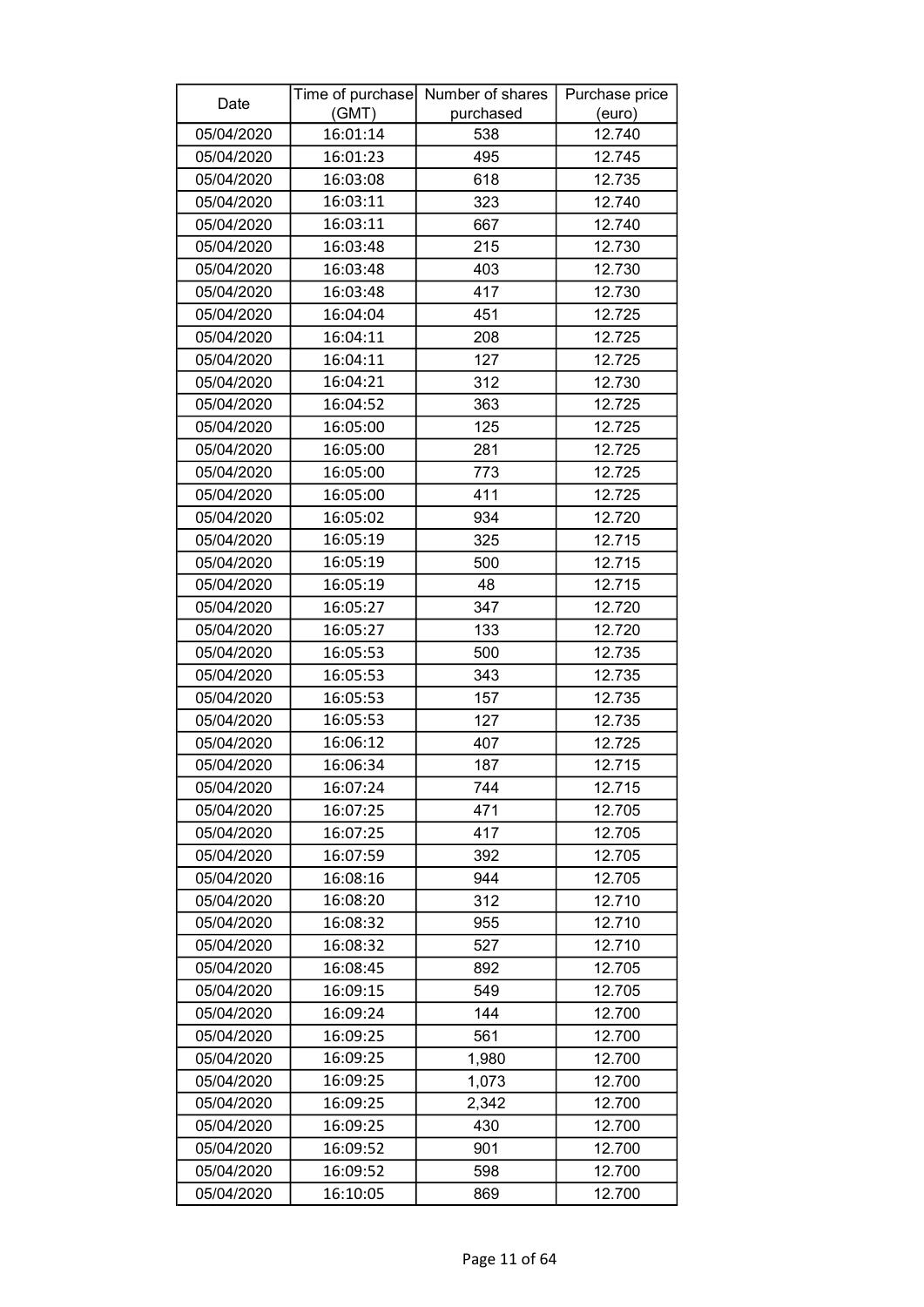| Date       | (GMT)    | Time of purchase Number of shares<br>purchased | Purchase price<br>(euro) |
|------------|----------|------------------------------------------------|--------------------------|
| 05/04/2020 | 16:10:14 | 416                                            | 12.700                   |
| 05/04/2020 | 16:10:33 | 500                                            | 12.705                   |
| 05/04/2020 | 16:10:33 | 500                                            | 12.705                   |
| 05/04/2020 | 16:10:33 | 167                                            | 12.705                   |
| 05/04/2020 | 16:10:56 | 374                                            | 12.700                   |
| 05/04/2020 | 16:10:59 | 577                                            | 12.695                   |
| 05/04/2020 | 16:10:59 | 500                                            | 12.695                   |
| 05/04/2020 | 16:10:59 | 117                                            | 12.695                   |
| 05/04/2020 | 16:11:48 | 353                                            | 12.705                   |
| 05/04/2020 | 16:11:55 | 1                                              | 12.710                   |
| 05/04/2020 | 16:12:49 | 487                                            | 12.735                   |
| 05/04/2020 | 16:12:49 | 1,000                                          | 12.735                   |
| 05/04/2020 | 16:12:50 | 500                                            | 12.740                   |
| 05/04/2020 | 16:12:50 | 100                                            | 12.740                   |
| 05/05/2020 | 08:02:12 | 429                                            | 12.780                   |
| 05/05/2020 | 08:03:13 | 346                                            | 12.840                   |
| 05/05/2020 | 08:03:29 | 2,403                                          | 12.820                   |
| 05/05/2020 | 08:03:45 | 124                                            | 12.810                   |
| 05/05/2020 | 08:03:58 | 405                                            | 12.825                   |
| 05/05/2020 | 08:04:10 | 111                                            | 12.825                   |
| 05/05/2020 | 08:04:14 | 441                                            | 12.835                   |
| 05/05/2020 | 08:04:15 | 293                                            | 12.835                   |
| 05/05/2020 | 08:04:21 | 318                                            | 12.835                   |
| 05/05/2020 | 08:05:07 | 267                                            | 12.825                   |
| 05/05/2020 | 08:05:21 | 349                                            | 12.815                   |
| 05/05/2020 | 08:05:33 | 514                                            | 12.825                   |
| 05/05/2020 | 08:06:09 | 276                                            | 12.825                   |
| 05/05/2020 | 08:07:08 | 15                                             | 12.820                   |
| 05/05/2020 | 08:07:28 | 250                                            | 12.810                   |
| 05/05/2020 | 08:07:42 | 41                                             | 12.805                   |
| 05/05/2020 | 08:08:18 | 480                                            | 12.825                   |
| 05/05/2020 | 08:09:23 | 1,000                                          | 12.845                   |
| 05/05/2020 | 08:10:03 | 135                                            | 12.870                   |
| 05/05/2020 | 08:10:03 | 500                                            | 12.870                   |
| 05/05/2020 | 08:10:18 | 500                                            | 12.880                   |
| 05/05/2020 | 08:10:18 | 500                                            | 12.880                   |
| 05/05/2020 | 08:10:18 | 196                                            | 12.880                   |
| 05/05/2020 | 08:10:20 | 1,000                                          | 12.880                   |
| 05/05/2020 | 08:10:20 | 1,000                                          | 12.880                   |
| 05/05/2020 | 08:10:20 | 681                                            | 12.880                   |
| 05/05/2020 | 08:10:27 | 340                                            | 12.870                   |
| 05/05/2020 | 08:10:46 | 353                                            | 12.850                   |
| 05/05/2020 | 08:10:52 | 336                                            | 12.850                   |
| 05/05/2020 | 08:10:55 | 371                                            | 12.845                   |
| 05/05/2020 | 08:10:59 | 37                                             | 12.840                   |
| 05/05/2020 | 08:12:37 | 273                                            | 12.845                   |
| 05/05/2020 | 08:13:08 | 81                                             | 12.850                   |
| 05/05/2020 | 08:13:08 | 381                                            | 12.850                   |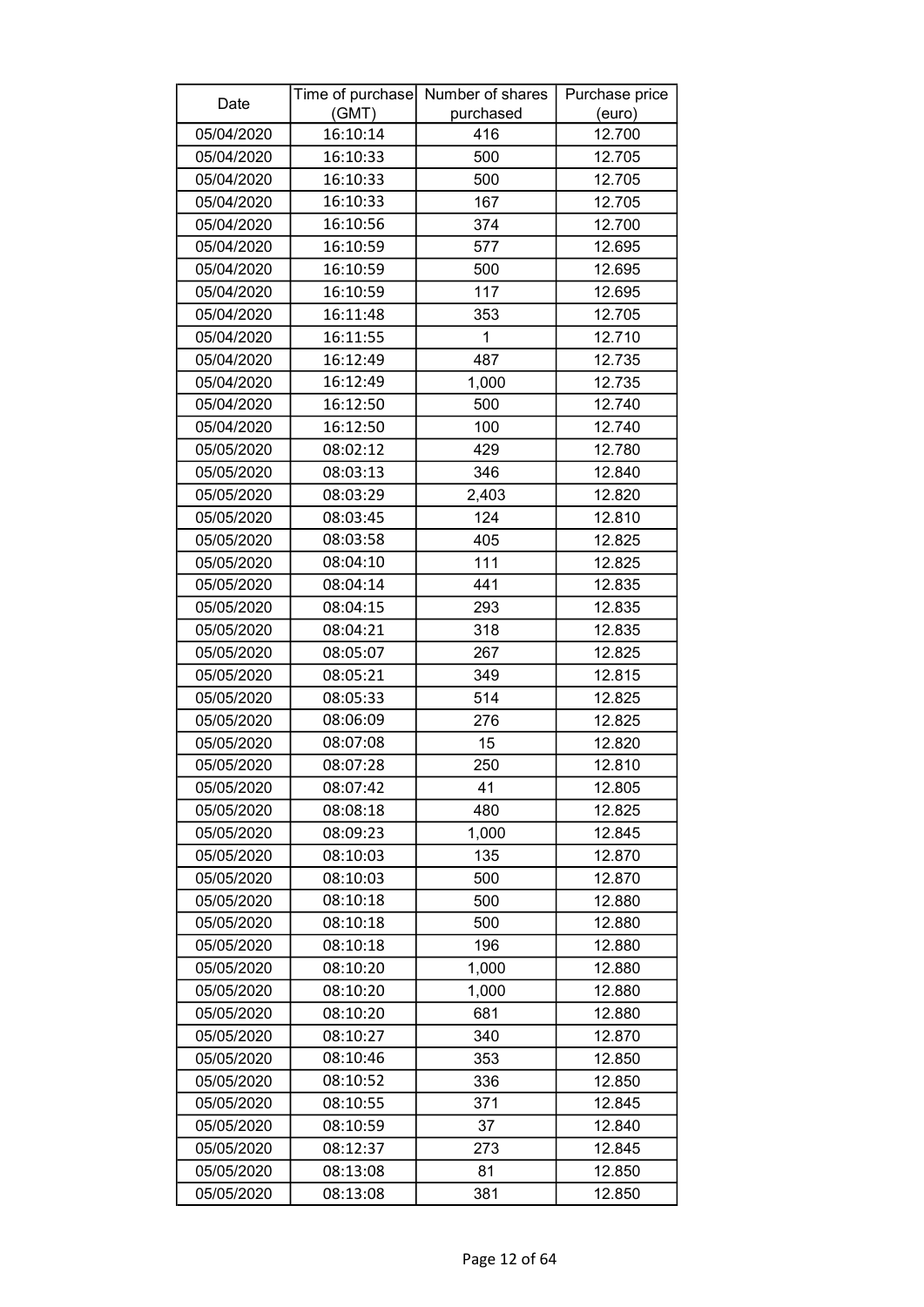| Date       | Time of purchase<br>(GMT) | Number of shares<br>purchased | Purchase price<br>(euro) |
|------------|---------------------------|-------------------------------|--------------------------|
| 05/05/2020 | 08:13:54                  | 278                           | 12.880                   |
| 05/05/2020 | 08:15:22                  | 294                           | 12.885                   |
| 05/05/2020 | 08:15:22                  | 357                           | 12.885                   |
| 05/05/2020 | 08:15:49                  | 135                           | 12.870                   |
| 05/05/2020 | 08:15:49                  | 247                           | 12.870                   |
| 05/05/2020 | 08:16:57                  | 605                           | 12.850                   |
| 05/05/2020 | 08:17:26                  | 67                            | 12.850                   |
| 05/05/2020 | 08:17:58                  | 84                            | 12.875                   |
| 05/05/2020 | 08:17:58                  | 198                           | 12.875                   |
| 05/05/2020 | 08:19:02                  | 54                            | 12.865                   |
| 05/05/2020 | 08:19:38                  | 348                           | 12.870                   |
| 05/05/2020 | 08:19:38                  | 23                            | 12.870                   |
| 05/05/2020 | 08:20:20                  | 248                           | 12.865                   |
| 05/05/2020 | 08:21:50                  | 400                           | 12.880                   |
| 05/05/2020 | 08:21:50                  | 500                           | 12.880                   |
| 05/05/2020 | 08:21:51                  | 54                            | 12.880                   |
| 05/05/2020 | 08:22:45                  | 188                           | 12.875                   |
| 05/05/2020 | 08:22:56                  | 106                           | 12.870                   |
| 05/05/2020 | 08:23:09                  | 44                            | 12.865                   |
| 05/05/2020 | 08:24:46                  | 280                           | 12.875                   |
| 05/05/2020 | 08:25:15                  | 273                           | 12.875                   |
| 05/05/2020 | 08:25:23                  | 50                            | 12.865                   |
| 05/05/2020 | 08:25:26                  | 24                            | 12.860                   |
| 05/05/2020 | 08:25:28                  | 500                           | 12.860                   |
| 05/05/2020 | 08:25:28                  | 16                            | 12.860                   |
| 05/05/2020 | 08:25:34                  | 284                           | 12.865                   |
| 05/05/2020 | 08:25:49                  | 14                            | 12.855                   |
| 05/05/2020 | 08:27:08                  | 228                           | 12.860                   |
| 05/05/2020 | 08:27:28                  | 201                           | 12.865                   |
| 05/05/2020 | 08:27:55                  | 3                             | 12.855                   |
| 05/05/2020 | 08:28:35                  | 306                           | 12.880                   |
| 05/05/2020 | 08:28:42                  | 191                           | 12.875                   |
| 05/05/2020 | 08:29:06                  | 225                           | 12.870                   |
| 05/05/2020 | 08:29:35                  | 332                           | 12.875                   |
| 05/05/2020 | 08:29:50                  | 33                            | 12.870                   |
| 05/05/2020 | 08:30:38                  | 126                           | 12.865                   |
| 05/05/2020 | 08:31:12                  | 23                            | 12.870                   |
| 05/05/2020 | 08:31:12                  | 262                           | 12.870                   |
| 05/05/2020 | 08:31:32                  | 467                           | 12.880                   |
| 05/05/2020 | 08:32:17                  | 360                           | 12.900                   |
| 05/05/2020 | 08:32:17                  | 506                           | 12.900                   |
| 05/05/2020 | 08:33:45                  | 260                           | 12.890                   |
| 05/05/2020 | 08:33:53                  | 855                           | 12.895                   |
| 05/05/2020 | 08:34:10                  | 60                            | 12.895                   |
| 05/05/2020 | 08:34:10                  | 1,000                         | 12.900                   |
| 05/05/2020 | 08:34:37                  | 561                           | 12.920                   |
| 05/05/2020 | 08:34:42                  | 155                           | 12.930                   |
| 05/05/2020 | 08:34:42                  | 207                           | 12.930                   |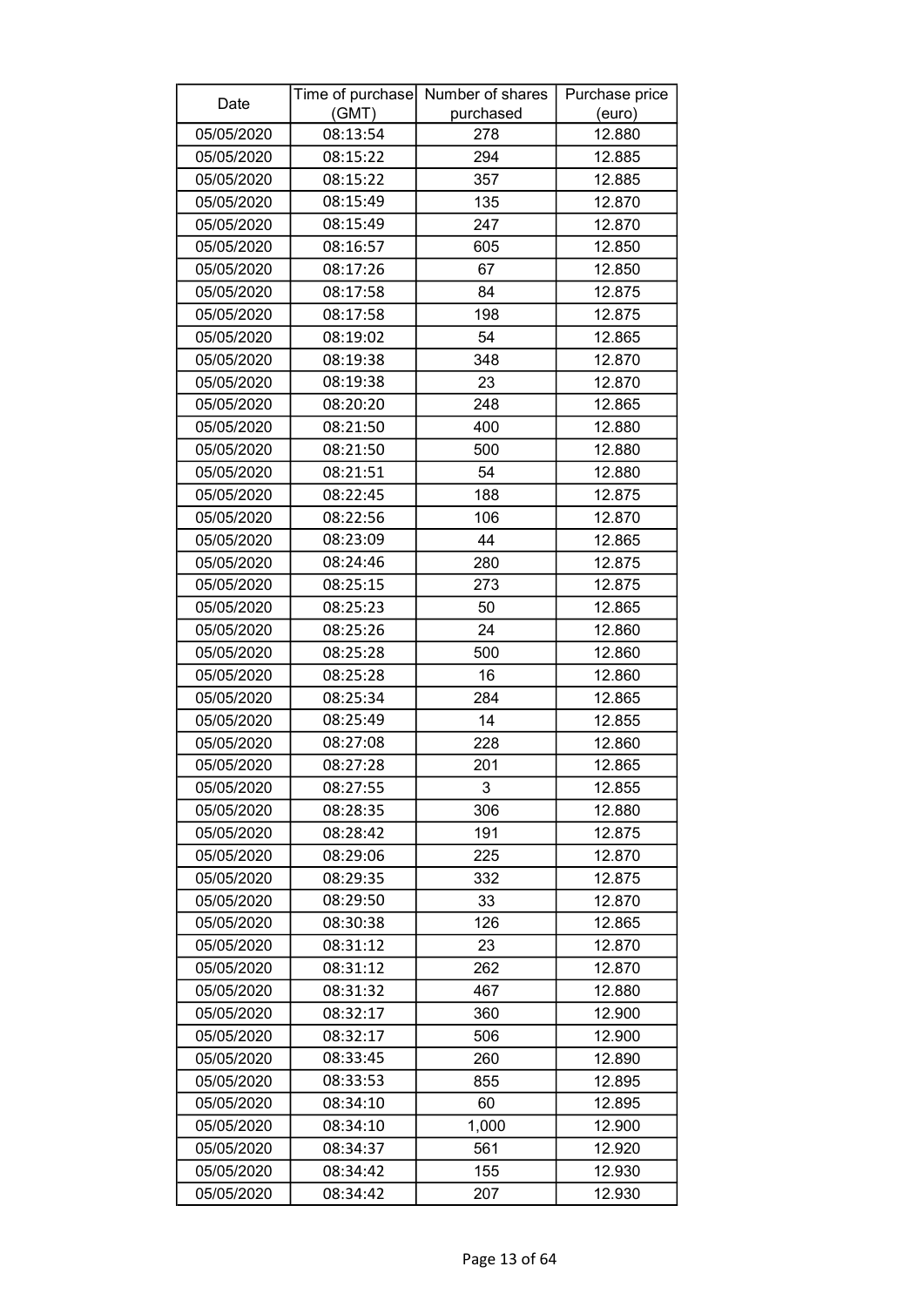| Date                     | Time of purchase<br>(GMT) | Number of shares<br>purchased | Purchase price<br>(euro) |
|--------------------------|---------------------------|-------------------------------|--------------------------|
| 05/05/2020               | 08:34:47                  | 356                           | 12.935                   |
| 05/05/2020               | 08:35:11                  | 521                           | 12.925                   |
| 05/05/2020               | 08:35:28                  | 128                           | 12.925                   |
| 05/05/2020               | 08:36:09                  | 277                           | 12.915                   |
| 05/05/2020               | 08:37:02                  | 101                           | 12.915                   |
| 05/05/2020               | 08:37:31                  | 214                           | 12.910                   |
| 05/05/2020               | 08:37:48                  | 115                           | 12.900                   |
| 05/05/2020               | 08:39:08                  | 149                           | 12.895                   |
| 05/05/2020               | 08:40:29                  | 226                           | 12.900                   |
| 05/05/2020               | 08:41:18                  | 41                            | 12.905                   |
| 05/05/2020               | 08:42:00                  | 35                            | 12.900                   |
| 05/05/2020               | 08:42:14                  | 229                           | 12.885                   |
| 05/05/2020               | 08:42:22                  | 494                           | 12.900                   |
| 05/05/2020               | 08:43:57                  | 50                            | 12.890                   |
| 05/05/2020               | 08:44:22                  | 99                            | 12.895                   |
| 05/05/2020               | 08:46:03                  | $\overline{2}$                | 12.895                   |
| 05/05/2020               | 08:46:31                  | 28                            | 12.890                   |
| 05/05/2020               | 08:47:10                  | 118                           | 12.885                   |
| 05/05/2020               | 08:49:19                  | 218                           | 12.895                   |
| 05/05/2020               | 08:49:35                  | 266                           | 12.890                   |
| 05/05/2020               | 08:49:35                  | 276                           | 12.885                   |
| 05/05/2020               | 08:49:50                  | 238                           | 12.885                   |
| 05/05/2020               | 08:49:51                  | 1                             | 12.885                   |
|                          | 08:50:45                  | 36                            | 12.890                   |
| 05/05/2020<br>05/05/2020 | 08:52:11                  | 178                           | 12.885                   |
|                          | 08:53:34                  |                               |                          |
| 05/05/2020<br>05/05/2020 | 08:53:58                  | 96                            | 12.890                   |
| 05/05/2020               | 08:54:17                  | 290<br>48                     | 12.895<br>12.885         |
| 05/05/2020               | 08:55:31                  | 96                            | 12.885                   |
| 05/05/2020               | 08:56:55                  | 142                           | 12.890                   |
| 05/05/2020               | 08:57:16                  | 211                           | 12.885                   |
| 05/05/2020               | 08:58:36                  | 14                            | 12.885                   |
| 05/05/2020               | 09:00:00                  | 98                            | 12.885                   |
| 05/05/2020               | 09:00:11                  | 146                           | 12.880                   |
| 05/05/2020               | 09:00:11                  | 500                           | 12.880                   |
| 05/05/2020               | 09:00:11                  | 31                            | 12.880                   |
| 05/05/2020               |                           |                               |                          |
| 05/05/2020               | 09:00:13<br>09:01:32      | 347<br>333                    | 12.875<br>12.875         |
| 05/05/2020               | 09:02:50                  | 343                           | 12.870                   |
|                          |                           |                               |                          |
| 05/05/2020               | 09:02:50                  | 266                           | 12.870                   |
| 05/05/2020               | 09:04:32                  | 268<br>4                      | 12.870                   |
| 05/05/2020               | 09:05:42                  |                               | 12.870                   |
| 05/05/2020               | 09:06:02                  | 249                           | 12.895                   |
| 05/05/2020               | 09:06:02                  | 110                           | 12.895                   |
| 05/05/2020               | 09:06:44                  | 104                           | 12.890                   |
| 05/05/2020               | 09:06:47                  | 355                           | 12.900                   |
| 05/05/2020               | 09:07:11                  | 319                           | 12.905                   |
| 05/05/2020               | 09:09:16                  | 6                             | 12.910                   |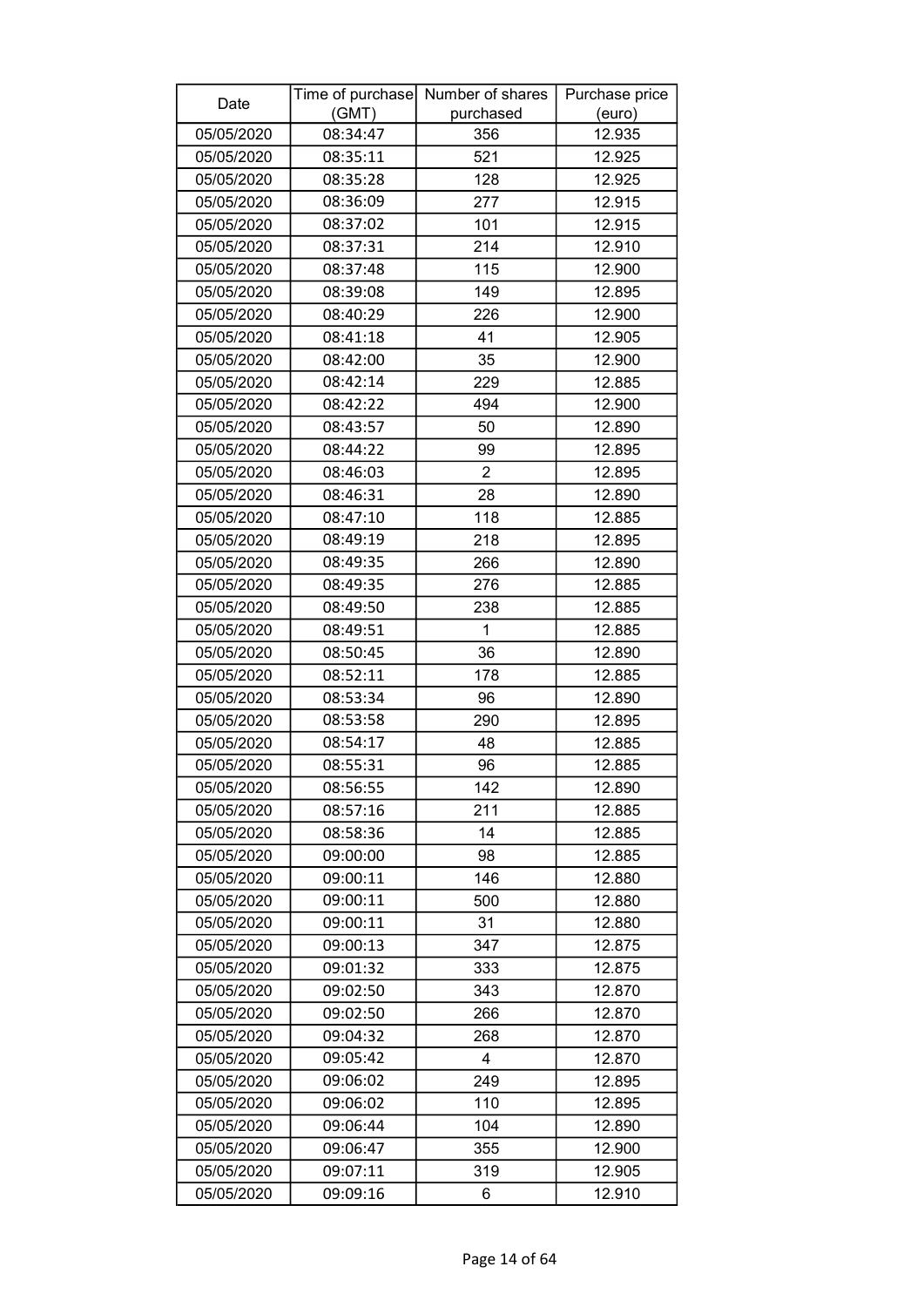| Date       |          | Time of purchase Number of shares | Purchase price |
|------------|----------|-----------------------------------|----------------|
|            | (GMT)    | purchased                         | (euro)         |
| 05/05/2020 | 09:09:41 | 176                               | 12.905         |
| 05/05/2020 | 09:11:37 | 327                               | 12.915         |
| 05/05/2020 | 09:12:45 | 90                                | 12.915         |
| 05/05/2020 | 09:13:07 | 223                               | 12.910         |
| 05/05/2020 | 09:13:39 | 407                               | 12.920         |
| 05/05/2020 | 09:13:39 | 469                               | 12.920         |
| 05/05/2020 | 09:13:47 | 74                                | 12.920         |
| 05/05/2020 | 09:14:00 | 270                               | 12.920         |
| 05/05/2020 | 09:14:06 | 187                               | 12.915         |
| 05/05/2020 | 09:14:15 | 65                                | 12.920         |
| 05/05/2020 | 09:14:19 | 283                               | 12.925         |
| 05/05/2020 | 09:14:19 | 52                                | 12.925         |
| 05/05/2020 | 09:14:25 | 88                                | 12.915         |
| 05/05/2020 | 09:14:36 | 139                               | 12.895         |
| 05/05/2020 | 09:14:46 | 214                               | 12.890         |
| 05/05/2020 | 09:15:00 | 300                               | 12.875         |
| 05/05/2020 | 09:15:07 | 464                               | 12.855         |
| 05/05/2020 | 09:15:10 | 27                                | 12.850         |
| 05/05/2020 | 09:15:10 | 276                               | 12.850         |
| 05/05/2020 | 09:15:19 | 284                               | 12.850         |
| 05/05/2020 | 09:15:20 | 216                               | 12.850         |
| 05/05/2020 | 09:15:20 | 197                               | 12.850         |
| 05/05/2020 | 09:15:33 | 365                               | 12.825         |
| 05/05/2020 | 09:15:41 | 500                               | 12.815         |
| 05/05/2020 | 09:15:41 | 132                               | 12.815         |
| 05/05/2020 | 09:16:05 | 357                               | 12.820         |
| 05/05/2020 | 09:16:16 | 65                                | 12.815         |
| 05/05/2020 | 09:16:41 | 201                               | 12.810         |
| 05/05/2020 | 09:17:15 | 296                               | 12.830         |
| 05/05/2020 | 09:18:18 | 475                               | 12.825         |
| 05/05/2020 | 09:18:19 | 471                               | 12.820         |
| 05/05/2020 | 09:18:47 | 72                                | 12.790         |
| 05/05/2020 | 09:19:05 | 383                               | 12.805         |
| 05/05/2020 | 09:19:35 | 674                               | 12.815         |
| 05/05/2020 | 09:19:35 | 364                               | 12.815         |
| 05/05/2020 | 09:19:51 | 54                                | 12.795         |
| 05/05/2020 | 09:20:08 | 83                                | 12.785         |
| 05/05/2020 | 09:21:36 | 504                               | 12.795         |
| 05/05/2020 | 09:22:16 | 500                               | 12.830         |
| 05/05/2020 | 09:22:16 | 28                                | 12.830         |
| 05/05/2020 | 09:22:23 | 195                               | 12.820         |
| 05/05/2020 | 09:22:37 | 1,051                             | 12.830         |
| 05/05/2020 | 09:22:54 | 370                               | 12.825         |
| 05/05/2020 | 09:23:56 | 862                               | 12.865         |
| 05/05/2020 | 09:24:59 | 344                               | 12.890         |
| 05/05/2020 | 09:25:45 | 350                               | 12.915         |
| 05/05/2020 | 09:26:18 | 52                                | 12.905         |
| 05/05/2020 | 09:26:18 | 295                               | 12.910         |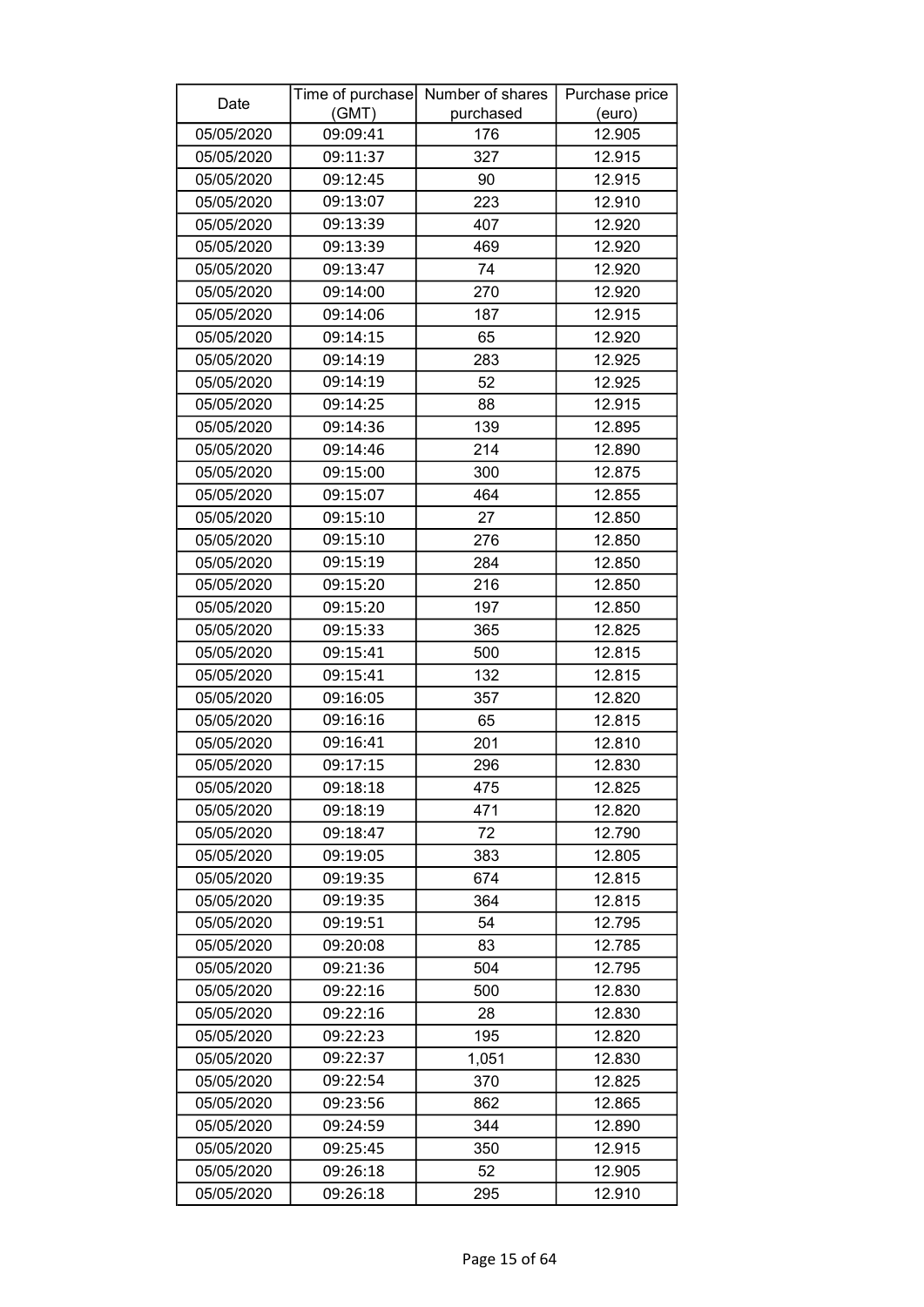| Date       | (GMT)    | Time of purchase Number of shares<br>purchased | Purchase price<br>(euro) |
|------------|----------|------------------------------------------------|--------------------------|
| 05/05/2020 | 09:27:17 | 162                                            | 12.920                   |
| 05/05/2020 | 09:27:17 | 263                                            | 12.920                   |
| 05/05/2020 | 09:27:36 | 53                                             | 12.910                   |
| 05/05/2020 | 09:29:08 | 315                                            | 12.915                   |
| 05/05/2020 | 09:29:47 | 363                                            | 12.900                   |
| 05/05/2020 | 09:31:04 | 386                                            | 12.855                   |
| 05/05/2020 | 09:31:12 | 409                                            | 12.850                   |
| 05/05/2020 | 09:32:00 | 500                                            | 12.860                   |
| 05/05/2020 | 09:32:00 | 201                                            | 12.860                   |
| 05/05/2020 | 09:33:21 | 53                                             | 12.850                   |
| 05/05/2020 | 09:33:21 | 428                                            | 12.855                   |
| 05/05/2020 | 09:34:07 | 29                                             | 12.845                   |
| 05/05/2020 | 09:34:14 | 310                                            | 12.840                   |
| 05/05/2020 | 09:35:40 | 26                                             | 12.860                   |
| 05/05/2020 | 09:35:40 | 362                                            | 12.860                   |
| 05/05/2020 | 09:37:33 | 281                                            | 12.845                   |
| 05/05/2020 | 09:38:20 | 134                                            | 12.830                   |
| 05/05/2020 | 09:40:09 | 237                                            | 12.830                   |
| 05/05/2020 | 09:40:33 | 70                                             | 12.820                   |
| 05/05/2020 | 09:41:19 | 474                                            | 12.805                   |
| 05/05/2020 | 09:41:19 | 428                                            | 12.805                   |
| 05/05/2020 | 09:41:35 | 162                                            | 12.805                   |
| 05/05/2020 | 09:42:26 | 13                                             | 12.805                   |
| 05/05/2020 | 09:42:37 | 198                                            | 12.795                   |
| 05/05/2020 | 09:42:52 | 157                                            | 12.795                   |
| 05/05/2020 | 09:43:06 | 42                                             | 12.785                   |
| 05/05/2020 | 09:44:22 | 166                                            | 12.845                   |
| 05/05/2020 | 09:44:22 | 111                                            | 12.845                   |
| 05/05/2020 | 09:44:37 | 36                                             | 12.840                   |
| 05/05/2020 | 09:44:54 | 116                                            | 12.825                   |
| 05/05/2020 | 09:45:13 | 172                                            | 12.815                   |
| 05/05/2020 | 09:46:00 | 3                                              | 12.800                   |
| 05/05/2020 | 09:46:00 | 632                                            | 12.800                   |
| 05/05/2020 | 09:47:02 | 60                                             | 12.790                   |
| 05/05/2020 | 09:47:39 | 129                                            | 12.785                   |
| 05/05/2020 | 09:47:58 | 75                                             | 12.790                   |
| 05/05/2020 | 09:47:59 | 1,000                                          | 12.790                   |
| 05/05/2020 | 09:47:59 | 360                                            | 12.790                   |
| 05/05/2020 | 09:49:52 | 521                                            | 12.780                   |
| 05/05/2020 | 09:49:52 | 417                                            | 12.780                   |
| 05/05/2020 | 09:50:34 | 138                                            | 12.765                   |
| 05/05/2020 | 09:51:48 | 500                                            | 12.790                   |
| 05/05/2020 | 09:51:48 | 500                                            | 12.790                   |
| 05/05/2020 | 09:51:48 | 418                                            | 12.790                   |
| 05/05/2020 | 09:51:55 | 362                                            | 12.785                   |
| 05/05/2020 | 09:52:52 | 595                                            | 12.810                   |
| 05/05/2020 | 09:53:01 | 127                                            | 12.795                   |
| 05/05/2020 | 09:53:03 | 132                                            | 12.790                   |
|            |          |                                                |                          |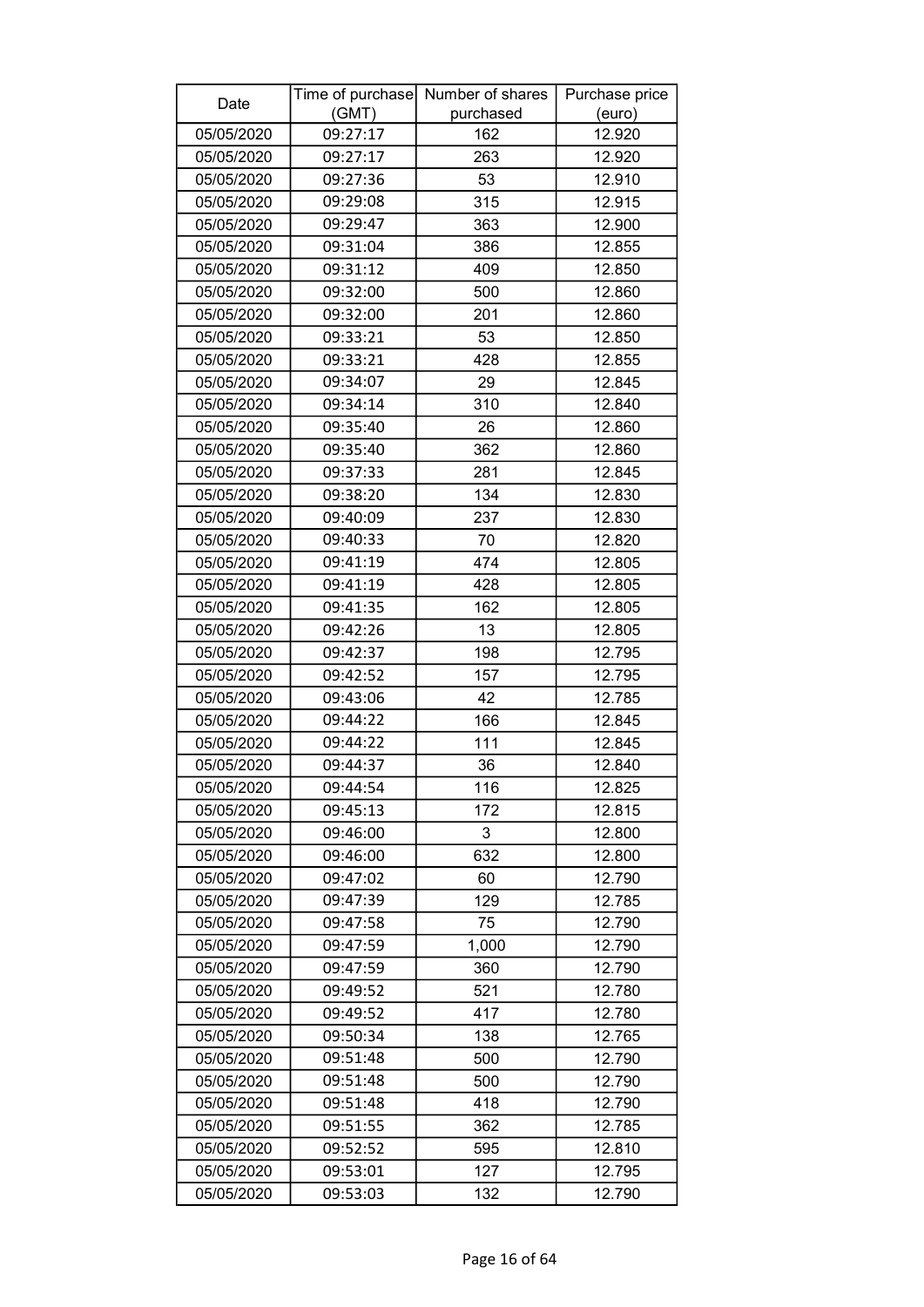| (GMT)<br>purchased<br>(euro)<br>12.760<br>05/05/2020<br>09:53:18<br>211<br>245<br>05/05/2020<br>09:56:12<br>12.765<br>05/05/2020<br>272<br>12.765<br>09:56:12<br>09:56:50<br>05/05/2020<br>500<br>12.750<br>05/05/2020<br>09:56:50<br>195<br>12.750<br>05/05/2020<br>09:56:51<br>305<br>12.750<br>09:56:51<br>500<br>05/05/2020<br>12.750<br>09:56:51<br>12.750<br>05/05/2020<br>163<br>12.740<br>05/05/2020<br>09:58:19<br>106<br>347<br>05/05/2020<br>09:58:19<br>12.740<br>09:58:28<br>424<br>12.730<br>05/05/2020<br>09:58:28<br>76<br>05/05/2020<br>12.730<br>09:58:28<br>219<br>05/05/2020<br>12.730<br>09:58:29<br>12.725<br>05/05/2020<br>59<br>09:58:59<br>12.720<br>05/05/2020<br>658<br>12.745<br>05/05/2020<br>10:00:50<br>593<br>05/05/2020<br>10:00:57<br>862<br>12.745<br>05/05/2020<br>10:00:57<br>12.745<br>98<br>10:00:57<br>251<br>12.745<br>05/05/2020<br>05/05/2020<br>10:01:22<br>363<br>12.760<br>10:01:43<br>12<br>12.745<br>05/05/2020<br>05/05/2020<br>342<br>12.765<br>10:03:19<br>10:03:38<br>05/05/2020<br>526<br>12.760<br>10:04:00<br>174<br>12.745<br>05/05/2020<br>164<br>05/05/2020<br>10:04:41<br>12.725<br>05/05/2020<br>10:04:41<br>994<br>12.725<br>10:05:09<br>12.720<br>05/05/2020<br>140<br>12.720<br>05/05/2020<br>10:05:09<br>250<br>12.720<br>05/05/2020<br>10:05:09<br>9<br>10:05:37<br>05/05/2020<br>26<br>12.720<br>05/05/2020<br>10:06:48<br>385<br>12.725<br>10:07:23<br>54<br>12.725<br>05/05/2020<br>343<br>05/05/2020<br>10:08:11<br>12.755<br>10:08:39<br>05/05/2020<br>210<br>12.750<br>101<br>05/05/2020<br>10:11:42<br>12.760<br>10:11:42<br>387<br>12.760<br>05/05/2020<br>05/05/2020<br>10:11:55<br>104<br>12.755<br>05/05/2020<br>10:12:13<br>83<br>12.745<br>78<br>05/05/2020<br>10:14:20<br>12.765<br>218<br>10:14:20<br>12.765<br>05/05/2020<br>10:15:56<br>412<br>12.765<br>05/05/2020 | Date       |          | Time of purchase Number of shares | Purchase price |
|-------------------------------------------------------------------------------------------------------------------------------------------------------------------------------------------------------------------------------------------------------------------------------------------------------------------------------------------------------------------------------------------------------------------------------------------------------------------------------------------------------------------------------------------------------------------------------------------------------------------------------------------------------------------------------------------------------------------------------------------------------------------------------------------------------------------------------------------------------------------------------------------------------------------------------------------------------------------------------------------------------------------------------------------------------------------------------------------------------------------------------------------------------------------------------------------------------------------------------------------------------------------------------------------------------------------------------------------------------------------------------------------------------------------------------------------------------------------------------------------------------------------------------------------------------------------------------------------------------------------------------------------------------------------------------------------------------------------------------------------------------------------------------------------------------------------------------------------------------|------------|----------|-----------------------------------|----------------|
|                                                                                                                                                                                                                                                                                                                                                                                                                                                                                                                                                                                                                                                                                                                                                                                                                                                                                                                                                                                                                                                                                                                                                                                                                                                                                                                                                                                                                                                                                                                                                                                                                                                                                                                                                                                                                                                       |            |          |                                   |                |
|                                                                                                                                                                                                                                                                                                                                                                                                                                                                                                                                                                                                                                                                                                                                                                                                                                                                                                                                                                                                                                                                                                                                                                                                                                                                                                                                                                                                                                                                                                                                                                                                                                                                                                                                                                                                                                                       |            |          |                                   |                |
|                                                                                                                                                                                                                                                                                                                                                                                                                                                                                                                                                                                                                                                                                                                                                                                                                                                                                                                                                                                                                                                                                                                                                                                                                                                                                                                                                                                                                                                                                                                                                                                                                                                                                                                                                                                                                                                       |            |          |                                   |                |
|                                                                                                                                                                                                                                                                                                                                                                                                                                                                                                                                                                                                                                                                                                                                                                                                                                                                                                                                                                                                                                                                                                                                                                                                                                                                                                                                                                                                                                                                                                                                                                                                                                                                                                                                                                                                                                                       |            |          |                                   |                |
|                                                                                                                                                                                                                                                                                                                                                                                                                                                                                                                                                                                                                                                                                                                                                                                                                                                                                                                                                                                                                                                                                                                                                                                                                                                                                                                                                                                                                                                                                                                                                                                                                                                                                                                                                                                                                                                       |            |          |                                   |                |
|                                                                                                                                                                                                                                                                                                                                                                                                                                                                                                                                                                                                                                                                                                                                                                                                                                                                                                                                                                                                                                                                                                                                                                                                                                                                                                                                                                                                                                                                                                                                                                                                                                                                                                                                                                                                                                                       |            |          |                                   |                |
|                                                                                                                                                                                                                                                                                                                                                                                                                                                                                                                                                                                                                                                                                                                                                                                                                                                                                                                                                                                                                                                                                                                                                                                                                                                                                                                                                                                                                                                                                                                                                                                                                                                                                                                                                                                                                                                       |            |          |                                   |                |
|                                                                                                                                                                                                                                                                                                                                                                                                                                                                                                                                                                                                                                                                                                                                                                                                                                                                                                                                                                                                                                                                                                                                                                                                                                                                                                                                                                                                                                                                                                                                                                                                                                                                                                                                                                                                                                                       |            |          |                                   |                |
|                                                                                                                                                                                                                                                                                                                                                                                                                                                                                                                                                                                                                                                                                                                                                                                                                                                                                                                                                                                                                                                                                                                                                                                                                                                                                                                                                                                                                                                                                                                                                                                                                                                                                                                                                                                                                                                       |            |          |                                   |                |
|                                                                                                                                                                                                                                                                                                                                                                                                                                                                                                                                                                                                                                                                                                                                                                                                                                                                                                                                                                                                                                                                                                                                                                                                                                                                                                                                                                                                                                                                                                                                                                                                                                                                                                                                                                                                                                                       |            |          |                                   |                |
|                                                                                                                                                                                                                                                                                                                                                                                                                                                                                                                                                                                                                                                                                                                                                                                                                                                                                                                                                                                                                                                                                                                                                                                                                                                                                                                                                                                                                                                                                                                                                                                                                                                                                                                                                                                                                                                       |            |          |                                   |                |
|                                                                                                                                                                                                                                                                                                                                                                                                                                                                                                                                                                                                                                                                                                                                                                                                                                                                                                                                                                                                                                                                                                                                                                                                                                                                                                                                                                                                                                                                                                                                                                                                                                                                                                                                                                                                                                                       |            |          |                                   |                |
|                                                                                                                                                                                                                                                                                                                                                                                                                                                                                                                                                                                                                                                                                                                                                                                                                                                                                                                                                                                                                                                                                                                                                                                                                                                                                                                                                                                                                                                                                                                                                                                                                                                                                                                                                                                                                                                       |            |          |                                   |                |
|                                                                                                                                                                                                                                                                                                                                                                                                                                                                                                                                                                                                                                                                                                                                                                                                                                                                                                                                                                                                                                                                                                                                                                                                                                                                                                                                                                                                                                                                                                                                                                                                                                                                                                                                                                                                                                                       |            |          |                                   |                |
|                                                                                                                                                                                                                                                                                                                                                                                                                                                                                                                                                                                                                                                                                                                                                                                                                                                                                                                                                                                                                                                                                                                                                                                                                                                                                                                                                                                                                                                                                                                                                                                                                                                                                                                                                                                                                                                       |            |          |                                   |                |
|                                                                                                                                                                                                                                                                                                                                                                                                                                                                                                                                                                                                                                                                                                                                                                                                                                                                                                                                                                                                                                                                                                                                                                                                                                                                                                                                                                                                                                                                                                                                                                                                                                                                                                                                                                                                                                                       |            |          |                                   |                |
|                                                                                                                                                                                                                                                                                                                                                                                                                                                                                                                                                                                                                                                                                                                                                                                                                                                                                                                                                                                                                                                                                                                                                                                                                                                                                                                                                                                                                                                                                                                                                                                                                                                                                                                                                                                                                                                       |            |          |                                   |                |
|                                                                                                                                                                                                                                                                                                                                                                                                                                                                                                                                                                                                                                                                                                                                                                                                                                                                                                                                                                                                                                                                                                                                                                                                                                                                                                                                                                                                                                                                                                                                                                                                                                                                                                                                                                                                                                                       |            |          |                                   |                |
|                                                                                                                                                                                                                                                                                                                                                                                                                                                                                                                                                                                                                                                                                                                                                                                                                                                                                                                                                                                                                                                                                                                                                                                                                                                                                                                                                                                                                                                                                                                                                                                                                                                                                                                                                                                                                                                       |            |          |                                   |                |
|                                                                                                                                                                                                                                                                                                                                                                                                                                                                                                                                                                                                                                                                                                                                                                                                                                                                                                                                                                                                                                                                                                                                                                                                                                                                                                                                                                                                                                                                                                                                                                                                                                                                                                                                                                                                                                                       |            |          |                                   |                |
|                                                                                                                                                                                                                                                                                                                                                                                                                                                                                                                                                                                                                                                                                                                                                                                                                                                                                                                                                                                                                                                                                                                                                                                                                                                                                                                                                                                                                                                                                                                                                                                                                                                                                                                                                                                                                                                       |            |          |                                   |                |
|                                                                                                                                                                                                                                                                                                                                                                                                                                                                                                                                                                                                                                                                                                                                                                                                                                                                                                                                                                                                                                                                                                                                                                                                                                                                                                                                                                                                                                                                                                                                                                                                                                                                                                                                                                                                                                                       |            |          |                                   |                |
|                                                                                                                                                                                                                                                                                                                                                                                                                                                                                                                                                                                                                                                                                                                                                                                                                                                                                                                                                                                                                                                                                                                                                                                                                                                                                                                                                                                                                                                                                                                                                                                                                                                                                                                                                                                                                                                       |            |          |                                   |                |
|                                                                                                                                                                                                                                                                                                                                                                                                                                                                                                                                                                                                                                                                                                                                                                                                                                                                                                                                                                                                                                                                                                                                                                                                                                                                                                                                                                                                                                                                                                                                                                                                                                                                                                                                                                                                                                                       |            |          |                                   |                |
|                                                                                                                                                                                                                                                                                                                                                                                                                                                                                                                                                                                                                                                                                                                                                                                                                                                                                                                                                                                                                                                                                                                                                                                                                                                                                                                                                                                                                                                                                                                                                                                                                                                                                                                                                                                                                                                       |            |          |                                   |                |
|                                                                                                                                                                                                                                                                                                                                                                                                                                                                                                                                                                                                                                                                                                                                                                                                                                                                                                                                                                                                                                                                                                                                                                                                                                                                                                                                                                                                                                                                                                                                                                                                                                                                                                                                                                                                                                                       |            |          |                                   |                |
|                                                                                                                                                                                                                                                                                                                                                                                                                                                                                                                                                                                                                                                                                                                                                                                                                                                                                                                                                                                                                                                                                                                                                                                                                                                                                                                                                                                                                                                                                                                                                                                                                                                                                                                                                                                                                                                       |            |          |                                   |                |
|                                                                                                                                                                                                                                                                                                                                                                                                                                                                                                                                                                                                                                                                                                                                                                                                                                                                                                                                                                                                                                                                                                                                                                                                                                                                                                                                                                                                                                                                                                                                                                                                                                                                                                                                                                                                                                                       |            |          |                                   |                |
|                                                                                                                                                                                                                                                                                                                                                                                                                                                                                                                                                                                                                                                                                                                                                                                                                                                                                                                                                                                                                                                                                                                                                                                                                                                                                                                                                                                                                                                                                                                                                                                                                                                                                                                                                                                                                                                       |            |          |                                   |                |
|                                                                                                                                                                                                                                                                                                                                                                                                                                                                                                                                                                                                                                                                                                                                                                                                                                                                                                                                                                                                                                                                                                                                                                                                                                                                                                                                                                                                                                                                                                                                                                                                                                                                                                                                                                                                                                                       |            |          |                                   |                |
|                                                                                                                                                                                                                                                                                                                                                                                                                                                                                                                                                                                                                                                                                                                                                                                                                                                                                                                                                                                                                                                                                                                                                                                                                                                                                                                                                                                                                                                                                                                                                                                                                                                                                                                                                                                                                                                       |            |          |                                   |                |
|                                                                                                                                                                                                                                                                                                                                                                                                                                                                                                                                                                                                                                                                                                                                                                                                                                                                                                                                                                                                                                                                                                                                                                                                                                                                                                                                                                                                                                                                                                                                                                                                                                                                                                                                                                                                                                                       |            |          |                                   |                |
|                                                                                                                                                                                                                                                                                                                                                                                                                                                                                                                                                                                                                                                                                                                                                                                                                                                                                                                                                                                                                                                                                                                                                                                                                                                                                                                                                                                                                                                                                                                                                                                                                                                                                                                                                                                                                                                       |            |          |                                   |                |
|                                                                                                                                                                                                                                                                                                                                                                                                                                                                                                                                                                                                                                                                                                                                                                                                                                                                                                                                                                                                                                                                                                                                                                                                                                                                                                                                                                                                                                                                                                                                                                                                                                                                                                                                                                                                                                                       |            |          |                                   |                |
|                                                                                                                                                                                                                                                                                                                                                                                                                                                                                                                                                                                                                                                                                                                                                                                                                                                                                                                                                                                                                                                                                                                                                                                                                                                                                                                                                                                                                                                                                                                                                                                                                                                                                                                                                                                                                                                       |            |          |                                   |                |
|                                                                                                                                                                                                                                                                                                                                                                                                                                                                                                                                                                                                                                                                                                                                                                                                                                                                                                                                                                                                                                                                                                                                                                                                                                                                                                                                                                                                                                                                                                                                                                                                                                                                                                                                                                                                                                                       |            |          |                                   |                |
|                                                                                                                                                                                                                                                                                                                                                                                                                                                                                                                                                                                                                                                                                                                                                                                                                                                                                                                                                                                                                                                                                                                                                                                                                                                                                                                                                                                                                                                                                                                                                                                                                                                                                                                                                                                                                                                       |            |          |                                   |                |
|                                                                                                                                                                                                                                                                                                                                                                                                                                                                                                                                                                                                                                                                                                                                                                                                                                                                                                                                                                                                                                                                                                                                                                                                                                                                                                                                                                                                                                                                                                                                                                                                                                                                                                                                                                                                                                                       |            |          |                                   |                |
|                                                                                                                                                                                                                                                                                                                                                                                                                                                                                                                                                                                                                                                                                                                                                                                                                                                                                                                                                                                                                                                                                                                                                                                                                                                                                                                                                                                                                                                                                                                                                                                                                                                                                                                                                                                                                                                       |            |          |                                   |                |
|                                                                                                                                                                                                                                                                                                                                                                                                                                                                                                                                                                                                                                                                                                                                                                                                                                                                                                                                                                                                                                                                                                                                                                                                                                                                                                                                                                                                                                                                                                                                                                                                                                                                                                                                                                                                                                                       |            |          |                                   |                |
|                                                                                                                                                                                                                                                                                                                                                                                                                                                                                                                                                                                                                                                                                                                                                                                                                                                                                                                                                                                                                                                                                                                                                                                                                                                                                                                                                                                                                                                                                                                                                                                                                                                                                                                                                                                                                                                       |            |          |                                   |                |
|                                                                                                                                                                                                                                                                                                                                                                                                                                                                                                                                                                                                                                                                                                                                                                                                                                                                                                                                                                                                                                                                                                                                                                                                                                                                                                                                                                                                                                                                                                                                                                                                                                                                                                                                                                                                                                                       |            |          |                                   |                |
|                                                                                                                                                                                                                                                                                                                                                                                                                                                                                                                                                                                                                                                                                                                                                                                                                                                                                                                                                                                                                                                                                                                                                                                                                                                                                                                                                                                                                                                                                                                                                                                                                                                                                                                                                                                                                                                       | 05/05/2020 | 10:16:18 | 323                               | 12.775         |
| 05/05/2020<br>10:16:24<br>334<br>12.775                                                                                                                                                                                                                                                                                                                                                                                                                                                                                                                                                                                                                                                                                                                                                                                                                                                                                                                                                                                                                                                                                                                                                                                                                                                                                                                                                                                                                                                                                                                                                                                                                                                                                                                                                                                                               |            |          |                                   |                |
| 10:16:31<br>05/05/2020<br>663<br>12.780                                                                                                                                                                                                                                                                                                                                                                                                                                                                                                                                                                                                                                                                                                                                                                                                                                                                                                                                                                                                                                                                                                                                                                                                                                                                                                                                                                                                                                                                                                                                                                                                                                                                                                                                                                                                               |            |          |                                   |                |
| 10:17:58<br>74<br>12.760<br>05/05/2020                                                                                                                                                                                                                                                                                                                                                                                                                                                                                                                                                                                                                                                                                                                                                                                                                                                                                                                                                                                                                                                                                                                                                                                                                                                                                                                                                                                                                                                                                                                                                                                                                                                                                                                                                                                                                |            |          |                                   |                |
| 215<br>12.760<br>05/05/2020<br>10:19:43                                                                                                                                                                                                                                                                                                                                                                                                                                                                                                                                                                                                                                                                                                                                                                                                                                                                                                                                                                                                                                                                                                                                                                                                                                                                                                                                                                                                                                                                                                                                                                                                                                                                                                                                                                                                               |            |          |                                   |                |
| 250<br>12.770<br>05/05/2020<br>10:20:23                                                                                                                                                                                                                                                                                                                                                                                                                                                                                                                                                                                                                                                                                                                                                                                                                                                                                                                                                                                                                                                                                                                                                                                                                                                                                                                                                                                                                                                                                                                                                                                                                                                                                                                                                                                                               |            |          |                                   |                |
| 130<br>05/05/2020<br>10:20:23<br>12.770                                                                                                                                                                                                                                                                                                                                                                                                                                                                                                                                                                                                                                                                                                                                                                                                                                                                                                                                                                                                                                                                                                                                                                                                                                                                                                                                                                                                                                                                                                                                                                                                                                                                                                                                                                                                               |            |          |                                   |                |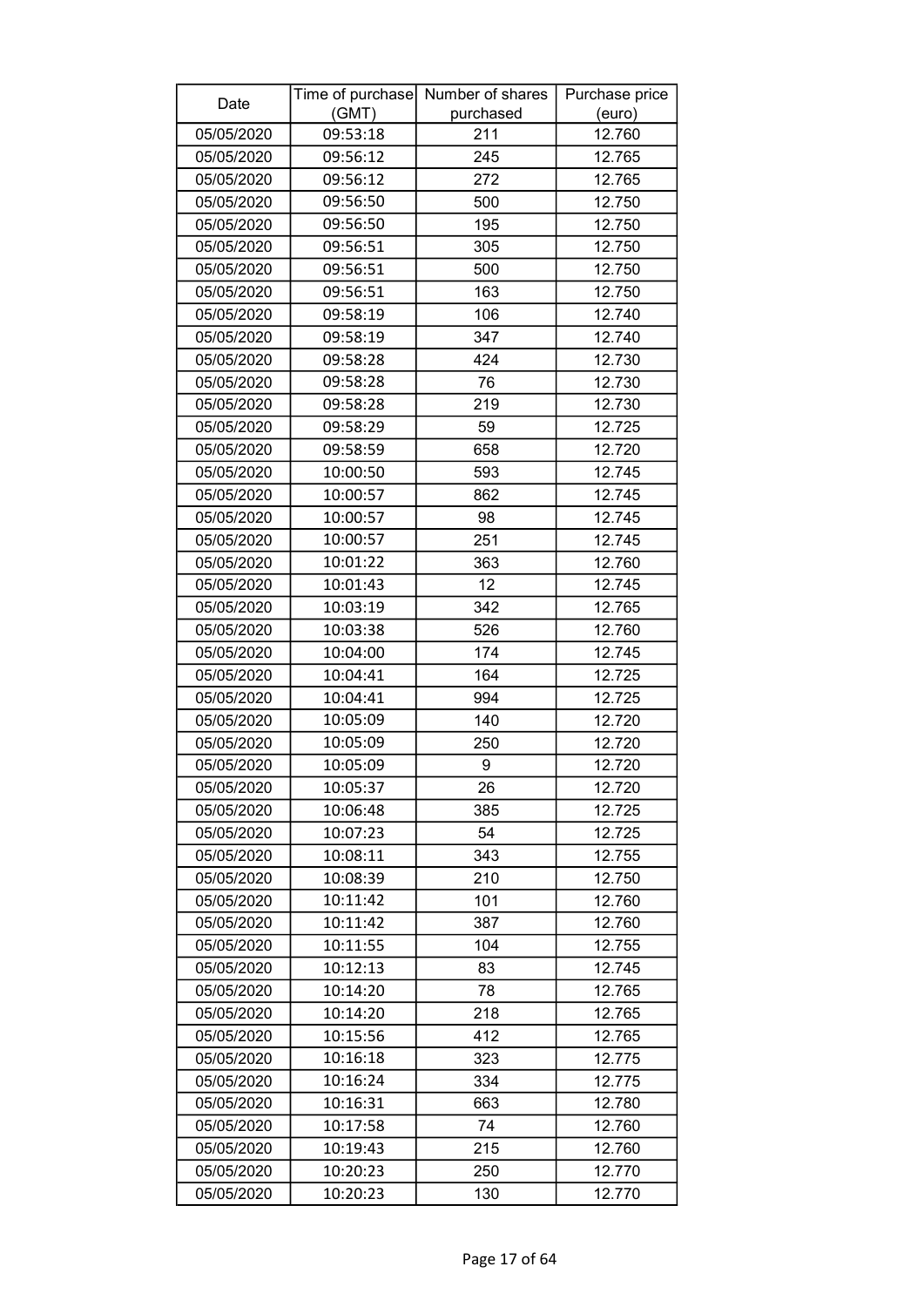| Date       |          | Time of purchase Number of shares | Purchase price |
|------------|----------|-----------------------------------|----------------|
|            | (GMT)    | purchased                         | (euro)         |
| 05/05/2020 | 10:21:23 | 121                               | 12.755         |
| 05/05/2020 | 10:21:29 | 279                               | 12.750         |
| 05/05/2020 | 10:22:36 | 425                               | 12.755         |
| 05/05/2020 | 10:22:44 | 13                                | 12.745         |
| 05/05/2020 | 10:24:41 | 307                               | 12.745         |
| 05/05/2020 | 10:25:00 | 100                               | 12.740         |
| 05/05/2020 | 10:25:24 | 4                                 | 12.730         |
| 05/05/2020 | 10:26:43 | 110                               | 12.735         |
| 05/05/2020 | 10:27:39 | 74                                | 12.735         |
| 05/05/2020 | 10:27:43 | 322                               | 12.720         |
| 05/05/2020 | 10:27:43 | 382                               | 12.720         |
| 05/05/2020 | 10:28:14 | 55                                | 12.710         |
| 05/05/2020 | 10:28:27 | 125                               | 12.705         |
| 05/05/2020 | 10:28:33 | 281                               | 12.720         |
| 05/05/2020 | 10:28:58 | 290                               | 12.720         |
| 05/05/2020 | 10:30:01 | 249                               | 12.715         |
| 05/05/2020 | 10:33:43 | 117                               | 12.735         |
| 05/05/2020 | 10:33:43 | 225                               | 12.735         |
| 05/05/2020 | 10:34:37 | 217                               | 12.735         |
| 05/05/2020 | 10:37:48 | 26                                | 12.735         |
| 05/05/2020 | 10:38:08 | 245                               | 12.730         |
| 05/05/2020 | 10:39:37 | 13                                | 12.740         |
| 05/05/2020 | 10:41:56 | 38                                | 12.740         |
| 05/05/2020 | 10:42:36 | 287                               | 12.740         |
| 05/05/2020 | 10:42:55 | 53                                | 12.740         |
| 05/05/2020 | 10:44:48 | 250                               | 12.760         |
| 05/05/2020 | 10:44:48 | 250                               | 12.760         |
| 05/05/2020 | 10:44:48 | 250                               | 12.760         |
| 05/05/2020 | 10:45:01 | 250                               | 12.760         |
| 05/05/2020 | 10:45:01 | 49                                | 12.760         |
| 05/05/2020 | 10:45:49 | 117                               | 12.755         |
| 05/05/2020 | 10:48:24 | 100                               | 12.755         |
| 05/05/2020 | 10:49:31 | 519                               | 12.765         |
| 05/05/2020 | 10:49:58 | 74                                | 12.760         |
| 05/05/2020 | 10:51:45 | 66                                | 12.760         |
| 05/05/2020 | 10:52:38 | 581                               | 12.785         |
| 05/05/2020 | 10:53:43 | 330                               | 12.795         |
| 05/05/2020 | 10:54:07 | 523                               | 12.800         |
| 05/05/2020 | 10:54:07 | 132                               | 12.800         |
| 05/05/2020 | 10:54:15 | 112                               | 12.785         |
| 05/05/2020 | 10:54:15 | 250                               | 12.790         |
| 05/05/2020 | 10:54:15 | 61                                | 12.790         |
| 05/05/2020 | 10:54:45 | 232                               | 12.780         |
| 05/05/2020 | 10:55:58 | 9                                 | 12.775         |
| 05/05/2020 | 10:57:11 | 99                                | 12.795         |
| 05/05/2020 | 10:57:44 | 169                               | 12.785         |
| 05/05/2020 | 10:58:28 | 16                                | 12.780         |
| 05/05/2020 | 11:01:44 | 1                                 | 12.800         |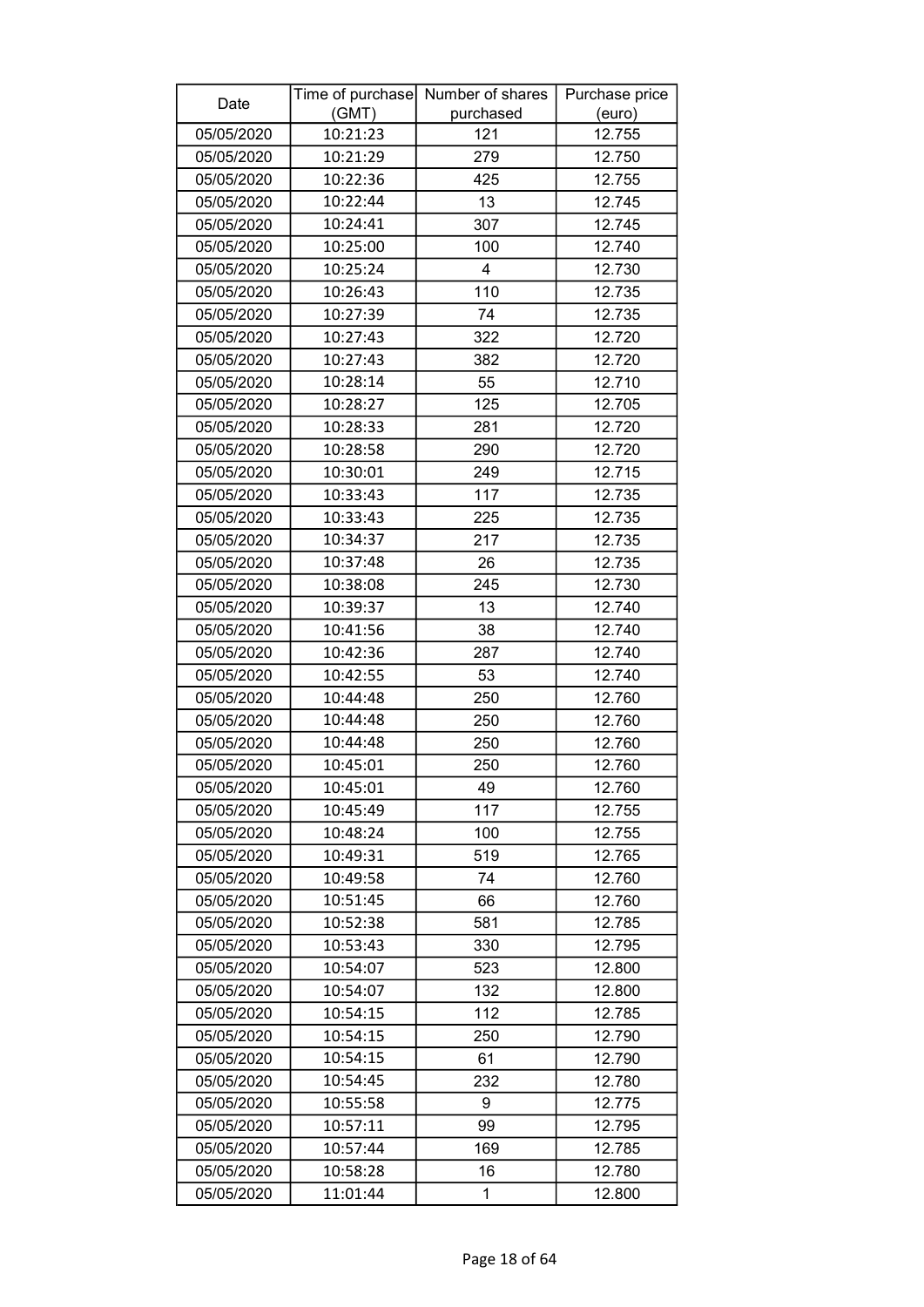| Date       |          | Time of purchase Number of shares | Purchase price |
|------------|----------|-----------------------------------|----------------|
|            | (GMT)    | purchased                         | (euro)         |
| 05/05/2020 | 11:01:55 | 1                                 | 12.800         |
| 05/05/2020 | 11:04:14 | 250                               | 12.805         |
| 05/05/2020 | 11:04:14 | 78                                | 12.805         |
| 05/05/2020 | 11:06:05 | 267                               | 12.810         |
| 05/05/2020 | 11:09:08 | 99                                | 12.800         |
| 05/05/2020 | 11:09:42 | 225                               | 12.795         |
| 05/05/2020 | 11:10:39 | 176                               | 12.785         |
| 05/05/2020 | 11:12:51 | 5                                 | 12.800         |
| 05/05/2020 | 11:13:16 | 217                               | 12.790         |
| 05/05/2020 | 11:14:17 | 250                               | 12.770         |
| 05/05/2020 | 11:14:17 | 87                                | 12.770         |
| 05/05/2020 | 11:14:22 | 481                               | 12.770         |
| 05/05/2020 | 11:15:02 | 26                                | 12.760         |
| 05/05/2020 | 11:16:00 | 68                                | 12.755         |
| 05/05/2020 | 11:18:11 | 57                                | 12.775         |
| 05/05/2020 | 11:18:15 | 302                               | 12.770         |
| 05/05/2020 | 11:18:15 | 84                                | 12.770         |
| 05/05/2020 | 11:20:55 | 385                               | 12.775         |
| 05/05/2020 | 11:26:12 | 291                               | 12.760         |
| 05/05/2020 | 11:27:22 | 203                               | 12.755         |
| 05/05/2020 | 11:29:22 | 258                               | 12.745         |
| 05/05/2020 | 11:30:10 | 405                               | 12.750         |
| 05/05/2020 | 11:30:22 | 4                                 | 12.745         |
| 05/05/2020 | 11:31:08 | 419                               | 12.740         |
| 05/05/2020 | 11:31:08 | 250                               | 12.740         |
| 05/05/2020 | 11:31:08 | 250                               | 12.740         |
| 05/05/2020 | 11:31:08 | 333                               | 12.740         |
| 05/05/2020 | 11:32:01 | 3                                 | 12.730         |
| 05/05/2020 | 11:32:53 | 374                               | 12.730         |
| 05/05/2020 | 11:33:15 | 301                               | 12.735         |
| 05/05/2020 | 11:33:25 | 107                               | 12.740         |
| 05/05/2020 | 11:33:25 | 520                               | 12.740         |
| 05/05/2020 | 11:33:53 | 61                                | 12.735         |
| 05/05/2020 | 11:35:33 | 48                                | 12.735         |
| 05/05/2020 | 11:35:47 | 173                               | 12.720         |
| 05/05/2020 | 11:35:47 | 540                               | 12.720         |
| 05/05/2020 | 11:37:26 | 250                               | 12.730         |
| 05/05/2020 | 11:37:26 | 71                                | 12.730         |
| 05/05/2020 | 11:39:48 | 200                               | 12.740         |
| 05/05/2020 | 11:43:25 | 466                               | 12.760         |
| 05/05/2020 | 11:44:43 | 287                               | 12.760         |
| 05/05/2020 | 11:46:11 | 58                                | 12.745         |
| 05/05/2020 | 11:46:11 | 221                               | 12.745         |
| 05/05/2020 | 11:49:22 | 10                                | 12.745         |
| 05/05/2020 | 11:49:56 | 119                               | 12.740         |
| 05/05/2020 | 11:50:12 | 188                               | 12.735         |
| 05/05/2020 | 11:51:35 | 4                                 | 12.730         |
| 05/05/2020 | 11:52:26 | 250                               | 12.725         |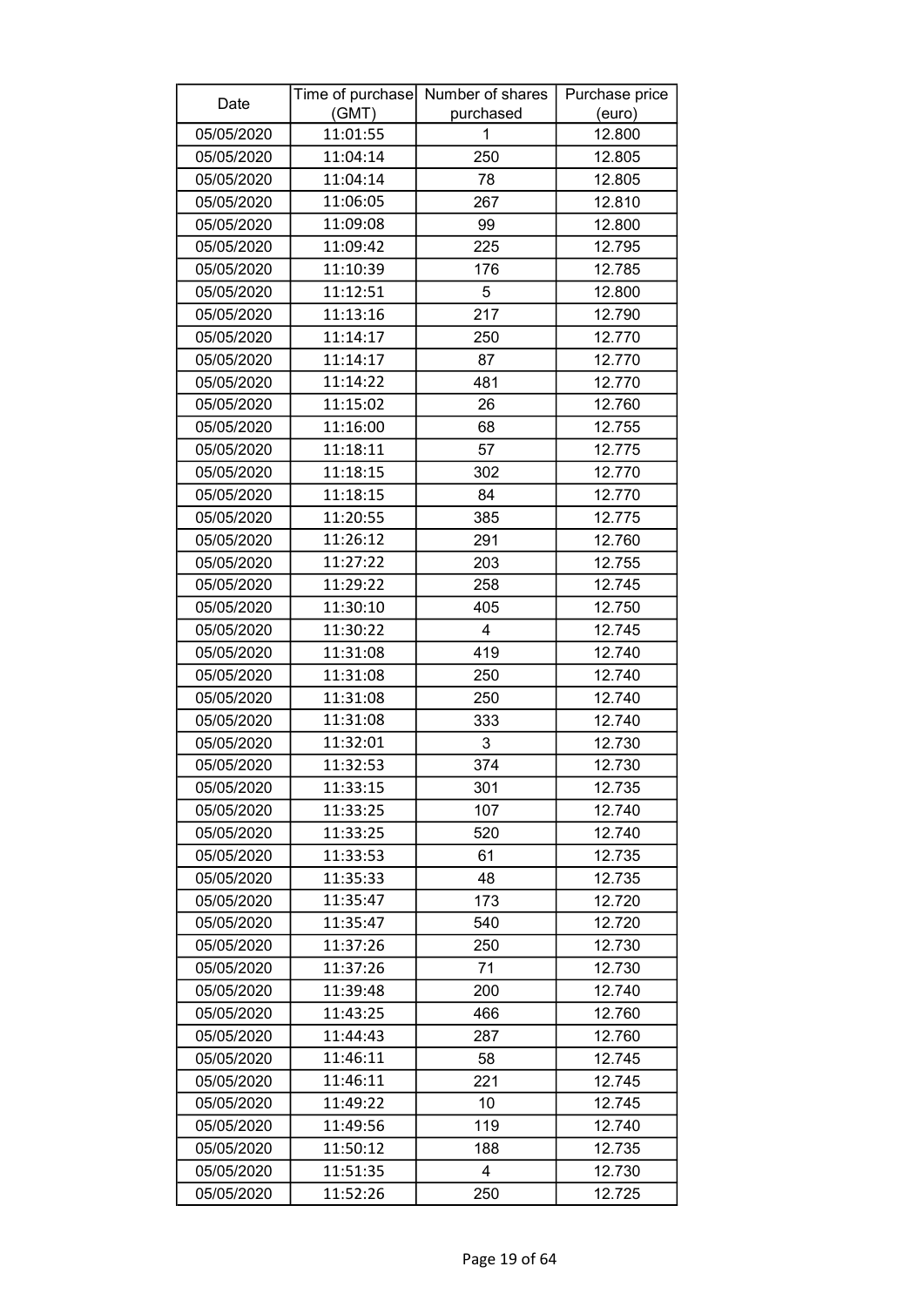| Date       |          | Time of purchase Number of shares | Purchase price |
|------------|----------|-----------------------------------|----------------|
|            | (GMT)    | purchased                         | (euro)         |
| 05/05/2020 | 11:52:26 | 42                                | 12.725         |
| 05/05/2020 | 11:54:16 | 518                               | 12.725         |
| 05/05/2020 | 11:54:46 | 171                               | 12.730         |
| 05/05/2020 | 11:54:46 | 630                               | 12.730         |
| 05/05/2020 | 11:55:32 | 264                               | 12.725         |
| 05/05/2020 | 11:58:29 | 200                               | 12.735         |
| 05/05/2020 | 11:58:29 | 168                               | 12.735         |
| 05/05/2020 | 12:00:54 | 348                               | 12.745         |
| 05/05/2020 | 12:02:53 | 51                                | 12.745         |
| 05/05/2020 | 12:02:53 | 250                               | 12.745         |
| 05/05/2020 | 12:02:53 | 61                                | 12.745         |
| 05/05/2020 | 12:04:12 | 84                                | 12.735         |
| 05/05/2020 | 12:04:36 | 249                               | 12.725         |
| 05/05/2020 | 12:08:01 | 261                               | 12.720         |
| 05/05/2020 | 12:08:01 | 140                               | 12.720         |
| 05/05/2020 | 12:08:13 | $\overline{7}$                    | 12.715         |
| 05/05/2020 | 12:08:13 | 98                                | 12.715         |
| 05/05/2020 | 12:11:11 | 281                               | 12.735         |
| 05/05/2020 | 12:12:05 | 147                               | 12.735         |
| 05/05/2020 | 12:12:05 | 99                                | 12.735         |
| 05/05/2020 | 12:12:05 | 678                               | 12.735         |
| 05/05/2020 | 12:15:30 | 250                               | 12.730         |
| 05/05/2020 | 12:15:30 | 195                               | 12.730         |
| 05/05/2020 | 12:15:34 | 423                               | 12.730         |
| 05/05/2020 | 12:16:08 | 370                               | 12.725         |
| 05/05/2020 | 13:15:10 | 563                               | 12.750         |
| 05/05/2020 | 13:17:30 | 440                               | 12.755         |
| 05/05/2020 | 13:18:54 | 271                               | 12.765         |
| 05/05/2020 | 13:19:35 | 163                               | 12.755         |
| 05/05/2020 | 13:19:52 | 147                               | 12.750         |
| 05/05/2020 | 13:25:05 | 305                               | 12.755         |
| 05/05/2020 | 13:26:03 | 280                               | 12.770         |
| 05/05/2020 | 13:26:24 | 250                               | 12.770         |
| 05/05/2020 | 13:26:24 | 101                               | 12.770         |
| 05/05/2020 | 13:28:27 | 395                               | 12.780         |
| 05/05/2020 | 13:29:58 | 178                               | 12.770         |
| 05/05/2020 | 13:30:10 | 158                               | 12.765         |
| 05/05/2020 | 13:30:59 | 475                               | 12.770         |
| 05/05/2020 | 13:31:01 | 525                               | 12.770         |
| 05/05/2020 | 13:31:01 | 401                               | 12.770         |
| 05/05/2020 | 13:34:04 | 250                               | 12.770         |
| 05/05/2020 | 13:34:04 | 66                                | 12.770         |
| 05/05/2020 | 13:34:30 | 158                               | 12.760         |
| 05/05/2020 | 13:35:10 | 34                                | 12.750         |
| 05/05/2020 | 13:35:55 | 5                                 | 12.740         |
| 05/05/2020 | 13:39:58 | 269                               | 12.755         |
| 05/05/2020 | 13:40:01 | 158                               | 12.750         |
| 05/05/2020 | 13:40:05 | 100                               | 12.755         |
|            |          |                                   |                |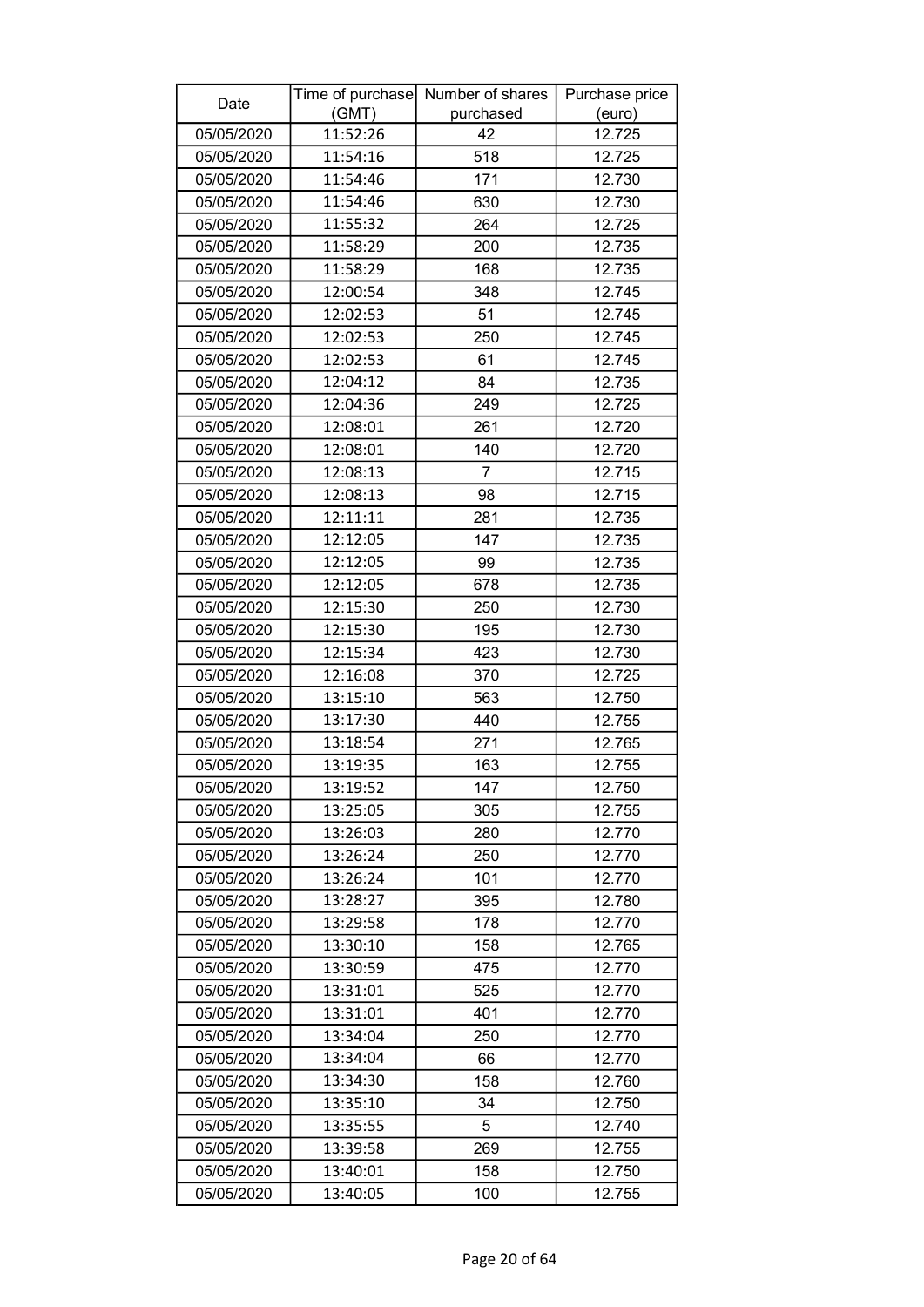| Date       |          | Time of purchase Number of shares | Purchase price |
|------------|----------|-----------------------------------|----------------|
|            | (GMT)    | purchased                         | (euro)         |
| 05/05/2020 | 13:40:05 | 213                               | 12.755         |
| 05/05/2020 | 13:42:24 | 747                               | 12.740         |
| 05/05/2020 | 13:42:24 | 91                                | 12.740         |
| 05/05/2020 | 13:44:07 | 281                               | 12.750         |
| 05/05/2020 | 13:45:24 | 40                                | 12.750         |
| 05/05/2020 | 13:51:46 | 281                               | 12.750         |
| 05/05/2020 | 13:51:46 | 26                                | 12.750         |
| 05/05/2020 | 13:53:02 | 250                               | 12.745         |
| 05/05/2020 | 13:53:02 | 218                               | 12.745         |
| 05/05/2020 | 13:53:17 | 121                               | 12.735         |
| 05/05/2020 | 13:55:09 | 285                               | 12.740         |
| 05/05/2020 | 13:55:15 | 92                                | 12.735         |
| 05/05/2020 | 13:59:49 | 339                               | 12.750         |
| 05/05/2020 | 14:00:55 | 204                               | 12.750         |
| 05/05/2020 | 14:00:55 | 106                               | 12.750         |
| 05/05/2020 | 14:01:35 | 105                               | 12.740         |
| 05/05/2020 | 14:02:05 | 211                               | 12.735         |
| 05/05/2020 | 14:02:05 | 285                               | 12.735         |
| 05/05/2020 | 14:04:16 | 109                               | 12.740         |
| 05/05/2020 | 14:06:21 | 248                               | 12.765         |
| 05/05/2020 | 14:07:53 | 113                               | 12.760         |
| 05/05/2020 | 14:08:18 | 325                               | 12.760         |
| 05/05/2020 | 14:10:38 | 205                               | 12.760         |
| 05/05/2020 | 14:10:38 | 381                               | 12.760         |
| 05/05/2020 | 14:12:23 | 52                                | 12.755         |
| 05/05/2020 | 14:13:30 | 207                               | 12.750         |
| 05/05/2020 | 14:14:26 | 321                               | 12.760         |
| 05/05/2020 | 14:15:20 | 259                               | 12.765         |
| 05/05/2020 | 14:15:37 | 208                               | 12.760         |
| 05/05/2020 | 14:17:02 | 350                               | 12.755         |
| 05/05/2020 | 14:17:13 | 191                               | 12.750         |
| 05/05/2020 | 14:18:13 | 368                               | 12.755         |
| 05/05/2020 | 14:18:16 | 53                                | 12.750         |
| 05/05/2020 | 14:21:36 | 597                               | 12.760         |
| 05/05/2020 | 14:21:48 | 106                               | 12.755         |
| 05/05/2020 | 14:22:30 | 45                                | 12.750         |
| 05/05/2020 | 14:24:11 | 473                               | 12.755         |
| 05/05/2020 | 14:24:11 | 275                               | 12.755         |
| 05/05/2020 | 14:30:01 | 407                               | 12.775         |
| 05/05/2020 | 14:30:14 | 358                               | 12.760         |
| 05/05/2020 | 14:31:05 | 71                                | 12.760         |
| 05/05/2020 | 14:31:05 | 290                               | 12.765         |
| 05/05/2020 | 14:34:09 | 39                                | 12.790         |
| 05/05/2020 | 14:34:33 | 253                               | 12.785         |
| 05/05/2020 | 14:34:40 | 500                               | 12.795         |
| 05/05/2020 | 14:34:40 | 500                               | 12.795         |
| 05/05/2020 | 14:34:40 | 375                               | 12.795         |
| 05/05/2020 | 14:35:02 | 102                               | 12.795         |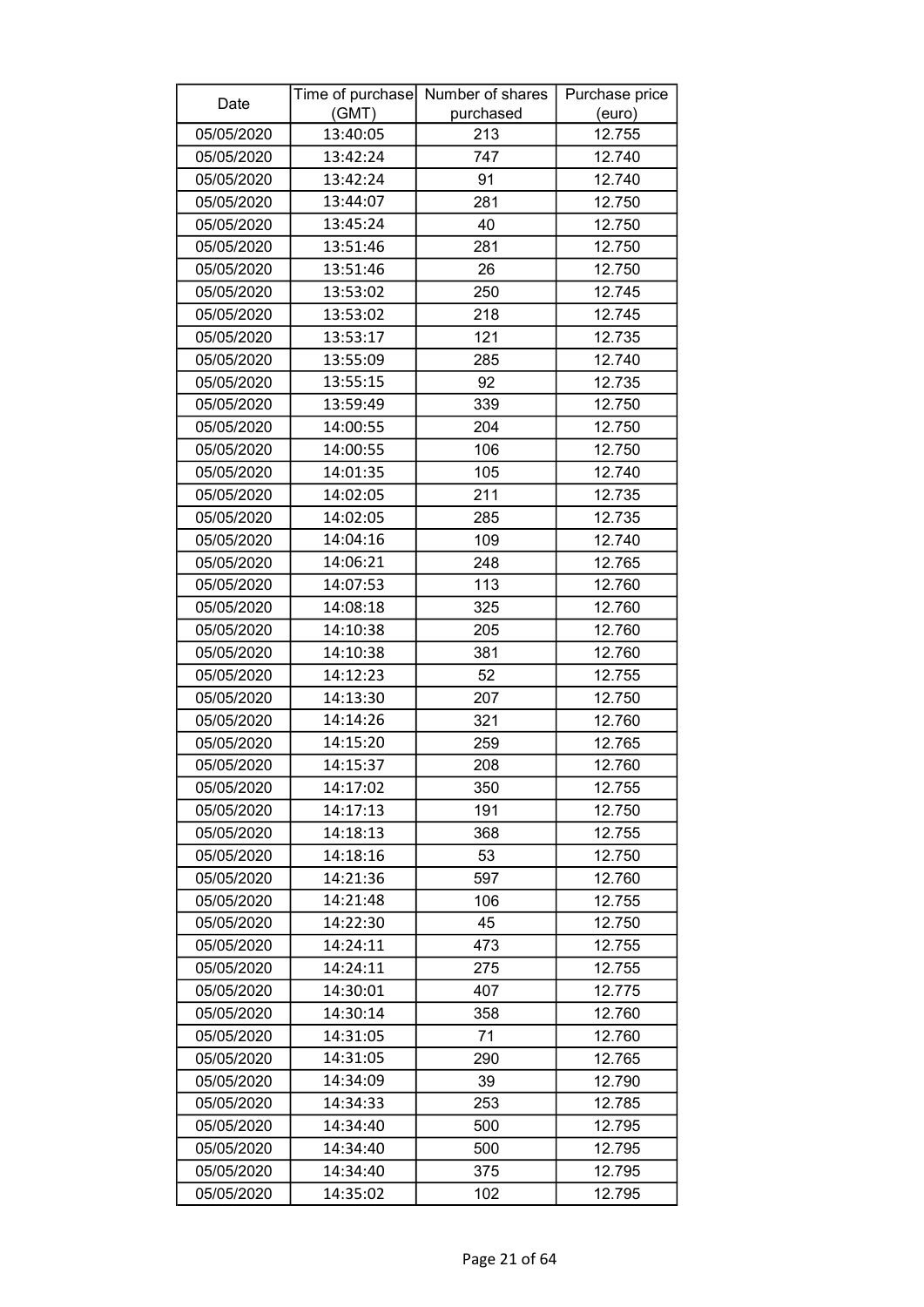| Date       |          | Time of purchase Number of shares | Purchase price |
|------------|----------|-----------------------------------|----------------|
|            | (GMT)    | purchased                         | (euro)         |
| 05/05/2020 | 14:35:25 | 53                                | 12.790         |
| 05/05/2020 | 14:36:02 | 1,515                             | 12.800         |
| 05/05/2020 | 14:36:28 | 105                               | 12.795         |
| 05/05/2020 | 14:37:04 | 684                               | 12.810         |
| 05/05/2020 | 14:37:04 | 266                               | 12.810         |
| 05/05/2020 | 14:37:32 | 576                               | 12.800         |
| 05/05/2020 | 14:37:46 | 162                               | 12.805         |
| 05/05/2020 | 14:39:39 | 345                               | 12.810         |
| 05/05/2020 | 14:41:00 | 317                               | 12.810         |
| 05/05/2020 | 14:41:28 | 6                                 | 12.805         |
| 05/05/2020 | 14:41:34 | 1,213                             | 12.795         |
| 05/05/2020 | 14:41:49 | 53                                | 12.790         |
| 05/05/2020 | 14:42:42 | 91                                | 12.800         |
| 05/05/2020 | 14:42:42 | 242                               | 12.800         |
| 05/05/2020 | 14:45:51 | 5                                 | 12.800         |
| 05/05/2020 | 14:45:51 | 342                               | 12.795         |
| 05/05/2020 | 14:45:59 | 536                               | 12.790         |
| 05/05/2020 | 14:50:01 | 285                               | 12.790         |
| 05/05/2020 | 14:50:24 | 45                                | 12.790         |
| 05/05/2020 | 14:51:44 | 53                                | 12.795         |
| 05/05/2020 | 14:54:08 | 285                               | 12.790         |
| 05/05/2020 | 14:54:08 | 279                               | 12.795         |
| 05/05/2020 | 14:54:39 | 174                               | 12.795         |
| 05/05/2020 | 15:13:57 | 648                               | 12.820         |
| 05/05/2020 | 15:14:48 | 304                               | 12.840         |
| 05/05/2020 | 15:16:16 | 311                               | 12.845         |
| 05/05/2020 | 15:16:19 | 216                               | 12.835         |
| 05/05/2020 | 15:17:37 | 100                               | 12.855         |
| 05/05/2020 | 15:17:37 | 500                               | 12.855         |
| 05/05/2020 | 15:17:37 | 182                               | 12.855         |
| 05/05/2020 | 15:17:44 | 398                               | 12.850         |
| 05/05/2020 | 15:17:44 | 702                               | 12.850         |
| 05/05/2020 | 15:18:20 | 41                                | 12.845         |
| 05/05/2020 | 15:19:25 | 86                                | 12.845         |
| 05/05/2020 | 15:20:04 | 15                                | 12.845         |
| 05/05/2020 | 15:21:16 | 56                                | 12.850         |
| 05/05/2020 | 15:21:16 | 25                                | 12.850         |
| 05/05/2020 | 15:21:16 | 500                               | 12.850         |
| 05/05/2020 | 15:21:16 | 500                               | 12.850         |
| 05/05/2020 | 15:21:16 | 23                                | 12.850         |
| 05/05/2020 | 15:21:24 | 1,451                             | 12.845         |
| 05/05/2020 | 15:21:27 | 207                               | 12.835         |
| 05/05/2020 | 15:21:27 | 33                                | 12.835         |
| 05/05/2020 | 15:22:11 | 224                               | 12.825         |
| 05/05/2020 | 15:24:16 | 218                               | 12.830         |
| 05/05/2020 | 15:25:15 | 228                               | 12.830         |
| 05/05/2020 | 15:25:51 | 10                                | 12.830         |
| 05/05/2020 | 15:26:19 | 64                                | 12.825         |
|            |          |                                   |                |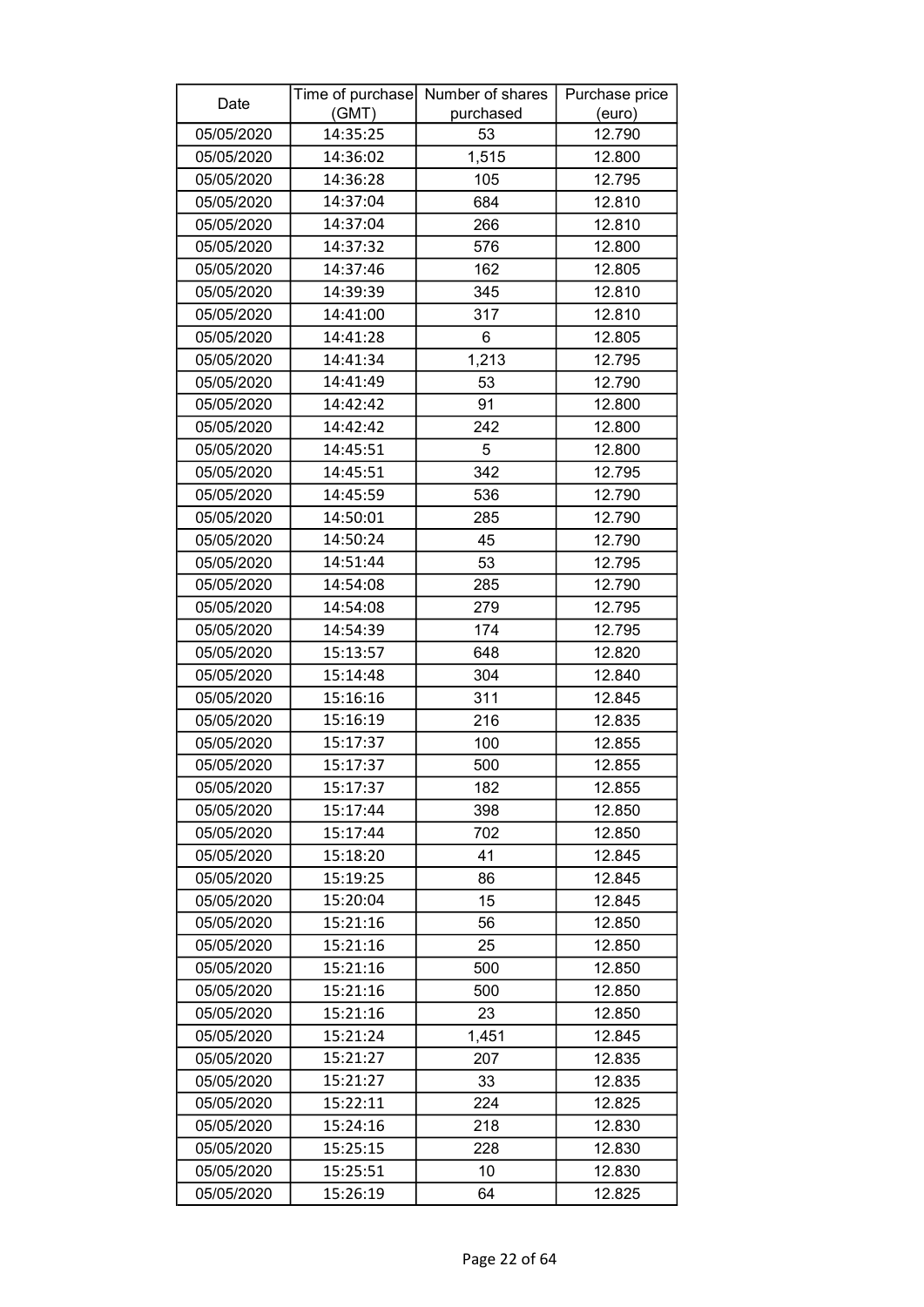| Date       |          | Time of purchase Number of shares | Purchase price |
|------------|----------|-----------------------------------|----------------|
|            | (GMT)    | purchased                         | (euro)         |
| 05/05/2020 | 15:26:39 | 18                                | 12.820         |
| 05/05/2020 | 15:26:56 | 130                               | 12.815         |
| 05/05/2020 | 15:27:11 | 105                               | 12.800         |
| 05/05/2020 | 15:27:11 | 316                               | 12.800         |
| 05/05/2020 | 15:28:03 | 474                               | 12.800         |
| 05/05/2020 | 15:29:22 | 288                               | 12.800         |
| 05/05/2020 | 15:30:01 | 306                               | 12.805         |
| 05/05/2020 | 15:31:25 | 90                                | 12.800         |
| 05/05/2020 | 15:31:25 | 270                               | 12.800         |
| 05/05/2020 | 15:32:18 | 410                               | 12.820         |
| 05/05/2020 | 15:32:46 | 33                                | 12.815         |
| 05/05/2020 | 15:33:31 | 134                               | 12.815         |
| 05/05/2020 | 15:33:31 | 55                                | 12.815         |
| 05/05/2020 | 15:33:43 | 113                               | 12.810         |
| 05/05/2020 | 15:34:07 | 351                               | 12.820         |
| 05/05/2020 | 15:35:12 | 114                               | 12.840         |
| 05/05/2020 | 15:35:12 | 1,211                             | 12.840         |
| 05/05/2020 | 15:35:32 | 76                                | 12.845         |
| 05/05/2020 | 15:35:32 | 312                               | 12.840         |
| 05/05/2020 | 15:35:42 | 150                               | 12.835         |
| 05/05/2020 | 15:37:04 | 299                               | 12.835         |
| 05/05/2020 | 15:38:14 | 107                               | 12.840         |
| 05/05/2020 | 15:38:55 | 67                                | 12.845         |
| 05/05/2020 | 15:38:55 | 182                               | 12.845         |
| 05/05/2020 | 15:41:27 | 144                               | 12.845         |
| 05/05/2020 | 15:41:30 | 276                               | 12.840         |
| 05/05/2020 | 15:43:33 | 311                               | 12.840         |
| 05/05/2020 | 15:44:41 | 39                                | 12.840         |
| 05/05/2020 | 15:45:07 | 248                               | 12.835         |
| 05/05/2020 | 15:45:28 | 296                               | 12.825         |
| 05/05/2020 | 15:45:34 | 330                               | 12.820         |
| 05/05/2020 | 15:47:19 | 14                                | 12.825         |
| 05/05/2020 | 15:47:48 | 256                               | 12.820         |
| 05/05/2020 | 15:47:48 | 312                               | 12.825         |
| 05/05/2020 | 15:47:56 | 283                               | 12.825         |
| 05/05/2020 | 15:48:00 | 168                               | 12.815         |
| 05/05/2020 | 15:48:02 | 443                               | 12.815         |
| 05/05/2020 | 15:48:07 | 417                               | 12.815         |
| 05/05/2020 | 15:48:09 | 83                                | 12.815         |
| 05/05/2020 | 15:48:09 | 651                               | 12.815         |
| 05/05/2020 | 15:49:26 | 321                               | 12.815         |
| 05/05/2020 | 15:49:26 | 302                               | 12.815         |
| 05/05/2020 | 15:50:15 | 36                                | 12.815         |
| 05/05/2020 | 15:50:30 | 85                                | 12.810         |
| 05/05/2020 | 15:50:45 | 140                               | 12.800         |
| 05/05/2020 | 15:52:07 | 158                               | 12.805         |
| 05/05/2020 | 15:53:54 | 293                               | 12.810         |
| 05/05/2020 | 15:55:50 | 326                               | 12.835         |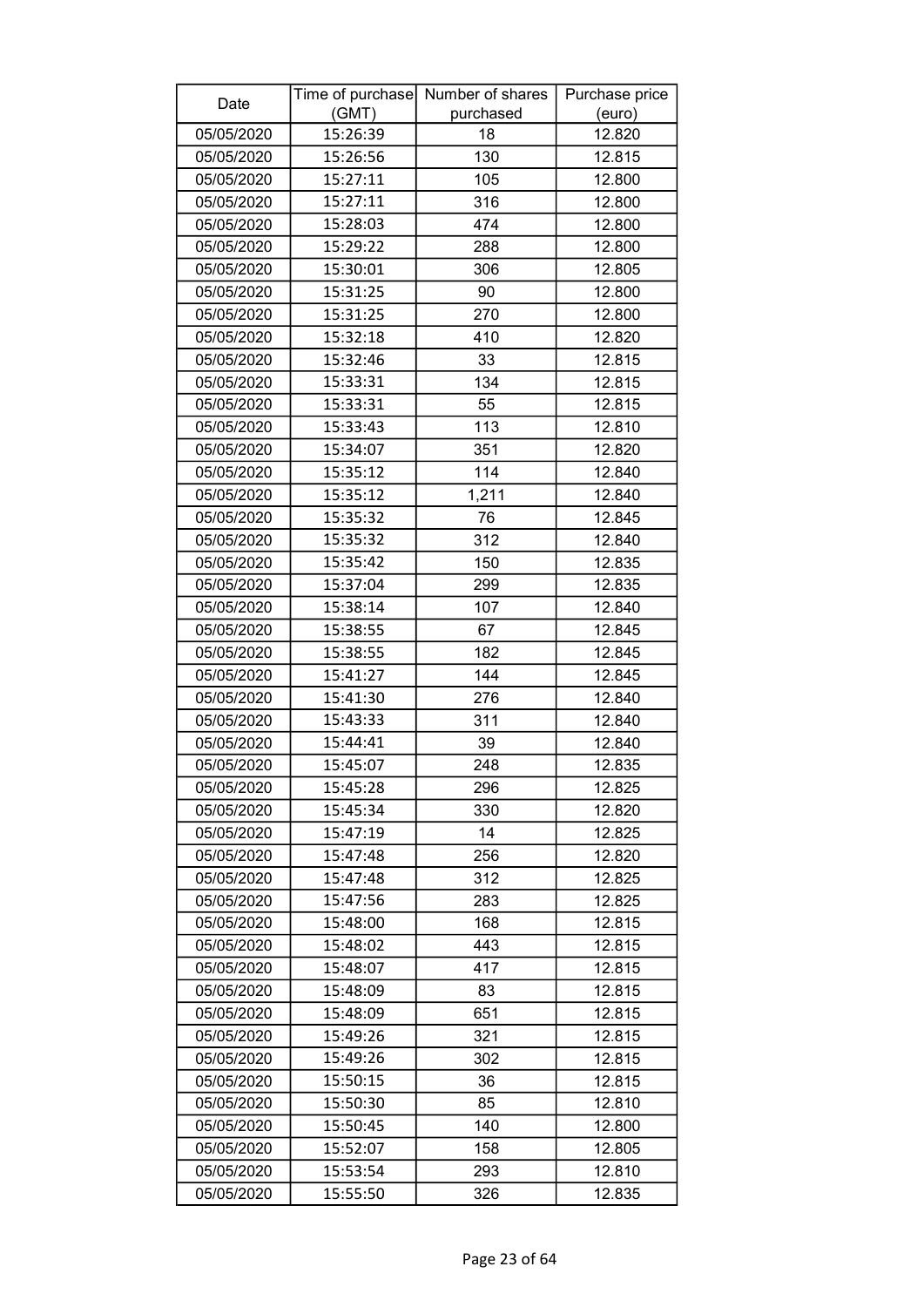| Date       | Time of purchase | Number of shares | Purchase price |
|------------|------------------|------------------|----------------|
|            | (GMT)            | purchased        | (euro)         |
| 05/05/2020 | 15:55:53         | 130              | 12.825         |
| 05/05/2020 | 15:57:07         | 331              | 12.840         |
| 05/05/2020 | 15:57:07         | 644              | 12.840         |
| 05/05/2020 | 15:59:07         | 101              | 12.835         |
| 05/05/2020 | 15:59:07         | 306              | 12.835         |
| 05/05/2020 | 16:00:23         | 344              | 12.840         |
| 05/05/2020 | 16:01:51         | 597              | 12.850         |
| 05/05/2020 | 16:01:53         | 300              | 12.850         |
| 05/05/2020 | 16:02:35         | 42               | 12.850         |
| 05/05/2020 | 16:03:25         | 84               | 12.840         |
| 05/05/2020 | 16:05:26         | 172              | 12.850         |
| 05/05/2020 | 16:05:46         | 203              | 12.845         |
| 05/05/2020 | 16:06:12         | 425              | 12.850         |
| 05/05/2020 | 16:06:12         | 110              | 12.850         |
| 05/05/2020 | 16:06:53         | 293              | 12.855         |
| 05/05/2020 | 16:06:58         | 156              | 12.850         |
| 05/05/2020 | 16:06:58         | 177              | 12.850         |
| 05/05/2020 | 16:08:16         | 300              | 12.865         |
| 05/05/2020 | 16:08:16         | 220              | 12.865         |
| 05/05/2020 | 16:08:17         | 271              | 12.865         |
| 05/05/2020 | 16:08:52         | 129              | 12.865         |
| 05/05/2020 | 16:08:57         | 441              | 12.865         |
| 05/05/2020 | 16:09:32         | 114              | 12.870         |
| 05/05/2020 | 16:09:44         | 101              | 12.865         |
| 05/05/2020 | 16:09:47         | 269              | 12.870         |
| 05/05/2020 | 16:09:55         | 155              | 12.880         |
| 05/06/2020 | 08:03:37         | 437              | 12.940         |
| 05/06/2020 | 08:03:50         | 22               | 12.935         |
| 05/06/2020 | 08:05:01         | 322              | 12.910         |
| 05/06/2020 | 08:05:14         | 96               | 12.905         |
| 05/06/2020 | 08:05:38         | 47               | 12.900         |
| 05/06/2020 | 08:05:42         | 294              | 12.890         |
| 05/06/2020 | 08:05:52         | 5                | 12.880         |
| 05/06/2020 | 08:06:26         | 338              | 12.910         |
| 05/06/2020 | 08:07:06         | 56               | 12.900         |
| 05/06/2020 | 08:08:27         | 306              | 12.900         |
| 05/06/2020 | 08:09:02         | 131              | 12.890         |
| 05/06/2020 | 08:09:58         | 53               | 12.895         |
| 05/06/2020 | 08:10:09         | 48               | 12.905         |
| 05/06/2020 | 08:11:40         | 789              | 12.945         |
| 05/06/2020 | 08:12:03         | 39               | 12.940         |
| 05/06/2020 | 08:14:30         | 211              | 12.985         |
| 05/06/2020 | 08:15:04         | 262              | 12.985         |
| 05/06/2020 | 08:15:29         | 45               | 12.980         |
| 05/06/2020 | 08:16:12         | 148              | 12.950         |
| 05/06/2020 | 08:16:19         | 298              | 12.945         |
| 05/06/2020 | 08:16:23         | 43               | 12.935         |
| 05/06/2020 | 08:18:21         | 305              | 12.970         |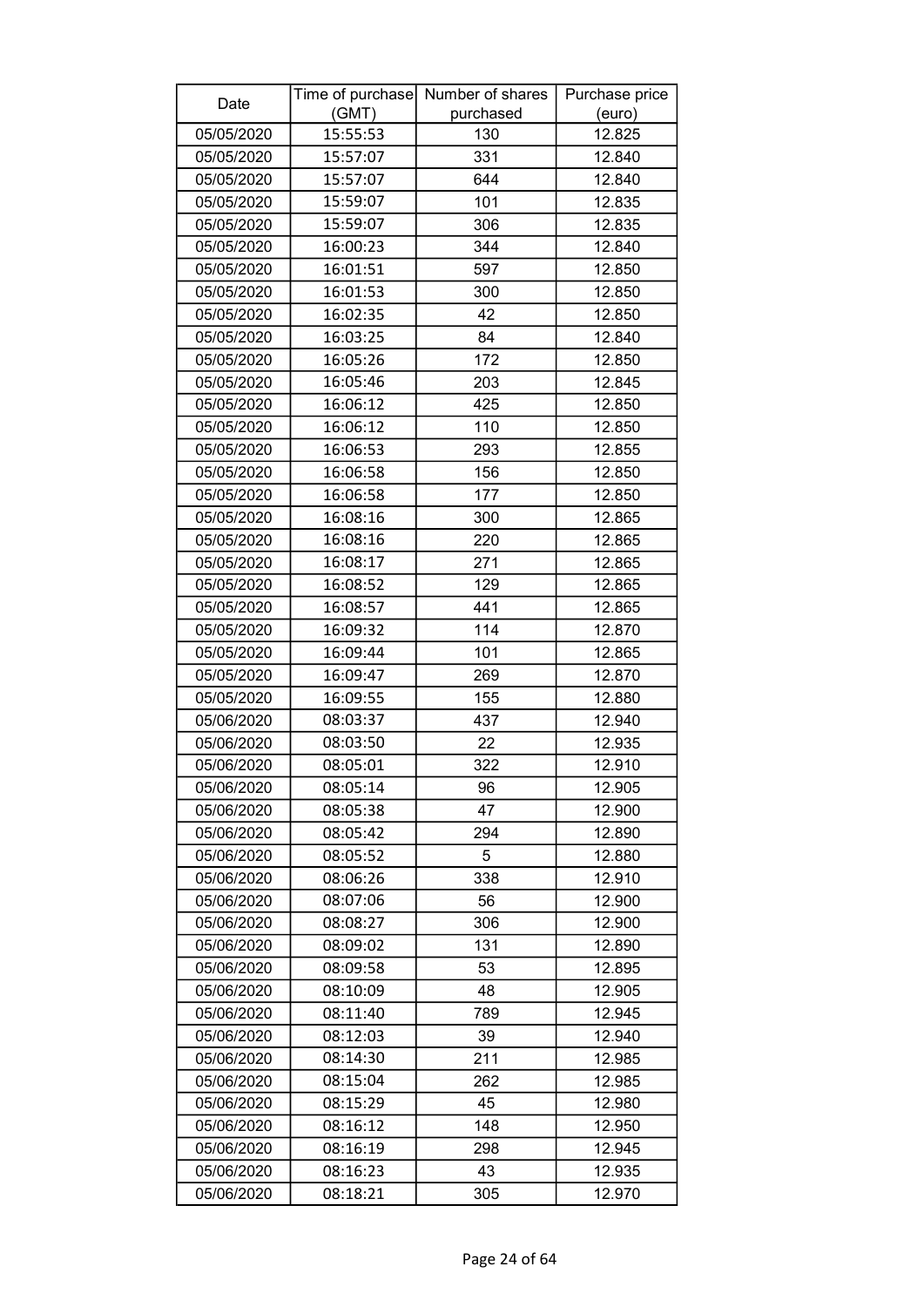| Date       | Time of purchase<br>(GMT) | Number of shares<br>purchased | Purchase price<br>(euro) |
|------------|---------------------------|-------------------------------|--------------------------|
| 05/06/2020 | 08:18:55                  | 120                           | 12.960                   |
| 05/06/2020 | 08:18:55                  | 77                            | 12.960                   |
| 05/06/2020 | 08:19:50                  | 34                            | 12.960                   |
| 05/06/2020 | 08:20:05                  | 215                           | 12.950                   |
| 05/06/2020 | 08:20:37                  | 1                             | 12.940                   |
| 05/06/2020 | 08:22:31                  | 299                           | 12.935                   |
| 05/06/2020 | 08:25:13                  | 306                           | 12.930                   |
| 05/06/2020 | 08:25:52                  | 83                            | 12.925                   |
| 05/06/2020 | 08:26:03                  | 73                            | 12.915                   |
| 05/06/2020 | 08:26:04                  | 1                             | 12.915                   |
| 05/06/2020 | 08:26:16                  | 25                            | 12.910                   |
| 05/06/2020 | 08:26:49                  | 6                             | 12.900                   |
| 05/06/2020 | 08:29:29                  | 307                           | 12.935                   |
| 05/06/2020 | 08:29:59                  | 32                            | 12.915                   |
| 05/06/2020 | 08:30:23                  | 54                            | 12.900                   |
| 05/06/2020 | 08:32:15                  | 45                            | 12.890                   |
| 05/06/2020 | 08:33:07                  | 181                           | 12.885                   |
| 05/06/2020 | 08:33:32                  | 291                           | 12.880                   |
| 05/06/2020 | 08:35:04                  | 310                           | 12.875                   |
| 05/06/2020 | 08:35:34                  | 359                           | 12.895                   |
| 05/06/2020 | 08:35:44                  | 22                            | 12.895                   |
| 05/06/2020 | 08:36:00                  | 32                            | 12.890                   |
| 05/06/2020 | 08:36:11                  | 17                            | 12.880                   |
| 05/06/2020 | 08:37:55                  | 52                            | 12.880                   |
| 05/06/2020 | 08:38:40                  | 15                            | 12.865                   |
| 05/06/2020 | 08:40:40                  | 264                           | 12.895                   |
| 05/06/2020 | 08:43:59                  | 145                           | 12.925                   |
| 05/06/2020 | 08:43:59                  | 249                           | 12.925                   |
| 05/06/2020 | 08:44:40                  | 92                            | 12.925                   |
| 05/06/2020 | 08:44:54                  | 209                           | 12.920                   |
| 05/06/2020 | 08:47:24                  | 734                           | 12.955                   |
| 05/06/2020 | 08:47:47                  | 210                           | 12.940                   |
| 05/06/2020 | 08:48:27                  | 128                           | 12.940                   |
| 05/06/2020 | 08:48:27                  | 302                           | 12.945                   |
| 05/06/2020 | 08:49:38                  | 304                           | 12.955                   |
| 05/06/2020 | 08:50:05                  | 13                            | 12.955                   |
| 05/06/2020 | 08:50:16                  | 235                           | 12.940                   |
| 05/06/2020 | 08:52:15                  | 450                           | 12.975                   |
| 05/06/2020 | 08:52:15                  | 12                            | 12.975                   |
| 05/06/2020 | 08:52:42                  | 31                            | 12.965                   |
| 05/06/2020 | 08:52:46                  | 290                           | 12.955                   |
| 05/06/2020 | 08:53:17                  | 61                            | 12.960                   |
| 05/06/2020 | 08:53:41                  | 60                            | 12.955                   |
| 05/06/2020 | 08:54:08                  | 46                            | 12.945                   |
| 05/06/2020 | 08:56:02                  | 50                            | 12.950                   |
| 05/06/2020 | 08:58:25                  | 292                           | 12.950                   |
| 05/06/2020 | 08:58:50                  | 328                           | 12.945                   |
| 05/06/2020 | 08:59:42                  | 124                           | 12.940                   |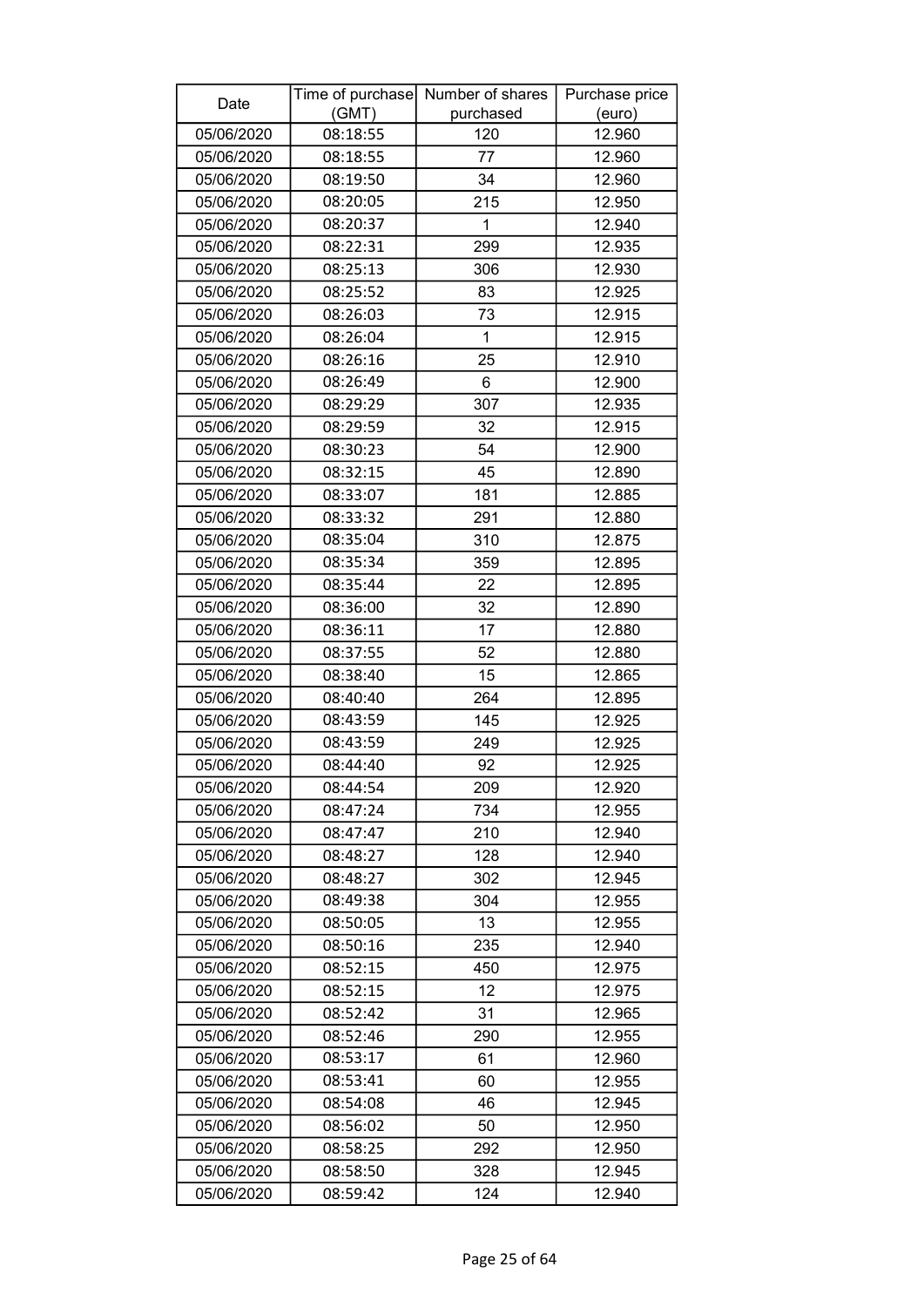| Date       |          | Time of purchase Number of shares | Purchase price |
|------------|----------|-----------------------------------|----------------|
|            | (GMT)    | purchased                         | (euro)         |
| 05/06/2020 | 09:00:37 | 394                               | 12.910         |
| 05/06/2020 | 09:02:07 | 273                               | 12.920         |
| 05/06/2020 | 09:03:37 | 345                               | 12.945         |
| 05/06/2020 | 09:03:37 | 37                                | 12.945         |
| 05/06/2020 | 09:04:57 | 409                               | 12.965         |
| 05/06/2020 | 09:04:57 | 83                                | 12.965         |
| 05/06/2020 | 09:05:27 | 353                               | 12.975         |
| 05/06/2020 | 09:06:12 | 339                               | 12.995         |
| 05/06/2020 | 09:06:13 | 64                                | 12.990         |
| 05/06/2020 | 09:07:46 | 106                               | 12.985         |
| 05/06/2020 | 09:09:03 | 237                               | 12.975         |
| 05/06/2020 | 09:09:07 | 287                               | 12.975         |
| 05/06/2020 | 09:09:26 | 60                                | 12.965         |
| 05/06/2020 | 09:10:16 | 117                               | 12.975         |
| 05/06/2020 | 09:10:37 | 161                               | 12.970         |
| 05/06/2020 | 09:11:57 | 62                                | 12.970         |
| 05/06/2020 | 09:13:17 | 325                               | 12.965         |
| 05/06/2020 | 09:13:53 | 183                               | 12.965         |
| 05/06/2020 | 09:14:37 | 369                               | 12.955         |
| 05/06/2020 | 09:14:37 | 45                                | 12.955         |
| 05/06/2020 | 09:17:22 | 302                               | 12.955         |
| 05/06/2020 | 09:21:17 | 316                               | 12.970         |
| 05/06/2020 | 09:21:17 | 329                               | 12.970         |
| 05/06/2020 | 09:21:27 | 392                               | 12.965         |
| 05/06/2020 | 09:21:52 | 301                               | 12.970         |
| 05/06/2020 | 09:22:24 | 31                                | 12.970         |
| 05/06/2020 | 09:23:07 | 131                               | 12.965         |
| 05/06/2020 | 09:23:11 | 40                                | 12.965         |
| 05/06/2020 | 09:23:28 | 255                               | 12.960         |
| 05/06/2020 | 09:23:55 | 29                                | 12.955         |
| 05/06/2020 | 09:25:58 | 102                               | 12.960         |
| 05/06/2020 | 09:25:58 | 254                               | 12.960         |
| 05/06/2020 | 09:26:01 | 236                               | 12.955         |
| 05/06/2020 | 09:26:08 | 299                               | 12.950         |
| 05/06/2020 | 09:27:01 | 208                               | 12.935         |
| 05/06/2020 | 09:27:01 | 168                               | 12.935         |
| 05/06/2020 | 09:28:12 | 52                                | 12.935         |
| 05/06/2020 | 09:29:00 | 289                               | 12.925         |
| 05/06/2020 | 09:29:22 | 116                               | 12.920         |
| 05/06/2020 | 09:30:09 | 101                               | 12.915         |
| 05/06/2020 | 09:30:12 | 484                               | 12.910         |
| 05/06/2020 | 09:30:46 | 303                               | 12.920         |
| 05/06/2020 | 09:32:48 | 309                               | 12.935         |
| 05/06/2020 | 09:34:04 | 294                               | 12.945         |
| 05/06/2020 | 09:34:10 | 232                               | 12.940         |
| 05/06/2020 | 09:34:17 | 248                               | 12.935         |
| 05/06/2020 | 09:35:02 | 137                               | 12.950         |
| 05/06/2020 | 09:35:07 | 92                                | 12.950         |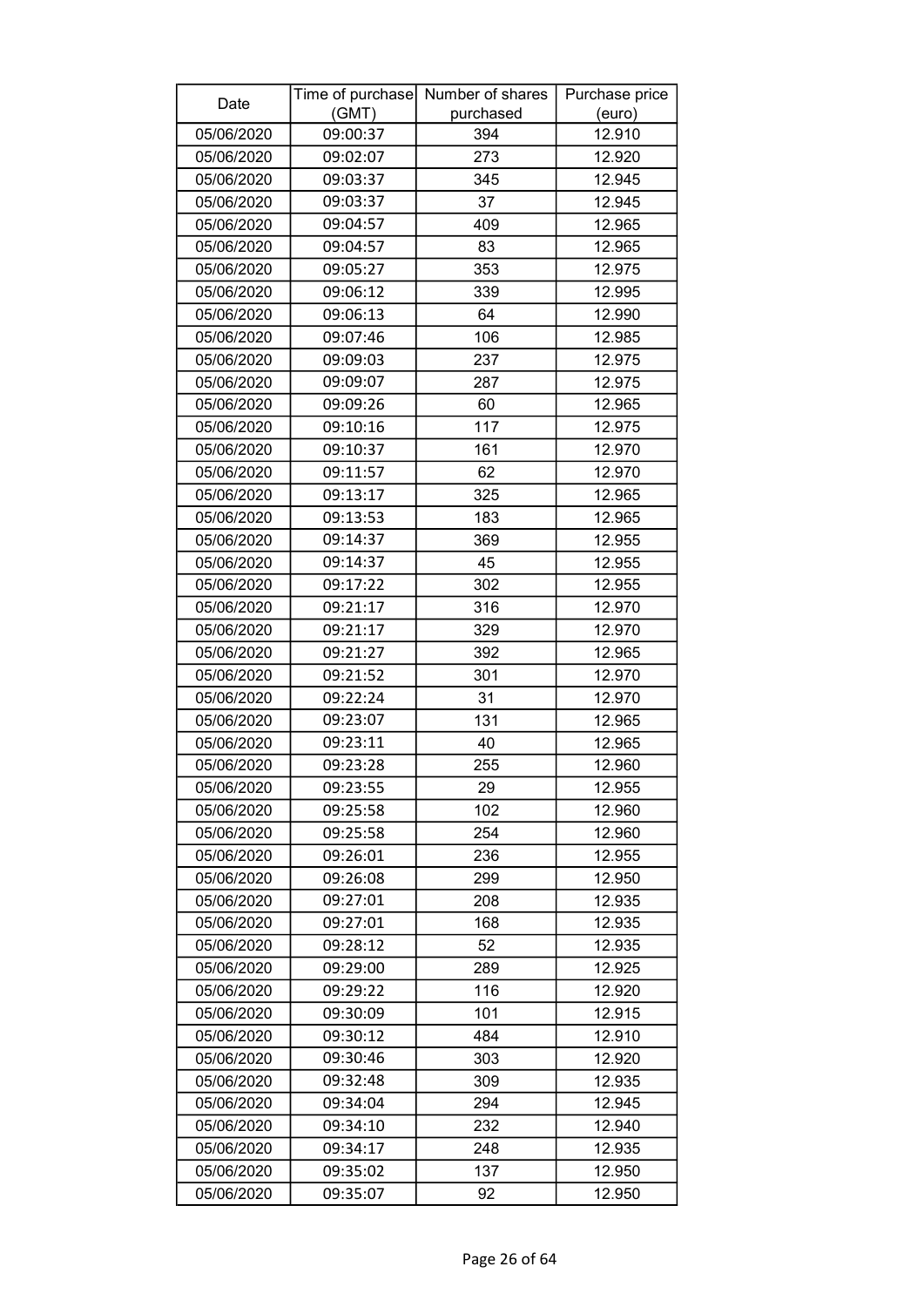| Date       |          | Time of purchase Number of shares | Purchase price |
|------------|----------|-----------------------------------|----------------|
|            | (GMT)    | purchased                         | (euro)         |
| 05/06/2020 | 09:35:27 | 101                               | 12.960         |
| 05/06/2020 | 09:35:27 | 326                               | 12.960         |
| 05/06/2020 | 09:35:28 | 462                               | 12.960         |
| 05/06/2020 | 09:35:39 | 387                               | 12.955         |
| 05/06/2020 | 09:35:49 | 196                               | 12.940         |
| 05/06/2020 | 09:35:59 | 341                               | 12.940         |
| 05/06/2020 | 09:37:50 | 317                               | 12.935         |
| 05/06/2020 | 09:38:40 | 125                               | 12.935         |
| 05/06/2020 | 09:40:07 | 270                               | 12.925         |
| 05/06/2020 | 09:40:07 | 517                               | 12.920         |
| 05/06/2020 | 09:40:13 | 124                               | 12.915         |
| 05/06/2020 | 09:40:13 | 221                               | 12.915         |
| 05/06/2020 | 09:41:23 | 302                               | 12.915         |
| 05/06/2020 | 09:42:11 | 16                                | 12.915         |
| 05/06/2020 | 09:42:32 | 254                               | 12.905         |
| 05/06/2020 | 09:42:55 | 70                                | 12.900         |
| 05/06/2020 | 09:43:19 | 272                               | 12.900         |
| 05/06/2020 | 09:44:02 | 20                                | 12.895         |
| 05/06/2020 | 09:44:17 | 172                               | 12.885         |
| 05/06/2020 | 09:44:32 | 207                               | 12.890         |
| 05/06/2020 | 09:45:05 | 17                                | 12.885         |
| 05/06/2020 | 09:45:32 | 103                               | 12.875         |
| 05/06/2020 | 09:45:47 | 59                                | 12.875         |
| 05/06/2020 | 09:47:10 | 319                               | 12.890         |
| 05/06/2020 | 09:47:19 | 80                                | 12.885         |
| 05/06/2020 | 09:47:22 | 389                               | 12.880         |
| 05/06/2020 | 09:48:37 | 239                               | 12.890         |
| 05/06/2020 | 09:48:43 | 374                               | 12.900         |
| 05/06/2020 | 09:49:27 | 29                                | 12.895         |
| 05/06/2020 | 09:51:02 | 47                                | 12.890         |
| 05/06/2020 | 09:51:12 | 245                               | 12.870         |
| 05/06/2020 | 09:51:13 | 250                               | 12.870         |
| 05/06/2020 | 09:51:13 | 59                                | 12.870         |
| 05/06/2020 | 09:52:25 | 349                               | 12.900         |
| 05/06/2020 | 09:52:37 | 292                               | 12.895         |
| 05/06/2020 | 09:52:40 | 307                               | 12.890         |
| 05/06/2020 | 09:53:05 | 46                                | 12.890         |
| 05/06/2020 | 09:53:32 | 56                                | 12.880         |
| 05/06/2020 | 09:53:43 | 263                               | 12.875         |
| 05/06/2020 | 09:54:22 | 103                               | 12.875         |
| 05/06/2020 | 09:54:22 | 7                                 | 12.875         |
| 05/06/2020 | 09:55:13 | 300                               | 12.885         |
| 05/06/2020 | 09:56:12 | 173                               | 12.880         |
| 05/06/2020 | 09:57:25 | 451                               | 12.905         |
| 05/06/2020 | 09:57:47 | 276                               | 12.900         |
| 05/06/2020 | 09:58:17 | 140                               | 12.900         |
| 05/06/2020 | 09:59:04 | 30                                | 12.905         |
| 05/06/2020 | 09:59:16 | 176                               | 12.900         |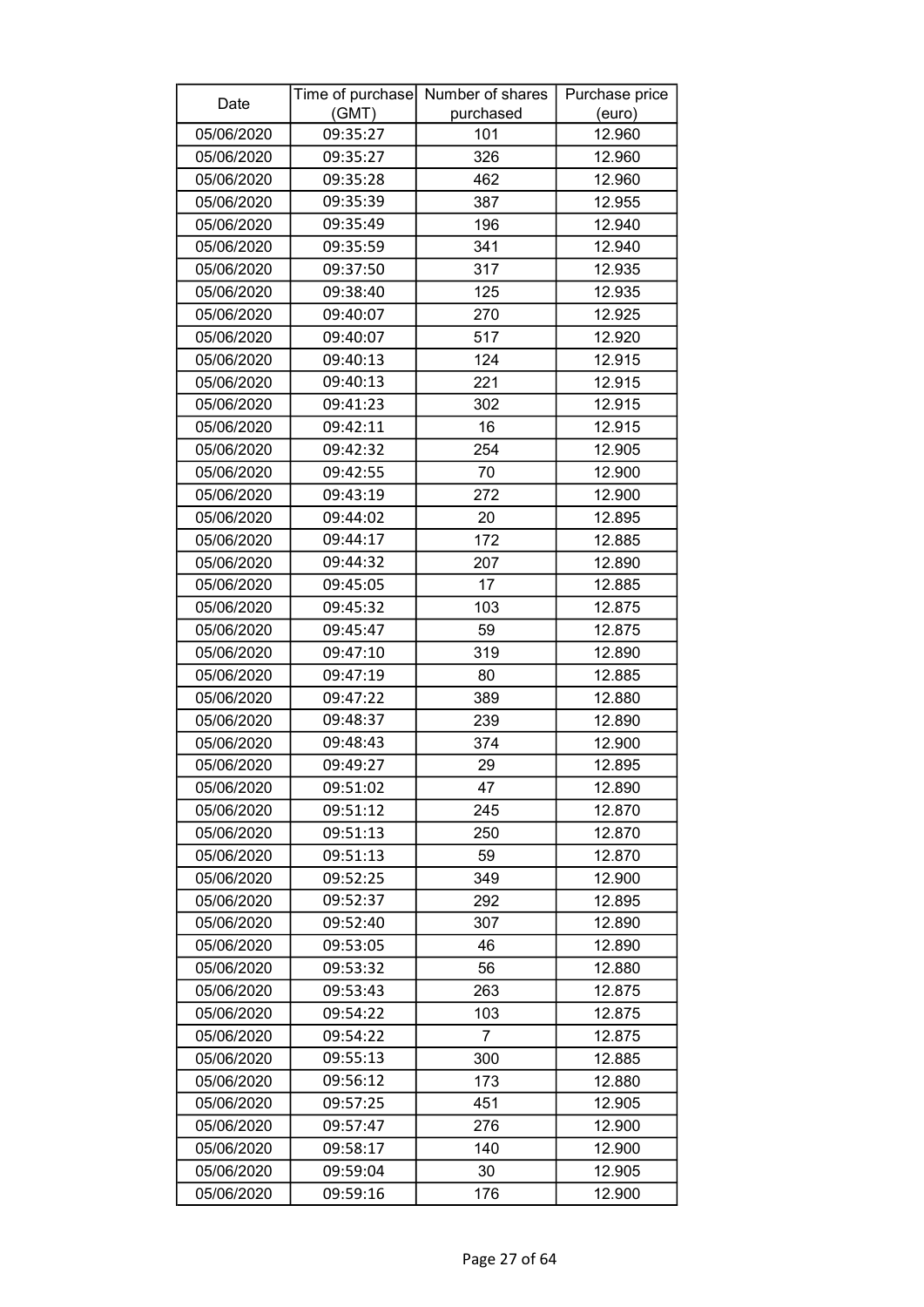| Date       |          | Time of purchase Number of shares | Purchase price |
|------------|----------|-----------------------------------|----------------|
|            | (GMT)    | purchased                         | (euro)         |
| 05/06/2020 | 09:59:35 | 101                               | 12.890         |
| 05/06/2020 | 10:00:46 | 78                                | 12.890         |
| 05/06/2020 | 10:01:04 | 270                               | 12.885         |
| 05/06/2020 | 10:01:16 | 340                               | 12.895         |
| 05/06/2020 | 10:02:21 | 217                               | 12.895         |
| 05/06/2020 | 10:03:04 | 214                               | 12.895         |
| 05/06/2020 | 10:04:01 | 59                                | 12.890         |
| 05/06/2020 | 10:05:00 | 151                               | 12.905         |
| 05/06/2020 | 10:05:29 | 549                               | 12.905         |
| 05/06/2020 | 10:06:56 | 84                                | 12.935         |
| 05/06/2020 | 10:06:56 | 250                               | 12.935         |
| 05/06/2020 | 10:06:56 | 25                                | 12.935         |
| 05/06/2020 | 10:07:13 | 250                               | 12.930         |
| 05/06/2020 | 10:07:13 | 63                                | 12.930         |
| 05/06/2020 | 10:08:41 | 14                                | 12.930         |
| 05/06/2020 | 10:08:47 | 390                               | 12.935         |
| 05/06/2020 | 10:11:59 | 351                               | 12.945         |
| 05/06/2020 | 10:16:39 | 354                               | 12.940         |
| 05/06/2020 | 10:17:42 | $\mathbf{1}$                      | 12.940         |
| 05/06/2020 | 10:17:58 | 197                               | 12.930         |
| 05/06/2020 | 10:19:19 | 250                               | 12.950         |
| 05/06/2020 | 10:19:19 | 106                               | 12.950         |
| 05/06/2020 | 10:20:18 | 141                               | 12.945         |
| 05/06/2020 | 10:21:52 | 159                               | 12.930         |
| 05/06/2020 | 10:24:40 | 180                               | 12.940         |
| 05/06/2020 | 10:25:19 | 199                               | 12.930         |
| 05/06/2020 | 10:26:31 | 34                                | 12.925         |
| 05/06/2020 | 10:27:25 | 25                                | 12.915         |
| 05/06/2020 | 10:27:31 | 506                               | 12.905         |
| 05/06/2020 | 10:30:13 | 97                                | 12.925         |
| 05/06/2020 | 10:30:13 | 250                               | 12.925         |
| 05/06/2020 | 10:30:13 | 105                               | 12.925         |
| 05/06/2020 | 10:30:26 | 31                                | 12.920         |
| 05/06/2020 | 10:34:19 | 308                               | 12.905         |
| 05/06/2020 | 10:37:51 | 354                               | 12.915         |
| 05/06/2020 | 10:39:20 | 47                                | 12.915         |
| 05/06/2020 | 10:39:34 | 113                               | 12.905         |
| 05/06/2020 | 10:40:29 | 18                                | 12.905         |
| 05/06/2020 | 10:40:49 | 57                                | 12.900         |
| 05/06/2020 | 10:43:16 | 46                                | 12.900         |
| 05/06/2020 | 10:43:51 | 110                               | 12.900         |
| 05/06/2020 | 10:44:04 | 21                                | 12.895         |
| 05/06/2020 | 10:44:14 | 25                                | 12.890         |
| 05/06/2020 | 10:46:11 | 86                                | 12.890         |
| 05/06/2020 | 10:48:24 | 75                                | 12.890         |
| 05/06/2020 | 10:50:45 | 8                                 | 12.900         |
| 05/06/2020 | 10:50:47 | 80                                | 12.900         |
| 05/06/2020 | 10:50:47 | 250                               | 12.900         |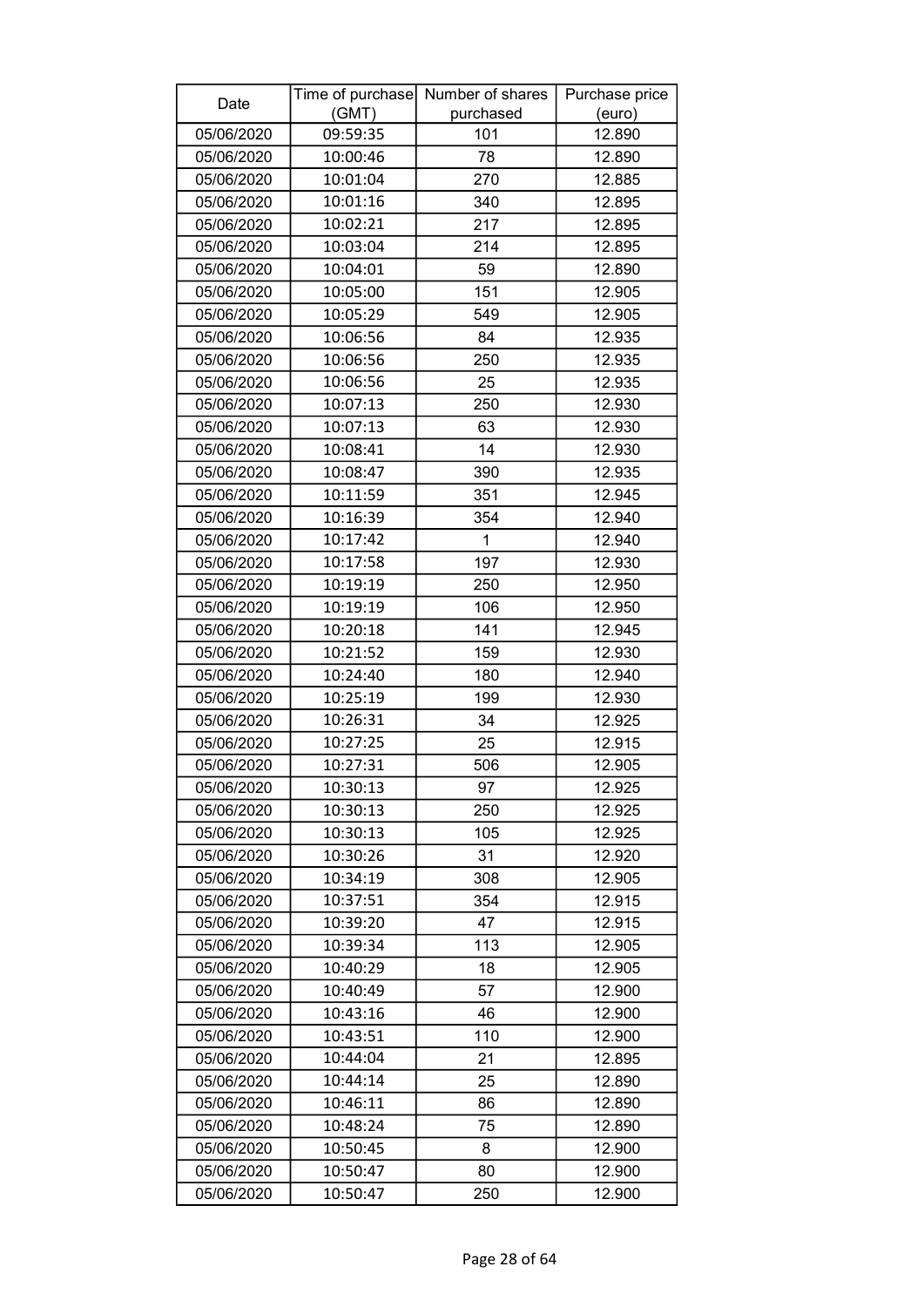| Date       | Time of purchase  | Number of shares | Purchase price |
|------------|-------------------|------------------|----------------|
|            | (GMT)<br>10:50:47 | purchased        | (euro)         |
| 05/06/2020 |                   | 63               | 12.900         |
| 05/06/2020 | 10:51:56          | 10               | 12.890         |
| 05/06/2020 | 10:54:09          | 15               | 12.905         |
| 05/06/2020 | 10:55:27          | 189              | 12.895         |
| 05/06/2020 | 10:55:57          | 10               | 12.885         |
| 05/06/2020 | 10:57:06          | 172              | 12.895         |
| 05/06/2020 | 11:00:05          | 369              | 12.930         |
| 05/06/2020 | 11:00:53          | 141              | 12.915         |
| 05/06/2020 | 11:03:17          | 18               | 12.915         |
| 05/06/2020 | 11:04:01          | 144              | 12.910         |
| 05/06/2020 | 11:06:42          | 133              | 12.920         |
| 05/06/2020 | 11:08:10          | 104              | 12.920         |
| 05/06/2020 | 11:08:39          | 265              | 12.915         |
| 05/06/2020 | 11:11:28          | 324              | 12.915         |
| 05/06/2020 | 11:13:44          | 9                | 12.925         |
| 05/06/2020 | 11:14:54          | 156              | 12.920         |
| 05/06/2020 | 11:20:39          | 498              | 12.905         |
| 05/06/2020 | 11:21:05          | 284              | 12.900         |
| 05/06/2020 | 11:26:59          | 598              | 12.925         |
| 05/06/2020 | 11:30:52          | 6                | 12.925         |
| 05/06/2020 | 11:30:52          | 283              | 12.925         |
| 05/06/2020 | 11:33:38          | 288              | 12.915         |
| 05/06/2020 | 11:33:38          | 380              | 12.915         |
| 05/06/2020 | 11:37:36          | 471              | 12.950         |
| 05/06/2020 | 11:37:48          | 47               | 12.940         |
| 05/06/2020 | 11:38:26          | 43               | 12.935         |
| 05/06/2020 | 11:38:55          | 118              | 12.940         |
| 05/06/2020 | 11:40:36          | 362              | 12.940         |
| 05/06/2020 | 11:41:13          | 38               | 12.935         |
| 05/06/2020 | 11:42:30          | 31               | 12.935         |
| 05/06/2020 | 11:50:09          | 479              | 12.925         |
| 05/06/2020 | 11:52:39          | 516              | 12.915         |
| 05/06/2020 | 11:53:20          | 14               | 12.915         |
| 05/06/2020 | 11:56:21          | 11               | 12.910         |
| 05/06/2020 | 11:59:07          | 167              | 12.915         |
| 05/06/2020 | 12:01:16          | 74               | 12.915         |
| 05/06/2020 | 12:02:47          | 43               | 12.910         |
| 05/06/2020 | 12:03:03          | 64               | 12.915         |
| 05/06/2020 | 12:03:07          | 343              | 12.915         |
| 05/06/2020 | 12:03:55          | 250              | 12.915         |
| 05/06/2020 | 12:03:55          | 134              | 12.915         |
| 05/06/2020 | 12:04:45          | 39               | 12.910         |
| 05/06/2020 | 12:05:11          | 1                | 12.910         |
| 05/06/2020 | 12:10:04          | 250              | 12.900         |
| 05/06/2020 | 12:10:04          | 128              | 12.900         |
| 05/06/2020 | 12:10:51          | 12               | 12.895         |
| 05/06/2020 | 12:14:54          | 52               | 12.910         |
| 05/06/2020 | 12:19:20          | 158              | 12.910         |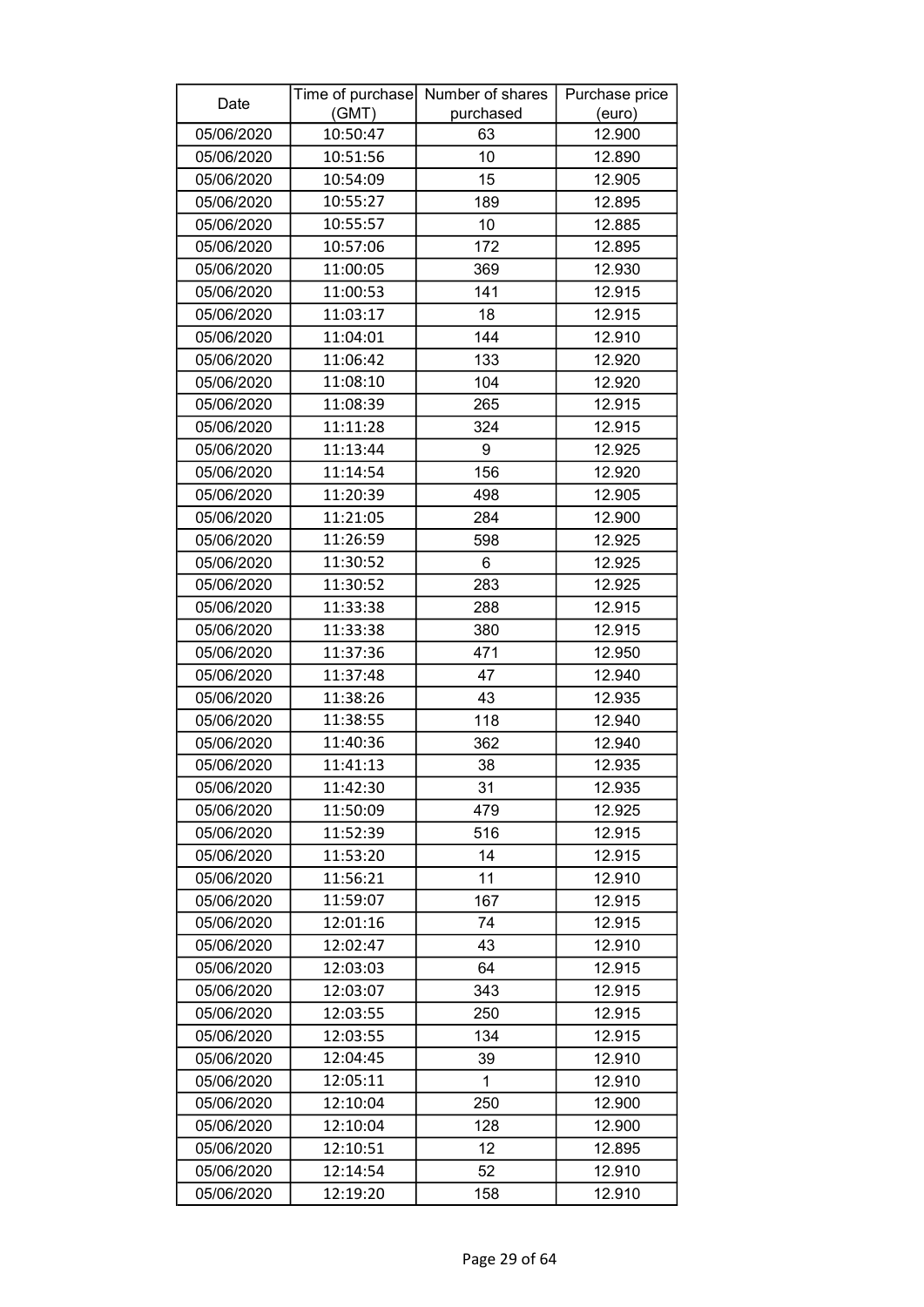| Date       |          | Time of purchase Number of shares | Purchase price |
|------------|----------|-----------------------------------|----------------|
|            | (GMT)    | purchased                         | (euro)         |
| 05/06/2020 | 12:20:12 | 59                                | 12.905         |
| 05/06/2020 | 12:21:07 | 16                                | 12.900         |
| 05/06/2020 | 12:24:04 | 30                                | 12.915         |
| 05/06/2020 | 12:24:15 | 213                               | 12.910         |
| 05/06/2020 | 12:25:16 | $\overline{2}$                    | 12.905         |
| 05/06/2020 | 12:32:06 | 372                               | 12.910         |
| 05/06/2020 | 12:35:29 | 319                               | 12.900         |
| 05/06/2020 | 12:38:26 | 131                               | 12.900         |
| 05/06/2020 | 12:42:50 | 63                                | 12.890         |
| 05/06/2020 | 12:43:28 | 224                               | 12.890         |
| 05/06/2020 | 12:46:55 | 561                               | 12.880         |
| 05/06/2020 | 12:53:27 | 31                                | 12.895         |
| 05/06/2020 | 12:54:39 | 200                               | 12.890         |
| 05/06/2020 | 12:55:34 | 100                               | 12.890         |
| 05/06/2020 | 12:55:51 | 17                                | 12.890         |
| 05/06/2020 | 12:56:45 | 250                               | 12.885         |
| 05/06/2020 | 12:56:45 | 98                                | 12.885         |
| 05/06/2020 | 12:57:12 | 85                                | 12.880         |
| 05/06/2020 | 13:00:11 | 318                               | 12.875         |
| 05/06/2020 | 13:02:16 | 165                               | 12.880         |
| 05/06/2020 | 13:05:00 | 46                                | 12.880         |
| 05/06/2020 | 13:06:14 | 127                               | 12.880         |
| 05/06/2020 | 13:10:12 | 337                               | 12.905         |
| 05/06/2020 | 13:14:10 | 55                                | 12.905         |
| 05/06/2020 | 13:14:50 | 172                               | 12.905         |
| 05/06/2020 | 13:15:24 | 5                                 | 12.900         |
| 05/06/2020 | 13:16:12 | 83                                | 12.905         |
| 05/06/2020 | 13:16:59 | 29                                | 12.910         |
| 05/06/2020 | 13:17:31 | 50                                | 12.905         |
| 05/06/2020 | 13:18:15 | 298                               | 12.885         |
| 05/06/2020 | 13:22:55 | 166                               | 12.895         |
| 05/06/2020 | 13:22:55 | 128                               | 12.895         |
| 05/06/2020 | 13:32:37 | 299                               | 12.885         |
| 05/06/2020 | 13:33:41 | 93                                | 12.880         |
| 05/06/2020 | 13:34:35 | 28                                | 12.870         |
| 05/06/2020 | 13:35:52 | 46                                | 12.865         |
| 05/06/2020 | 13:37:55 | 250                               | 12.880         |
| 05/06/2020 | 13:37:55 | 44                                | 12.880         |
| 05/06/2020 | 13:38:16 | 143                               | 12.875         |
| 05/06/2020 | 13:39:12 | 13                                | 12.865         |
| 05/06/2020 | 13:39:56 | 8                                 | 12.855         |
| 05/06/2020 | 13:41:47 | 440                               | 12.845         |
| 05/06/2020 | 13:48:50 | 244                               | 12.865         |
| 05/06/2020 | 13:51:15 | 279                               | 12.870         |
| 05/06/2020 | 13:51:55 | 140                               | 12.865         |
| 05/06/2020 | 13:52:26 | 8                                 | 12.855         |
| 05/06/2020 | 13:54:27 | 451                               | 12.870         |
| 05/06/2020 | 14:01:12 | 453                               | 12.880         |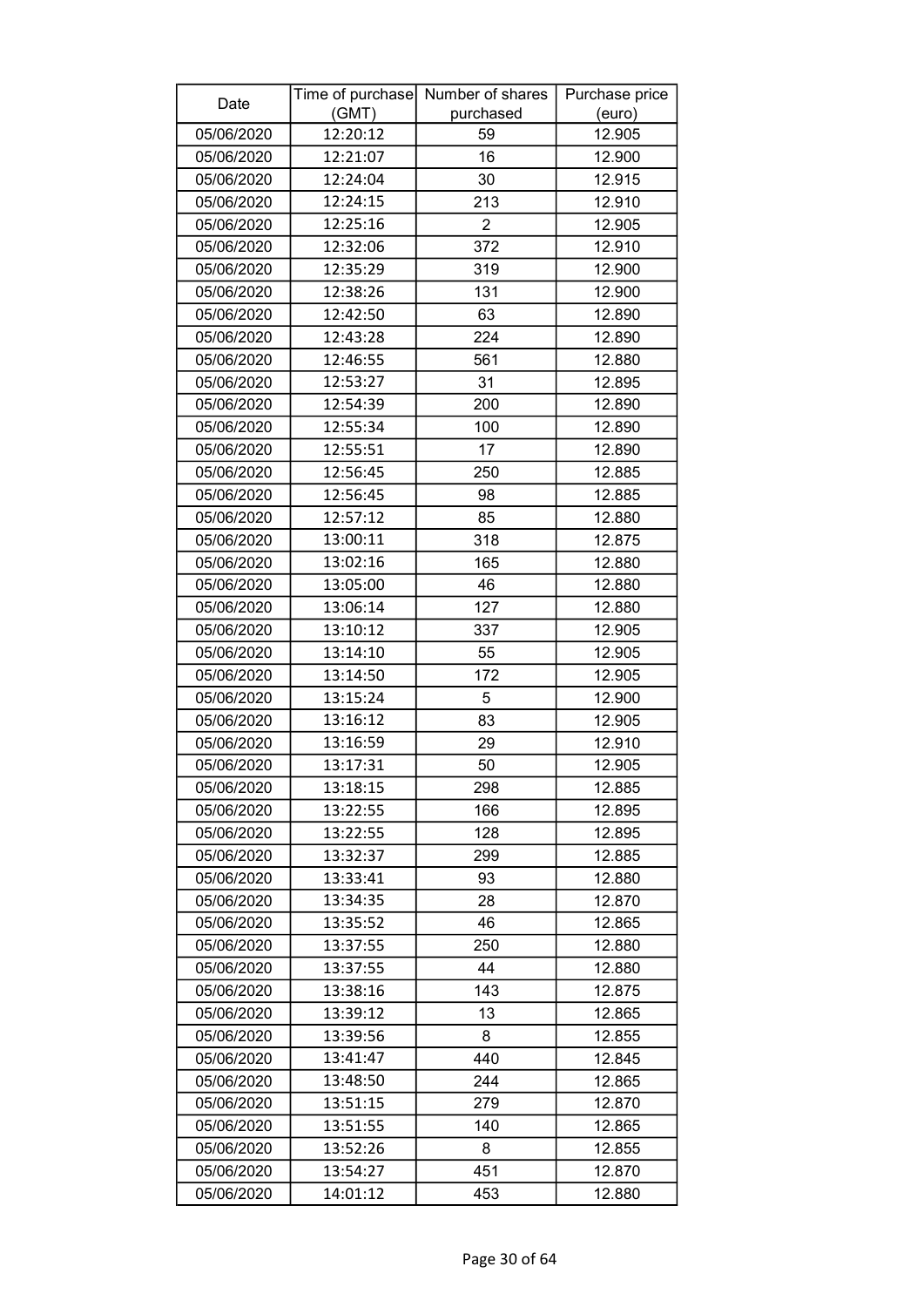| Date       |          | Time of purchase Number of shares | Purchase price |
|------------|----------|-----------------------------------|----------------|
|            | (GMT)    | purchased                         | (euro)         |
| 05/06/2020 | 14:01:41 | 528                               | 12.875         |
| 05/06/2020 | 14:01:41 | 418                               | 12.875         |
| 05/06/2020 | 14:01:42 | 295                               | 12.870         |
| 05/06/2020 | 14:05:15 | 590                               | 12.890         |
| 05/06/2020 | 14:07:27 | 532                               | 12.895         |
| 05/06/2020 | 14:07:27 | 185                               | 12.895         |
| 05/06/2020 | 14:08:05 | 294                               | 12.900         |
| 05/06/2020 | 14:09:00 | 368                               | 12.895         |
| 05/06/2020 | 14:10:12 | 114                               | 12.890         |
| 05/06/2020 | 14:10:12 | 434                               | 12.890         |
| 05/06/2020 | 14:10:58 | 187                               | 12.905         |
| 05/06/2020 | 14:10:58 | 500                               | 12.905         |
| 05/06/2020 | 14:10:58 | 318                               | 12.905         |
| 05/06/2020 | 14:11:33 | 473                               | 12.910         |
| 05/06/2020 | 14:11:33 | 500                               | 12.910         |
| 05/06/2020 | 14:11:33 | 104                               | 12.910         |
| 05/06/2020 | 14:12:15 | 231                               | 12.905         |
| 05/06/2020 | 14:14:00 | 181                               | 12.905         |
| 05/06/2020 | 14:14:00 | 341                               | 12.905         |
| 05/06/2020 | 14:14:58 | 207                               | 12.905         |
| 05/06/2020 | 14:16:12 | 605                               | 12.910         |
| 05/06/2020 | 14:16:23 | 129                               | 12.905         |
| 05/06/2020 | 14:17:16 | 207                               | 12.900         |
| 05/06/2020 | 14:17:20 | 119                               | 12.905         |
| 05/06/2020 | 14:17:21 | 342                               | 12.905         |
| 05/06/2020 | 14:21:17 | 120                               | 12.900         |
| 05/06/2020 | 14:21:35 | 375                               | 12.900         |
| 05/06/2020 | 14:21:35 | 320                               | 12.900         |
| 05/06/2020 | 14:23:52 | 182                               | 12.895         |
| 05/06/2020 | 14:23:52 | 393                               | 12.895         |
| 05/06/2020 | 14:23:52 | 332                               | 12.895         |
| 05/06/2020 | 14:27:43 | 603                               | 12.895         |
| 05/06/2020 | 14:29:02 | 1,704                             | 12.910         |
| 05/06/2020 | 14:30:08 | 500                               | 12.920         |
| 05/06/2020 | 14:30:08 | 910                               | 12.920         |
| 05/06/2020 | 14:30:13 | 650                               | 12.920         |
| 05/06/2020 | 14:30:13 | 500                               | 12.920         |
| 05/06/2020 | 14:30:13 | 222                               | 12.920         |
| 05/06/2020 | 14:30:34 | 615                               | 12.915         |
| 05/06/2020 | 14:30:34 | 359                               | 12.915         |
| 05/06/2020 | 14:30:38 | 423                               | 12.910         |
| 05/06/2020 | 14:31:00 | 372                               | 12.915         |
| 05/06/2020 | 14:31:06 | 74                                | 12.905         |
| 05/06/2020 | 14:31:21 | 195                               | 12.915         |
| 05/06/2020 | 14:31:40 | 376                               | 12.925         |
| 05/06/2020 | 14:32:17 | 309                               | 12.930         |
| 05/06/2020 | 14:32:17 | 345                               | 12.930         |
| 05/06/2020 | 14:33:38 | 515                               | 12.930         |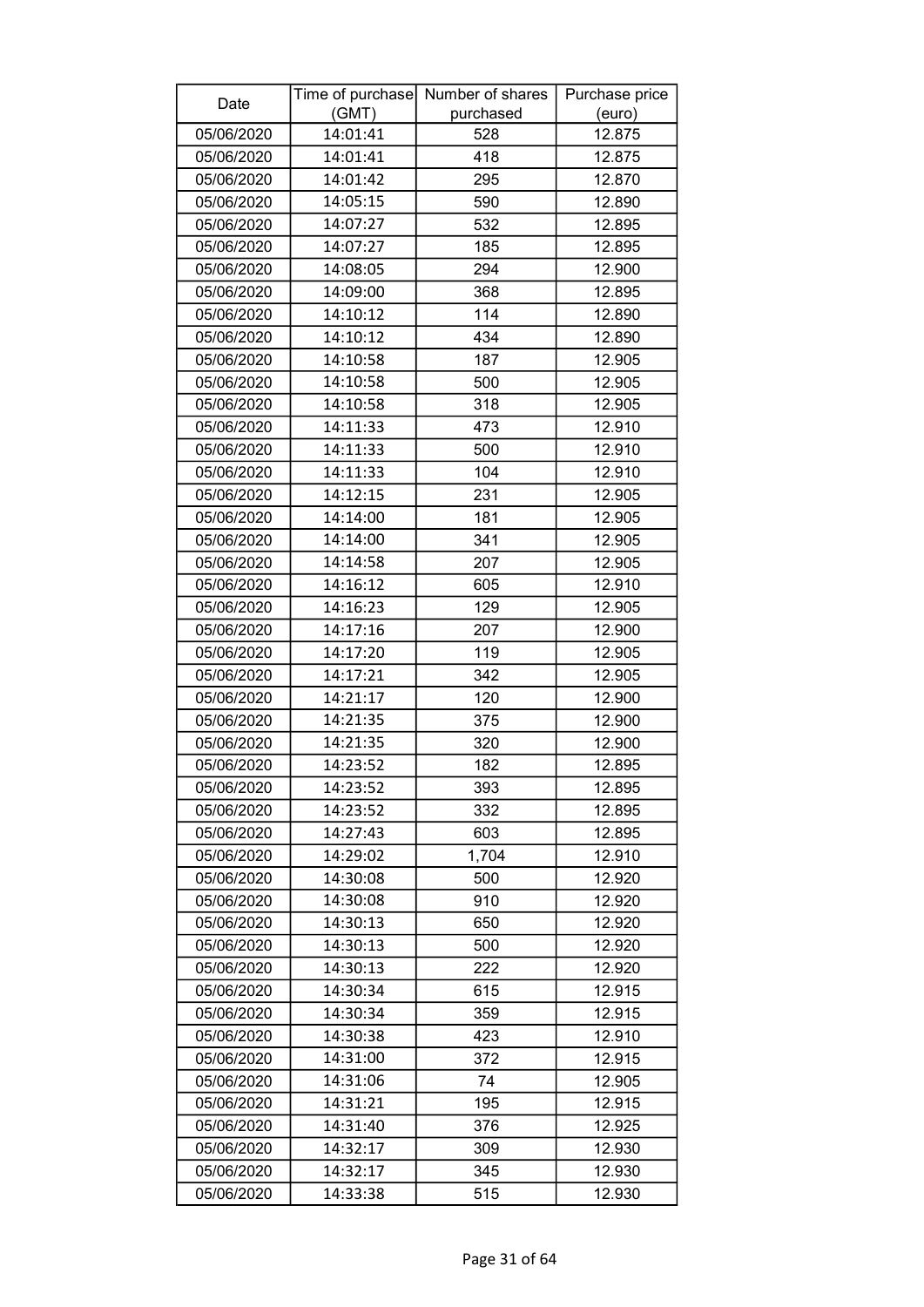| Date       | Time of purchase | Number of shares | Purchase price |
|------------|------------------|------------------|----------------|
|            | (GMT)            | purchased        | (euro)         |
| 05/06/2020 | 14:33:56         | 158              | 12.915         |
| 05/06/2020 | 14:34:11         | 125              | 12.905         |
| 05/06/2020 | 14:34:26         | 98               | 12.900         |
| 05/06/2020 | 14:35:34         | 1,000            | 12.900         |
| 05/06/2020 | 14:36:07         | 500              | 12.905         |
| 05/06/2020 | 14:36:07         | 255              | 12.905         |
| 05/06/2020 | 14:36:47         | 500              | 12.910         |
| 05/06/2020 | 14:36:47         | 500              | 12.910         |
| 05/06/2020 | 14:36:47         | 109              | 12.910         |
| 05/06/2020 | 14:37:13         | 645              | 12.900         |
| 05/06/2020 | 14:37:13         | 500              | 12.900         |
| 05/06/2020 | 14:37:13         | 255              | 12.900         |
| 05/06/2020 | 14:37:19         | 477              | 12.905         |
| 05/06/2020 | 14:38:22         | 953              | 12.915         |
| 05/06/2020 | 14:38:29         | 578              | 12.910         |
| 05/06/2020 | 14:38:29         | 13               | 12.910         |
| 05/06/2020 | 14:38:37         | 434              | 12.910         |
| 05/06/2020 | 14:39:21         | 500              | 12.910         |
| 05/06/2020 | 14:39:21         | 500              | 12.910         |
| 05/06/2020 | 14:39:21         | 500              | 12.910         |
| 05/06/2020 | 14:39:21         | 891              | 12.910         |
| 05/06/2020 | 14:39:21         | 1,000            | 12.910         |
| 05/06/2020 | 14:39:21         | 220              | 12.910         |
| 05/06/2020 | 14:39:21         | 477              | 12.905         |
| 05/06/2020 | 14:39:35         | 500              | 12.910         |
| 05/06/2020 | 14:39:35         | 500              | 12.910         |
| 05/06/2020 | 14:39:35         | 184              | 12.910         |
| 05/06/2020 | 14:40:10         | 409              | 12.910         |
| 05/06/2020 | 14:40:10         | 32               | 12.910         |
| 05/06/2020 | 14:41:51         | 624              | 12.915         |
| 05/06/2020 | 14:41:52         | 500              | 12.915         |
| 05/06/2020 | 14:41:52         | 500              | 12.915         |
| 05/06/2020 | 14:42:12         | 29               | 12.900         |
| 05/06/2020 | 14:42:12         | 12               | 12.900         |
| 05/06/2020 | 14:42:12         | 98               | 12.900         |
| 05/06/2020 | 14:42:46         | 297              | 12.900         |
| 05/06/2020 | 14:43:58         | 582              | 12.885         |
| 05/06/2020 | 14:45:34         | 87               | 12.890         |
| 05/06/2020 | 14:45:50         | 219              | 12.900         |
| 05/06/2020 | 14:45:50         | 500              | 12.900         |
| 05/06/2020 | 14:45:50         | 256              | 12.900         |
| 05/06/2020 | 14:46:25         | 1,000            | 12.920         |
| 05/06/2020 | 14:46:39         | 383              | 12.915         |
| 05/06/2020 | 14:46:39         | 359              | 12.915         |
| 05/06/2020 | 14:47:26         | 600              | 12.900         |
| 05/06/2020 | 14:47:26         | 15               | 12.900         |
| 05/06/2020 | 14:47:40         | 729              | 12.905         |
| 05/06/2020 | 14:47:40         | 271              | 12.905         |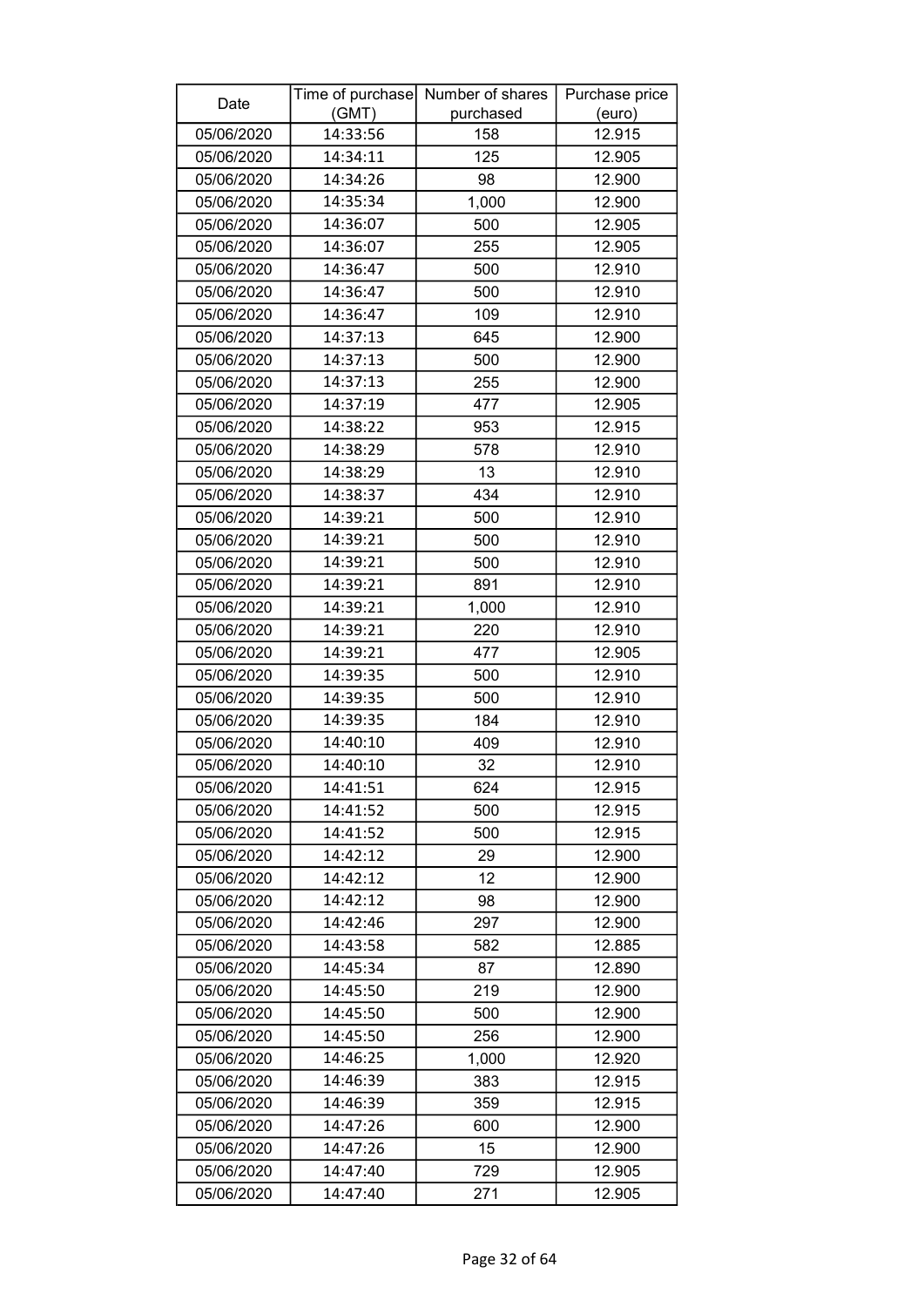| Date                     | (GMT)                | Time of purchase Number of shares<br>purchased | Purchase price   |
|--------------------------|----------------------|------------------------------------------------|------------------|
| 05/06/2020               | 14:47:40             | 192                                            | (euro)<br>12.905 |
| 05/06/2020               | 14:47:44             | 119                                            | 12.895           |
| 05/06/2020               | 14:48:38             | 349                                            | 12.895           |
| 05/06/2020               | 14:49:44             | 303                                            | 12.905           |
| 05/06/2020               | 14:49:56             | 333                                            | 12.900           |
| 05/06/2020               | 14:50:11             | 307                                            | 12.885           |
| 05/06/2020               | 14:50:11             | 67                                             | 12.885           |
| 05/06/2020               | 14:50:44             | 500                                            | 12.910           |
| 05/06/2020               | 14:50:44             | 130                                            | 12.910           |
| 05/06/2020               | 14:51:40             | 667                                            | 12.905           |
| 05/06/2020               | 14:51:58             | 576                                            | 12.900           |
| 05/06/2020               | 14:53:20             | 568                                            | 12.905           |
| 05/06/2020               | 14:54:00             | 258                                            | 12.895           |
| 05/06/2020               | 14:54:12             | 684                                            | 12.895           |
| 05/06/2020               | 14:54:28             | 537                                            | 12.905           |
| 05/06/2020               | 14:54:28             | 12                                             | 12.905           |
| 05/06/2020               | 14:54:28             | 237                                            | 12.905           |
| 05/06/2020               | 15:07:36             | 454                                            | 12.895           |
|                          | 15:07:36             | 215                                            | 12.895           |
| 05/06/2020<br>05/06/2020 | 15:08:07             | 415                                            | 12.900           |
|                          | 15:08:26             | 253                                            | 12.895           |
| 05/06/2020               |                      |                                                |                  |
| 05/06/2020               | 15:08:26<br>15:08:52 | 421                                            | 12.895           |
| 05/06/2020               |                      | 176                                            | 12.890           |
| 05/06/2020               | 15:08:52             | 689                                            | 12.890           |
| 05/06/2020<br>05/06/2020 | 15:09:18<br>15:09:18 | 500                                            | 12.880           |
|                          | 15:09:18             | 500                                            | 12.880           |
| 05/06/2020<br>05/06/2020 | 15:09:48             | 500<br>1,000                                   | 12.880<br>12.890 |
| 05/06/2020               | 15:10:24             | 470                                            | 12.885           |
| 05/06/2020               | 15:10:24             | 91                                             | 12.880           |
| 05/06/2020               | 15:11:03             | 111                                            | 12.875           |
| 05/06/2020               | 15:12:09             | 781                                            | 12.885           |
| 05/06/2020               | 15:12:16             | 389                                            | 12.885           |
| 05/06/2020               | 15:12:47             | 338                                            | 12.880           |
| 05/06/2020               | 15:13:37             | 220                                            | 12.880           |
| 05/06/2020               | 15:13:41             |                                                |                  |
| 05/06/2020               | 15:13:41             | 500<br>75                                      | 12.880<br>12.880 |
|                          | 15:14:19             | 39                                             | 12.885           |
| 05/06/2020<br>05/06/2020 | 15:14:19             | 306                                            | 12.885           |
| 05/06/2020               | 15:15:40             | 566                                            | 12.885           |
|                          |                      |                                                |                  |
| 05/06/2020               | 15:15:56             | 344                                            | 12.880           |
| 05/06/2020               | 15:17:02             | 648                                            | 12.905           |
| 05/06/2020               | 15:17:07<br>15:18:07 | 389                                            | 12.905           |
| 05/06/2020               | 15:18:07             | 100                                            | 12.895           |
| 05/06/2020               |                      | 313                                            | 12.895           |
| 05/06/2020               | 15:18:07             | 249                                            | 12.895           |
| 05/06/2020               | 15:18:24             | 111                                            | 12.895           |
| 05/06/2020               | 15:18:28             | 351                                            | 12.890           |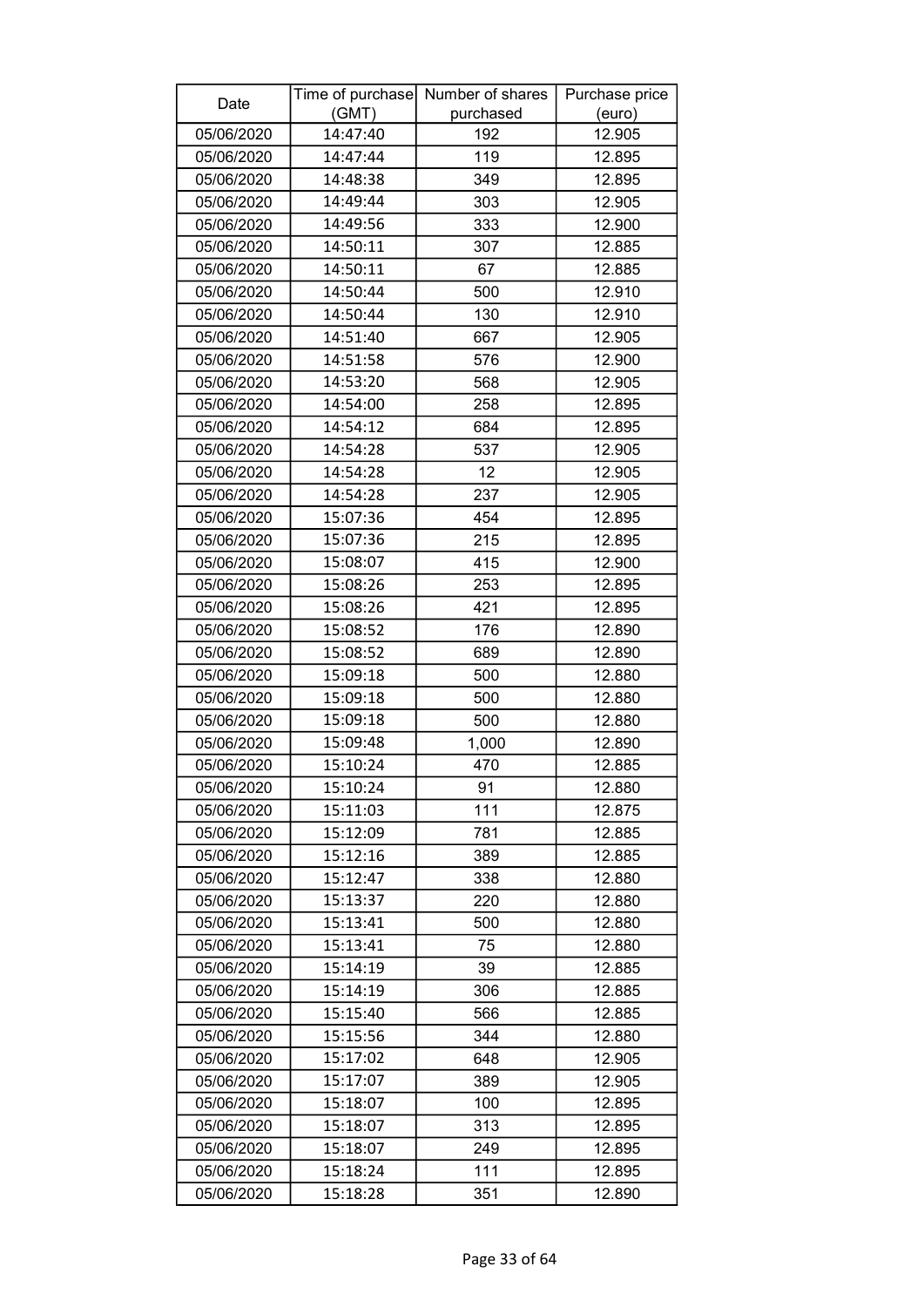| Date       |          | Time of purchase Number of shares | Purchase price |
|------------|----------|-----------------------------------|----------------|
|            | (GMT)    | purchased                         | (euro)         |
| 05/06/2020 | 15:19:09 | 440                               | 12.875         |
| 05/06/2020 | 15:19:24 | 197                               | 12.870         |
| 05/06/2020 | 15:20:04 | 1,000                             | 12.875         |
| 05/06/2020 | 15:20:04 | 265                               | 12.875         |
| 05/06/2020 | 15:20:30 | 325                               | 12.880         |
| 05/06/2020 | 15:20:37 | 391                               | 12.885         |
| 05/06/2020 | 15:21:21 | 129                               | 12.890         |
| 05/06/2020 | 15:21:21 | 775                               | 12.895         |
| 05/06/2020 | 15:21:22 | 183                               | 12.895         |
| 05/06/2020 | 15:21:58 | 720                               | 12.900         |
| 05/06/2020 | 15:22:32 | 616                               | 12.895         |
| 05/06/2020 | 15:22:45 | 164                               | 12.890         |
| 05/06/2020 | 15:22:47 | 536                               | 12.890         |
| 05/06/2020 | 15:22:55 | 398                               | 12.885         |
| 05/06/2020 | 15:23:26 | 385                               | 12.890         |
| 05/06/2020 | 15:24:06 | 306                               | 12.890         |
| 05/06/2020 | 15:24:13 | 111                               | 12.885         |
| 05/06/2020 | 15:24:42 | 500                               | 12.880         |
| 05/06/2020 | 15:24:42 | 23                                | 12.880         |
| 05/06/2020 | 15:25:03 | 385                               | 12.875         |
| 05/06/2020 | 15:25:25 | 316                               | 12.880         |
| 05/06/2020 | 15:25:59 | 505                               | 12.880         |
| 05/06/2020 | 15:26:02 | 166                               | 12.875         |
| 05/06/2020 | 15:26:48 | 217                               | 12.885         |
| 05/06/2020 | 15:26:48 | 268                               | 12.885         |
| 05/06/2020 | 15:27:03 | 444                               | 12.880         |
| 05/06/2020 | 15:28:11 | 189                               | 12.880         |
| 05/06/2020 | 15:28:11 | 334                               | 12.885         |
| 05/06/2020 | 15:28:11 | 166                               | 12.885         |
| 05/06/2020 | 15:28:11 | 405                               | 12.885         |
| 05/06/2020 | 15:28:38 | 736                               | 12.885         |
| 05/06/2020 | 15:28:49 | 1,000                             | 12.890         |
| 05/06/2020 | 15:28:49 | 758                               | 12.890         |
| 05/06/2020 | 15:29:14 | 500                               | 12.890         |
| 05/06/2020 | 15:29:14 | 282                               | 12.890         |
| 05/06/2020 | 15:29:16 | 329                               | 12.885         |
| 05/06/2020 | 15:29:45 | 156                               | 12.870         |
| 05/06/2020 | 15:30:11 | 220                               | 12.865         |
| 05/06/2020 | 15:30:32 | 714                               | 12.870         |
| 05/06/2020 | 15:31:18 | 779                               | 12.880         |
| 05/06/2020 | 15:32:10 | 756                               | 12.880         |
| 05/06/2020 | 15:32:10 | 462                               | 12.880         |
| 05/06/2020 | 15:33:26 | 291                               | 12.885         |
| 05/06/2020 | 15:33:28 | 752                               | 12.880         |
| 05/06/2020 | 15:33:28 | 320                               | 12.880         |
| 05/06/2020 | 15:34:15 | 240                               | 12.870         |
| 05/06/2020 | 15:34:54 | 312                               | 12.870         |
| 05/06/2020 | 15:35:05 | 194                               | 12.865         |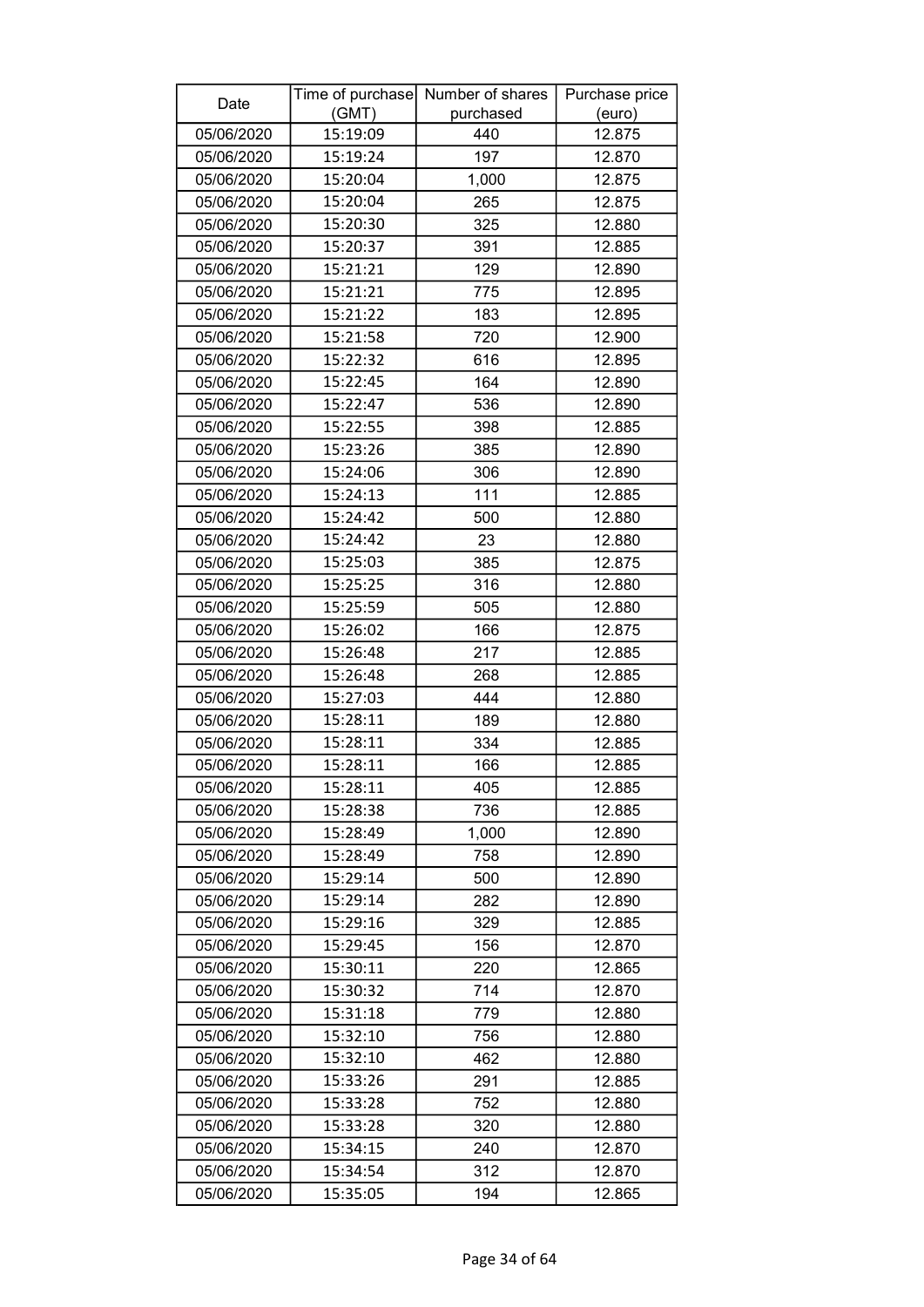| Date       |          | Time of purchase Number of shares | Purchase price |
|------------|----------|-----------------------------------|----------------|
|            | (GMT)    | purchased                         | (euro)         |
| 05/06/2020 | 15:35:15 | 500                               | 12.860         |
| 05/06/2020 | 15:35:15 | 20                                | 12.860         |
| 05/06/2020 | 15:35:50 | 330                               | 12.875         |
| 05/06/2020 | 15:36:23 | 190                               | 12.870         |
| 05/06/2020 | 15:36:23 | 342                               | 12.870         |
| 05/06/2020 | 15:36:41 | 316                               | 12.865         |
| 05/06/2020 | 15:37:12 | 330                               | 12.850         |
| 05/06/2020 | 15:37:35 | 16                                | 12.855         |
| 05/06/2020 | 15:37:35 | 643                               | 12.855         |
| 05/06/2020 | 15:37:56 | 144                               | 12.855         |
| 05/06/2020 | 15:38:16 | 216                               | 12.855         |
| 05/06/2020 | 15:38:29 | 175                               | 12.850         |
| 05/06/2020 | 15:38:54 | 296                               | 12.855         |
| 05/06/2020 | 15:39:01 | 500                               | 12.850         |
| 05/06/2020 | 15:39:01 | 38                                | 12.850         |
| 05/06/2020 | 15:39:03 | 336                               | 12.845         |
| 05/06/2020 | 15:40:10 | 122                               | 12.840         |
| 05/06/2020 | 15:40:10 | 51                                | 12.840         |
| 05/06/2020 | 15:40:10 | 500                               | 12.840         |
| 05/06/2020 | 15:40:10 | 114                               | 12.840         |
| 05/06/2020 | 15:41:55 | 182                               | 12.870         |
| 05/06/2020 | 15:42:37 | 233                               | 12.870         |
| 05/06/2020 | 15:42:37 | 634                               | 12.870         |
| 05/06/2020 | 15:43:11 | 315                               | 12.885         |
| 05/06/2020 | 15:43:50 | 615                               | 12.880         |
| 05/06/2020 | 15:44:07 | 387                               | 12.880         |
| 05/06/2020 | 15:44:32 | 52                                | 12.880         |
| 05/06/2020 | 15:45:00 | 243                               | 12.880         |
| 05/06/2020 | 15:45:11 | 650                               | 12.895         |
| 05/06/2020 | 15:45:11 | 65                                | 12.895         |
| 05/06/2020 | 15:46:05 | 376                               | 12.895         |
| 05/06/2020 | 15:46:09 | 657                               | 12.890         |
| 05/06/2020 | 15:47:52 | 393                               | 12.885         |
| 05/06/2020 | 15:49:16 | 235                               | 12.880         |
| 05/06/2020 | 15:49:18 | 786                               | 12.880         |
| 05/06/2020 | 15:49:27 | 187                               | 12.870         |
| 05/06/2020 | 15:49:42 | 138                               | 12.865         |
| 05/06/2020 | 15:50:23 | 384                               | 12.875         |
| 05/06/2020 | 15:51:23 | 352                               | 12.870         |
| 05/06/2020 | 15:51:47 | 193                               | 12.865         |
| 05/06/2020 | 15:52:25 | 135                               | 12.860         |
| 05/06/2020 | 15:52:50 | 94                                | 12.850         |
| 05/06/2020 | 15:52:50 | 229                               | 12.850         |
| 05/06/2020 | 15:52:50 | 290                               | 12.850         |
| 05/06/2020 | 15:53:18 | 114                               | 12.845         |
| 05/06/2020 | 15:53:36 | 590                               | 12.840         |
| 05/06/2020 | 15:54:24 | 298                               | 12.835         |
| 05/06/2020 | 15:54:39 | 19                                | 12.835         |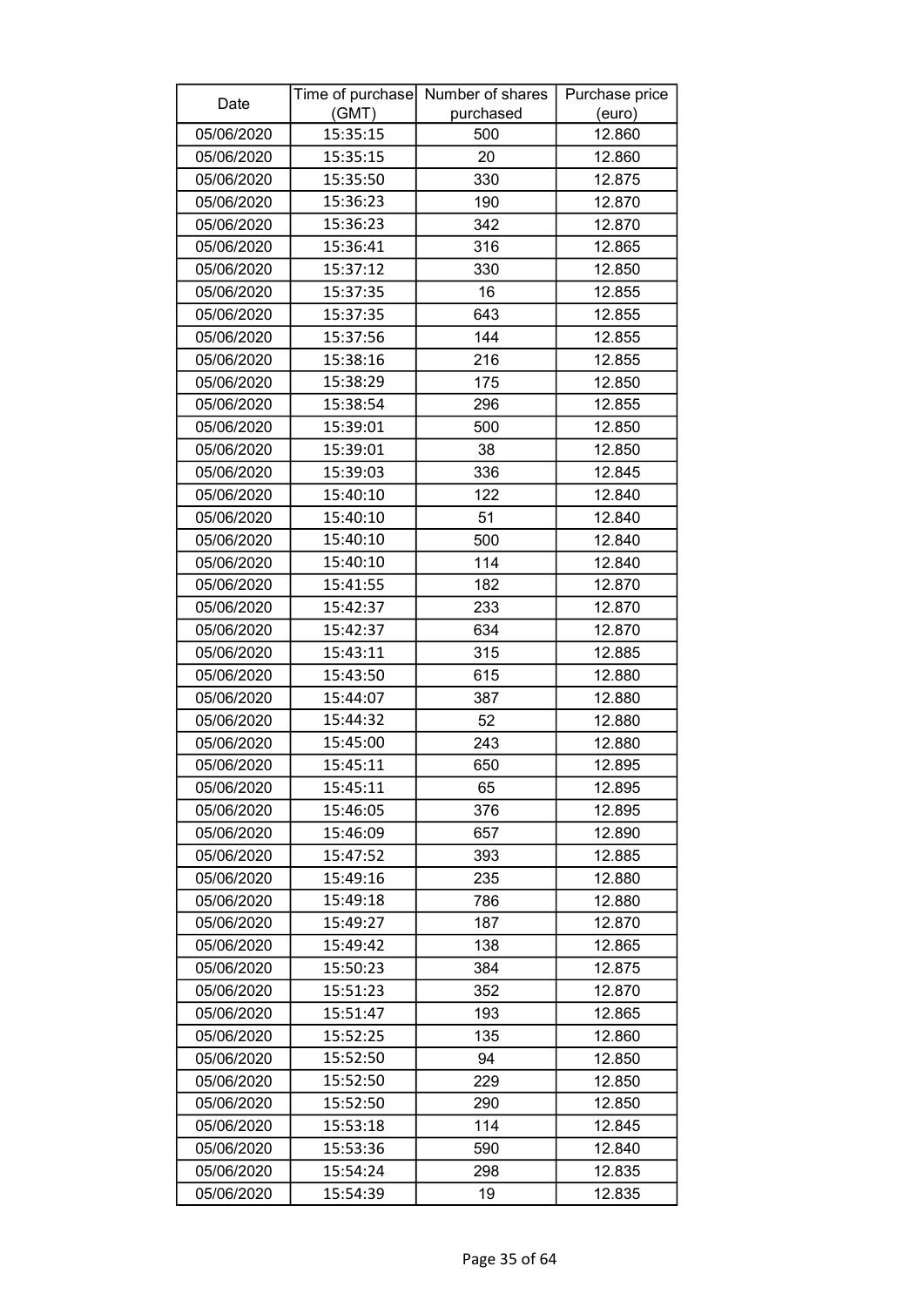| Date       |          | Time of purchase Number of shares | Purchase price |
|------------|----------|-----------------------------------|----------------|
|            | (GMT)    | purchased                         | (euro)         |
| 05/06/2020 | 15:56:35 | 660                               | 12.845         |
| 05/06/2020 | 15:57:21 | 192                               | 12.845         |
| 05/06/2020 | 15:57:21 | 295                               | 12.845         |
| 05/06/2020 | 15:58:49 | 33                                | 12.830         |
| 05/06/2020 | 15:58:49 | 475                               | 12.830         |
| 05/06/2020 | 15:59:01 | 123                               | 12.825         |
| 05/06/2020 | 16:00:13 | 300                               | 12.825         |
| 05/06/2020 | 16:00:46 | 37                                | 12.825         |
| 05/06/2020 | 16:00:46 | 317                               | 12.825         |
| 05/06/2020 | 16:01:07 | 379                               | 12.830         |
| 05/06/2020 | 16:01:07 | 232                               | 12.830         |
| 05/06/2020 | 16:01:51 | 490                               | 12.830         |
| 05/06/2020 | 16:02:21 | 421                               | 12.840         |
| 05/06/2020 | 16:02:38 | 530                               | 12.835         |
| 05/06/2020 | 16:02:56 | 222                               | 12.830         |
| 05/06/2020 | 16:02:56 | 95                                | 12.830         |
| 05/07/2020 | 08:13:47 | 168                               | 12.780         |
| 05/07/2020 | 08:13:47 | 221                               | 12.780         |
| 05/07/2020 | 08:15:07 | 666                               | 12.770         |
| 05/07/2020 | 08:15:07 | 757                               | 12.770         |
| 05/07/2020 | 08:15:59 | 500                               | 12.780         |
| 05/07/2020 | 08:15:59 | 12                                | 12.780         |
| 05/07/2020 | 08:16:03 | 221                               | 12.775         |
| 05/07/2020 | 08:17:18 | 308                               | 12.795         |
| 05/07/2020 | 08:17:54 | 409                               | 12.805         |
| 05/07/2020 | 08:17:54 | 285                               | 12.805         |
| 05/07/2020 | 08:18:12 | 313                               | 12.795         |
| 05/07/2020 | 08:20:04 | 477                               | 12.790         |
| 05/07/2020 | 08:21:15 | 454                               | 12.790         |
| 05/07/2020 | 08:21:42 | 404                               | 12.775         |
| 05/07/2020 | 08:25:10 | 437                               | 12.785         |
| 05/07/2020 | 08:26:51 | 254                               | 12.770         |
| 05/07/2020 | 08:27:15 | 683                               | 12.765         |
| 05/07/2020 | 08:28:37 | 251                               | 12.760         |
| 05/07/2020 | 08:28:59 | 176                               | 12.760         |
| 05/07/2020 | 08:30:06 | 300                               | 12.780         |
| 05/07/2020 | 08:30:06 | 38                                | 12.780         |
| 05/07/2020 | 08:31:33 | 22                                | 12.755         |
| 05/07/2020 | 08:33:35 | 356                               | 12.770         |
| 05/07/2020 | 08:34:14 | 558                               | 12.755         |
| 05/07/2020 | 08:34:18 | 310                               | 12.770         |
| 05/07/2020 | 08:34:18 | 37                                | 12.770         |
| 05/07/2020 | 08:37:20 | 361                               | 12.755         |
| 05/07/2020 | 08:39:50 | 426                               | 12.785         |
| 05/07/2020 | 08:40:05 | 420                               | 12.790         |
| 05/07/2020 | 08:41:10 | 161                               | 12.785         |
| 05/07/2020 | 08:43:16 | 628                               | 12.775         |
| 05/07/2020 | 08:43:16 | 111                               | 12.775         |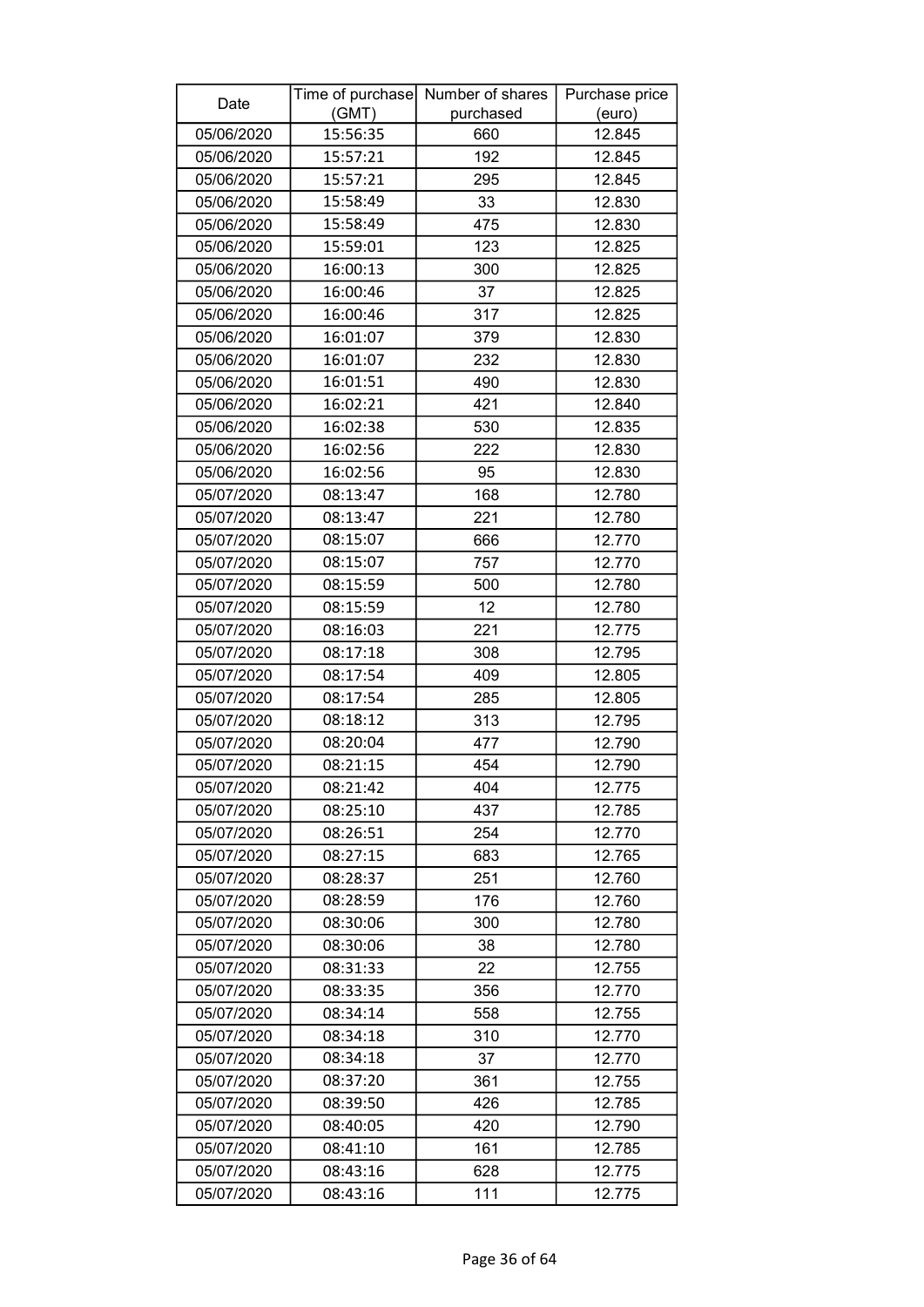| Date       |          | Time of purchase Number of shares | Purchase price |
|------------|----------|-----------------------------------|----------------|
|            | (GMT)    | purchased                         | (euro)         |
| 05/07/2020 | 08:45:08 | 298                               | 12.785         |
| 05/07/2020 | 08:45:08 | 48                                | 12.785         |
| 05/07/2020 | 08:47:40 | 500                               | 12.785         |
| 05/07/2020 | 08:47:40 | 22                                | 12.785         |
| 05/07/2020 | 08:49:14 | 232                               | 12.795         |
| 05/07/2020 | 08:49:14 | 142                               | 12.795         |
| 05/07/2020 | 08:52:25 | 737                               | 12.800         |
| 05/07/2020 | 08:53:24 | 322                               | 12.800         |
| 05/07/2020 | 08:55:59 | 85                                | 12.785         |
| 05/07/2020 | 08:55:59 | 256                               | 12.785         |
| 05/07/2020 | 08:56:51 | 373                               | 12.765         |
| 05/07/2020 | 09:00:11 | 351                               | 12.775         |
| 05/07/2020 | 09:00:34 | 443                               | 12.770         |
| 05/07/2020 | 09:01:41 | 348                               | 12.760         |
| 05/07/2020 | 09:02:06 | 396                               | 12.750         |
| 05/07/2020 | 09:03:21 | 340                               | 12.750         |
| 05/07/2020 | 09:05:58 | 341                               | 12.755         |
| 05/07/2020 | 09:06:06 | 352                               | 12.745         |
| 05/07/2020 | 09:08:10 | 309                               | 12.745         |
| 05/07/2020 | 09:08:10 | 336                               | 12.740         |
| 05/07/2020 | 09:08:10 | 425                               | 12.740         |
| 05/07/2020 | 09:08:44 | 414                               | 12.755         |
| 05/07/2020 | 09:10:56 | 246                               | 12.760         |
| 05/07/2020 | 09:10:56 | 266                               | 12.760         |
| 05/07/2020 | 09:13:07 | 618                               | 12.765         |
| 05/07/2020 | 09:15:11 | 757                               | 12.785         |
| 05/07/2020 | 09:16:00 | 385                               | 12.785         |
| 05/07/2020 | 09:16:50 | 455                               | 12.790         |
| 05/07/2020 | 09:18:06 | 302                               | 12.780         |
| 05/07/2020 | 09:21:16 | 305                               | 12.790         |
| 05/07/2020 | 09:22:02 | 181                               | 12.790         |
| 05/07/2020 | 09:22:02 | 446                               | 12.790         |
| 05/07/2020 | 09:23:13 | 438                               | 12.805         |
| 05/07/2020 | 09:23:46 | 316                               | 12.790         |
| 05/07/2020 | 09:26:52 | 421                               | 12.790         |
| 05/07/2020 | 09:27:23 | 374                               | 12.800         |
| 05/07/2020 | 09:30:16 | 242                               | 12.805         |
| 05/07/2020 | 09:30:16 | 189                               | 12.805         |
| 05/07/2020 | 09:31:21 | 455                               | 12.810         |
| 05/07/2020 | 09:33:01 | 397                               | 12.785         |
| 05/07/2020 | 09:33:01 | 4                                 | 12.785         |
| 05/07/2020 | 09:34:16 | 357                               | 12.785         |
| 05/07/2020 | 09:36:07 | 362                               | 12.780         |
| 05/07/2020 | 09:39:07 | 476                               | 12.765         |
| 05/07/2020 | 09:40:19 | 500                               | 12.765         |
| 05/07/2020 | 09:40:19 | 41                                | 12.765         |
| 05/07/2020 | 09:43:05 | 157                               | 12.770         |
| 05/07/2020 | 09:43:05 | 146                               | 12.770         |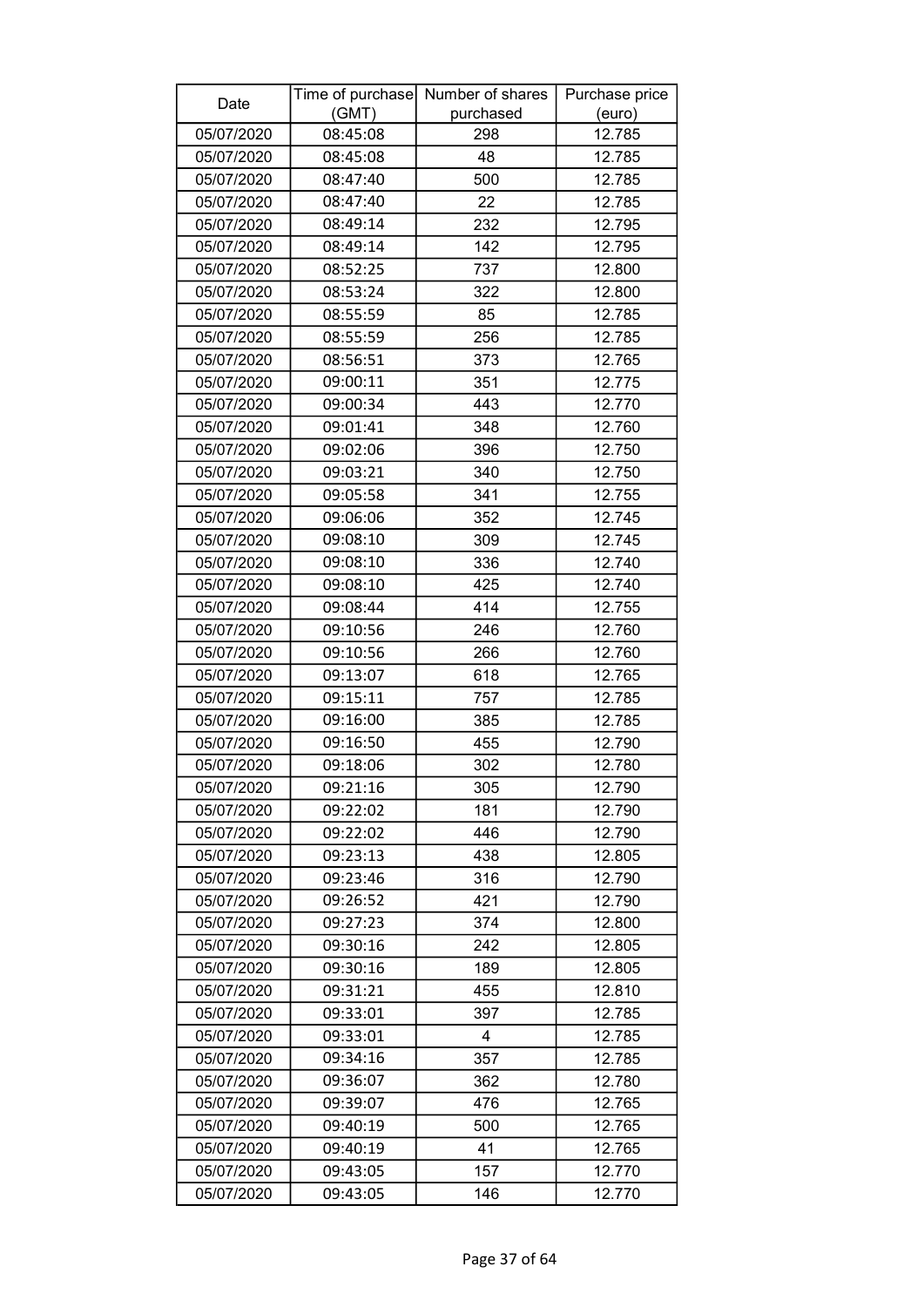| Date       |          | Time of purchase Number of shares | Purchase price |
|------------|----------|-----------------------------------|----------------|
|            | (GMT)    | purchased                         | (euro)         |
| 05/07/2020 | 09:45:19 | 387                               | 12.765         |
| 05/07/2020 | 09:48:33 | 493                               | 12.795         |
| 05/07/2020 | 09:49:52 | 336                               | 12.795         |
| 05/07/2020 | 09:52:10 | 421                               | 12.795         |
| 05/07/2020 | 09:54:57 | 378                               | 12.795         |
| 05/07/2020 | 09:55:47 | 409                               | 12.805         |
| 05/07/2020 | 09:59:07 | 303                               | 12.810         |
| 05/07/2020 | 10:00:09 | 181                               | 12.810         |
| 05/07/2020 | 10:00:09 | 209                               | 12.810         |
| 05/07/2020 | 10:00:49 | 716                               | 12.820         |
| 05/07/2020 | 10:02:16 | 338                               | 12.820         |
| 05/07/2020 | 10:04:44 | 112                               | 12.815         |
| 05/07/2020 | 10:04:44 | 189                               | 12.815         |
| 05/07/2020 | 10:04:44 | 24                                | 12.815         |
| 05/07/2020 | 10:07:19 | 300                               | 12.820         |
| 05/07/2020 | 10:07:41 | 290                               | 12.830         |
| 05/07/2020 | 10:07:41 | 114                               | 12.830         |
| 05/07/2020 | 10:08:41 | 300                               | 12.825         |
| 05/07/2020 | 10:09:28 | 317                               | 12.815         |
| 05/07/2020 | 10:13:36 | 250                               | 12.825         |
| 05/07/2020 | 10:13:36 | 250                               | 12.825         |
| 05/07/2020 | 10:13:36 | 87                                | 12.825         |
| 05/07/2020 | 10:20:38 | 341                               | 12.795         |
| 05/07/2020 | 10:21:11 | 477                               | 12.790         |
| 05/07/2020 | 10:24:14 | 363                               | 12.795         |
| 05/07/2020 | 10:24:48 | 222                               | 12.785         |
| 05/07/2020 | 10:30:15 | 250                               | 12.780         |
| 05/07/2020 | 10:30:15 | 242                               | 12.780         |
| 05/07/2020 | 10:31:51 | 353                               | 12.780         |
| 05/07/2020 | 10:37:21 | 250                               | 12.780         |
| 05/07/2020 | 10:37:21 | 149                               | 12.780         |
| 05/07/2020 | 10:37:55 | 418                               | 12.775         |
| 05/07/2020 | 10:38:58 | 320                               | 12.765         |
| 05/07/2020 | 10:40:39 | 250                               | 12.770         |
| 05/07/2020 | 10:42:37 | 306                               | 12.770         |
| 05/07/2020 | 10:44:45 | 356                               | 12.780         |
| 05/07/2020 | 10:47:30 | 931                               | 12.785         |
| 05/07/2020 | 10:47:50 | 250                               | 12.780         |
| 05/07/2020 | 10:47:50 | 250                               | 12.780         |
| 05/07/2020 | 10:47:50 | 51                                | 12.780         |
| 05/07/2020 | 10:49:13 | 250                               | 12.780         |
| 05/07/2020 | 10:49:13 | 58                                | 12.780         |
| 05/07/2020 | 10:51:11 | 207                               | 12.785         |
| 05/07/2020 | 10:51:11 | 96                                | 12.785         |
| 05/07/2020 | 10:51:44 | 250                               | 12.785         |
| 05/07/2020 | 10:51:44 | 172                               | 12.785         |
| 05/07/2020 | 10:55:36 | 715                               | 12.770         |
| 05/07/2020 | 10:55:36 | 121                               | 12.770         |
|            |          |                                   |                |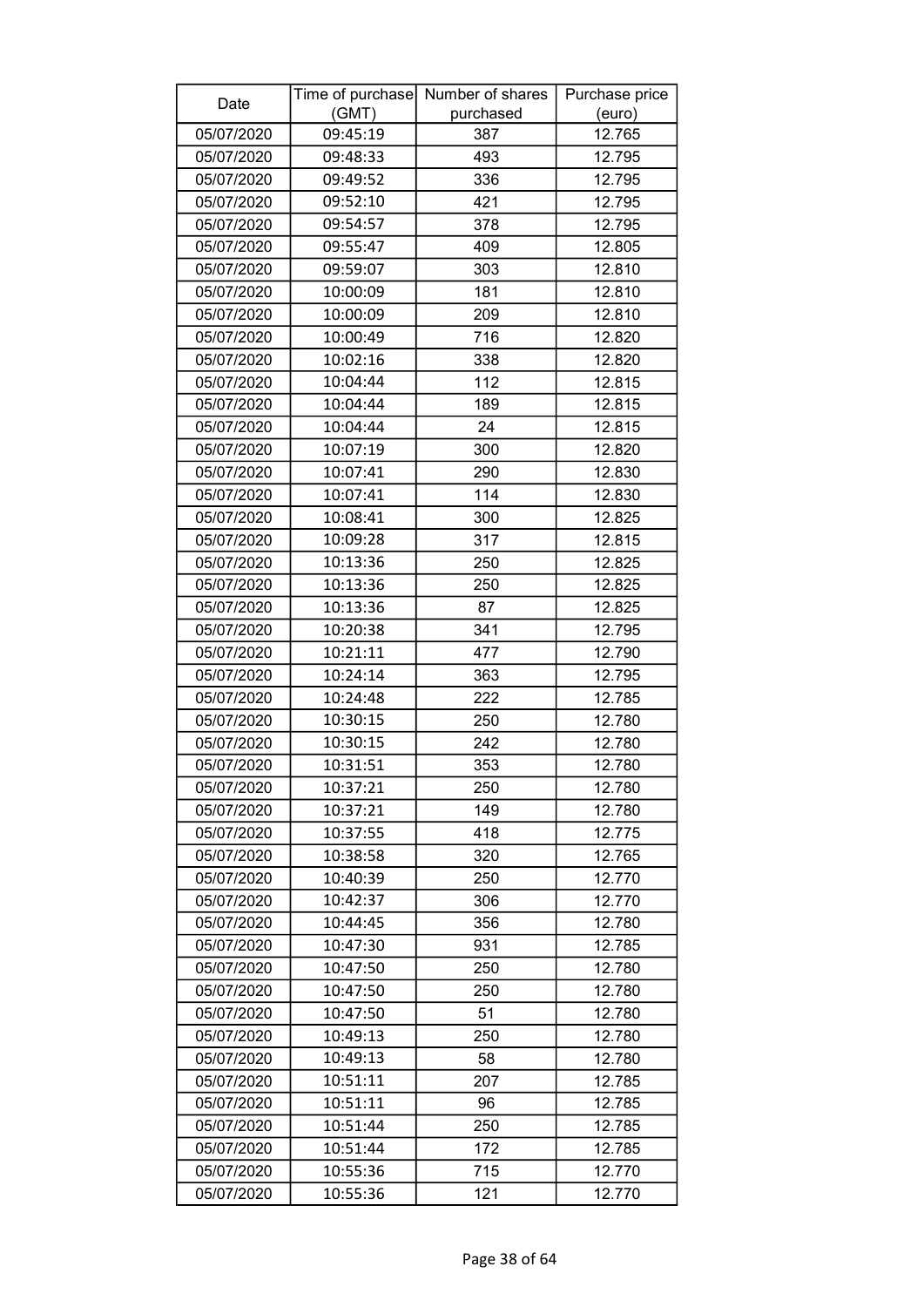| Date       |          | Time of purchase Number of shares | Purchase price |
|------------|----------|-----------------------------------|----------------|
|            | (GMT)    | purchased                         | (euro)         |
| 05/07/2020 | 10:58:55 | 57                                | 12.760         |
| 05/07/2020 | 10:58:55 | 250                               | 12.760         |
| 05/07/2020 | 10:58:55 | 87                                | 12.760         |
| 05/07/2020 | 11:00:27 | 600                               | 12.750         |
| 05/07/2020 | 11:00:27 | 250                               | 12.750         |
| 05/07/2020 | 11:00:27 | 12                                | 12.750         |
| 05/07/2020 | 11:00:32 | 47                                | 12.740         |
| 05/07/2020 | 11:00:36 | 422                               | 12.740         |
| 05/07/2020 | 11:00:44 | 9                                 | 12.735         |
| 05/07/2020 | 11:01:12 | 143                               | 12.730         |
| 05/07/2020 | 11:02:54 | 386                               | 12.745         |
| 05/07/2020 | 11:06:33 | 138                               | 12.740         |
| 05/07/2020 | 11:06:36 | 250                               | 12.740         |
| 05/07/2020 | 11:06:37 | 337                               | 12.740         |
| 05/07/2020 | 11:11:29 | 620                               | 12.770         |
| 05/07/2020 | 11:11:29 | 250                               | 12.770         |
| 05/07/2020 | 11:11:29 | 36                                | 12.770         |
| 05/07/2020 | 11:12:58 | 302                               | 12.765         |
| 05/07/2020 | 11:15:33 | 47                                | 12.770         |
| 05/07/2020 | 11:15:33 | 264                               | 12.770         |
| 05/07/2020 | 11:20:26 | 250                               | 12.755         |
| 05/07/2020 | 11:20:26 | 142                               | 12.755         |
| 05/07/2020 | 11:21:30 | 250                               | 12.745         |
| 05/07/2020 | 11:23:42 | 303                               | 12.760         |
| 05/07/2020 | 11:25:02 | 350                               | 12.755         |
| 05/07/2020 | 11:26:00 | 317                               | 12.765         |
| 05/07/2020 | 11:26:59 | 250                               | 12.765         |
| 05/07/2020 | 11:26:59 | 127                               | 12.765         |
| 05/07/2020 | 11:28:56 | 417                               | 12.745         |
| 05/07/2020 | 11:28:56 | 29                                | 12.745         |
| 05/07/2020 | 11:33:23 | 56                                | 12.770         |
| 05/07/2020 | 11:33:23 | 250                               | 12.770         |
| 05/07/2020 | 11:33:23 | 88                                | 12.770         |
| 05/07/2020 | 11:37:23 | 344                               | 12.765         |
| 05/07/2020 | 11:41:17 | 348                               | 12.765         |
| 05/07/2020 | 11:41:17 | 140                               | 12.765         |
| 05/07/2020 | 11:42:48 | 250                               | 12.750         |
| 05/07/2020 | 11:42:48 | 91                                | 12.750         |
| 05/07/2020 | 11:46:23 | 331                               | 12.735         |
| 05/07/2020 | 11:49:51 | 337                               | 12.745         |
| 05/07/2020 | 11:50:04 | 310                               | 12.735         |
| 05/07/2020 | 11:52:21 | 250                               | 12.745         |
| 05/07/2020 | 11:52:21 | 66                                | 12.745         |
| 05/07/2020 | 11:53:42 | 615                               | 12.730         |
| 05/07/2020 | 11:53:42 | 223                               | 12.730         |
| 05/07/2020 | 11:53:43 | 24                                | 12.725         |
| 05/07/2020 | 11:53:46 | 319                               | 12.725         |
| 05/07/2020 | 11:55:30 | 86                                | 12.725         |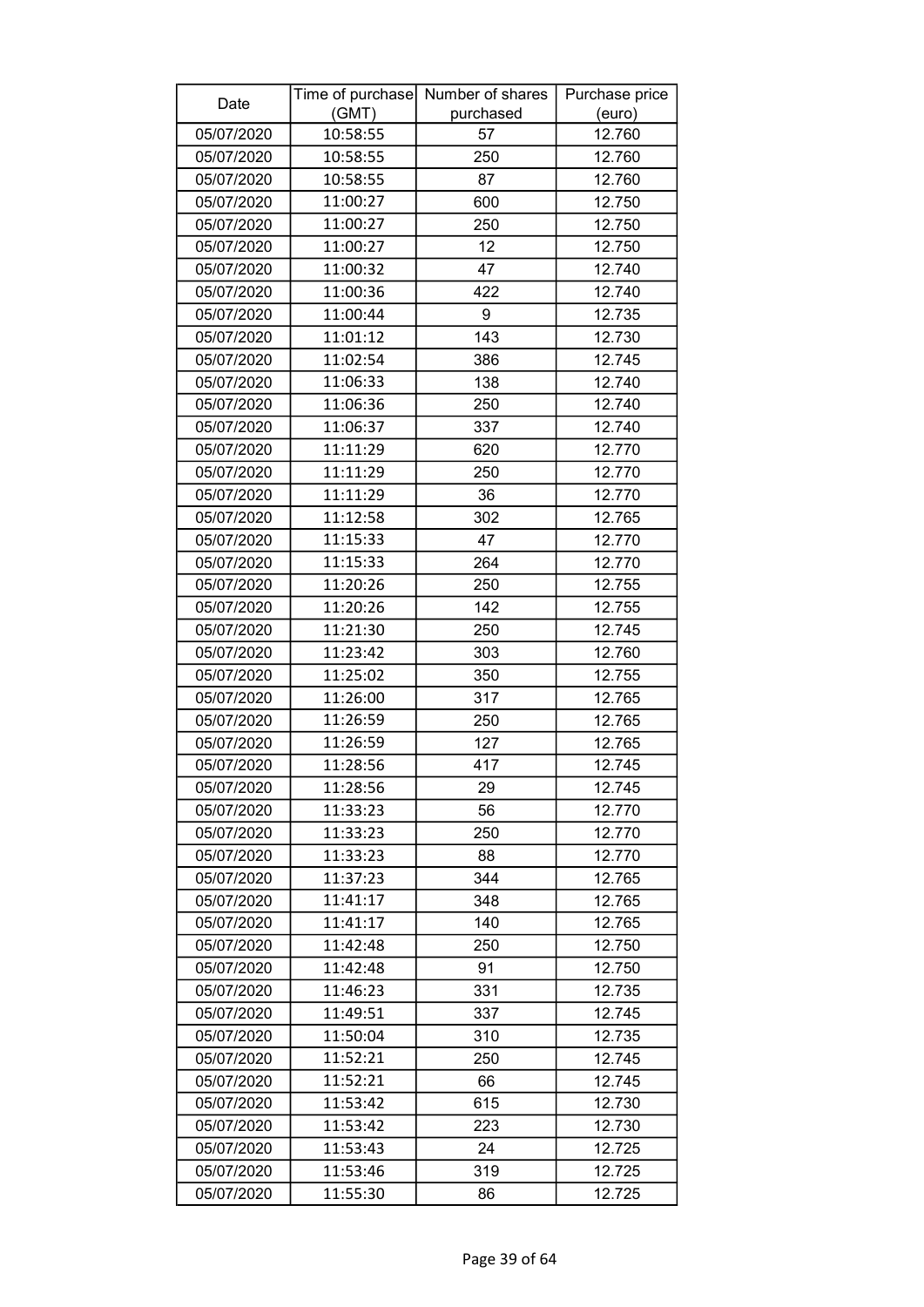| Date       |          | Time of purchase Number of shares | Purchase price |
|------------|----------|-----------------------------------|----------------|
|            | (GMT)    | purchased                         | (euro)         |
| 05/07/2020 | 11:57:58 | 250                               | 12.745         |
| 05/07/2020 | 11:57:58 | 84                                | 12.745         |
| 05/07/2020 | 11:59:58 | 250                               | 12.750         |
| 05/07/2020 | 11:59:58 | 108                               | 12.750         |
| 05/07/2020 | 12:04:22 | 250                               | 12.755         |
| 05/07/2020 | 12:04:22 | 62                                | 12.755         |
| 05/07/2020 | 12:06:11 | 250                               | 12.745         |
| 05/07/2020 | 12:06:11 | 250                               | 12.745         |
| 05/07/2020 | 12:06:11 | 194                               | 12.745         |
| 05/07/2020 | 12:06:44 | 406                               | 12.735         |
| 05/07/2020 | 12:06:44 | 36                                | 12.735         |
| 05/07/2020 | 12:07:04 | 457                               | 12.725         |
| 05/07/2020 | 12:09:25 | 24                                | 12.720         |
| 05/07/2020 | 12:09:29 | 38                                | 12.720         |
| 05/07/2020 | 12:09:29 | 250                               | 12.720         |
| 05/07/2020 | 12:09:29 | 250                               | 12.720         |
| 05/07/2020 | 12:09:29 | 250                               | 12.720         |
| 05/07/2020 | 12:09:34 | 250                               | 12.715         |
| 05/07/2020 | 12:09:34 | 250                               | 12.715         |
| 05/07/2020 | 12:09:34 | 409                               | 12.715         |
| 05/07/2020 | 12:09:37 | 12                                | 12.710         |
| 05/07/2020 | 12:09:40 | 505                               | 12.710         |
| 05/07/2020 | 12:10:20 | 518                               | 12.725         |
| 05/07/2020 | 12:10:54 | 557                               | 12.715         |
| 05/07/2020 | 12:13:06 | 633                               | 12.740         |
| 05/07/2020 | 12:13:06 | 65                                | 12.740         |
| 05/07/2020 | 12:15:24 | 18                                | 12.740         |
| 05/07/2020 | 12:15:24 | 156                               | 12.740         |
| 05/07/2020 | 12:15:24 | 144                               | 12.740         |
| 05/07/2020 | 12:17:25 | 382                               | 12.745         |
| 05/07/2020 | 12:21:23 | 250                               | 12.735         |
| 05/07/2020 | 12:21:23 | 76                                | 12.735         |
| 05/07/2020 | 12:22:48 | 635                               | 12.735         |
| 05/07/2020 | 12:24:08 | 250                               | 12.745         |
| 05/07/2020 | 12:24:08 | 250                               | 12.745         |
| 05/07/2020 | 12:24:08 | 250                               | 12.745         |
| 05/07/2020 | 12:24:08 | 218                               | 12.745         |
| 05/07/2020 | 12:24:55 | 189                               | 12.750         |
| 05/07/2020 | 12:24:55 | 212                               | 12.750         |
| 05/07/2020 | 12:28:15 | 500                               | 12.745         |
| 05/07/2020 | 12:28:15 | 250                               | 12.745         |
| 05/07/2020 | 12:28:15 | 4                                 | 12.745         |
| 05/07/2020 | 12:31:45 | 250                               | 12.735         |
| 05/07/2020 | 12:31:45 | 90                                | 12.735         |
| 05/07/2020 | 12:35:12 | 250                               | 12.750         |
| 05/07/2020 | 12:35:12 | 250                               | 12.750         |
| 05/07/2020 | 12:35:12 | 60                                | 12.750         |
| 05/07/2020 | 12:38:09 | 328                               | 12.740         |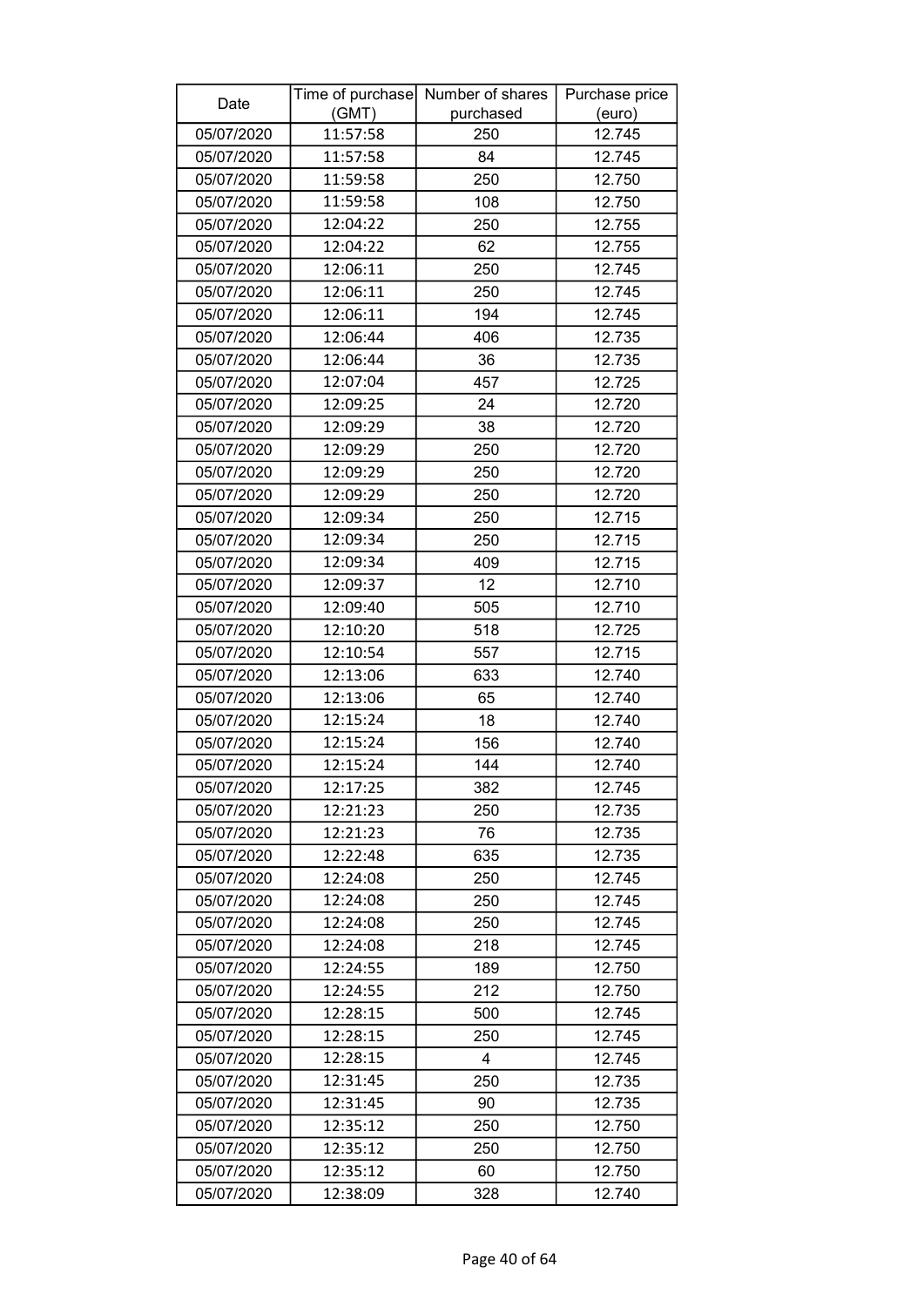| Date       |          | Time of purchase Number of shares | Purchase price |
|------------|----------|-----------------------------------|----------------|
|            | (GMT)    | purchased                         | (euro)         |
| 05/07/2020 | 12:39:08 | 579                               | 12.740         |
| 05/07/2020 | 12:43:46 | 878                               | 12.755         |
| 05/07/2020 | 12:47:12 | 80                                | 12.755         |
| 05/07/2020 | 12:47:43 | 250                               | 12.755         |
| 05/07/2020 | 12:47:43 | 114                               | 12.755         |
| 05/07/2020 | 12:52:46 | 162                               | 12.740         |
| 05/07/2020 | 12:52:46 | 141                               | 12.740         |
| 05/07/2020 | 12:55:32 | 96                                | 12.760         |
| 05/07/2020 | 12:55:32 | 250                               | 12.760         |
| 05/07/2020 | 12:55:32 | 250                               | 12.760         |
| 05/07/2020 | 12:55:32 | 12                                | 12.760         |
| 05/07/2020 | 12:57:27 | 365                               | 12.765         |
| 05/07/2020 | 12:58:08 | 313                               | 12.770         |
| 05/07/2020 | 12:59:14 | 341                               | 12.755         |
| 05/07/2020 | 13:04:04 | 371                               | 12.735         |
| 05/07/2020 | 13:05:20 | 69                                | 12.735         |
| 05/07/2020 | 13:05:38 | 512                               | 12.735         |
| 05/07/2020 | 13:08:54 | 656                               | 12.725         |
| 05/07/2020 | 13:08:57 | 17                                | 12.720         |
| 05/07/2020 | 13:08:57 | 405                               | 12.720         |
| 05/07/2020 | 13:14:34 | 430                               | 12.720         |
| 05/07/2020 | 13:15:35 | 250                               | 12.730         |
| 05/07/2020 | 13:15:44 | 250                               | 12.730         |
| 05/07/2020 | 13:15:44 | 145                               | 12.730         |
| 05/07/2020 | 13:17:41 | 386                               | 12.725         |
| 05/07/2020 | 13:19:54 | 250                               | 12.725         |
| 05/07/2020 | 13:19:54 | 99                                | 12.725         |
| 05/07/2020 | 13:23:27 | 319                               | 12.725         |
| 05/07/2020 | 13:25:26 | 368                               | 12.720         |
| 05/07/2020 | 13:26:33 | 250                               | 12.715         |
| 05/07/2020 | 13:27:54 | 101                               | 12.720         |
| 05/07/2020 | 13:28:25 | 81                                | 12.725         |
| 05/07/2020 | 13:29:07 | 32                                | 12.725         |
| 05/07/2020 | 13:29:34 | 147                               | 12.720         |
| 05/07/2020 | 13:31:58 | 102                               | 12.715         |
| 05/07/2020 | 13:32:37 | 415                               | 12.710         |
| 05/07/2020 | 13:32:48 | 445                               | 12.705         |
| 05/07/2020 | 13:32:58 | 250                               | 12.700         |
| 05/07/2020 | 13:32:58 | 217                               | 12.700         |
| 05/07/2020 | 13:32:58 | 33                                | 12.700         |
| 05/07/2020 | 13:32:58 | 250                               | 12.700         |
| 05/07/2020 | 13:32:58 | 233                               | 12.700         |
| 05/07/2020 | 13:32:58 | 250                               | 12.700         |
| 05/07/2020 | 13:32:58 | 987                               | 12.700         |
| 05/07/2020 | 13:33:01 | 307                               | 12.705         |
| 05/07/2020 | 13:34:39 | 250                               | 12.710         |
| 05/07/2020 | 13:34:39 | 134                               | 12.710         |
| 05/07/2020 | 13:37:48 | 322                               | 12.720         |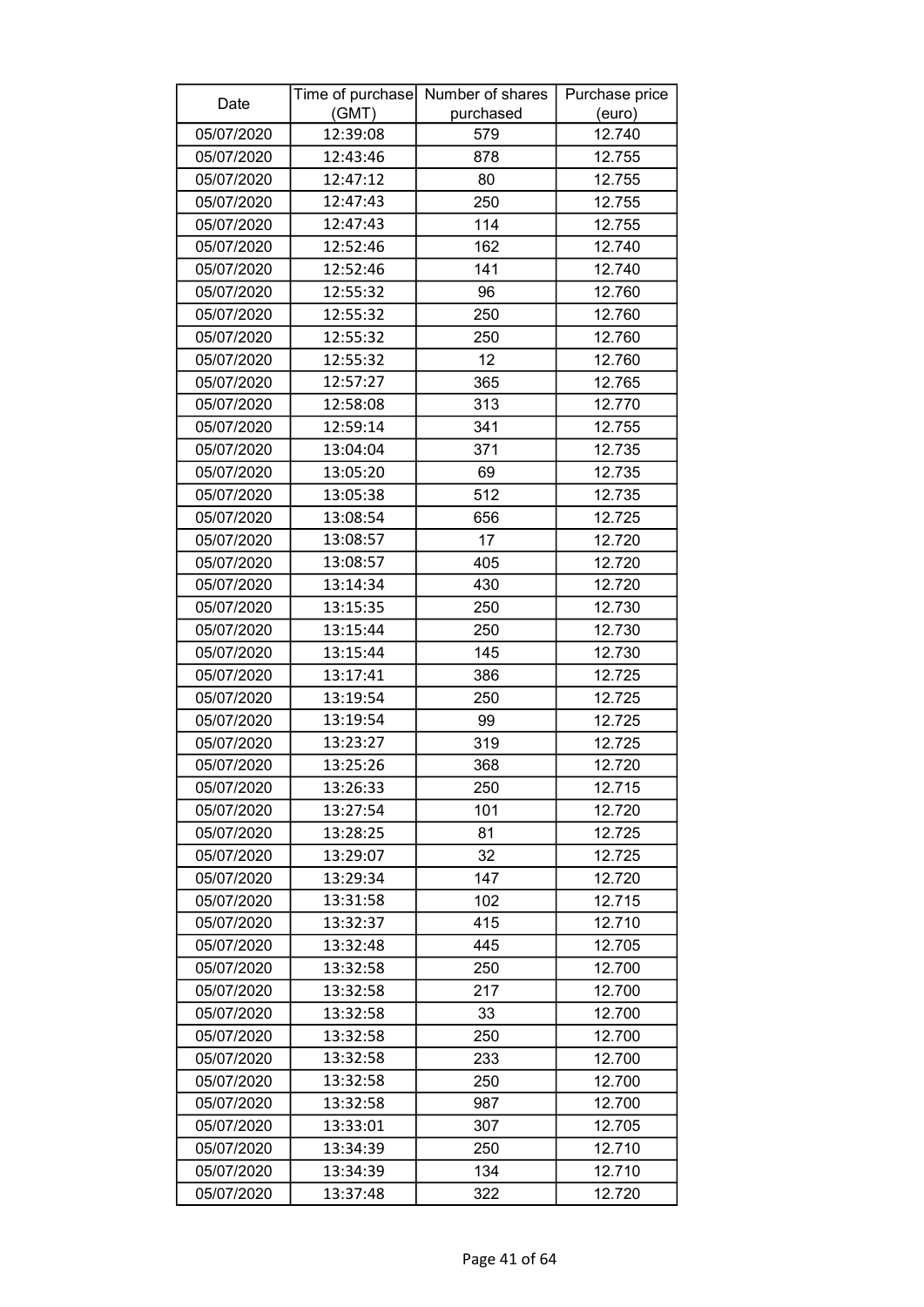| Date       |          | Time of purchase Number of shares | Purchase price |
|------------|----------|-----------------------------------|----------------|
|            | (GMT)    | purchased                         | (euro)         |
| 05/07/2020 | 13:38:25 | 353                               | 12.710         |
| 05/07/2020 | 13:38:56 | 617                               | 12.700         |
| 05/07/2020 | 13:40:42 | 310                               | 12.705         |
| 05/07/2020 | 13:43:33 | 436                               | 12.720         |
| 05/07/2020 | 13:46:16 | 250                               | 12.715         |
| 05/07/2020 | 13:46:16 | 116                               | 12.715         |
| 05/07/2020 | 13:47:59 | 361                               | 12.700         |
| 05/07/2020 | 13:49:20 | 172                               | 12.715         |
| 05/07/2020 | 13:49:20 | 139                               | 12.715         |
| 05/07/2020 | 13:50:11 | 343                               | 12.710         |
| 05/07/2020 | 13:51:32 | 208                               | 12.695         |
| 05/07/2020 | 13:51:33 | 448                               | 12.690         |
| 05/07/2020 | 13:52:02 | 55                                | 12.685         |
| 05/07/2020 | 13:52:12 | 250                               | 12.700         |
| 05/07/2020 | 13:52:12 | 202                               | 12.700         |
| 05/07/2020 | 13:52:30 | 132                               | 12.695         |
| 05/07/2020 | 13:56:02 | 526                               | 12.705         |
| 05/07/2020 | 13:56:14 | 488                               | 12.700         |
| 05/07/2020 | 13:56:16 | 119                               | 12.695         |
| 05/07/2020 | 13:59:32 | 344                               | 12.715         |
| 05/07/2020 | 13:59:32 | 10                                | 12.715         |
| 05/07/2020 | 14:00:48 | 406                               | 12.705         |
| 05/07/2020 | 14:01:09 | 73                                | 12.695         |
| 05/07/2020 | 14:01:25 | 150                               | 12.695         |
| 05/07/2020 | 14:04:07 | 100                               | 12.710         |
| 05/07/2020 | 14:04:07 | 325                               | 12.710         |
| 05/07/2020 | 14:05:02 | 503                               | 12.695         |
| 05/07/2020 | 14:06:05 | 358                               | 12.705         |
| 05/07/2020 | 14:07:34 | 202                               | 12.690         |
| 05/07/2020 | 14:07:34 | 470                               | 12.690         |
| 05/07/2020 | 14:12:42 | 333                               | 12.705         |
| 05/07/2020 | 14:13:22 | 311                               | 12.695         |
| 05/07/2020 | 14:13:55 | 320                               | 12.690         |
| 05/07/2020 | 14:13:55 | 387                               | 12.690         |
| 05/07/2020 | 14:15:23 | 346                               | 12.680         |
| 05/07/2020 | 14:15:37 | 280                               | 12.675         |
| 05/07/2020 | 14:17:32 | 350                               | 12.695         |
| 05/07/2020 | 14:18:04 | 342                               | 12.685         |
| 05/07/2020 | 14:18:53 | 311                               | 12.680         |
| 05/07/2020 | 14:18:57 | 133                               | 12.670         |
| 05/07/2020 | 14:21:12 | 590                               | 12.680         |
| 05/07/2020 | 14:22:27 | 80                                | 12.665         |
| 05/07/2020 | 14:22:27 | 229                               | 12.665         |
| 05/07/2020 | 14:23:55 | 103                               | 12.665         |
| 05/07/2020 | 14:23:55 | 323                               | 12.665         |
| 05/07/2020 | 14:24:32 | 76                                | 12.665         |
| 05/07/2020 | 14:24:46 | 47                                | 12.660         |
| 05/07/2020 | 14:26:18 | 200                               | 12.655         |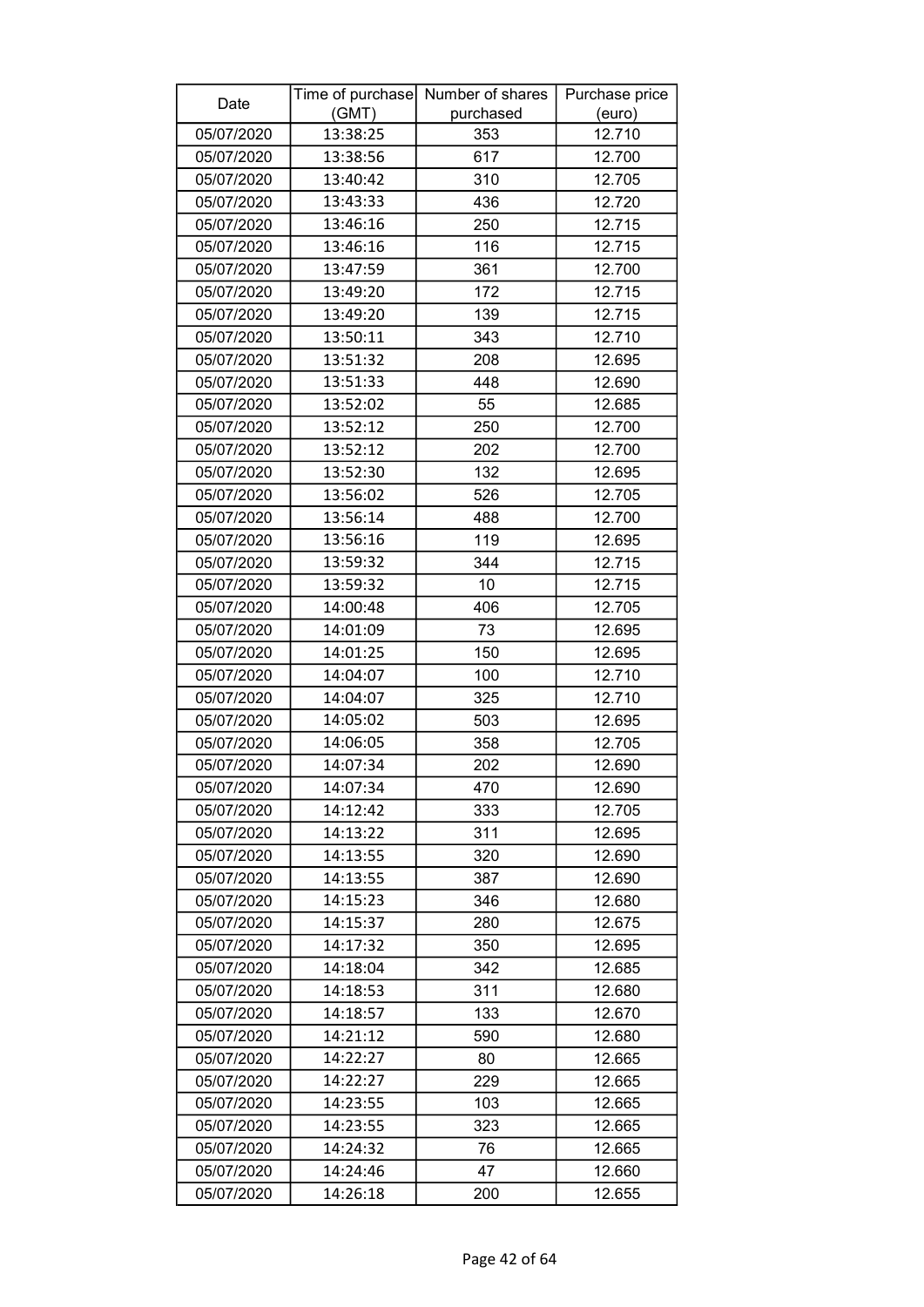| Date       |          | Time of purchase Number of shares | Purchase price |
|------------|----------|-----------------------------------|----------------|
|            | (GMT)    | purchased                         | (euro)         |
| 05/07/2020 | 14:27:29 | 378                               | 12.655         |
| 05/07/2020 | 14:27:31 | 708                               | 12.650         |
| 05/07/2020 | 14:27:31 | 350                               | 12.650         |
| 05/07/2020 | 14:29:20 | 316                               | 12.665         |
| 05/07/2020 | 14:30:26 | 455                               | 12.665         |
| 05/07/2020 | 14:31:43 | 432                               | 12.655         |
| 05/07/2020 | 14:33:35 | 500                               | 12.685         |
| 05/07/2020 | 14:33:35 | 146                               | 12.685         |
| 05/07/2020 | 14:34:57 | 499                               | 12.680         |
| 05/07/2020 | 14:35:50 | 319                               | 12.675         |
| 05/07/2020 | 14:36:52 | 500                               | 12.680         |
| 05/07/2020 | 14:37:01 | 346                               | 12.675         |
| 05/07/2020 | 14:38:18 | 359                               | 12.700         |
| 05/07/2020 | 14:40:15 | 431                               | 12.715         |
| 05/07/2020 | 14:41:33 | 394                               | 12.725         |
| 05/07/2020 | 14:43:17 | 316                               | 12.735         |
| 05/07/2020 | 14:44:28 | 317                               | 12.740         |
| 05/07/2020 | 14:45:21 | 315                               | 12.740         |
| 05/07/2020 | 14:46:46 | 21                                | 12.745         |
| 05/07/2020 | 14:46:47 | $\overline{7}$                    | 12.745         |
| 05/07/2020 | 14:47:53 | 450                               | 12.755         |
| 05/07/2020 | 14:47:53 | 500                               | 12.755         |
| 05/07/2020 | 14:47:53 | 500                               | 12.755         |
| 05/07/2020 | 14:47:53 | 514                               | 12.755         |
| 05/07/2020 | 14:47:53 | 510                               | 12.755         |
| 05/07/2020 | 14:48:04 | 1                                 | 12.750         |
| 05/07/2020 | 14:48:04 | 350                               | 12.750         |
| 05/07/2020 | 14:49:26 | 477                               | 12.755         |
| 05/07/2020 | 14:50:36 | 1,000                             | 12.755         |
| 05/07/2020 | 14:50:36 | 309                               | 12.755         |
| 05/07/2020 | 14:51:43 | 886                               | 12.750         |
| 05/07/2020 | 14:51:43 | 307                               | 12.750         |
| 05/07/2020 | 14:52:29 | 358                               | 12.765         |
| 05/07/2020 | 14:55:24 | 409                               | 12.780         |
| 05/07/2020 | 14:55:45 | 394                               | 12.780         |
| 05/07/2020 | 14:57:12 | 341                               | 12.775         |
| 05/07/2020 | 14:58:18 | 373                               | 12.770         |
| 05/07/2020 | 14:58:39 | 301                               | 12.770         |
| 05/07/2020 | 14:59:30 | 474                               | 12.755         |
| 05/07/2020 | 15:00:42 | 401                               | 12.750         |
| 05/07/2020 | 15:02:13 | 36                                | 12.735         |
| 05/07/2020 | 15:02:13 | 371                               | 12.735         |
| 05/07/2020 | 15:04:09 | 316                               | 12.720         |
| 05/07/2020 | 15:06:09 | 358                               | 12.700         |
| 05/07/2020 | 15:07:36 | 500                               | 12.700         |
| 05/07/2020 | 15:07:36 | 3                                 | 12.700         |
| 05/07/2020 | 15:07:57 | 703                               | 12.700         |
| 05/07/2020 | 15:08:46 | 784                               | 12.710         |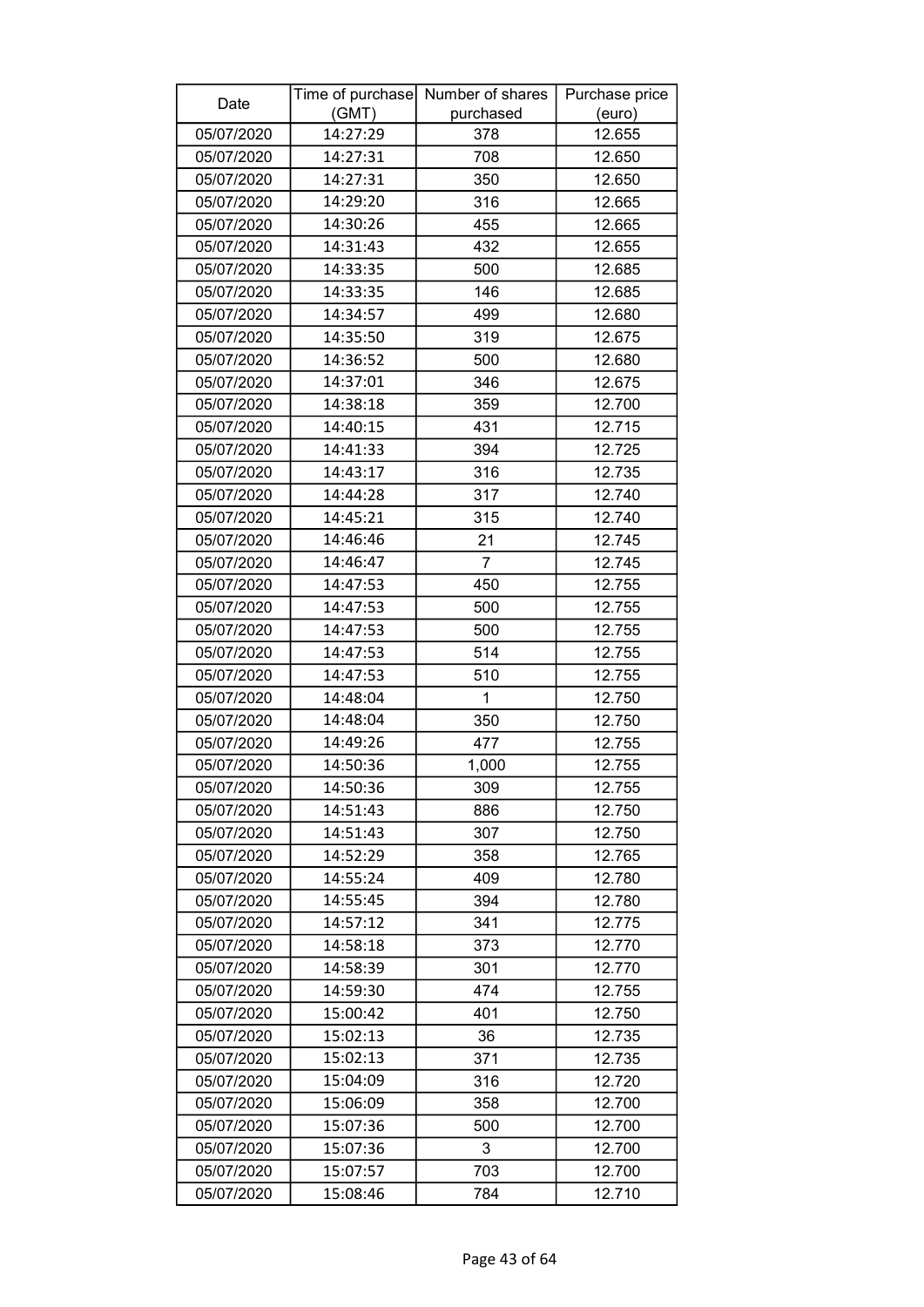| Date       |          | Time of purchase Number of shares | Purchase price |
|------------|----------|-----------------------------------|----------------|
|            | (GMT)    | purchased                         | (euro)         |
| 05/07/2020 | 15:08:46 | 31                                | 12.710         |
| 05/07/2020 | 15:08:56 | 200                               | 12.705         |
| 05/07/2020 | 15:08:56 | 251                               | 12.705         |
| 05/07/2020 | 15:09:52 | 307                               | 12.710         |
| 05/07/2020 | 15:10:46 | 364                               | 12.730         |
| 05/07/2020 | 15:11:26 | 462                               | 12.720         |
| 05/07/2020 | 15:12:15 | 501                               | 12.710         |
| 05/07/2020 | 15:12:46 | 352                               | 12.705         |
| 05/07/2020 | 15:13:58 | 304                               | 12.700         |
| 05/07/2020 | 15:14:46 | 349                               | 12.705         |
| 05/07/2020 | 15:15:01 | 441                               | 12.710         |
| 05/07/2020 | 15:15:15 | 495                               | 12.725         |
| 05/07/2020 | 15:16:35 | 211                               | 12.725         |
| 05/07/2020 | 15:17:36 | 218                               | 12.740         |
| 05/07/2020 | 15:17:36 | 500                               | 12.740         |
| 05/07/2020 | 15:17:36 | 81                                | 12.740         |
| 05/07/2020 | 15:19:46 | 322                               | 12.745         |
| 05/07/2020 | 15:21:38 | 633                               | 12.755         |
| 05/07/2020 | 15:22:17 | 126                               | 12.755         |
| 05/07/2020 | 15:22:42 | 487                               | 12.755         |
| 05/07/2020 | 15:23:07 | 184                               | 12.755         |
| 05/07/2020 | 15:23:07 | 415                               | 12.755         |
| 05/07/2020 | 15:23:07 | 448                               | 12.755         |
| 05/07/2020 | 15:24:09 | 69                                | 12.760         |
| 05/07/2020 | 15:24:09 | 100                               | 12.760         |
| 05/07/2020 | 15:24:09 | 406                               | 12.760         |
| 05/07/2020 | 15:26:01 | 128                               | 12.760         |
| 05/07/2020 | 15:26:10 | 371                               | 12.765         |
| 05/07/2020 | 15:27:13 | 134                               | 12.775         |
| 05/07/2020 | 15:27:13 | 375                               | 12.775         |
| 05/07/2020 | 15:27:35 | 366                               | 12.775         |
| 05/07/2020 | 15:28:41 | 335                               | 12.765         |
| 05/07/2020 | 15:31:41 | 500                               | 12.755         |
| 05/07/2020 | 15:31:41 | 343                               | 12.755         |
| 05/07/2020 | 15:32:57 | 574                               | 12.765         |
| 05/07/2020 | 15:34:33 | 445                               | 12.770         |
| 05/07/2020 | 15:36:43 | 500                               | 12.760         |
| 05/07/2020 | 15:36:43 | 53                                | 12.760         |
| 05/07/2020 | 15:38:21 | 405                               | 12.755         |
| 05/07/2020 | 15:38:21 | 35                                | 12.755         |
| 05/07/2020 | 15:39:59 | 424                               | 12.745         |
| 05/07/2020 | 15:41:27 | 379                               | 12.770         |
| 05/07/2020 | 15:42:35 | 198                               | 12.760         |
| 05/07/2020 | 15:42:35 | 181                               | 12.760         |
| 05/07/2020 | 15:43:08 | 301                               | 12.775         |
| 05/07/2020 | 15:44:17 | 367                               | 12.765         |
| 05/07/2020 | 15:44:17 | 87                                | 12.765         |
| 05/07/2020 | 15:45:08 | 413                               | 12.765         |
|            |          |                                   |                |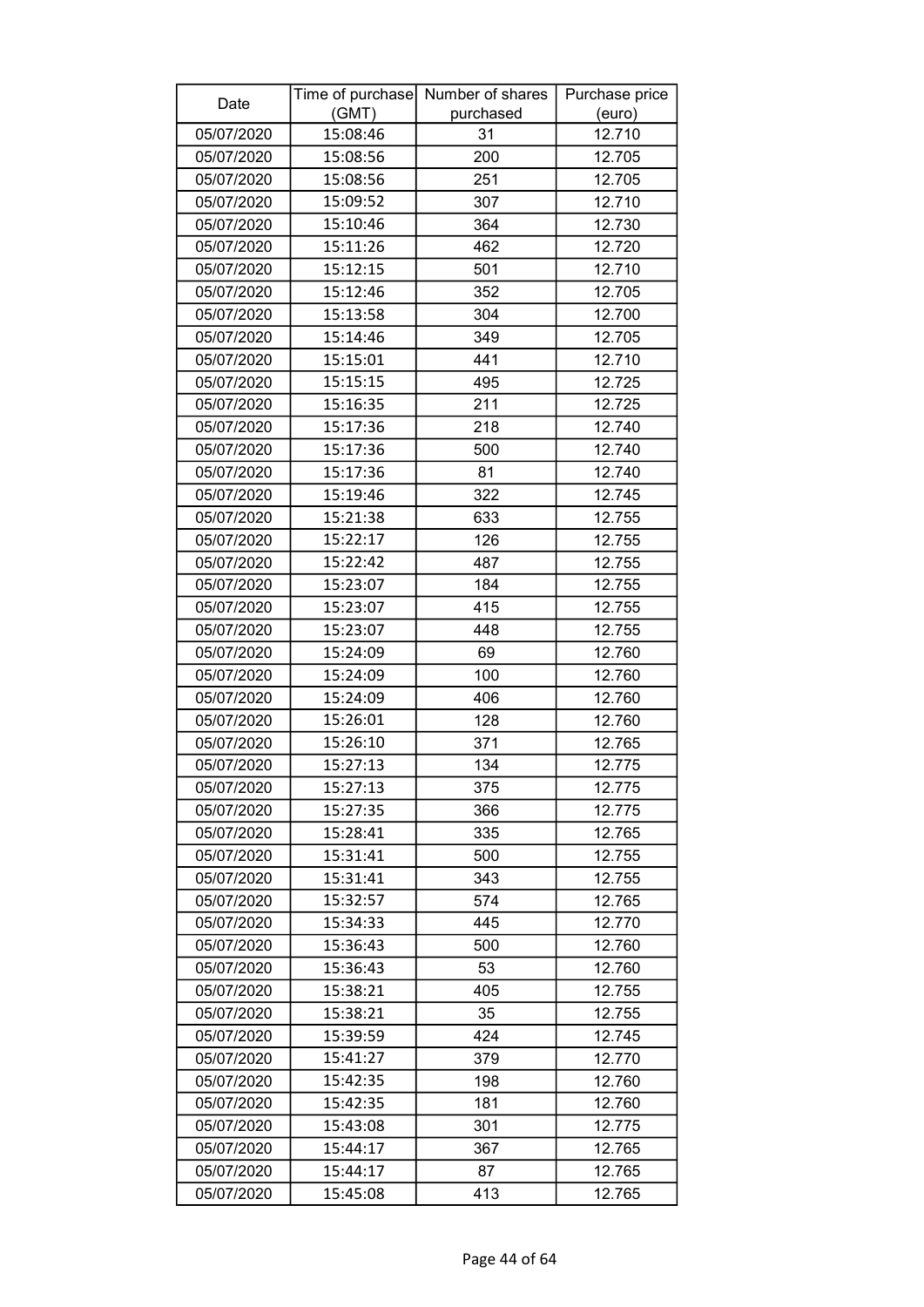| Date       |          | Time of purchase Number of shares | Purchase price |
|------------|----------|-----------------------------------|----------------|
|            | (GMT)    | purchased                         | (euro)         |
| 05/07/2020 | 15:45:36 | 284                               | 12.770         |
| 05/07/2020 | 15:45:45 | 805                               | 12.780         |
| 05/07/2020 | 15:45:45 | 745                               | 12.780         |
| 05/07/2020 | 15:46:20 | 418                               | 12.785         |
| 05/07/2020 | 15:46:20 | 128                               | 12.785         |
| 05/07/2020 | 15:48:10 | 274                               | 12.775         |
| 05/07/2020 | 15:48:10 | 247                               | 12.775         |
| 05/07/2020 | 15:48:23 | 115                               | 12.780         |
| 05/07/2020 | 15:48:23 | 500                               | 12.780         |
| 05/07/2020 | 15:48:23 | 500                               | 12.780         |
| 05/07/2020 | 15:48:23 | 59                                | 12.780         |
| 05/07/2020 | 15:48:47 | 1,000                             | 12.780         |
| 05/07/2020 | 15:48:47 | 94                                | 12.780         |
| 05/07/2020 | 15:49:10 | 315                               | 12.770         |
| 05/07/2020 | 15:50:28 | 382                               | 12.765         |
| 05/07/2020 | 15:51:33 | 864                               | 12.755         |
| 05/07/2020 | 15:51:38 | 310                               | 12.750         |
| 05/07/2020 | 15:52:00 | 103                               | 12.740         |
| 05/07/2020 | 15:52:00 | 224                               | 12.740         |
| 05/07/2020 | 15:52:58 | 157                               | 12.725         |
| 05/07/2020 | 15:52:58 | 244                               | 12.725         |
| 05/07/2020 | 15:55:21 | 409                               | 12.730         |
| 05/07/2020 | 15:58:13 | 500                               | 12.730         |
| 05/07/2020 | 15:59:24 | 328                               | 12.730         |
| 05/07/2020 | 16:00:04 | 500                               | 12.735         |
| 05/07/2020 | 16:00:04 | 130                               | 12.735         |
| 05/07/2020 | 16:01:15 | 302                               | 12.730         |
| 05/07/2020 | 16:02:37 | 302                               | 12.725         |
| 05/07/2020 | 16:03:11 | 537                               | 12.735         |
| 05/07/2020 | 16:04:41 | 250                               | 12.730         |
| 05/07/2020 | 16:04:41 | 72                                | 12.730         |
| 05/07/2020 | 16:06:48 | 315                               | 12.720         |
| 05/07/2020 | 16:07:31 | 500                               | 12.720         |
| 05/07/2020 | 16:07:31 | 124                               | 12.720         |
| 05/07/2020 | 16:09:07 | 221                               | 12.730         |
| 05/07/2020 | 16:09:07 | 119                               | 12.730         |
| 05/07/2020 | 16:10:15 | 192                               | 12.735         |
| 05/07/2020 | 16:10:15 | 232                               | 12.735         |
| 05/07/2020 | 16:10:23 | 292                               | 12.740         |
| 05/07/2020 | 16:10:23 | 59                                | 12.740         |
| 05/07/2020 | 16:10:46 | 337                               | 12.750         |
| 05/07/2020 | 16:12:45 | 305                               | 12.730         |
| 05/07/2020 | 16:13:41 | 796                               | 12.745         |
| 05/07/2020 | 16:13:55 | 185                               | 12.740         |
| 05/07/2020 | 16:13:55 | 185                               | 12.740         |
| 05/07/2020 | 16:14:32 | 326                               | 12.750         |
| 05/07/2020 | 16:15:28 | 402                               | 12.745         |
| 05/07/2020 | 16:17:26 | 335                               | 12.750         |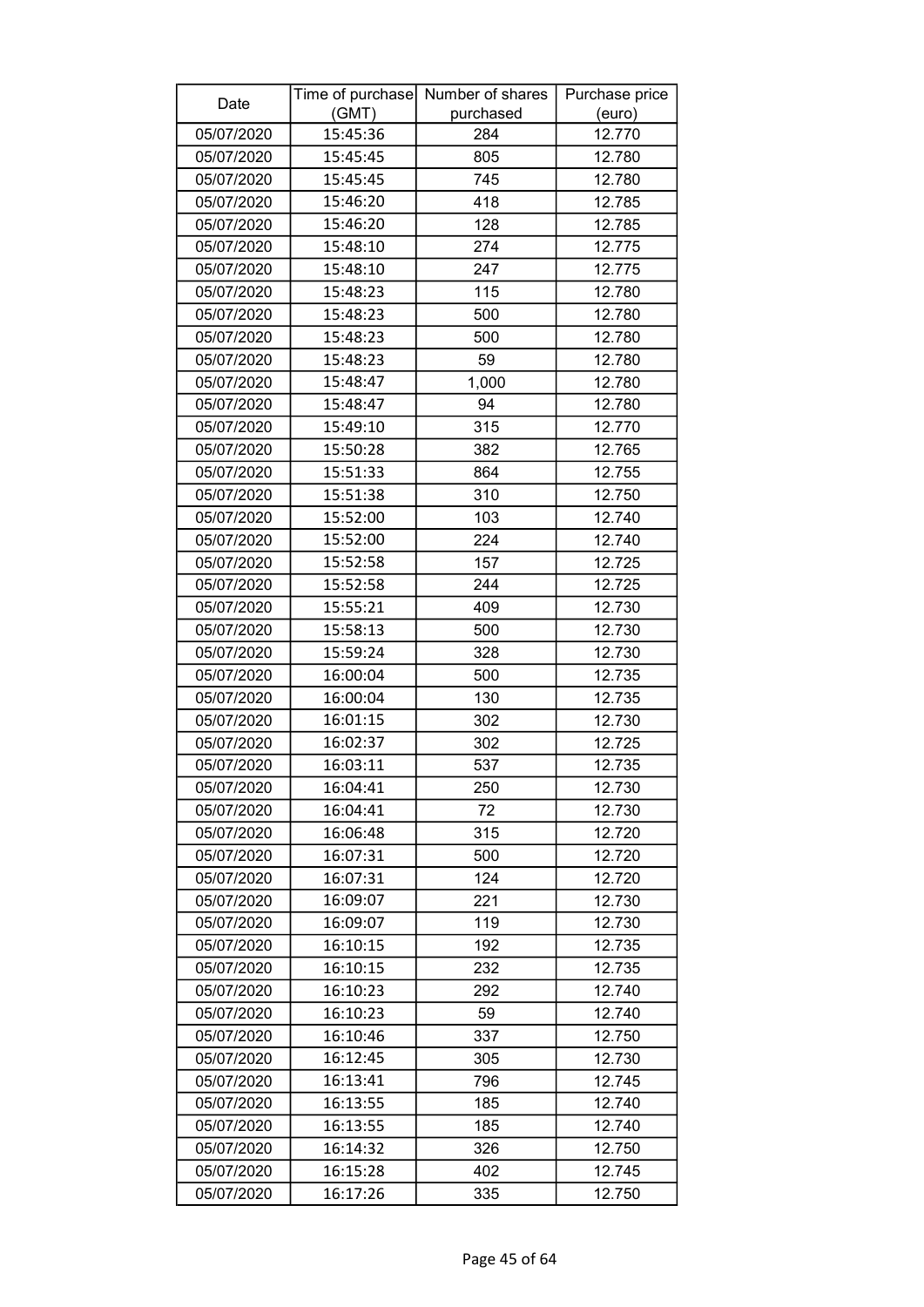| Date       | Time of purchase<br>(GMT) | Number of shares<br>purchased | Purchase price<br>(euro) |
|------------|---------------------------|-------------------------------|--------------------------|
| 05/07/2020 | 16:17:38                  | 460                           | 12.755                   |
| 05/07/2020 | 16:18:23                  | 609                           | 12.765                   |
| 05/07/2020 | 16:19:39                  | 123                           | 12.770                   |
| 05/07/2020 | 16:19:39                  | 169                           | 12.770                   |
| 05/07/2020 | 16:19:51                  | 514                           | 12.780                   |
| 05/07/2020 | 16:20:02                  | 337                           | 12.780                   |
| 05/07/2020 | 16:20:59                  | 457                           | 12.775                   |
| 05/07/2020 | 16:22:21                  | 484                           | 12.775                   |
| 05/07/2020 | 16:23:20                  | 682                           | 12.790                   |
| 05/07/2020 | 16:24:11                  | 319                           | 12.795                   |
| 05/07/2020 | 16:25:09                  | 361                           | 12.775                   |
| 05/07/2020 | 16:26:13                  | 597                           | 12.790                   |
| 05/07/2020 | 16:27:56                  | 125                           | 12.790                   |
| 05/07/2020 | 16:27:57                  | 344                           | 12.790                   |
| 05/07/2020 | 16:27:57                  | 40                            | 12.790                   |
| 05/07/2020 | 16:35:36                  | 4,387                         | 12.820                   |
| 05/08/2020 | 08:05:25                  | 697                           | 12.955                   |
| 05/08/2020 | 08:05:25                  | 155                           | 12.955                   |
| 05/08/2020 | 08:05:27                  | 131                           | 12.960                   |
| 05/08/2020 | 08:05:27                  | 500                           | 12.960                   |
| 05/08/2020 | 08:05:27                  | 306                           | 12.960                   |
| 05/08/2020 | 08:05:36                  | 503                           | 12.970                   |
| 05/08/2020 | 08:05:38                  | 576                           | 12.965                   |
| 05/08/2020 | 08:05:52                  | 145                           | 12.965                   |
| 05/08/2020 | 08:05:52                  | 374                           | 12.965                   |
| 05/08/2020 | 08:06:03                  | 396                           | 12.960                   |
| 05/08/2020 | 08:06:24                  | 200                           | 12.945                   |
| 05/08/2020 | 08:06:50                  | 198                           | 12.935                   |
| 05/08/2020 | 08:07:46                  | 159                           | 12.925                   |
| 05/08/2020 | 08:07:47                  | 545                           | 12.930                   |
| 05/08/2020 | 08:07:47                  | 364                           | 12.930                   |
| 05/08/2020 | 08:08:17                  | 35                            | 12.915                   |
| 05/08/2020 | 08:08:41                  | 376                           | 12.915                   |
| 05/08/2020 | 08:08:41                  | 105                           | 12.910                   |
| 05/08/2020 | 08:08:41                  | 487                           | 12.915                   |
| 05/08/2020 | 08:13:48                  | 397                           | 12.925                   |
| 05/08/2020 | 08:13:56                  | 355                           | 12.925                   |
| 05/08/2020 | 08:14:50                  | 433                           | 12.935                   |
| 05/08/2020 | 08:14:59                  | 449                           | 12.940                   |
| 05/08/2020 | 08:15:57                  | 429                           | 12.930                   |
| 05/08/2020 | 08:20:06                  | 324                           | 12.920                   |
| 05/08/2020 | 08:20:06                  | 173                           | 12.925                   |
| 05/08/2020 | 08:21:29                  | 348                           | 12.925                   |
| 05/08/2020 | 08:22:11                  | 136                           | 12.915                   |
| 05/08/2020 | 08:25:53                  | 192                           | 12.915                   |
| 05/08/2020 | 08:26:11                  | 213                           | 12.915                   |
| 05/08/2020 | 08:27:36                  | 33                            | 12.910                   |
| 05/08/2020 | 08:27:38                  | 324                           | 12.910                   |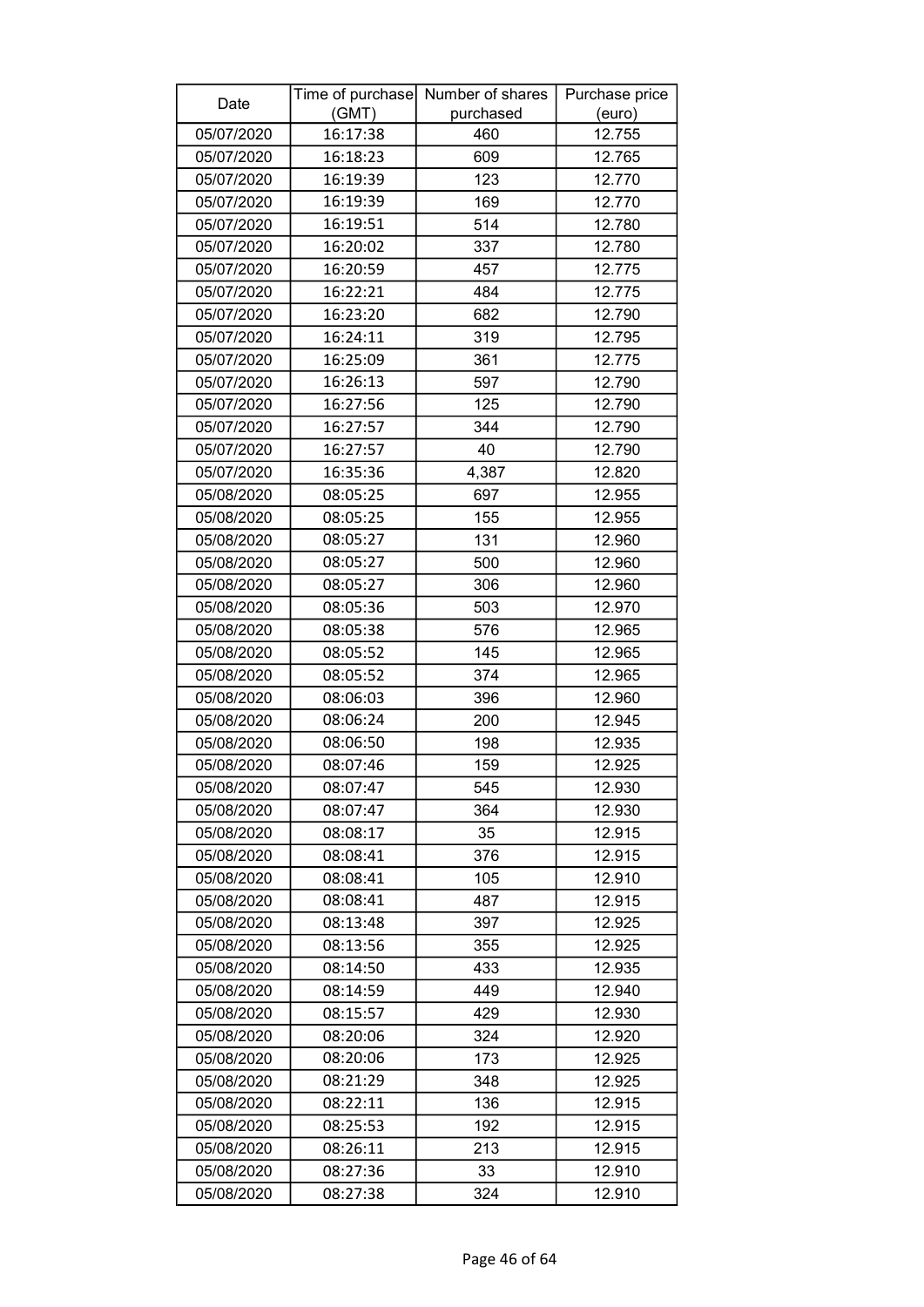| Date       |          | Time of purchase Number of shares | Purchase price |
|------------|----------|-----------------------------------|----------------|
|            | (GMT)    | purchased                         | (euro)         |
| 05/08/2020 | 08:27:38 | 160                               | 12.910         |
| 05/08/2020 | 08:30:04 | 108                               | 12.910         |
| 05/08/2020 | 08:30:04 | 434                               | 12.915         |
| 05/08/2020 | 08:31:04 | 378                               | 12.895         |
| 05/08/2020 | 08:32:13 | 290                               | 12.885         |
| 05/08/2020 | 08:33:11 | 327                               | 12.880         |
| 05/08/2020 | 08:35:49 | 402                               | 12.880         |
| 05/08/2020 | 08:36:25 | 567                               | 12.890         |
| 05/08/2020 | 08:36:44 | 553                               | 12.880         |
| 05/08/2020 | 08:39:31 | 255                               | 12.875         |
| 05/08/2020 | 08:39:31 | 575                               | 12.875         |
| 05/08/2020 | 08:45:37 | 356                               | 12.880         |
| 05/08/2020 | 08:45:37 | 1,000                             | 12.880         |
| 05/08/2020 | 08:48:03 | 506                               | 12.855         |
| 05/08/2020 | 08:49:24 | 95                                | 12.880         |
| 05/08/2020 | 08:49:24 | 345                               | 12.880         |
| 05/08/2020 | 08:50:29 | 133                               | 12.870         |
| 05/08/2020 | 08:52:08 | 450                               | 12.875         |
| 05/08/2020 | 08:52:08 | 172                               | 12.875         |
| 05/08/2020 | 08:54:00 | 393                               | 12.865         |
| 05/08/2020 | 08:54:32 | 265                               | 12.860         |
| 05/08/2020 | 08:54:36 | 966                               | 12.870         |
| 05/08/2020 | 08:54:37 | 500                               | 12.875         |
| 05/08/2020 | 08:54:37 | 500                               | 12.875         |
| 05/08/2020 | 08:54:37 | 500                               | 12.875         |
| 05/08/2020 | 08:55:37 | 1,931                             | 12.880         |
| 05/08/2020 | 08:55:39 | 537                               | 12.875         |
| 05/08/2020 | 08:55:39 | 500                               | 12.870         |
| 05/08/2020 | 08:55:39 | 197                               | 12.870         |
| 05/08/2020 | 08:55:39 | 378                               | 12.875         |
| 05/08/2020 | 08:55:39 | 500                               | 12.875         |
| 05/08/2020 | 08:55:39 | 500                               | 12.875         |
| 05/08/2020 | 08:56:05 | 498                               | 12.865         |
| 05/08/2020 | 08:56:05 | 500                               | 12.865         |
| 05/08/2020 | 08:56:05 | 500                               | 12.865         |
| 05/08/2020 | 08:56:05 | 500                               | 12.865         |
| 05/08/2020 | 08:56:05 | 1,000                             | 12.865         |
| 05/08/2020 | 08:56:05 | 771                               | 12.865         |
| 05/08/2020 | 08:56:35 | 89                                | 12.865         |
| 05/08/2020 | 08:57:51 | 122                               | 12.850         |
| 05/08/2020 | 08:57:51 | 487                               | 12.850         |
| 05/08/2020 | 08:58:17 | 209                               | 12.845         |
| 05/08/2020 | 08:59:50 | 486                               | 12.845         |
| 05/08/2020 | 09:00:00 | 500                               | 12.840         |
| 05/08/2020 | 09:00:00 | 124                               | 12.840         |
| 05/08/2020 | 09:00:00 | 330                               | 12.835         |
| 05/08/2020 | 09:00:14 | 184                               | 12.830         |
| 05/08/2020 | 09:00:14 | 50                                | 12.830         |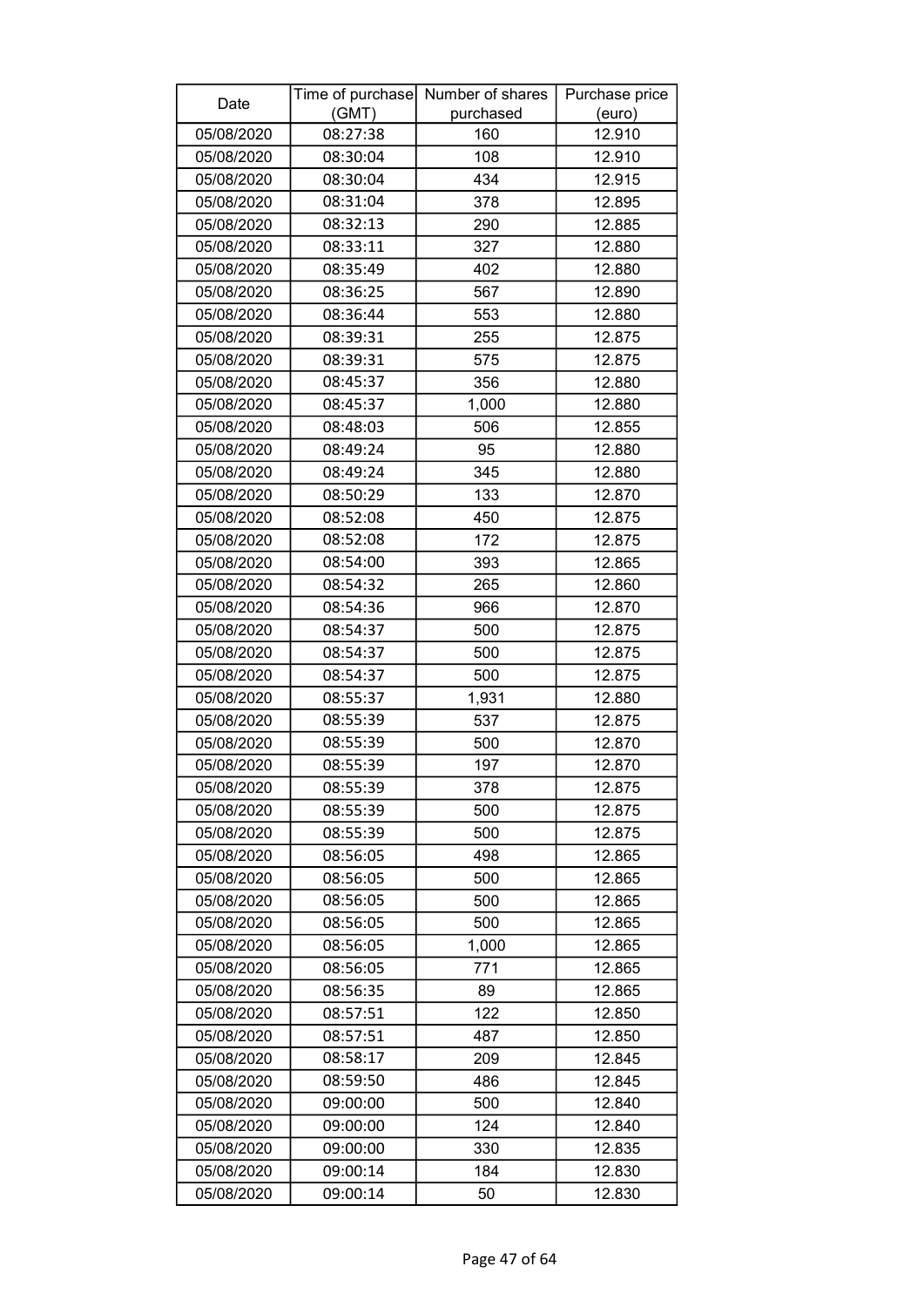| Date<br>(GMT)<br>purchased<br>(euro)<br>12.825<br>05/08/2020<br>09:02:36<br>702<br>428<br>05/08/2020<br>09:02:36<br>12.825<br>05/08/2020<br>703<br>12.825<br>09:02:36<br>09:05:30<br>12.845<br>05/08/2020<br>500<br>05/08/2020<br>09:05:30<br>1,000<br>12.845<br>05/08/2020<br>09:05:30<br>237<br>12.845<br>12.835<br>05/08/2020<br>09:07:17<br>80<br>09:08:11<br>18<br>05/08/2020<br>12.840<br>12.845<br>05/08/2020<br>09:08:11<br>360<br>05/08/2020<br>09:10:03<br>470<br>12.840<br>09:10:03<br>394<br>05/08/2020<br>12.840<br>09:10:08<br>05/08/2020<br>49<br>12.840 |
|-------------------------------------------------------------------------------------------------------------------------------------------------------------------------------------------------------------------------------------------------------------------------------------------------------------------------------------------------------------------------------------------------------------------------------------------------------------------------------------------------------------------------------------------------------------------------|
|                                                                                                                                                                                                                                                                                                                                                                                                                                                                                                                                                                         |
|                                                                                                                                                                                                                                                                                                                                                                                                                                                                                                                                                                         |
|                                                                                                                                                                                                                                                                                                                                                                                                                                                                                                                                                                         |
|                                                                                                                                                                                                                                                                                                                                                                                                                                                                                                                                                                         |
|                                                                                                                                                                                                                                                                                                                                                                                                                                                                                                                                                                         |
|                                                                                                                                                                                                                                                                                                                                                                                                                                                                                                                                                                         |
|                                                                                                                                                                                                                                                                                                                                                                                                                                                                                                                                                                         |
|                                                                                                                                                                                                                                                                                                                                                                                                                                                                                                                                                                         |
|                                                                                                                                                                                                                                                                                                                                                                                                                                                                                                                                                                         |
|                                                                                                                                                                                                                                                                                                                                                                                                                                                                                                                                                                         |
|                                                                                                                                                                                                                                                                                                                                                                                                                                                                                                                                                                         |
|                                                                                                                                                                                                                                                                                                                                                                                                                                                                                                                                                                         |
|                                                                                                                                                                                                                                                                                                                                                                                                                                                                                                                                                                         |
| 09:10:08<br>317<br>05/08/2020<br>12.840                                                                                                                                                                                                                                                                                                                                                                                                                                                                                                                                 |
| 09:14:06<br>546<br>05/08/2020<br>12.850                                                                                                                                                                                                                                                                                                                                                                                                                                                                                                                                 |
| 09:14:09<br>335<br>12.840<br>05/08/2020                                                                                                                                                                                                                                                                                                                                                                                                                                                                                                                                 |
| 560<br>09:16:02<br>12.855<br>05/08/2020                                                                                                                                                                                                                                                                                                                                                                                                                                                                                                                                 |
| 05/08/2020<br>09:16:02<br>496<br>12.855                                                                                                                                                                                                                                                                                                                                                                                                                                                                                                                                 |
| 09:16:20<br>71<br>05/08/2020<br>12.850                                                                                                                                                                                                                                                                                                                                                                                                                                                                                                                                  |
| 09:16:26<br>376<br>05/08/2020<br>12.845                                                                                                                                                                                                                                                                                                                                                                                                                                                                                                                                 |
| 05/08/2020<br>09:16:52<br>189<br>12.840                                                                                                                                                                                                                                                                                                                                                                                                                                                                                                                                 |
| 500<br>12.855<br>05/08/2020<br>09:19:11                                                                                                                                                                                                                                                                                                                                                                                                                                                                                                                                 |
| 09:19:11<br>12.855<br>05/08/2020<br>500                                                                                                                                                                                                                                                                                                                                                                                                                                                                                                                                 |
| 09:19:11<br>500<br>12.855<br>05/08/2020                                                                                                                                                                                                                                                                                                                                                                                                                                                                                                                                 |
| 09:19:11<br>953<br>12.855<br>05/08/2020                                                                                                                                                                                                                                                                                                                                                                                                                                                                                                                                 |
| 614<br>05/08/2020<br>09:19:32<br>12.850                                                                                                                                                                                                                                                                                                                                                                                                                                                                                                                                 |
| 09:19:32<br>448<br>12.850<br>05/08/2020                                                                                                                                                                                                                                                                                                                                                                                                                                                                                                                                 |
| 09:25:12<br>05/08/2020<br>741<br>12.850                                                                                                                                                                                                                                                                                                                                                                                                                                                                                                                                 |
| 12.845<br>05/08/2020<br>09:25:14<br>544                                                                                                                                                                                                                                                                                                                                                                                                                                                                                                                                 |
| 390<br>12.845<br>05/08/2020<br>09:25:17                                                                                                                                                                                                                                                                                                                                                                                                                                                                                                                                 |
| 09:27:17<br>05/08/2020<br>844<br>12.845                                                                                                                                                                                                                                                                                                                                                                                                                                                                                                                                 |
| 482<br>12.845<br>05/08/2020<br>09:28:28                                                                                                                                                                                                                                                                                                                                                                                                                                                                                                                                 |
| 18<br>12.845<br>05/08/2020<br>09:28:28                                                                                                                                                                                                                                                                                                                                                                                                                                                                                                                                  |
| 500<br>12.845<br>05/08/2020<br>09:28:28                                                                                                                                                                                                                                                                                                                                                                                                                                                                                                                                 |
| 09:28:28<br>14<br>12.845<br>05/08/2020                                                                                                                                                                                                                                                                                                                                                                                                                                                                                                                                  |
| 09:28:29<br>140<br>12.840<br>05/08/2020                                                                                                                                                                                                                                                                                                                                                                                                                                                                                                                                 |
| 05/08/2020<br>09:28:29<br>500<br>12.840                                                                                                                                                                                                                                                                                                                                                                                                                                                                                                                                 |
| 139<br>12.840<br>05/08/2020<br>09:28:29                                                                                                                                                                                                                                                                                                                                                                                                                                                                                                                                 |
| 09:28:29<br>12.840<br>05/08/2020<br>483                                                                                                                                                                                                                                                                                                                                                                                                                                                                                                                                 |
| 05/08/2020<br>476<br>12.860<br>09:34:21                                                                                                                                                                                                                                                                                                                                                                                                                                                                                                                                 |
| 05/08/2020<br>09:34:31<br>919<br>12.855                                                                                                                                                                                                                                                                                                                                                                                                                                                                                                                                 |
| 112<br>12.850<br>05/08/2020<br>09:34:51                                                                                                                                                                                                                                                                                                                                                                                                                                                                                                                                 |
| 527<br>12.855<br>09:35:00<br>05/08/2020                                                                                                                                                                                                                                                                                                                                                                                                                                                                                                                                 |
| 05/08/2020<br>09:35:15<br>384<br>12.850                                                                                                                                                                                                                                                                                                                                                                                                                                                                                                                                 |
| 05/08/2020<br>09:36:09<br>15<br>12.855                                                                                                                                                                                                                                                                                                                                                                                                                                                                                                                                  |
| 09:36:09<br>05/08/2020<br>432<br>12.855                                                                                                                                                                                                                                                                                                                                                                                                                                                                                                                                 |
| 05/08/2020<br>09:40:40<br>1,545<br>12.870                                                                                                                                                                                                                                                                                                                                                                                                                                                                                                                               |
| 12.865<br>09:41:18<br>623<br>05/08/2020                                                                                                                                                                                                                                                                                                                                                                                                                                                                                                                                 |
| 05/08/2020<br>09:41:18<br>362<br>12.865                                                                                                                                                                                                                                                                                                                                                                                                                                                                                                                                 |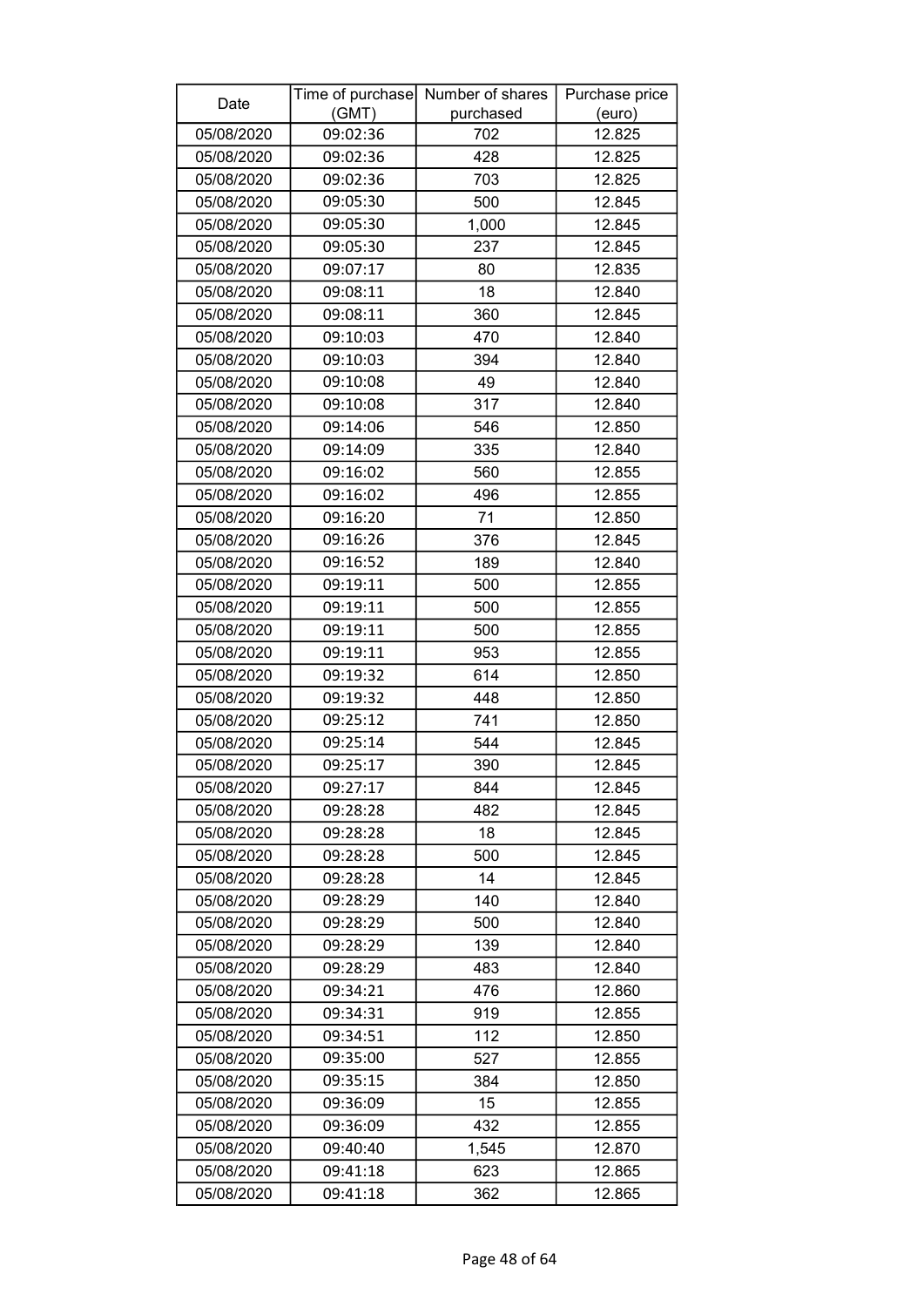| Date       |          | Time of purchase Number of shares | Purchase price |
|------------|----------|-----------------------------------|----------------|
|            | (GMT)    | purchased                         | (euro)         |
| 05/08/2020 | 09:42:51 | 416                               | 12.875         |
| 05/08/2020 | 09:44:58 | 500                               | 12.870         |
| 05/08/2020 | 09:44:58 | 378                               | 12.870         |
| 05/08/2020 | 09:45:40 | 450                               | 12.860         |
| 05/08/2020 | 09:48:31 | 250                               | 12.865         |
| 05/08/2020 | 09:48:31 | 135                               | 12.865         |
| 05/08/2020 | 09:49:47 | 955                               | 12.855         |
| 05/08/2020 | 09:55:06 | 500                               | 12.865         |
| 05/08/2020 | 09:55:06 | 161                               | 12.865         |
| 05/08/2020 | 09:55:50 | 38                                | 12.860         |
| 05/08/2020 | 09:56:08 | 399                               | 12.865         |
| 05/08/2020 | 09:58:25 | 351                               | 12.870         |
| 05/08/2020 | 09:58:28 | 93                                | 12.865         |
| 05/08/2020 | 09:58:28 | 871                               | 12.870         |
| 05/08/2020 | 10:00:02 | 183                               | 12.870         |
| 05/08/2020 | 10:00:02 | 250                               | 12.870         |
| 05/08/2020 | 10:00:02 | 226                               | 12.870         |
| 05/08/2020 | 10:00:02 | 24                                | 12.870         |
| 05/08/2020 | 10:00:02 | 250                               | 12.870         |
| 05/08/2020 | 10:00:02 | 142                               | 12.870         |
| 05/08/2020 | 10:02:35 | 639                               | 12.885         |
| 05/08/2020 | 10:02:35 | 250                               | 12.885         |
| 05/08/2020 | 10:02:35 | 72                                | 12.885         |
| 05/08/2020 | 10:02:45 | 38                                | 12.880         |
| 05/08/2020 | 10:02:49 | 553                               | 12.875         |
| 05/08/2020 | 10:03:54 | 250                               | 12.880         |
| 05/08/2020 | 10:03:54 | 108                               | 12.880         |
| 05/08/2020 | 10:03:54 | 142                               | 12.880         |
| 05/08/2020 | 10:03:54 | 250                               | 12.880         |
| 05/08/2020 | 10:03:54 | 136                               | 12.880         |
| 05/08/2020 | 10:03:58 | 20                                | 12.875         |
| 05/08/2020 | 10:05:03 | 512                               | 12.885         |
| 05/08/2020 | 10:05:33 | 126                               | 12.875         |
| 05/08/2020 | 10:05:43 | 250                               | 12.870         |
| 05/08/2020 | 10:05:43 | 221                               | 12.870         |
| 05/08/2020 | 10:08:43 | 200                               | 12.890         |
| 05/08/2020 | 10:08:43 | 202                               | 12.890         |
| 05/08/2020 | 10:09:18 | 84                                | 12.890         |
| 05/08/2020 | 10:09:59 | 689                               | 12.895         |
| 05/08/2020 | 10:12:46 | 656                               | 12.895         |
| 05/08/2020 | 10:15:52 | 250                               | 12.900         |
| 05/08/2020 | 10:16:20 | 235                               | 12.900         |
| 05/08/2020 | 10:16:27 | 684                               | 12.900         |
| 05/08/2020 | 10:19:35 | 358                               | 12.890         |
| 05/08/2020 | 10:21:33 | 606                               | 12.890         |
| 05/08/2020 | 10:23:22 | 131                               | 12.890         |
| 05/08/2020 | 10:23:29 | 504                               | 12.890         |
| 05/08/2020 | 10:24:01 | 595                               | 12.890         |
|            |          |                                   |                |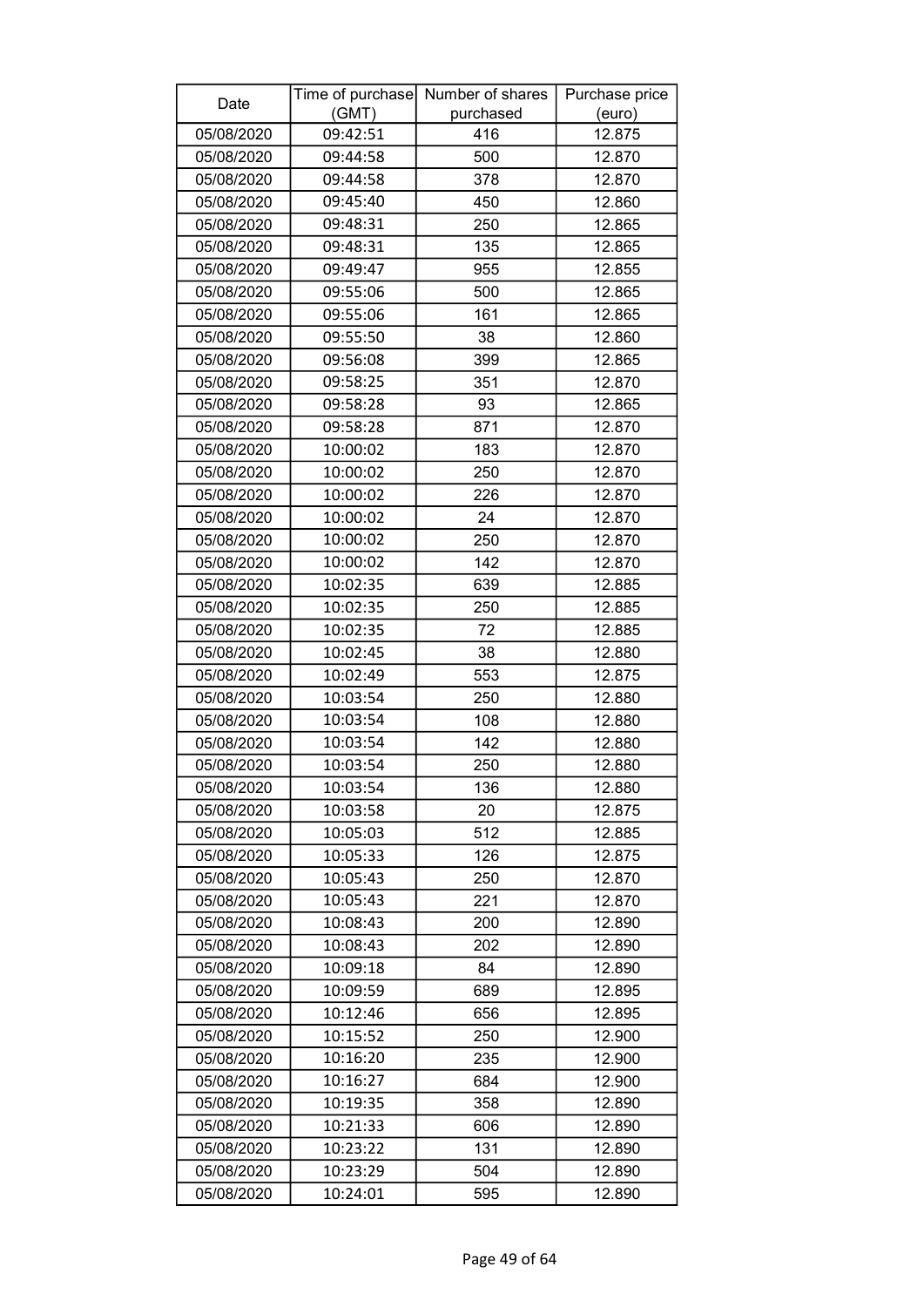| Date       | Time of purchase | Number of shares | Purchase price |
|------------|------------------|------------------|----------------|
|            | (GMT)            | purchased        | (euro)         |
| 05/08/2020 | 10:24:34         | 849              | 12.900         |
| 05/08/2020 | 10:25:04         | 256              | 12.895         |
| 05/08/2020 | 10:25:04         | 750              | 12.895         |
| 05/08/2020 | 10:25:04         | 104              | 12.895         |
| 05/08/2020 | 10:28:25         | 99               | 12.910         |
| 05/08/2020 | 10:29:52         | 612              | 12.910         |
| 05/08/2020 | 10:29:52         | 723              | 12.910         |
| 05/08/2020 | 10:32:47         | 348              | 12.910         |
| 05/08/2020 | 10:33:29         | 642              | 12.900         |
| 05/08/2020 | 10:33:29         | 250              | 12.900         |
| 05/08/2020 | 10:33:29         | 250              | 12.900         |
| 05/08/2020 | 10:33:29         | 250              | 12.900         |
| 05/08/2020 | 10:33:29         | 575              | 12.900         |
| 05/08/2020 | 10:38:05         | 359              | 12.905         |
| 05/08/2020 | 10:40:35         | 210              | 12.915         |
| 05/08/2020 | 10:40:35         | 165              | 12.915         |
| 05/08/2020 | 10:43:04         | 222              | 12.920         |
| 05/08/2020 | 10:44:16         | 1,000            | 12.925         |
| 05/08/2020 | 10:44:16         | 400              | 12.925         |
| 05/08/2020 | 10:44:18         | 30               | 12.920         |
| 05/08/2020 | 10:44:31         | 753              | 12.920         |
| 05/08/2020 | 10:46:00         | 169              | 12.915         |
| 05/08/2020 | 10:46:03         | 403              | 12.910         |
| 05/08/2020 | 10:49:13         | 688              | 12.915         |
| 05/08/2020 | 10:50:54         | 329              | 12.915         |
| 05/08/2020 | 10:52:13         | 248              | 12.905         |
| 05/08/2020 | 10:55:54         | 368              | 12.905         |
| 05/08/2020 | 10:55:54         | 121              | 12.905         |
| 05/08/2020 | 10:57:31         | 79               | 12.905         |
| 05/08/2020 | 11:00:02         | 564              | 12.905         |
| 05/08/2020 | 11:00:02         | 372              | 12.905         |
| 05/08/2020 | 11:03:46         | 373              | 12.910         |
| 05/08/2020 | 11:06:30         | 56               | 12.905         |
| 05/08/2020 | 11:07:13         | 37               | 12.900         |
| 05/08/2020 | 11:12:27         | 158              | 12.910         |
| 05/08/2020 | 11:12:27         | 278              | 12.910         |
| 05/08/2020 | 11:12:34         | 163              | 12.905         |
| 05/08/2020 | 11:12:34         | 250              | 12.905         |
| 05/08/2020 | 11:12:34         | 244              | 12.905         |
| 05/08/2020 | 11:13:13         | 385              | 12.895         |
| 05/08/2020 | 11:13:47         | 494              | 12.900         |
| 05/08/2020 | 11:14:56         | 5                | 12.905         |
| 05/08/2020 | 11:14:56         | 115              | 12.905         |
| 05/08/2020 | 11:18:43         | 250              | 12.910         |
| 05/08/2020 | 11:18:43         | 107              | 12.910         |
| 05/08/2020 | 11:20:32         | 352              | 12.915         |
| 05/08/2020 | 11:21:35         | 157              | 12.910         |
| 05/08/2020 | 11:24:31         | 461              | 12.920         |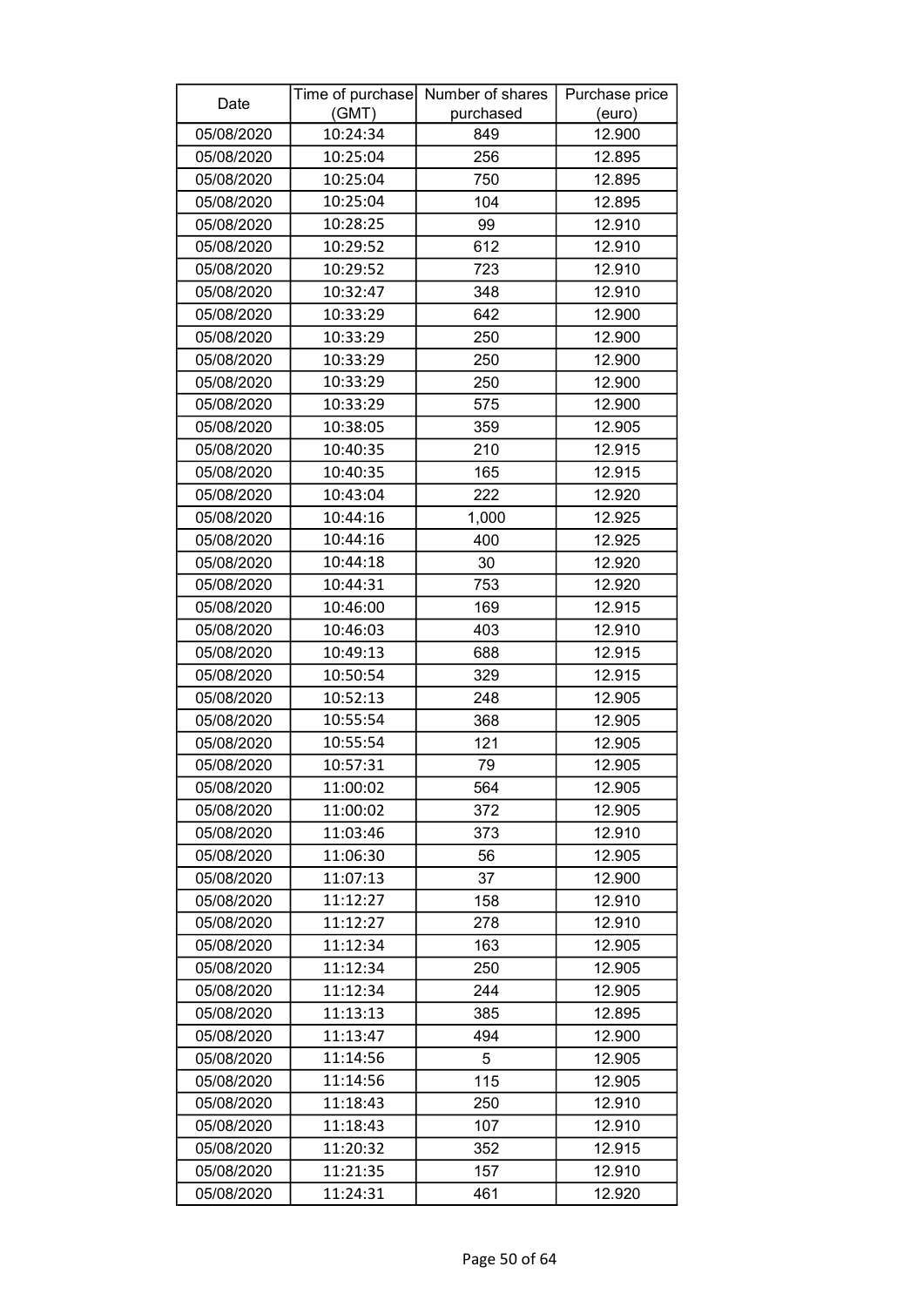| Date       |          | Time of purchase Number of shares | Purchase price |
|------------|----------|-----------------------------------|----------------|
|            | (GMT)    | purchased                         | (euro)         |
| 05/08/2020 | 11:26:24 | 63                                | 12.915         |
| 05/08/2020 | 11:28:23 | 308                               | 12.915         |
| 05/08/2020 | 11:29:23 | 270                               | 12.910         |
| 05/08/2020 | 11:30:46 | 29                                | 12.910         |
| 05/08/2020 | 11:37:17 | 250                               | 12.925         |
| 05/08/2020 | 11:37:17 | 128                               | 12.925         |
| 05/08/2020 | 11:37:17 | 122                               | 12.925         |
| 05/08/2020 | 11:37:17 | 250                               | 12.925         |
| 05/08/2020 | 11:37:17 | 153                               | 12.925         |
| 05/08/2020 | 11:37:25 | 35                                | 12.920         |
| 05/08/2020 | 11:37:46 | 469                               | 12.920         |
| 05/08/2020 | 11:39:10 | 152                               | 12.925         |
| 05/08/2020 | 11:40:21 | 539                               | 12.920         |
| 05/08/2020 | 11:43:01 | 366                               | 12.925         |
| 05/08/2020 | 11:43:27 | 337                               | 12.920         |
| 05/08/2020 | 11:43:27 | 348                               | 12.920         |
| 05/08/2020 | 11:47:54 | 624                               | 12.915         |
| 05/08/2020 | 11:50:12 | 268                               | 12.915         |
| 05/08/2020 | 11:50:13 | 642                               | 12.915         |
| 05/08/2020 | 11:51:02 | 86                                | 12.910         |
| 05/08/2020 | 11:51:26 | 286                               | 12.905         |
| 05/08/2020 | 11:52:47 | 150                               | 12.910         |
| 05/08/2020 | 11:59:03 | 233                               | 12.910         |
| 05/08/2020 | 11:59:51 | 239                               | 12.900         |
| 05/08/2020 | 11:59:51 | 23                                | 12.900         |
| 05/08/2020 | 12:01:06 | 692                               | 12.900         |
| 05/08/2020 | 12:01:54 | 251                               | 12.895         |
| 05/08/2020 | 12:04:48 | 99                                | 12.895         |
| 05/08/2020 | 12:11:07 | 429                               | 12.905         |
| 05/08/2020 | 12:15:19 | 98                                | 12.905         |
| 05/08/2020 | 12:15:54 | 281                               | 12.900         |
| 05/08/2020 | 12:20:07 | 349                               | 12.915         |
| 05/08/2020 | 12:23:42 | 179                               | 12.905         |
| 05/08/2020 | 12:24:13 | 115                               | 12.905         |
| 05/08/2020 | 12:25:24 | 575                               | 12.905         |
| 05/08/2020 | 12:26:52 | 343                               | 12.900         |
| 05/08/2020 | 12:27:01 | 656                               | 12.900         |
| 05/08/2020 | 12:33:13 | 542                               | 12.895         |
| 05/08/2020 | 12:36:29 | 615                               | 12.885         |
| 05/08/2020 | 12:39:39 | 393                               | 12.895         |
| 05/08/2020 | 12:45:07 | 303                               | 12.900         |
| 05/08/2020 | 12:47:25 | 327                               | 12.900         |
| 05/08/2020 | 12:47:25 | 250                               | 12.900         |
| 05/08/2020 | 12:47:25 | 144                               | 12.900         |
| 05/08/2020 | 12:57:31 | 407                               | 12.910         |
| 05/08/2020 | 12:57:49 | 207                               | 12.905         |
| 05/08/2020 | 12:58:39 | 1,024                             | 12.915         |
| 05/08/2020 | 12:58:39 | 691                               | 12.915         |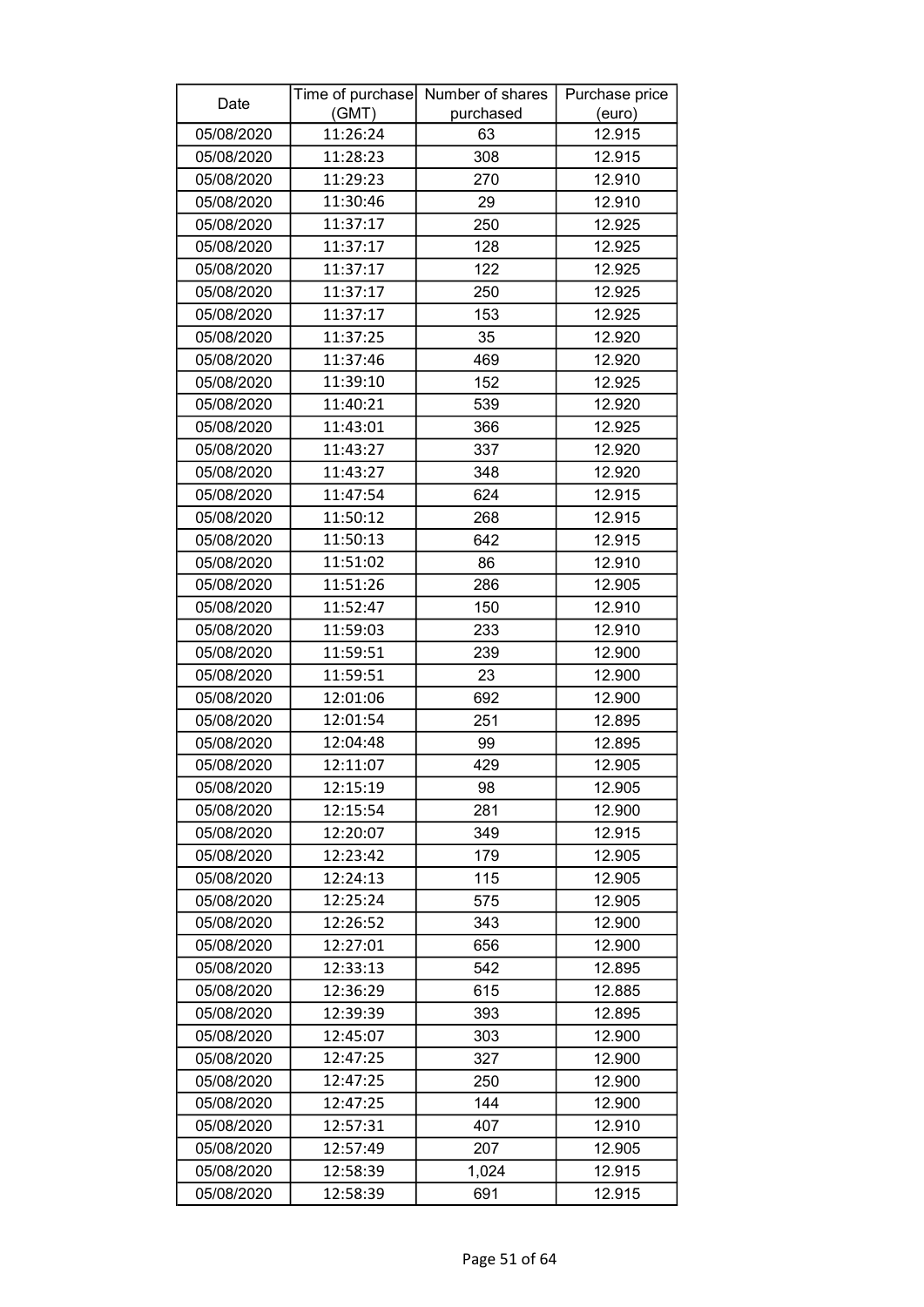| Date       |          | Time of purchase Number of shares | Purchase price |
|------------|----------|-----------------------------------|----------------|
|            | (GMT)    | purchased                         | (euro)         |
| 05/08/2020 | 12:58:39 | 168                               | 12.915         |
| 05/08/2020 | 13:00:05 | 140                               | 12.910         |
| 05/08/2020 | 13:01:36 | 196                               | 12.910         |
| 05/08/2020 | 13:01:36 | 33                                | 12.910         |
| 05/08/2020 | 13:21:51 | 1,000                             | 12.930         |
| 05/08/2020 | 13:21:51 | 599                               | 12.930         |
| 05/08/2020 | 13:22:01 | 250                               | 12.935         |
| 05/08/2020 | 13:22:01 | 250                               | 12.935         |
| 05/08/2020 | 13:22:01 | 250                               | 12.935         |
| 05/08/2020 | 13:22:01 | 165                               | 12.935         |
| 05/08/2020 | 13:23:02 | 796                               | 12.920         |
| 05/08/2020 | 13:25:55 | 758                               | 12.915         |
| 05/08/2020 | 13:29:55 | 875                               | 12.925         |
| 05/08/2020 | 13:30:26 | 590                               | 12.945         |
| 05/08/2020 | 13:30:26 | 129                               | 12.945         |
| 05/08/2020 | 13:30:27 | 409                               | 12.940         |
| 05/08/2020 | 13:30:38 | 1,000                             | 12.960         |
| 05/08/2020 | 13:30:38 | 1,000                             | 12.960         |
| 05/08/2020 | 13:31:03 | 356                               | 12.960         |
| 05/08/2020 | 13:31:10 | 328                               | 12.960         |
| 05/08/2020 | 13:31:10 | 1,000                             | 12.960         |
| 05/08/2020 | 13:31:11 | 684                               | 12.960         |
| 05/08/2020 | 13:31:23 | 473                               | 12.945         |
| 05/08/2020 | 13:31:57 | 364                               | 12.955         |
| 05/08/2020 | 13:31:57 | 632                               | 12.955         |
| 05/08/2020 | 13:32:58 | 491                               | 12.945         |
| 05/08/2020 | 13:33:51 | 250                               | 12.940         |
| 05/08/2020 | 13:33:51 | 156                               | 12.940         |
| 05/08/2020 | 13:35:42 | 681                               | 12.950         |
| 05/08/2020 | 13:36:25 | 551                               | 12.950         |
| 05/08/2020 | 13:37:04 | 1,632                             | 12.965         |
| 05/08/2020 | 13:40:17 | 428                               | 12.965         |
| 05/08/2020 | 13:42:46 | 250                               | 12.975         |
| 05/08/2020 | 13:42:46 | 1,000                             | 12.975         |
| 05/08/2020 | 13:42:46 | 118                               | 12.975         |
| 05/08/2020 | 13:43:54 | 479                               | 12.970         |
| 05/08/2020 | 13:43:58 | 380                               | 12.965         |
| 05/08/2020 | 13:45:10 | 366                               | 12.950         |
| 05/08/2020 | 13:45:59 | 750                               | 12.965         |
| 05/08/2020 | 13:45:59 | 228                               | 12.965         |
| 05/08/2020 | 13:48:26 | 436                               | 12.950         |
| 05/08/2020 | 13:49:15 | 595                               | 12.935         |
| 05/08/2020 | 13:49:15 | 292                               | 12.935         |
| 05/08/2020 | 13:49:15 | 201                               | 12.935         |
| 05/08/2020 | 13:49:15 | 355                               | 12.935         |
| 05/08/2020 | 13:51:34 | 245                               | 12.955         |
| 05/08/2020 | 13:51:34 | 250                               | 12.955         |
| 05/08/2020 | 13:51:34 | 250                               | 12.955         |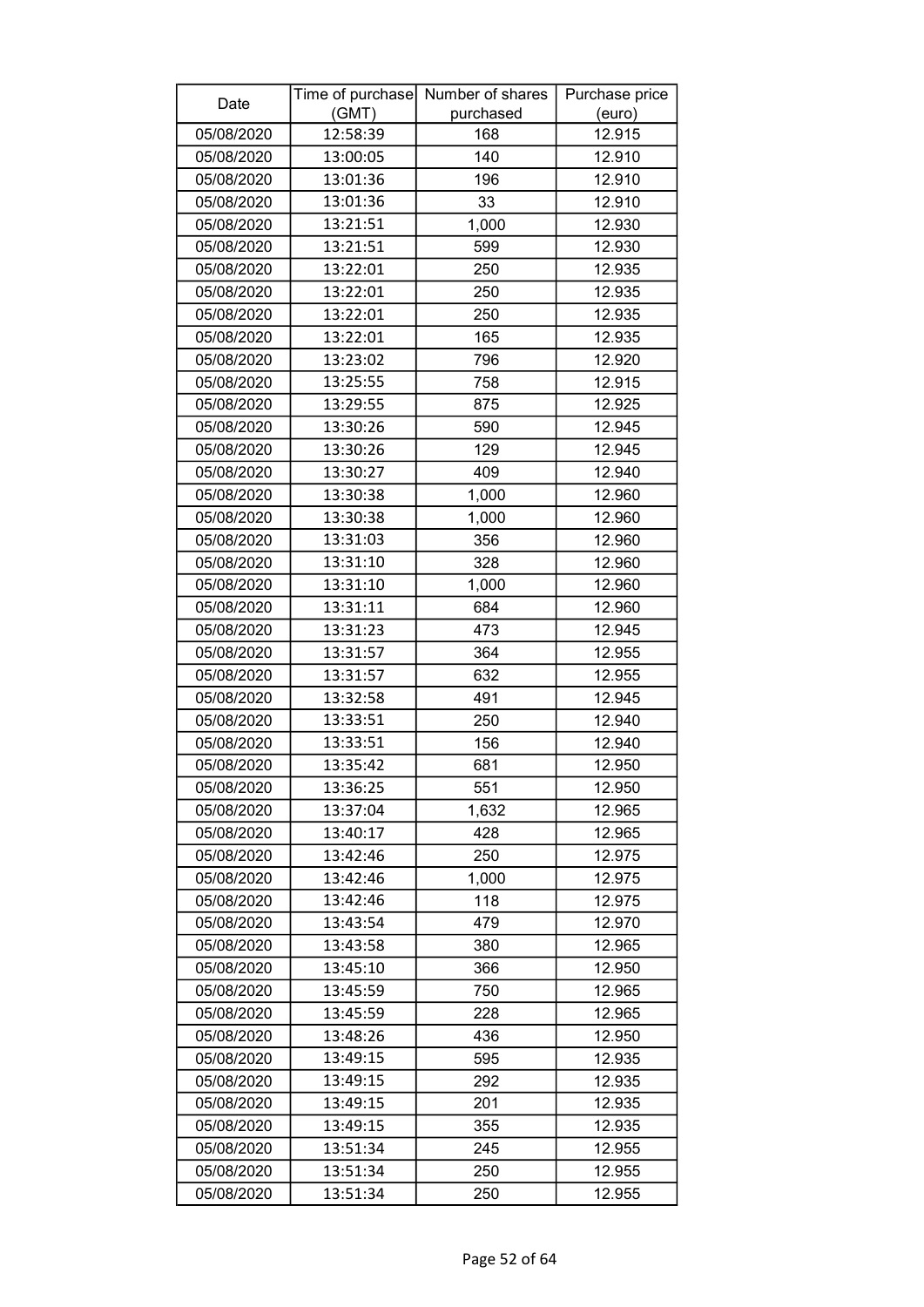| Date       |          | Time of purchase Number of shares | Purchase price |
|------------|----------|-----------------------------------|----------------|
|            | (GMT)    | purchased                         | (euro)         |
| 05/08/2020 | 13:51:34 | 250                               | 12.955         |
| 05/08/2020 | 13:51:34 | 72                                | 12.955         |
| 05/08/2020 | 13:53:16 | 363                               | 12.950         |
| 05/08/2020 | 13:55:29 | 238                               | 12.955         |
| 05/08/2020 | 13:55:29 | 250                               | 12.955         |
| 05/08/2020 | 13:55:29 | 449                               | 12.955         |
| 05/08/2020 | 13:57:14 | 250                               | 12.955         |
| 05/08/2020 | 13:59:06 | 250                               | 12.950         |
| 05/08/2020 | 13:59:06 | 225                               | 12.950         |
| 05/08/2020 | 14:00:14 | 142                               | 12.945         |
| 05/08/2020 | 14:00:14 | 263                               | 12.945         |
| 05/08/2020 | 14:04:54 | 258                               | 12.950         |
| 05/08/2020 | 14:04:54 | 172                               | 12.950         |
| 05/08/2020 | 14:04:58 | 630                               | 12.955         |
| 05/08/2020 | 14:04:58 | 481                               | 12.955         |
| 05/08/2020 | 14:08:24 | 357                               | 12.960         |
| 05/08/2020 | 14:10:12 | 407                               | 12.955         |
| 05/08/2020 | 14:11:35 | 443                               | 12.940         |
| 05/08/2020 | 14:12:20 | 473                               | 12.950         |
| 05/08/2020 | 14:16:25 | 412                               | 12.950         |
| 05/08/2020 | 14:16:25 | 161                               | 12.950         |
| 05/08/2020 | 14:16:25 | 339                               | 12.950         |
| 05/08/2020 | 14:16:25 | 258                               | 12.950         |
| 05/08/2020 | 14:17:43 | 1,000                             | 12.955         |
| 05/08/2020 | 14:17:46 | 500                               | 12.955         |
| 05/08/2020 | 14:17:46 | 232                               | 12.955         |
| 05/08/2020 | 14:18:59 | 253                               | 12.950         |
| 05/08/2020 | 14:18:59 | 125                               | 12.950         |
| 05/08/2020 | 14:22:21 | 376                               | 12.935         |
| 05/08/2020 | 14:22:45 | 500                               | 12.935         |
| 05/08/2020 | 14:22:45 | 236                               | 12.935         |
| 05/08/2020 | 14:23:56 | 97                                | 12.915         |
| 05/08/2020 | 14:23:56 | 598                               | 12.925         |
| 05/08/2020 | 14:25:38 | 1,000                             | 12.945         |
| 05/08/2020 | 14:25:38 | 105                               | 12.945         |
| 05/08/2020 | 14:26:46 | 358                               | 12.945         |
| 05/08/2020 | 14:29:58 | 259                               | 12.940         |
| 05/08/2020 | 14:29:58 | 234                               | 12.940         |
| 05/08/2020 | 14:30:07 | 598                               | 12.950         |
| 05/08/2020 | 14:31:02 | 500                               | 12.940         |
| 05/08/2020 | 14:31:02 | 500                               | 12.940         |
| 05/08/2020 | 14:31:02 | 65                                | 12.940         |
| 05/08/2020 | 14:31:30 | 500                               | 12.950         |
| 05/08/2020 | 14:31:30 | 273                               | 12.950         |
| 05/08/2020 | 14:31:31 | 109                               | 12.950         |
| 05/08/2020 | 14:31:31 | 199                               | 12.950         |
| 05/08/2020 | 14:31:31 | 103                               | 12.950         |
| 05/08/2020 | 14:32:01 | 500                               | 12.960         |
|            |          |                                   |                |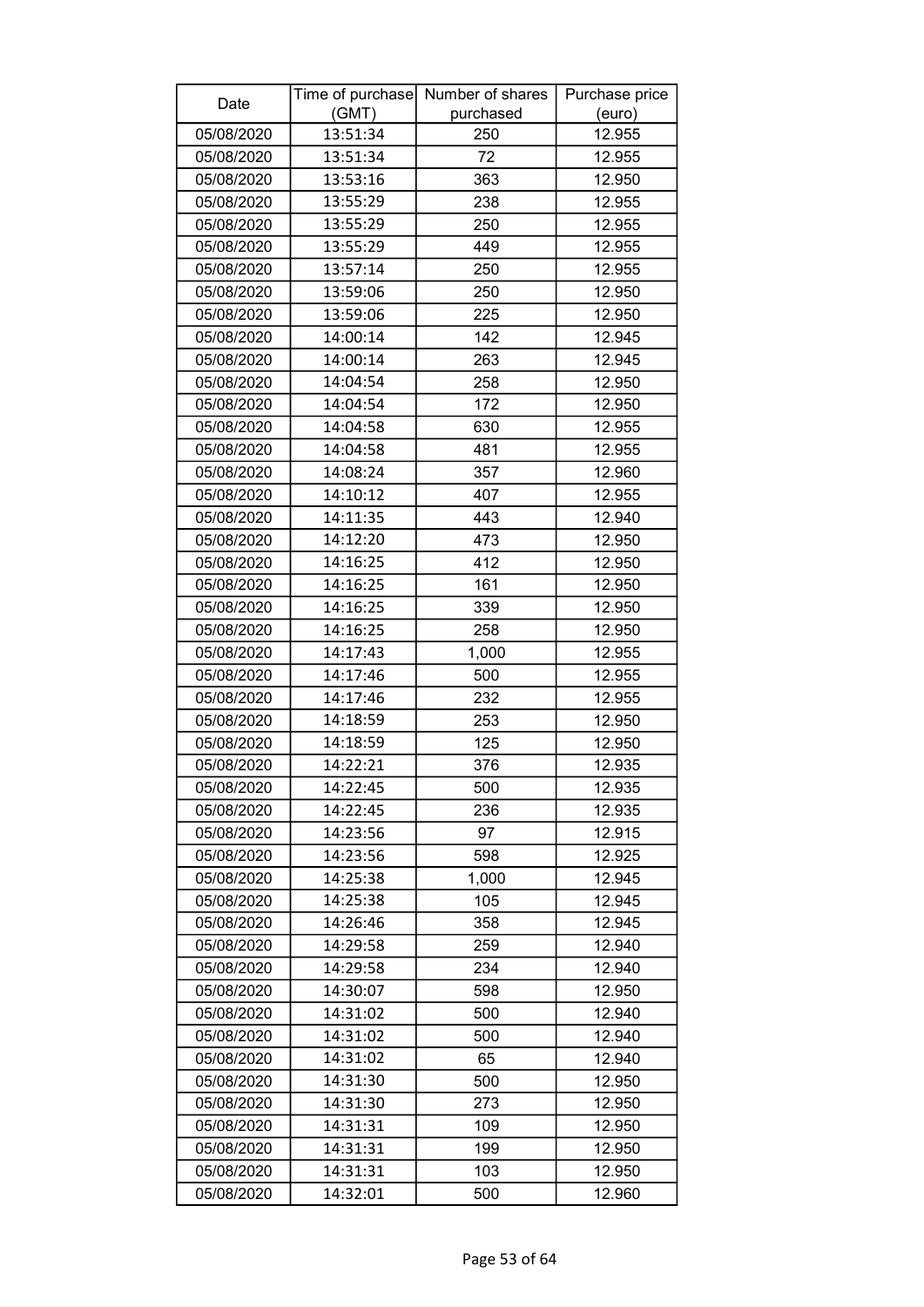| Date       |          | Time of purchase Number of shares | Purchase price |
|------------|----------|-----------------------------------|----------------|
|            | (GMT)    | purchased                         | (euro)         |
| 05/08/2020 | 14:32:01 | 500                               | 12.960         |
| 05/08/2020 | 14:32:01 | 500                               | 12.960         |
| 05/08/2020 | 14:32:01 | 1,000                             | 12.960         |
| 05/08/2020 | 14:33:27 | 474                               | 12.955         |
| 05/08/2020 | 14:33:27 | 4                                 | 12.955         |
| 05/08/2020 | 14:34:21 | 54                                | 12.955         |
| 05/08/2020 | 14:34:21 | 58                                | 12.955         |
| 05/08/2020 | 14:34:46 | 45                                | 12.960         |
| 05/08/2020 | 14:34:46 | 500                               | 12.960         |
| 05/08/2020 | 14:34:46 | 500                               | 12.960         |
| 05/08/2020 | 14:34:46 | 67                                | 12.960         |
| 05/08/2020 | 14:35:07 | 349                               | 12.960         |
| 05/08/2020 | 14:35:07 | 47                                | 12.960         |
| 05/08/2020 | 14:35:43 | 230                               | 12.955         |
| 05/08/2020 | 14:35:43 | 252                               | 12.955         |
| 05/08/2020 | 14:36:48 | 29                                | 12.955         |
| 05/08/2020 | 14:36:48 | 409                               | 12.955         |
| 05/08/2020 | 14:37:13 | 538                               | 12.960         |
| 05/08/2020 | 14:37:34 | 54                                | 12.960         |
| 05/08/2020 | 14:37:34 | 381                               | 12.960         |
| 05/08/2020 | 14:39:15 | 231                               | 12.955         |
| 05/08/2020 | 14:39:15 | 113                               | 12.955         |
| 05/08/2020 | 14:39:15 | 189                               | 12.955         |
| 05/08/2020 | 14:39:15 | 449                               | 12.955         |
| 05/08/2020 | 14:40:32 | 1,000                             | 12.960         |
| 05/08/2020 | 14:40:54 | 500                               | 12.955         |
| 05/08/2020 | 14:42:22 | 226                               | 12.955         |
| 05/08/2020 | 14:42:22 | 209                               | 12.955         |
| 05/08/2020 | 14:43:20 | 380                               | 12.955         |
| 05/08/2020 | 14:45:37 | 414                               | 12.960         |
| 05/08/2020 | 14:45:57 | 62                                | 12.960         |
| 05/08/2020 | 14:46:08 | 1,000                             | 12.965         |
| 05/08/2020 | 14:48:00 | 500                               | 12.960         |
| 05/08/2020 | 14:48:00 | 81                                | 12.960         |
| 05/11/2020 | 08:04:18 | 615                               | 13.110         |
| 05/11/2020 | 08:04:44 | 78                                | 13.110         |
| 05/11/2020 | 08:05:06 | 483                               | 13.115         |
| 05/11/2020 | 08:05:19 | 361                               | 13.120         |
| 05/11/2020 | 08:05:19 | 390                               | 13.120         |
| 05/11/2020 | 08:05:29 | 379                               | 13.120         |
| 05/11/2020 | 08:05:41 | 350                               | 13.115         |
| 05/11/2020 | 08:06:15 | 174                               | 13.115         |
| 05/11/2020 | 08:07:12 | 146                               | 13.140         |
| 05/11/2020 | 08:07:12 | 100                               | 13.140         |
| 05/11/2020 | 08:07:12 | 222                               | 13.140         |
| 05/11/2020 | 08:07:21 | 337                               | 13.145         |
| 05/11/2020 | 08:08:12 | 468                               | 13.115         |
| 05/11/2020 | 08:08:16 | 364                               | 13.120         |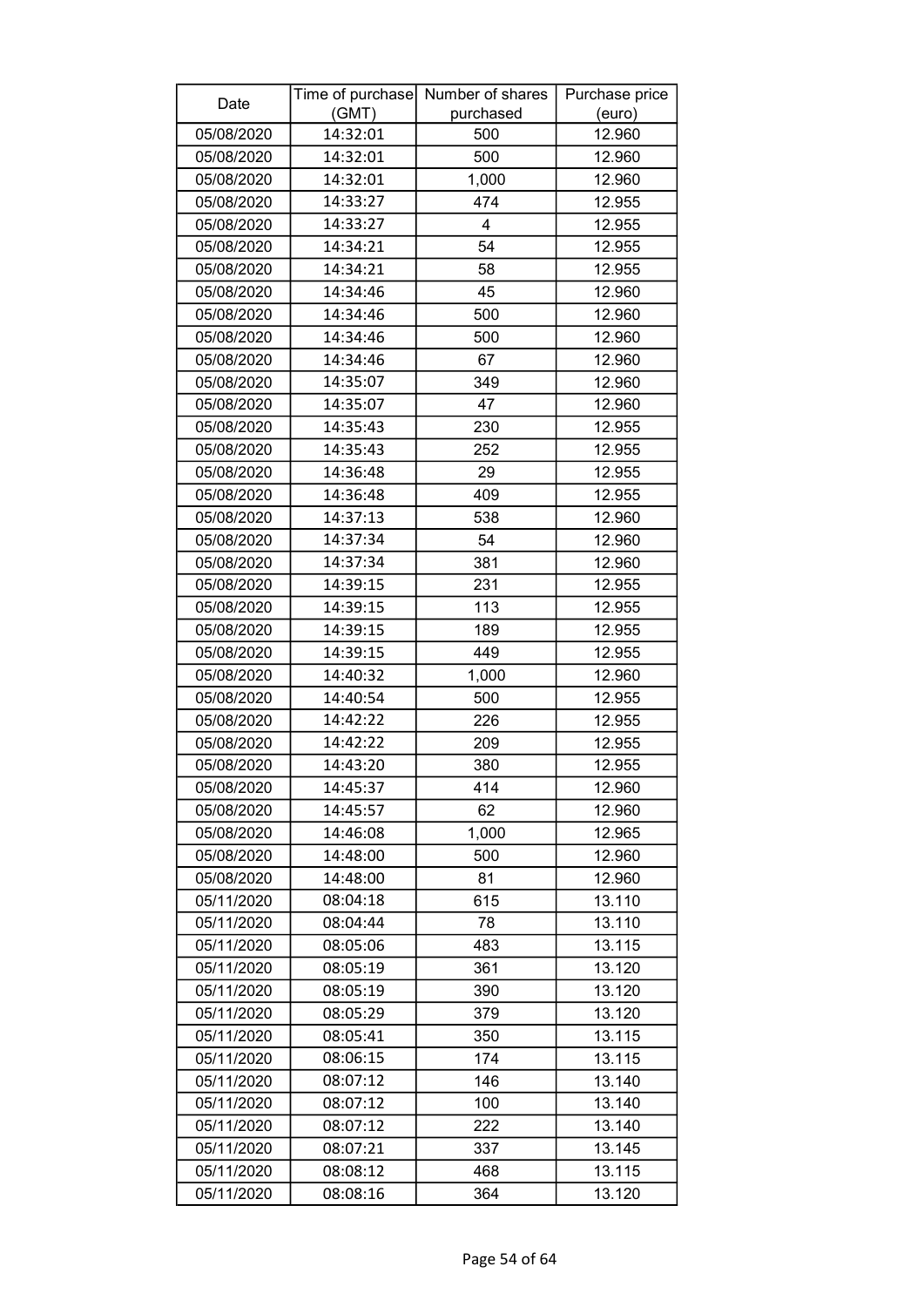| Date       |          | Time of purchase Number of shares | Purchase price |
|------------|----------|-----------------------------------|----------------|
|            | (GMT)    | purchased                         | (euro)         |
| 05/11/2020 | 08:10:01 | 410                               | 13.140         |
| 05/11/2020 | 08:10:33 | 6                                 | 13.130         |
| 05/11/2020 | 08:11:05 | 195                               | 13.160         |
| 05/11/2020 | 08:11:05 | 131                               | 13.160         |
| 05/11/2020 | 08:11:32 | 326                               | 13.160         |
| 05/11/2020 | 08:12:51 | 333                               | 13.155         |
| 05/11/2020 | 08:13:25 | 341                               | 13.140         |
| 05/11/2020 | 08:13:44 | 319                               | 13.145         |
| 05/11/2020 | 08:14:36 | 450                               | 13.140         |
| 05/11/2020 | 08:14:36 | 72                                | 13.140         |
| 05/11/2020 | 08:14:49 | 138                               | 13.145         |
| 05/11/2020 | 08:14:49 | 150                               | 13.145         |
| 05/11/2020 | 08:15:03 | 335                               | 13.155         |
| 05/11/2020 | 08:16:04 | 110                               | 13.125         |
| 05/11/2020 | 08:16:47 | 232                               | 13.130         |
| 05/11/2020 | 08:16:47 | 94                                | 13.130         |
| 05/11/2020 | 08:17:40 | 582                               | 13.130         |
| 05/11/2020 | 08:17:40 | $\overline{2}$                    | 13.130         |
| 05/11/2020 | 08:20:04 | 486                               | 13.140         |
| 05/11/2020 | 08:20:45 | 150                               | 13.160         |
| 05/11/2020 | 08:20:45 | 500                               | 13.160         |
| 05/11/2020 | 08:21:35 | 6                                 | 13.150         |
| 05/11/2020 | 08:21:36 | 500                               | 13.150         |
| 05/11/2020 | 08:22:45 | 381                               | 13.150         |
| 05/11/2020 | 08:23:10 | 235                               | 13.155         |
| 05/11/2020 | 08:23:10 | 442                               | 13.155         |
| 05/11/2020 | 08:25:17 | 500                               | 13.170         |
| 05/11/2020 | 08:25:17 | 26                                | 13.170         |
| 05/11/2020 | 08:26:27 | 340                               | 13.175         |
| 05/11/2020 | 08:26:27 | 66                                | 13.175         |
| 05/11/2020 | 08:27:42 | 204                               | 13.165         |
| 05/11/2020 | 08:27:42 | 133                               | 13.165         |
| 05/11/2020 | 08:27:59 | 352                               | 13.175         |
| 05/11/2020 | 08:29:33 | 445                               | 13.170         |
| 05/11/2020 | 08:30:26 | 305                               | 13.150         |
| 05/11/2020 | 08:32:23 | 318                               | 13.150         |
| 05/11/2020 | 08:33:52 | 380                               | 13.125         |
| 05/11/2020 | 08:33:52 | 84                                | 13.125         |
| 05/11/2020 | 08:34:25 | 240                               | 13.115         |
| 05/11/2020 | 08:34:25 | 113                               | 13.115         |
| 05/11/2020 | 08:34:28 | 469                               | 13.115         |
| 05/11/2020 | 08:35:18 | 100                               | 13.105         |
| 05/11/2020 | 08:35:18 | 100                               | 13.105         |
| 05/11/2020 | 08:35:49 | 50                                | 13.105         |
| 05/11/2020 | 08:36:24 | 102                               | 13.120         |
| 05/11/2020 | 08:36:24 | 338                               | 13.120         |
| 05/11/2020 | 08:37:41 | 238                               | 13.105         |
| 05/11/2020 | 08:38:01 | 243                               | 13.105         |
|            |          |                                   |                |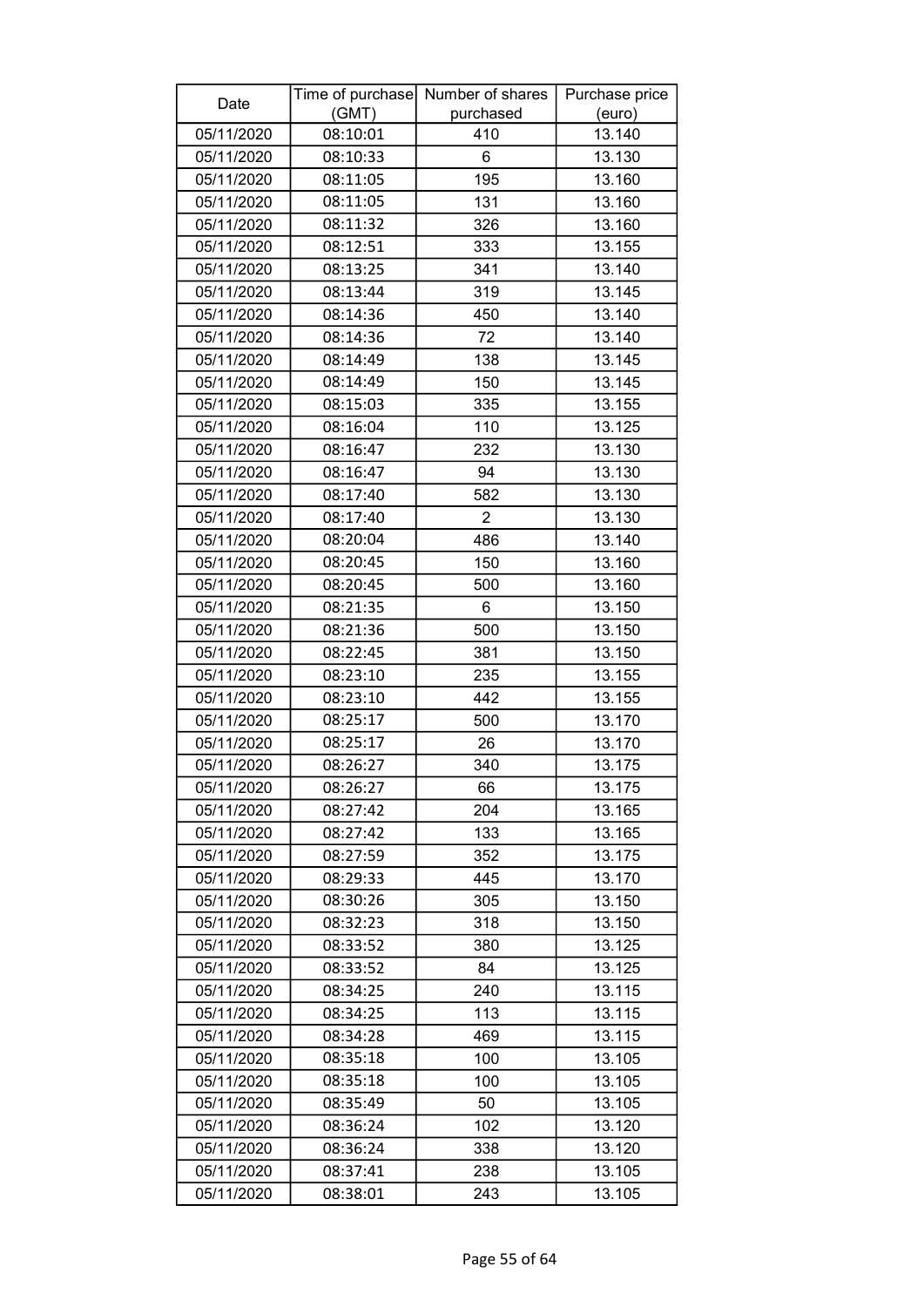| Date       |          | Time of purchase Number of shares | Purchase price |
|------------|----------|-----------------------------------|----------------|
|            | (GMT)    | purchased                         | (euro)         |
| 05/11/2020 | 08:39:16 | 630                               | 13.130         |
| 05/11/2020 | 08:39:54 | 991                               | 13.140         |
| 05/11/2020 | 08:39:54 | 18                                | 13.140         |
| 05/11/2020 | 08:41:02 | 347                               | 13.150         |
| 05/11/2020 | 08:43:46 | 326                               | 13.140         |
| 05/11/2020 | 08:44:45 | 411                               | 13.125         |
| 05/11/2020 | 08:46:12 | 385                               | 13.115         |
| 05/11/2020 | 08:46:13 | 394                               | 13.110         |
| 05/11/2020 | 08:46:46 | 250                               | 13.120         |
| 05/11/2020 | 08:46:46 | 118                               | 13.120         |
| 05/11/2020 | 08:50:39 | 250                               | 13.125         |
| 05/11/2020 | 08:50:39 | 267                               | 13.125         |
| 05/11/2020 | 08:51:04 | 515                               | 13.110         |
| 05/11/2020 | 08:51:04 | 385                               | 13.110         |
| 05/11/2020 | 08:51:04 | 201                               | 13.110         |
| 05/11/2020 | 08:51:09 | 114                               | 13.100         |
| 05/11/2020 | 08:51:09 | 656                               | 13.100         |
| 05/11/2020 | 08:51:09 | 405                               | 13.100         |
| 05/11/2020 | 08:54:26 | 403                               | 13.090         |
| 05/11/2020 | 08:54:29 | 466                               | 13.090         |
| 05/11/2020 | 08:54:58 | 25                                | 13.085         |
| 05/11/2020 | 08:55:04 | 737                               | 13.090         |
| 05/11/2020 | 08:56:06 | 1                                 | 13.085         |
| 05/11/2020 | 08:59:12 | 341                               | 13.095         |
| 05/11/2020 | 08:59:47 | 97                                | 13.090         |
| 05/11/2020 | 09:00:16 | 9                                 | 13.090         |
| 05/11/2020 | 09:01:18 | 335                               | 13.095         |
| 05/11/2020 | 09:03:12 | 53                                | 13.090         |
| 05/11/2020 | 09:03:37 | 71                                | 13.090         |
| 05/11/2020 | 09:03:37 | 498                               | 13.090         |
| 05/11/2020 | 09:03:37 | 704                               | 13.090         |
| 05/11/2020 | 09:04:34 | 394                               | 13.090         |
| 05/11/2020 | 09:05:04 | 600                               | 13.090         |
| 05/11/2020 | 09:05:52 | 426                               | 13.090         |
| 05/11/2020 | 09:07:26 | 500                               | 13.100         |
| 05/11/2020 | 09:07:26 | 11                                | 13.100         |
| 05/11/2020 | 09:07:57 | 469                               | 13.090         |
| 05/11/2020 | 09:08:38 | 400                               | 13.090         |
| 05/11/2020 | 09:08:38 | 191                               | 13.090         |
| 05/11/2020 | 09:09:29 | 200                               | 13.085         |
| 05/11/2020 | 09:10:09 | 29                                | 13.085         |
| 05/11/2020 | 09:13:13 | 414                               | 13.095         |
| 05/11/2020 | 09:13:24 | 395                               | 13.085         |
| 05/11/2020 | 09:14:02 | 300                               | 13.080         |
| 05/11/2020 | 09:14:03 | 893                               | 13.080         |
| 05/11/2020 | 09:14:03 | 10                                | 13.080         |
| 05/11/2020 | 09:14:06 | 594                               | 13.075         |
| 05/11/2020 | 09:14:18 | 345                               | 13.075         |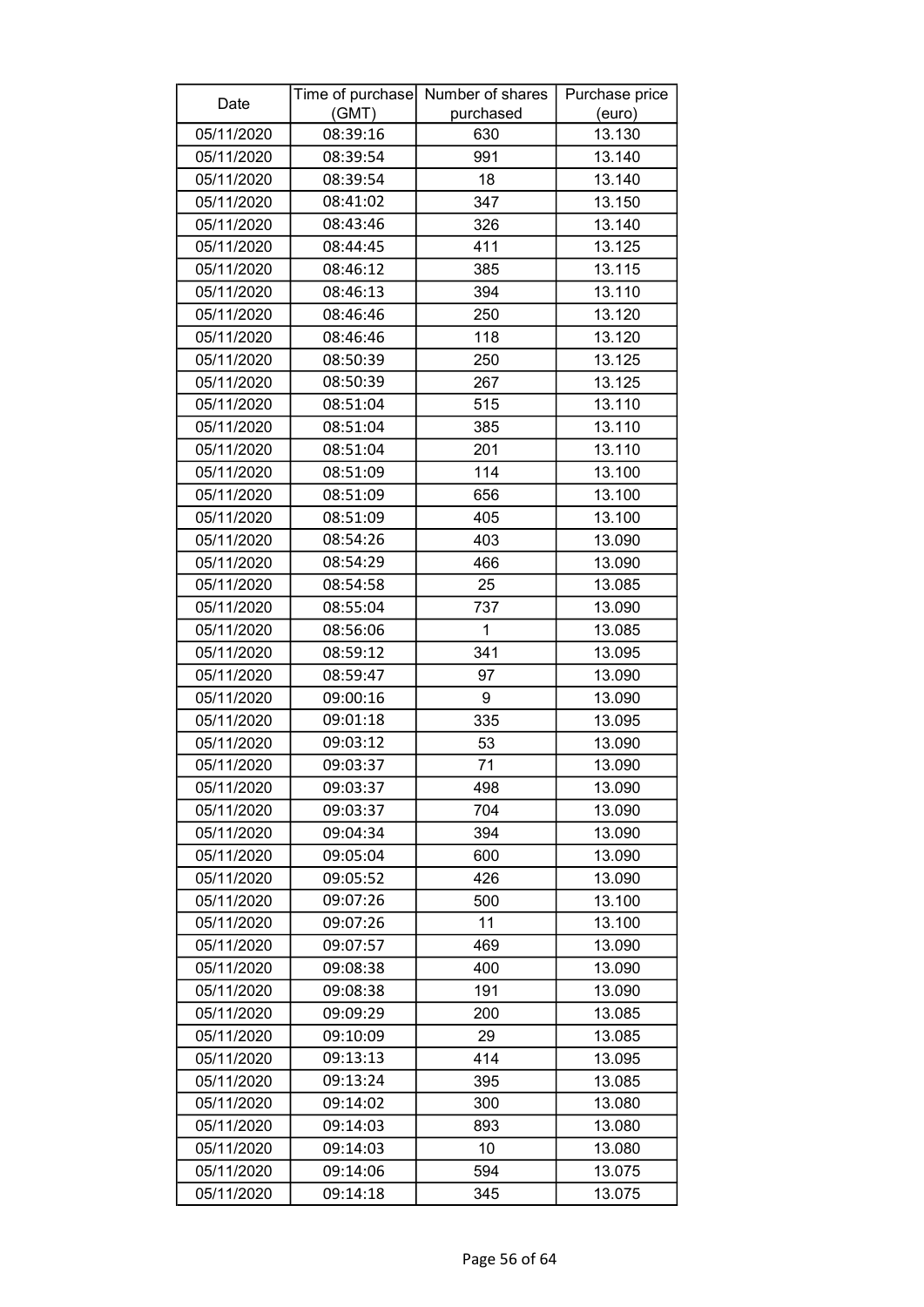| Date       |          | Time of purchase Number of shares | Purchase price |
|------------|----------|-----------------------------------|----------------|
|            | (GMT)    | purchased                         | (euro)         |
| 05/11/2020 | 09:14:31 | 103                               | 13.070         |
| 05/11/2020 | 09:14:46 | 115                               | 13.065         |
| 05/11/2020 | 09:14:51 | 691                               | 13.060         |
| 05/11/2020 | 09:15:06 | 107                               | 13.055         |
| 05/11/2020 | 09:15:52 | 116                               | 13.050         |
| 05/11/2020 | 09:17:34 | 102                               | 13.050         |
| 05/11/2020 | 09:17:34 | 571                               | 13.050         |
| 05/11/2020 | 09:18:56 | 505                               | 13.040         |
| 05/11/2020 | 09:19:42 | 32                                | 13.035         |
| 05/11/2020 | 09:19:58 | 23                                | 13.045         |
| 05/11/2020 | 09:19:58 | 299                               | 13.045         |
| 05/11/2020 | 09:20:38 | 339                               | 13.040         |
| 05/11/2020 | 09:21:51 | 361                               | 13.040         |
| 05/11/2020 | 09:24:05 | 995                               | 13.055         |
| 05/11/2020 | 09:25:54 | 323                               | 13.040         |
| 05/11/2020 | 09:26:32 | 32                                | 13.035         |
| 05/11/2020 | 09:26:46 | 273                               | 13.040         |
| 05/11/2020 | 09:26:46 | $\overline{7}$                    | 13.040         |
| 05/11/2020 | 09:26:46 | 86                                | 13.040         |
| 05/11/2020 | 09:29:03 | 6                                 | 13.035         |
| 05/11/2020 | 09:29:23 | 94                                | 13.035         |
| 05/11/2020 | 09:31:06 | 344                               | 13.035         |
| 05/11/2020 | 09:31:59 | 900                               | 13.045         |
| 05/11/2020 | 09:31:59 | 725                               | 13.045         |
| 05/11/2020 | 09:35:13 | 328                               | 13.040         |
| 05/11/2020 | 09:36:39 | 392                               | 13.035         |
| 05/11/2020 | 09:37:02 | 344                               | 13.030         |
| 05/11/2020 | 09:40:54 | 480                               | 13.045         |
| 05/11/2020 | 09:40:54 | 378                               | 13.045         |
| 05/11/2020 | 09:43:11 | 445                               | 13.035         |
| 05/11/2020 | 09:45:02 | 69                                | 13.035         |
| 05/11/2020 | 09:45:02 | 297                               | 13.035         |
| 05/11/2020 | 09:45:56 | 335                               | 13.030         |
| 05/11/2020 | 09:45:56 | 244                               | 13.025         |
| 05/11/2020 | 09:46:49 | 100                               | 13.025         |
| 05/11/2020 | 09:47:15 | 47                                | 13.025         |
| 05/11/2020 | 09:47:25 | 441                               | 13.020         |
| 05/11/2020 | 09:50:09 | 329                               | 13.015         |
| 05/11/2020 | 09:50:23 | 295                               | 13.025         |
| 05/11/2020 | 09:50:23 | 231                               | 13.025         |
| 05/11/2020 | 09:54:39 | 379                               | 13.030         |
| 05/11/2020 | 09:55:32 | 371                               | 13.035         |
| 05/11/2020 | 09:56:28 | 7                                 | 13.045         |
| 05/11/2020 | 09:56:28 | 500                               | 13.045         |
| 05/11/2020 | 09:56:28 | 5                                 | 13.045         |
| 05/11/2020 | 09:58:03 | 766                               | 13.055         |
| 05/11/2020 | 10:01:39 | 361                               | 13.045         |
| 05/11/2020 | 10:01:48 | 250                               | 13.035         |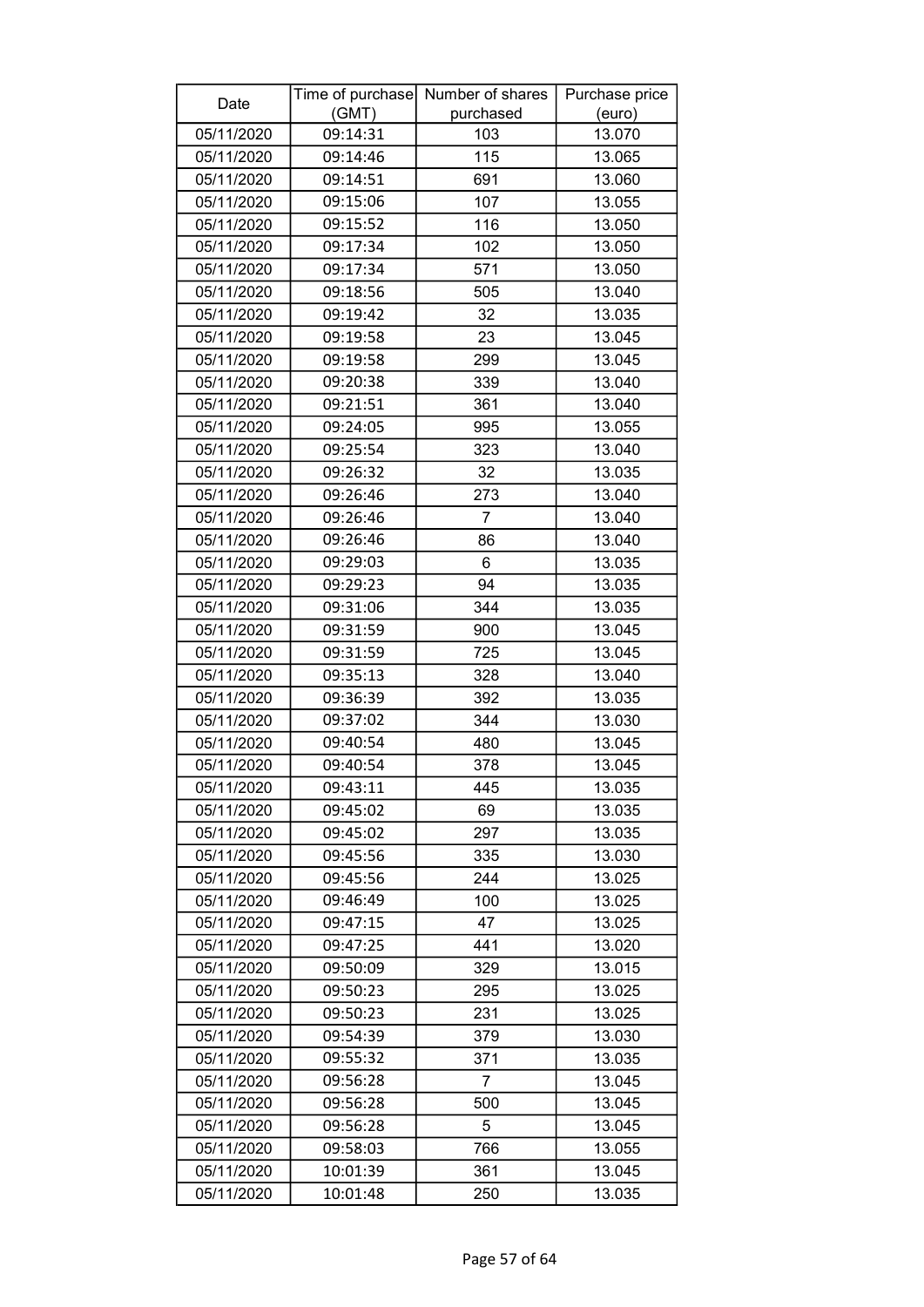| Date       |          | Time of purchase Number of shares | Purchase price |
|------------|----------|-----------------------------------|----------------|
|            | (GMT)    | purchased                         | (euro)         |
| 05/11/2020 | 10:01:48 | 274                               | 13.035         |
| 05/11/2020 | 10:01:54 | 327                               | 13.035         |
| 05/11/2020 | 10:01:57 | 250                               | 13.035         |
| 05/11/2020 | 10:01:57 | 250                               | 13.035         |
| 05/11/2020 | 10:01:57 | 141                               | 13.035         |
| 05/11/2020 | 10:02:05 | 574                               | 13.030         |
| 05/11/2020 | 10:04:17 | 395                               | 13.030         |
| 05/11/2020 | 10:05:37 | 375                               | 13.040         |
| 05/11/2020 | 10:09:39 | 356                               | 13.030         |
| 05/11/2020 | 10:09:39 | 338                               | 13.030         |
| 05/11/2020 | 10:11:43 | 355                               | 13.030         |
| 05/11/2020 | 10:13:25 | 202                               | 13.020         |
| 05/11/2020 | 10:13:33 | 1,020                             | 13.020         |
| 05/11/2020 | 10:13:33 | 52                                | 13.020         |
| 05/11/2020 | 10:15:13 | 325                               | 13.020         |
| 05/11/2020 | 10:18:54 | 549                               | 13.045         |
| 05/11/2020 | 10:19:43 | 8                                 | 13.050         |
| 05/11/2020 | 10:19:43 | 787                               | 13.050         |
| 05/11/2020 | 10:23:36 | 381                               | 13.050         |
| 05/11/2020 | 10:25:41 | 434                               | 13.050         |
| 05/11/2020 | 10:26:07 | 590                               | 13.035         |
| 05/11/2020 | 10:28:31 | 448                               | 13.040         |
| 05/11/2020 | 10:29:43 | 621                               | 13.035         |
| 05/11/2020 | 10:31:33 | 250                               | 13.040         |
| 05/11/2020 | 10:32:50 | 430                               | 13.045         |
| 05/11/2020 | 10:32:50 | 12                                | 13.045         |
| 05/11/2020 | 10:33:56 | 250                               | 13.040         |
| 05/11/2020 | 10:33:56 | 89                                | 13.040         |
| 05/11/2020 | 10:35:14 | 250                               | 13.035         |
| 05/11/2020 | 10:35:14 | 71                                | 13.035         |
| 05/11/2020 | 10:36:00 | 463                               | 13.040         |
| 05/11/2020 | 10:38:40 | 250                               | 13.040         |
| 05/11/2020 | 10:38:40 | 250                               | 13.040         |
| 05/11/2020 | 10:38:40 | 87                                | 13.040         |
| 05/11/2020 | 10:39:58 | 340                               | 13.030         |
| 05/11/2020 | 10:43:50 | 600                               | 13.030         |
| 05/11/2020 | 10:43:50 | 8                                 | 13.030         |
| 05/11/2020 | 10:44:08 | 192                               | 13.015         |
| 05/11/2020 | 10:44:08 | 250                               | 13.015         |
| 05/11/2020 | 10:44:08 | 615                               | 13.015         |
| 05/11/2020 | 10:44:21 | 148                               | 13.010         |
| 05/11/2020 | 10:46:30 | 382                               | 13.020         |
| 05/11/2020 | 10:47:05 | 511                               | 13.015         |
| 05/11/2020 | 10:49:05 | 448                               | 13.030         |
| 05/11/2020 | 10:49:05 | 724                               | 13.030         |
| 05/11/2020 | 10:49:53 | 408                               | 13.030         |
| 05/11/2020 | 10:50:01 | 430                               | 13.025         |
| 05/11/2020 | 10:50:26 | 524                               | 13.025         |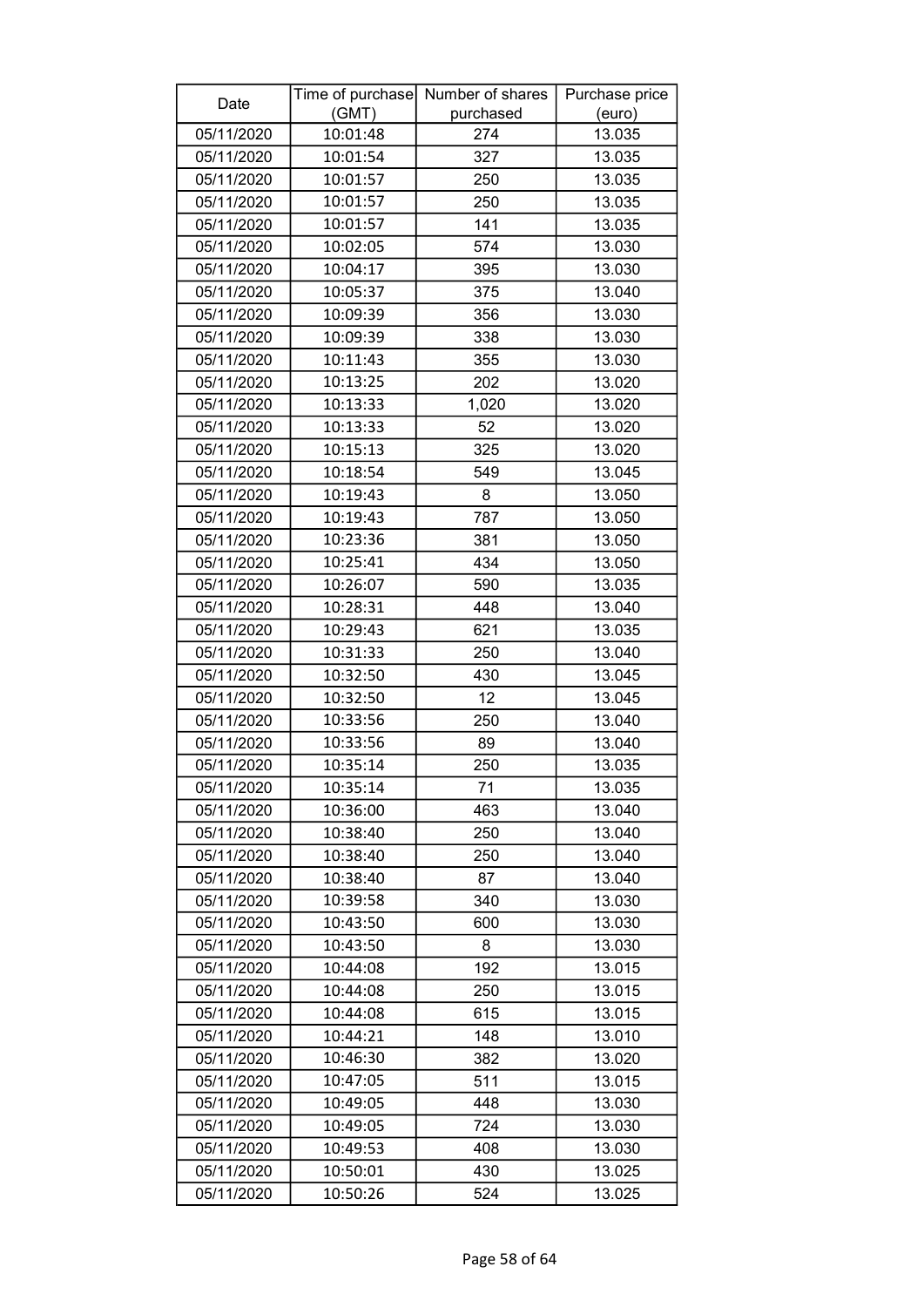| Date       |          | Time of purchase Number of shares | Purchase price |
|------------|----------|-----------------------------------|----------------|
|            | (GMT)    | purchased                         | (euro)         |
| 05/11/2020 | 10:51:58 | 413                               | 13.030         |
| 05/11/2020 | 10:52:13 | 427                               | 13.030         |
| 05/11/2020 | 10:53:38 | 322                               | 13.030         |
| 05/11/2020 | 10:57:17 | 411                               | 13.020         |
| 05/11/2020 | 10:57:58 | 374                               | 13.015         |
| 05/11/2020 | 10:58:04 | 551                               | 13.010         |
| 05/11/2020 | 10:58:57 | 420                               | 13.015         |
| 05/11/2020 | 10:59:13 | 623                               | 13.010         |
| 05/11/2020 | 11:00:14 | 623                               | 13.020         |
| 05/11/2020 | 11:00:22 | 623                               | 13.025         |
| 05/11/2020 | 11:01:04 | 444                               | 13.025         |
| 05/11/2020 | 11:01:04 | 250                               | 13.025         |
| 05/11/2020 | 11:01:04 | 308                               | 13.025         |
| 05/11/2020 | 11:02:01 | 250                               | 13.025         |
| 05/11/2020 | 11:03:40 | 919                               | 13.030         |
| 05/11/2020 | 11:06:06 | 53                                | 13.035         |
| 05/11/2020 | 11:06:06 | 385                               | 13.035         |
| 05/11/2020 | 11:08:36 | 438                               | 13.035         |
| 05/11/2020 | 11:10:20 | 343                               | 13.035         |
| 05/11/2020 | 11:11:48 | 250                               | 13.045         |
| 05/11/2020 | 11:11:49 | 804                               | 13.045         |
| 05/11/2020 | 11:13:48 | 386                               | 13.060         |
| 05/11/2020 | 11:14:03 | 382                               | 13.050         |
| 05/11/2020 | 11:15:23 | 604                               | 13.030         |
| 05/11/2020 | 11:17:53 | 678                               | 13.035         |
| 05/11/2020 | 11:18:09 | 250                               | 13.025         |
| 05/11/2020 | 11:18:09 | 145                               | 13.025         |
| 05/11/2020 | 11:19:32 | 403                               | 13.020         |
| 05/11/2020 | 11:21:25 | 608                               | 13.015         |
| 05/11/2020 | 11:24:22 | 353                               | 13.020         |
| 05/11/2020 | 11:27:13 | 355                               | 13.020         |
| 05/11/2020 | 11:29:14 | 347                               | 13.020         |
| 05/11/2020 | 11:33:39 | 250                               | 13.030         |
| 05/11/2020 | 11:33:39 | 317                               | 13.030         |
| 05/11/2020 | 11:38:18 | 367                               | 13.035         |
| 05/11/2020 | 11:40:17 | 250                               | 13.025         |
| 05/11/2020 | 11:40:17 | 250                               | 13.025         |
| 05/11/2020 | 11:40:17 | 250                               | 13.025         |
| 05/11/2020 | 11:40:17 | 354                               | 13.025         |
| 05/11/2020 | 11:40:17 | 250                               | 13.025         |
| 05/11/2020 | 11:40:17 | 664                               | 13.025         |
| 05/11/2020 | 11:45:21 | 405                               | 13.030         |
| 05/11/2020 | 11:49:05 | 250                               | 13.020         |
| 05/11/2020 | 11:50:13 | 250                               | 13.015         |
| 05/11/2020 | 11:50:13 | 250                               | 13.015         |
| 05/11/2020 | 11:50:26 | 331                               | 13.010         |
| 05/11/2020 | 11:53:33 | 250                               | 13.010         |
| 05/11/2020 | 11:53:33 | 89                                | 13.010         |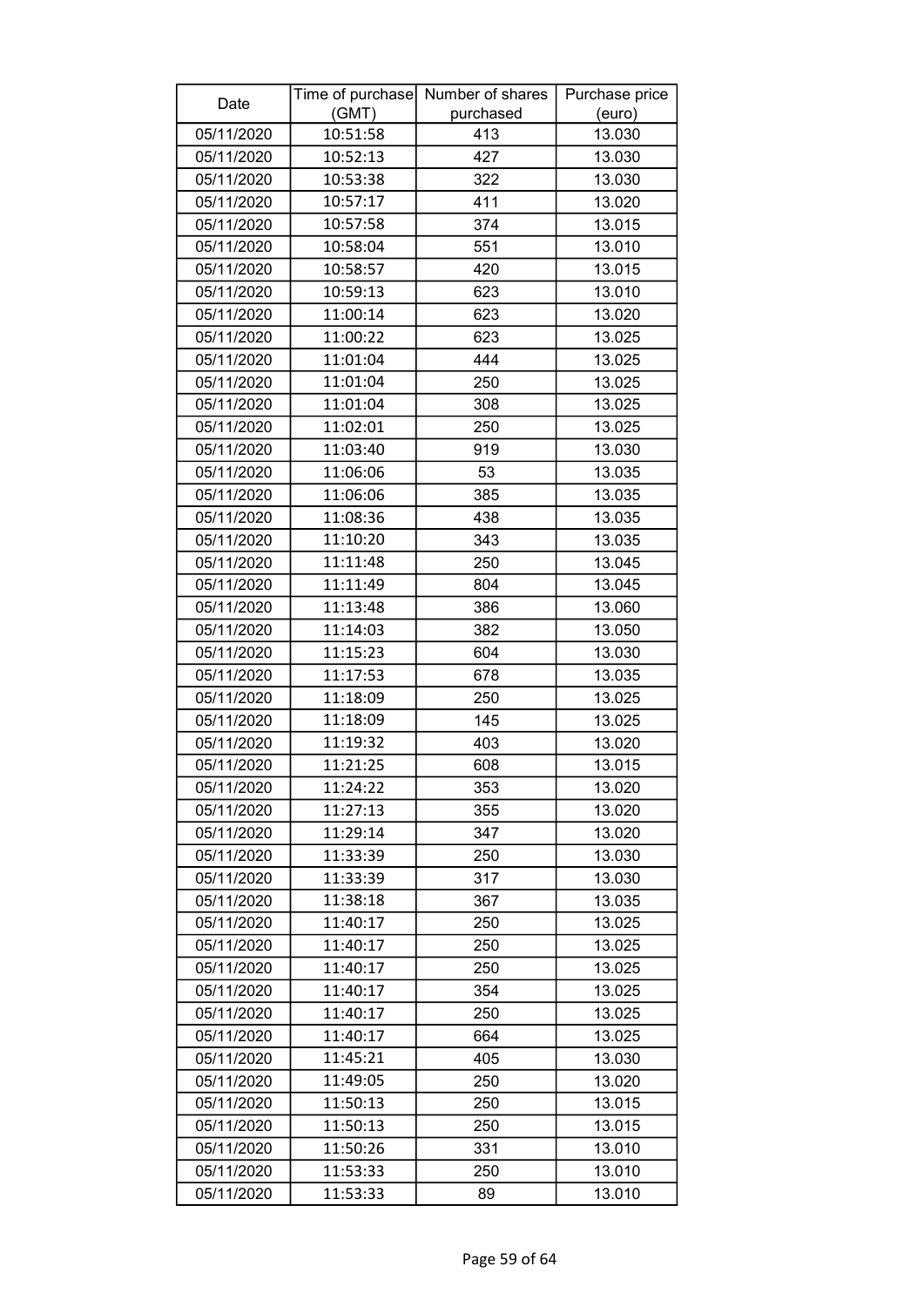| Date       |          | Time of purchase Number of shares | Purchase price |
|------------|----------|-----------------------------------|----------------|
|            | (GMT)    | purchased                         | (euro)         |
| 05/11/2020 | 11:54:40 | 428                               | 13.005         |
| 05/11/2020 | 11:54:51 | 290                               | 13.010         |
| 05/11/2020 | 11:54:54 | 106                               | 13.010         |
| 05/11/2020 | 11:54:54 | 250                               | 13.010         |
| 05/11/2020 | 11:54:54 | 38                                | 13.010         |
| 05/11/2020 | 11:54:54 | 11                                | 13.010         |
| 05/11/2020 | 11:57:15 | 767                               | 13.020         |
| 05/11/2020 | 11:58:23 | 346                               | 13.030         |
| 05/11/2020 | 12:00:39 | 680                               | 13.040         |
| 05/11/2020 | 12:03:32 | 342                               | 13.025         |
| 05/11/2020 | 12:05:39 | 66                                | 13.040         |
| 05/11/2020 | 12:07:46 | 83                                | 13.040         |
| 05/11/2020 | 12:07:46 | 247                               | 13.040         |
| 05/11/2020 | 12:13:52 | 327                               | 13.045         |
| 05/11/2020 | 12:14:36 | 650                               | 13.045         |
| 05/11/2020 | 12:14:36 | 946                               | 13.045         |
| 05/11/2020 | 12:16:06 | 90                                | 13.040         |
| 05/11/2020 | 12:16:06 | 30                                | 13.040         |
| 05/11/2020 | 12:16:06 | 303                               | 13.040         |
| 05/11/2020 | 12:19:44 | 5                                 | 13.040         |
| 05/11/2020 | 12:20:09 | 319                               | 13.040         |
| 05/11/2020 | 12:21:25 | 600                               | 13.035         |
| 05/11/2020 | 12:21:25 | 900                               | 13.035         |
| 05/11/2020 | 12:21:25 | 627                               | 13.035         |
| 05/11/2020 | 12:21:25 | 373                               | 13.035         |
| 05/11/2020 | 12:21:25 | 233                               | 13.035         |
| 05/11/2020 | 12:22:45 | 407                               | 13.025         |
| 05/11/2020 | 12:25:35 | 486                               | 13.030         |
| 05/11/2020 | 12:29:09 | 655                               | 13.025         |
| 05/11/2020 | 12:29:43 | 83                                | 13.020         |
| 05/11/2020 | 12:29:43 | 250                               | 13.020         |
| 05/11/2020 | 12:29:43 | 9                                 | 13.020         |
| 05/11/2020 | 12:30:22 | 453                               | 13.015         |
| 05/11/2020 | 12:32:55 | 429                               | 13.010         |
| 05/11/2020 | 12:32:59 | 713                               | 13.005         |
| 05/11/2020 | 12:33:29 | 41                                | 13.005         |
| 05/11/2020 | 12:39:48 | 32                                | 13.000         |
| 05/11/2020 | 12:39:48 | 600                               | 13.000         |
| 05/11/2020 | 12:39:48 | 29                                | 13.000         |
| 05/11/2020 | 12:39:48 | 250                               | 13.000         |
| 05/11/2020 | 12:39:48 | 250                               | 13.000         |
| 05/11/2020 | 12:39:48 | 250                               | 13.000         |
| 05/11/2020 | 12:39:48 | 900                               | 13.000         |
| 05/11/2020 | 12:39:48 | 622                               | 13.000         |
| 05/11/2020 | 12:39:54 | 250                               | 12.980         |
| 05/11/2020 | 12:39:54 | 752                               | 12.980         |
| 05/11/2020 | 12:40:04 | 33                                | 12.975         |
| 05/11/2020 | 12:41:39 | 240                               | 12.975         |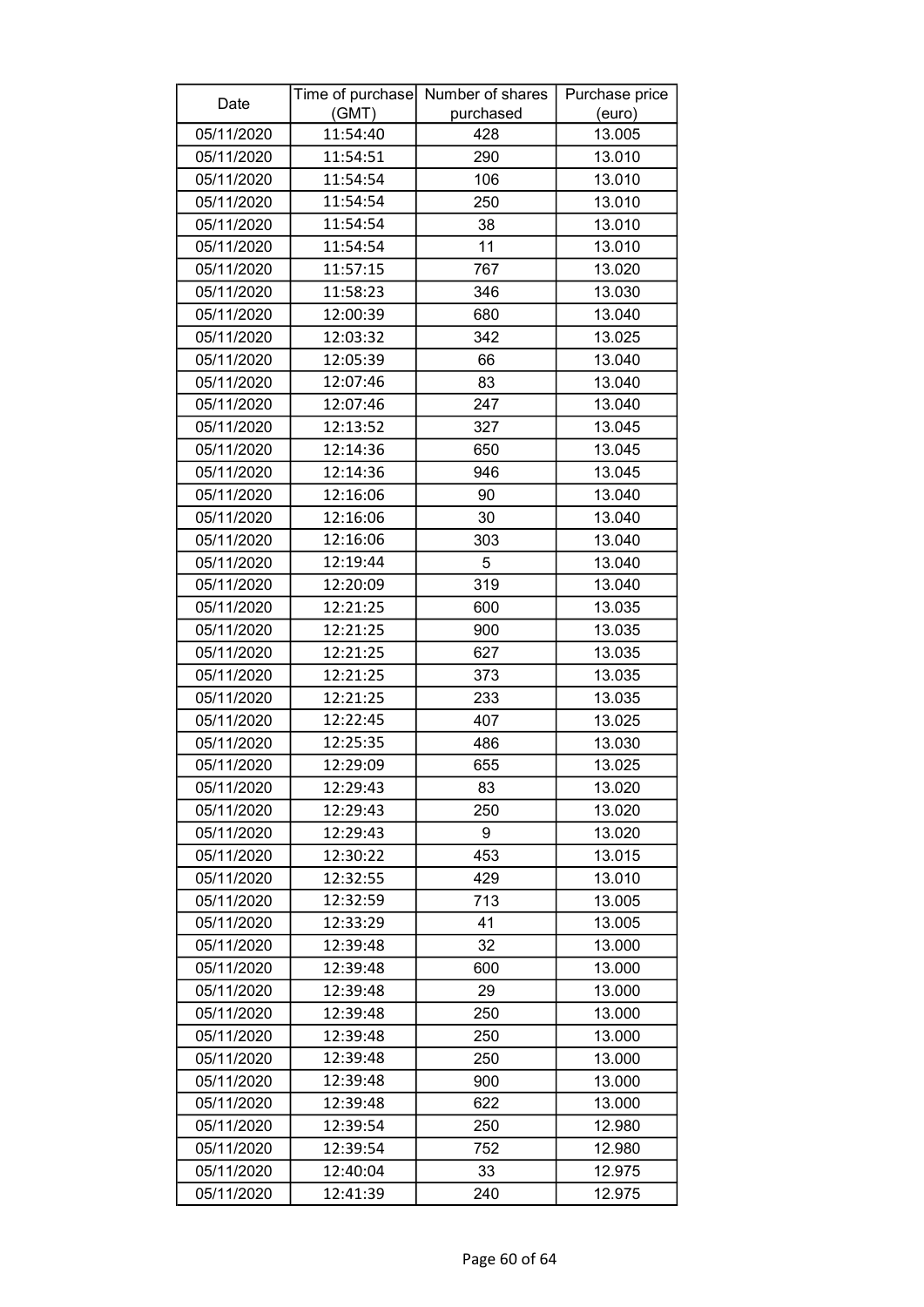| (GMT)<br>purchased<br>(euro)<br>05/11/2020<br>13:15:00<br>12.940<br>335<br>05/11/2020<br>13:15:48<br>666<br>12.920<br>05/11/2020<br>419<br>12.915<br>13:27:08<br>13:29:17<br>05/11/2020<br>250<br>12.920<br>05/11/2020<br>13:29:17<br>123<br>12.920<br>16<br>05/11/2020<br>13:30:39<br>12.915<br>334<br>05/11/2020<br>13:30:39<br>12.915<br>05/11/2020<br>13:30:59<br>47<br>12.910<br>12.920<br>05/11/2020<br>13:31:59<br>382<br>05/11/2020<br>13:31:59<br>486<br>12.910<br>05/11/2020<br>13:33:47<br>70<br>12.920<br>13:33:47<br>05/11/2020<br>23<br>12.920<br>05/11/2020<br>13:33:50<br>526<br>12.920<br>05/11/2020<br>13:35:01<br>420<br>12.925<br>13:35:46<br>416<br>05/11/2020<br>12.920<br>12.910<br>05/11/2020<br>13:36:44<br>86<br>05/11/2020<br>13:36:54<br>303<br>12.915<br>05/11/2020<br>13:37:38<br>12.915<br>88<br>13:42:42<br>1<br>12.910<br>05/11/2020<br>782<br>05/11/2020<br>13:42:43<br>12.910<br>05/11/2020<br>13:42:43<br>118<br>12.910<br>05/11/2020<br>13:42:43<br>39<br>12.910<br>13:42:43<br>12.910<br>05/11/2020<br>250<br>05/11/2020<br>13:42:43<br>250<br>12.910<br>13:42:43<br>05/11/2020<br>61<br>12.910<br>13:42:48<br>05/11/2020<br>643<br>12.900<br>05/11/2020<br>13:42:48<br>257<br>12.900<br>12.900<br>05/11/2020<br>13:42:48<br>300<br>05/11/2020<br>29<br>12.900<br>13:42:48<br>13:42:48<br>05/11/2020<br>123<br>12.900<br>05/11/2020<br>13:42:59<br>279<br>12.895<br>05/11/2020<br>315<br>12.895<br>13:43:06<br>05/11/2020<br>13:43:20<br>237<br>12.890<br>05/11/2020<br>13:44:09<br>12.880<br>57<br>05/11/2020<br>13:45:39<br>170<br>12.870<br>05/11/2020<br>53<br>13:46:04<br>12.875<br>18<br>05/11/2020<br>13:46:04<br>12.875<br>05/11/2020<br>13:46:04<br>360<br>12.880<br>05/11/2020<br>13:47:56<br>373<br>12.890<br>05/11/2020<br>13:53:02<br>325<br>12.890<br>05/11/2020<br>532<br>12.880<br>13:58:12<br>13:59:32<br>250<br>05/11/2020<br>12.875<br>05/11/2020<br>13:59:32<br>83<br>12.875<br>91<br>05/11/2020<br>14:00:19<br>12.865<br>05/11/2020<br>14:00:19<br>232<br>12.865<br>05/11/2020<br>14:00:38<br>344<br>12.880<br>12.870<br>05/11/2020<br>14:00:40<br>203 | Date       |          | Time of purchase Number of shares | Purchase price |
|-------------------------------------------------------------------------------------------------------------------------------------------------------------------------------------------------------------------------------------------------------------------------------------------------------------------------------------------------------------------------------------------------------------------------------------------------------------------------------------------------------------------------------------------------------------------------------------------------------------------------------------------------------------------------------------------------------------------------------------------------------------------------------------------------------------------------------------------------------------------------------------------------------------------------------------------------------------------------------------------------------------------------------------------------------------------------------------------------------------------------------------------------------------------------------------------------------------------------------------------------------------------------------------------------------------------------------------------------------------------------------------------------------------------------------------------------------------------------------------------------------------------------------------------------------------------------------------------------------------------------------------------------------------------------------------------------------------------------------------------------------------------------------------------------------------------------------------------------------------------------------------------------------------------------------------------------------------------------------------------------------------------------------------------------------------------------------------------------------------------|------------|----------|-----------------------------------|----------------|
|                                                                                                                                                                                                                                                                                                                                                                                                                                                                                                                                                                                                                                                                                                                                                                                                                                                                                                                                                                                                                                                                                                                                                                                                                                                                                                                                                                                                                                                                                                                                                                                                                                                                                                                                                                                                                                                                                                                                                                                                                                                                                                                   |            |          |                                   |                |
|                                                                                                                                                                                                                                                                                                                                                                                                                                                                                                                                                                                                                                                                                                                                                                                                                                                                                                                                                                                                                                                                                                                                                                                                                                                                                                                                                                                                                                                                                                                                                                                                                                                                                                                                                                                                                                                                                                                                                                                                                                                                                                                   |            |          |                                   |                |
|                                                                                                                                                                                                                                                                                                                                                                                                                                                                                                                                                                                                                                                                                                                                                                                                                                                                                                                                                                                                                                                                                                                                                                                                                                                                                                                                                                                                                                                                                                                                                                                                                                                                                                                                                                                                                                                                                                                                                                                                                                                                                                                   |            |          |                                   |                |
|                                                                                                                                                                                                                                                                                                                                                                                                                                                                                                                                                                                                                                                                                                                                                                                                                                                                                                                                                                                                                                                                                                                                                                                                                                                                                                                                                                                                                                                                                                                                                                                                                                                                                                                                                                                                                                                                                                                                                                                                                                                                                                                   |            |          |                                   |                |
|                                                                                                                                                                                                                                                                                                                                                                                                                                                                                                                                                                                                                                                                                                                                                                                                                                                                                                                                                                                                                                                                                                                                                                                                                                                                                                                                                                                                                                                                                                                                                                                                                                                                                                                                                                                                                                                                                                                                                                                                                                                                                                                   |            |          |                                   |                |
|                                                                                                                                                                                                                                                                                                                                                                                                                                                                                                                                                                                                                                                                                                                                                                                                                                                                                                                                                                                                                                                                                                                                                                                                                                                                                                                                                                                                                                                                                                                                                                                                                                                                                                                                                                                                                                                                                                                                                                                                                                                                                                                   |            |          |                                   |                |
|                                                                                                                                                                                                                                                                                                                                                                                                                                                                                                                                                                                                                                                                                                                                                                                                                                                                                                                                                                                                                                                                                                                                                                                                                                                                                                                                                                                                                                                                                                                                                                                                                                                                                                                                                                                                                                                                                                                                                                                                                                                                                                                   |            |          |                                   |                |
|                                                                                                                                                                                                                                                                                                                                                                                                                                                                                                                                                                                                                                                                                                                                                                                                                                                                                                                                                                                                                                                                                                                                                                                                                                                                                                                                                                                                                                                                                                                                                                                                                                                                                                                                                                                                                                                                                                                                                                                                                                                                                                                   |            |          |                                   |                |
|                                                                                                                                                                                                                                                                                                                                                                                                                                                                                                                                                                                                                                                                                                                                                                                                                                                                                                                                                                                                                                                                                                                                                                                                                                                                                                                                                                                                                                                                                                                                                                                                                                                                                                                                                                                                                                                                                                                                                                                                                                                                                                                   |            |          |                                   |                |
|                                                                                                                                                                                                                                                                                                                                                                                                                                                                                                                                                                                                                                                                                                                                                                                                                                                                                                                                                                                                                                                                                                                                                                                                                                                                                                                                                                                                                                                                                                                                                                                                                                                                                                                                                                                                                                                                                                                                                                                                                                                                                                                   |            |          |                                   |                |
|                                                                                                                                                                                                                                                                                                                                                                                                                                                                                                                                                                                                                                                                                                                                                                                                                                                                                                                                                                                                                                                                                                                                                                                                                                                                                                                                                                                                                                                                                                                                                                                                                                                                                                                                                                                                                                                                                                                                                                                                                                                                                                                   |            |          |                                   |                |
|                                                                                                                                                                                                                                                                                                                                                                                                                                                                                                                                                                                                                                                                                                                                                                                                                                                                                                                                                                                                                                                                                                                                                                                                                                                                                                                                                                                                                                                                                                                                                                                                                                                                                                                                                                                                                                                                                                                                                                                                                                                                                                                   |            |          |                                   |                |
|                                                                                                                                                                                                                                                                                                                                                                                                                                                                                                                                                                                                                                                                                                                                                                                                                                                                                                                                                                                                                                                                                                                                                                                                                                                                                                                                                                                                                                                                                                                                                                                                                                                                                                                                                                                                                                                                                                                                                                                                                                                                                                                   |            |          |                                   |                |
|                                                                                                                                                                                                                                                                                                                                                                                                                                                                                                                                                                                                                                                                                                                                                                                                                                                                                                                                                                                                                                                                                                                                                                                                                                                                                                                                                                                                                                                                                                                                                                                                                                                                                                                                                                                                                                                                                                                                                                                                                                                                                                                   |            |          |                                   |                |
|                                                                                                                                                                                                                                                                                                                                                                                                                                                                                                                                                                                                                                                                                                                                                                                                                                                                                                                                                                                                                                                                                                                                                                                                                                                                                                                                                                                                                                                                                                                                                                                                                                                                                                                                                                                                                                                                                                                                                                                                                                                                                                                   |            |          |                                   |                |
|                                                                                                                                                                                                                                                                                                                                                                                                                                                                                                                                                                                                                                                                                                                                                                                                                                                                                                                                                                                                                                                                                                                                                                                                                                                                                                                                                                                                                                                                                                                                                                                                                                                                                                                                                                                                                                                                                                                                                                                                                                                                                                                   |            |          |                                   |                |
|                                                                                                                                                                                                                                                                                                                                                                                                                                                                                                                                                                                                                                                                                                                                                                                                                                                                                                                                                                                                                                                                                                                                                                                                                                                                                                                                                                                                                                                                                                                                                                                                                                                                                                                                                                                                                                                                                                                                                                                                                                                                                                                   |            |          |                                   |                |
|                                                                                                                                                                                                                                                                                                                                                                                                                                                                                                                                                                                                                                                                                                                                                                                                                                                                                                                                                                                                                                                                                                                                                                                                                                                                                                                                                                                                                                                                                                                                                                                                                                                                                                                                                                                                                                                                                                                                                                                                                                                                                                                   |            |          |                                   |                |
|                                                                                                                                                                                                                                                                                                                                                                                                                                                                                                                                                                                                                                                                                                                                                                                                                                                                                                                                                                                                                                                                                                                                                                                                                                                                                                                                                                                                                                                                                                                                                                                                                                                                                                                                                                                                                                                                                                                                                                                                                                                                                                                   |            |          |                                   |                |
|                                                                                                                                                                                                                                                                                                                                                                                                                                                                                                                                                                                                                                                                                                                                                                                                                                                                                                                                                                                                                                                                                                                                                                                                                                                                                                                                                                                                                                                                                                                                                                                                                                                                                                                                                                                                                                                                                                                                                                                                                                                                                                                   |            |          |                                   |                |
|                                                                                                                                                                                                                                                                                                                                                                                                                                                                                                                                                                                                                                                                                                                                                                                                                                                                                                                                                                                                                                                                                                                                                                                                                                                                                                                                                                                                                                                                                                                                                                                                                                                                                                                                                                                                                                                                                                                                                                                                                                                                                                                   |            |          |                                   |                |
|                                                                                                                                                                                                                                                                                                                                                                                                                                                                                                                                                                                                                                                                                                                                                                                                                                                                                                                                                                                                                                                                                                                                                                                                                                                                                                                                                                                                                                                                                                                                                                                                                                                                                                                                                                                                                                                                                                                                                                                                                                                                                                                   |            |          |                                   |                |
|                                                                                                                                                                                                                                                                                                                                                                                                                                                                                                                                                                                                                                                                                                                                                                                                                                                                                                                                                                                                                                                                                                                                                                                                                                                                                                                                                                                                                                                                                                                                                                                                                                                                                                                                                                                                                                                                                                                                                                                                                                                                                                                   |            |          |                                   |                |
|                                                                                                                                                                                                                                                                                                                                                                                                                                                                                                                                                                                                                                                                                                                                                                                                                                                                                                                                                                                                                                                                                                                                                                                                                                                                                                                                                                                                                                                                                                                                                                                                                                                                                                                                                                                                                                                                                                                                                                                                                                                                                                                   |            |          |                                   |                |
|                                                                                                                                                                                                                                                                                                                                                                                                                                                                                                                                                                                                                                                                                                                                                                                                                                                                                                                                                                                                                                                                                                                                                                                                                                                                                                                                                                                                                                                                                                                                                                                                                                                                                                                                                                                                                                                                                                                                                                                                                                                                                                                   |            |          |                                   |                |
|                                                                                                                                                                                                                                                                                                                                                                                                                                                                                                                                                                                                                                                                                                                                                                                                                                                                                                                                                                                                                                                                                                                                                                                                                                                                                                                                                                                                                                                                                                                                                                                                                                                                                                                                                                                                                                                                                                                                                                                                                                                                                                                   |            |          |                                   |                |
|                                                                                                                                                                                                                                                                                                                                                                                                                                                                                                                                                                                                                                                                                                                                                                                                                                                                                                                                                                                                                                                                                                                                                                                                                                                                                                                                                                                                                                                                                                                                                                                                                                                                                                                                                                                                                                                                                                                                                                                                                                                                                                                   |            |          |                                   |                |
|                                                                                                                                                                                                                                                                                                                                                                                                                                                                                                                                                                                                                                                                                                                                                                                                                                                                                                                                                                                                                                                                                                                                                                                                                                                                                                                                                                                                                                                                                                                                                                                                                                                                                                                                                                                                                                                                                                                                                                                                                                                                                                                   |            |          |                                   |                |
|                                                                                                                                                                                                                                                                                                                                                                                                                                                                                                                                                                                                                                                                                                                                                                                                                                                                                                                                                                                                                                                                                                                                                                                                                                                                                                                                                                                                                                                                                                                                                                                                                                                                                                                                                                                                                                                                                                                                                                                                                                                                                                                   |            |          |                                   |                |
|                                                                                                                                                                                                                                                                                                                                                                                                                                                                                                                                                                                                                                                                                                                                                                                                                                                                                                                                                                                                                                                                                                                                                                                                                                                                                                                                                                                                                                                                                                                                                                                                                                                                                                                                                                                                                                                                                                                                                                                                                                                                                                                   |            |          |                                   |                |
|                                                                                                                                                                                                                                                                                                                                                                                                                                                                                                                                                                                                                                                                                                                                                                                                                                                                                                                                                                                                                                                                                                                                                                                                                                                                                                                                                                                                                                                                                                                                                                                                                                                                                                                                                                                                                                                                                                                                                                                                                                                                                                                   |            |          |                                   |                |
|                                                                                                                                                                                                                                                                                                                                                                                                                                                                                                                                                                                                                                                                                                                                                                                                                                                                                                                                                                                                                                                                                                                                                                                                                                                                                                                                                                                                                                                                                                                                                                                                                                                                                                                                                                                                                                                                                                                                                                                                                                                                                                                   |            |          |                                   |                |
|                                                                                                                                                                                                                                                                                                                                                                                                                                                                                                                                                                                                                                                                                                                                                                                                                                                                                                                                                                                                                                                                                                                                                                                                                                                                                                                                                                                                                                                                                                                                                                                                                                                                                                                                                                                                                                                                                                                                                                                                                                                                                                                   |            |          |                                   |                |
|                                                                                                                                                                                                                                                                                                                                                                                                                                                                                                                                                                                                                                                                                                                                                                                                                                                                                                                                                                                                                                                                                                                                                                                                                                                                                                                                                                                                                                                                                                                                                                                                                                                                                                                                                                                                                                                                                                                                                                                                                                                                                                                   |            |          |                                   |                |
|                                                                                                                                                                                                                                                                                                                                                                                                                                                                                                                                                                                                                                                                                                                                                                                                                                                                                                                                                                                                                                                                                                                                                                                                                                                                                                                                                                                                                                                                                                                                                                                                                                                                                                                                                                                                                                                                                                                                                                                                                                                                                                                   |            |          |                                   |                |
|                                                                                                                                                                                                                                                                                                                                                                                                                                                                                                                                                                                                                                                                                                                                                                                                                                                                                                                                                                                                                                                                                                                                                                                                                                                                                                                                                                                                                                                                                                                                                                                                                                                                                                                                                                                                                                                                                                                                                                                                                                                                                                                   |            |          |                                   |                |
|                                                                                                                                                                                                                                                                                                                                                                                                                                                                                                                                                                                                                                                                                                                                                                                                                                                                                                                                                                                                                                                                                                                                                                                                                                                                                                                                                                                                                                                                                                                                                                                                                                                                                                                                                                                                                                                                                                                                                                                                                                                                                                                   |            |          |                                   |                |
|                                                                                                                                                                                                                                                                                                                                                                                                                                                                                                                                                                                                                                                                                                                                                                                                                                                                                                                                                                                                                                                                                                                                                                                                                                                                                                                                                                                                                                                                                                                                                                                                                                                                                                                                                                                                                                                                                                                                                                                                                                                                                                                   |            |          |                                   |                |
|                                                                                                                                                                                                                                                                                                                                                                                                                                                                                                                                                                                                                                                                                                                                                                                                                                                                                                                                                                                                                                                                                                                                                                                                                                                                                                                                                                                                                                                                                                                                                                                                                                                                                                                                                                                                                                                                                                                                                                                                                                                                                                                   |            |          |                                   |                |
|                                                                                                                                                                                                                                                                                                                                                                                                                                                                                                                                                                                                                                                                                                                                                                                                                                                                                                                                                                                                                                                                                                                                                                                                                                                                                                                                                                                                                                                                                                                                                                                                                                                                                                                                                                                                                                                                                                                                                                                                                                                                                                                   |            |          |                                   |                |
|                                                                                                                                                                                                                                                                                                                                                                                                                                                                                                                                                                                                                                                                                                                                                                                                                                                                                                                                                                                                                                                                                                                                                                                                                                                                                                                                                                                                                                                                                                                                                                                                                                                                                                                                                                                                                                                                                                                                                                                                                                                                                                                   |            |          |                                   |                |
|                                                                                                                                                                                                                                                                                                                                                                                                                                                                                                                                                                                                                                                                                                                                                                                                                                                                                                                                                                                                                                                                                                                                                                                                                                                                                                                                                                                                                                                                                                                                                                                                                                                                                                                                                                                                                                                                                                                                                                                                                                                                                                                   |            |          |                                   |                |
|                                                                                                                                                                                                                                                                                                                                                                                                                                                                                                                                                                                                                                                                                                                                                                                                                                                                                                                                                                                                                                                                                                                                                                                                                                                                                                                                                                                                                                                                                                                                                                                                                                                                                                                                                                                                                                                                                                                                                                                                                                                                                                                   |            |          |                                   |                |
|                                                                                                                                                                                                                                                                                                                                                                                                                                                                                                                                                                                                                                                                                                                                                                                                                                                                                                                                                                                                                                                                                                                                                                                                                                                                                                                                                                                                                                                                                                                                                                                                                                                                                                                                                                                                                                                                                                                                                                                                                                                                                                                   |            |          |                                   |                |
|                                                                                                                                                                                                                                                                                                                                                                                                                                                                                                                                                                                                                                                                                                                                                                                                                                                                                                                                                                                                                                                                                                                                                                                                                                                                                                                                                                                                                                                                                                                                                                                                                                                                                                                                                                                                                                                                                                                                                                                                                                                                                                                   |            |          |                                   |                |
|                                                                                                                                                                                                                                                                                                                                                                                                                                                                                                                                                                                                                                                                                                                                                                                                                                                                                                                                                                                                                                                                                                                                                                                                                                                                                                                                                                                                                                                                                                                                                                                                                                                                                                                                                                                                                                                                                                                                                                                                                                                                                                                   |            |          |                                   |                |
|                                                                                                                                                                                                                                                                                                                                                                                                                                                                                                                                                                                                                                                                                                                                                                                                                                                                                                                                                                                                                                                                                                                                                                                                                                                                                                                                                                                                                                                                                                                                                                                                                                                                                                                                                                                                                                                                                                                                                                                                                                                                                                                   |            |          |                                   |                |
|                                                                                                                                                                                                                                                                                                                                                                                                                                                                                                                                                                                                                                                                                                                                                                                                                                                                                                                                                                                                                                                                                                                                                                                                                                                                                                                                                                                                                                                                                                                                                                                                                                                                                                                                                                                                                                                                                                                                                                                                                                                                                                                   |            |          |                                   |                |
|                                                                                                                                                                                                                                                                                                                                                                                                                                                                                                                                                                                                                                                                                                                                                                                                                                                                                                                                                                                                                                                                                                                                                                                                                                                                                                                                                                                                                                                                                                                                                                                                                                                                                                                                                                                                                                                                                                                                                                                                                                                                                                                   | 05/11/2020 | 14:02:41 | 500                               | 12.885         |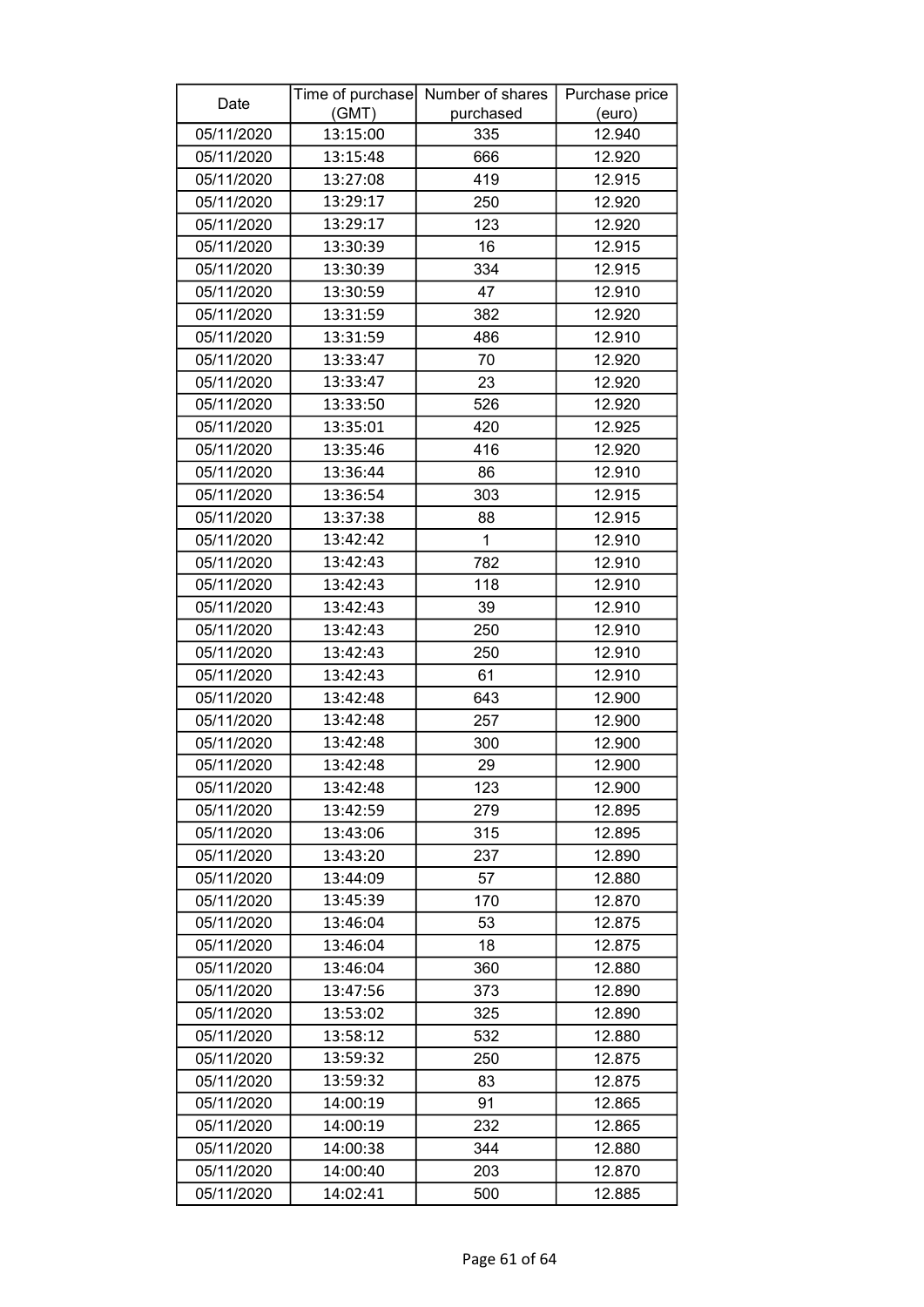| Date       |          | Time of purchase Number of shares | Purchase price |
|------------|----------|-----------------------------------|----------------|
|            | (GMT)    | purchased                         | (euro)         |
| 05/11/2020 | 14:02:41 | 122                               | 12.885         |
| 05/11/2020 | 14:03:32 | 365                               | 12.890         |
| 05/11/2020 | 14:06:36 | 482                               | 12.890         |
| 05/11/2020 | 14:11:49 | 41                                | 12.865         |
| 05/11/2020 | 14:11:49 | 24                                | 12.865         |
| 05/11/2020 | 14:12:15 | 52                                | 12.860         |
| 05/11/2020 | 14:12:18 | 219                               | 12.860         |
| 05/11/2020 | 14:12:24 | 342                               | 12.865         |
| 05/11/2020 | 14:18:13 | 422                               | 12.890         |
| 05/11/2020 | 14:20:04 | 900                               | 12.885         |
| 05/11/2020 | 14:20:04 | 163                               | 12.885         |
| 05/11/2020 | 14:21:53 | 223                               | 12.880         |
| 05/11/2020 | 14:21:53 | 100                               | 12.880         |
| 05/11/2020 | 14:23:25 | 480                               | 12.865         |
| 05/11/2020 | 14:24:05 | 216                               | 12.855         |
| 05/11/2020 | 14:25:20 | 147                               | 12.860         |
| 05/11/2020 | 14:25:24 | 500                               | 12.855         |
| 05/11/2020 | 14:25:24 | 16                                | 12.855         |
| 05/11/2020 | 14:25:29 | 165                               | 12.850         |
| 05/11/2020 | 14:27:53 | 416                               | 12.865         |
| 05/11/2020 | 14:29:45 | 406                               | 12.870         |
| 05/11/2020 | 14:30:09 | 117                               | 12.850         |
| 05/11/2020 | 14:30:09 | 361                               | 12.850         |
| 05/11/2020 | 14:30:48 | 24                                | 12.845         |
| 05/11/2020 | 14:30:48 | 89                                | 12.845         |
| 05/11/2020 | 14:31:00 | 316                               | 12.850         |
| 05/11/2020 | 14:34:20 | 345                               | 12.855         |
| 05/11/2020 | 14:36:48 | 329                               | 12.855         |
| 05/11/2020 | 14:40:02 | 584                               | 12.860         |
| 05/11/2020 | 14:41:44 | $\overline{7}$                    | 12.870         |
| 05/11/2020 | 14:41:44 | 448                               | 12.870         |
| 05/11/2020 | 14:42:24 | 570                               | 12.875         |
| 05/11/2020 | 14:42:45 | 317                               | 12.875         |
| 05/11/2020 | 14:42:45 | 36                                | 12.875         |
| 05/11/2020 | 14:43:44 | 378                               | 12.880         |
| 05/11/2020 | 14:45:09 | 349                               | 12.890         |
| 05/11/2020 | 14:46:59 | 485                               | 12.890         |
| 05/11/2020 | 14:47:55 | 500                               | 12.895         |
| 05/11/2020 | 14:47:55 | 39                                | 12.895         |
| 05/11/2020 | 14:49:55 | 452                               | 12.880         |
| 05/11/2020 | 14:53:34 | 439                               | 12.880         |
| 05/11/2020 | 14:53:34 | 83                                | 12.880         |
| 05/11/2020 | 14:54:24 | 900                               | 12.880         |
| 05/11/2020 | 14:54:24 | 393                               | 12.880         |
| 05/11/2020 | 14:55:01 | 373                               | 12.885         |
| 05/11/2020 | 14:55:37 | 735                               | 12.875         |
| 05/11/2020 | 14:57:38 | 333                               | 12.860         |
| 05/11/2020 | 14:59:22 | 132                               | 12.845         |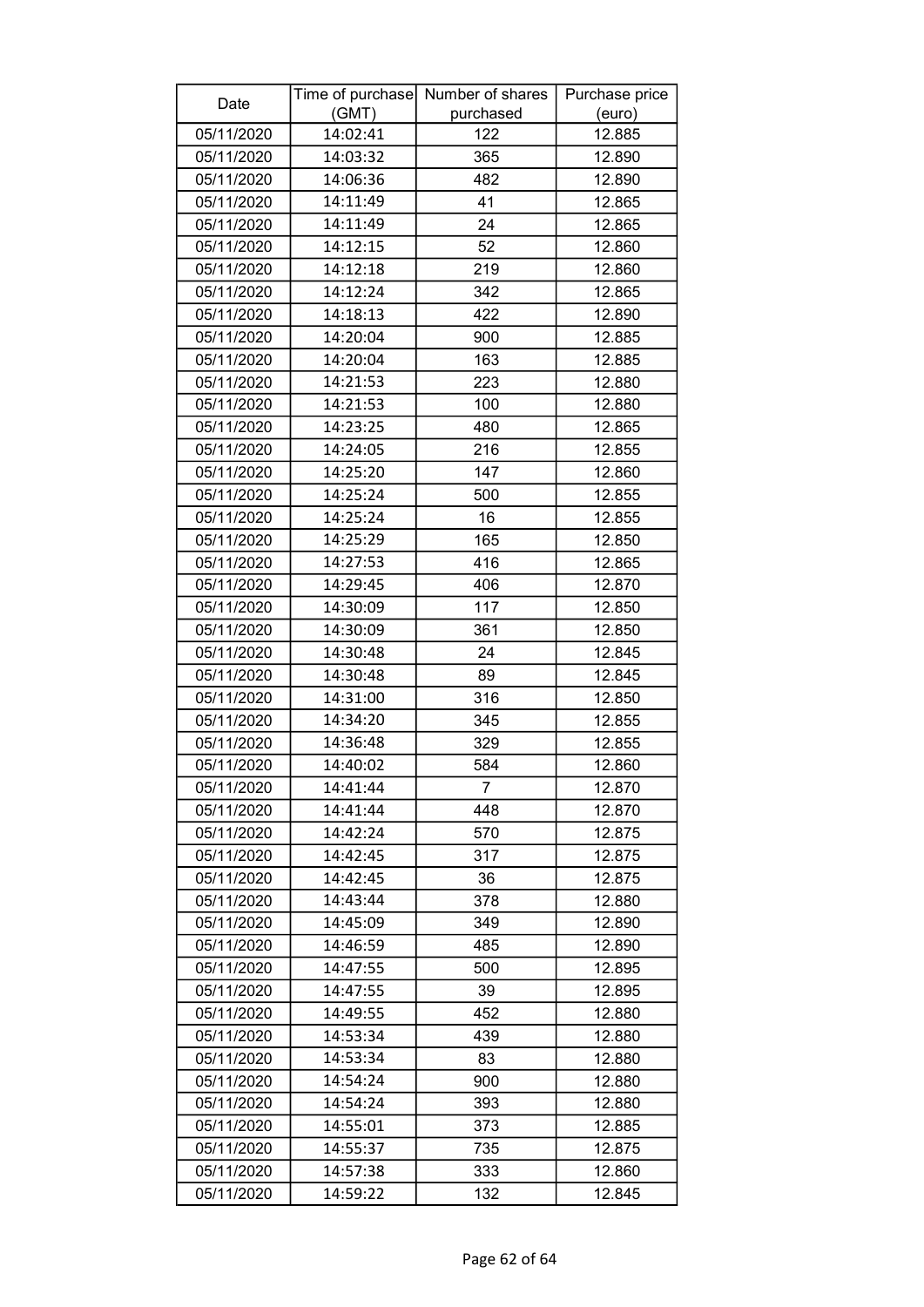| (GMT)<br>(euro)<br>05/11/2020<br>14:59:43<br>12.850<br>500<br>05/11/2020<br>14:59:43<br>26<br>12.850<br>05/11/2020<br>12.860<br>15:00:01<br>255<br>15:00:01<br>05/11/2020<br>135<br>12.860<br>05/11/2020<br>15:03:19<br>50<br>12.875<br>317<br>05/11/2020<br>15:03:19<br>12.875<br>05/11/2020<br>15:05:48<br>325<br>12.870<br>05/11/2020<br>15:06:22<br>443<br>12.875<br>05/11/2020<br>15:09:42<br>649<br>12.850<br>05/11/2020<br>15:10:11<br>600<br>12.855<br>15:10:11<br>05/11/2020<br>208<br>12.855<br>15:10:42<br>05/11/2020<br>706<br>12.850<br>05/11/2020<br>15:12:12<br>494<br>12.850<br>05/11/2020<br>15:13:54<br>363<br>12.860<br>15:14:22<br>05/11/2020<br>351<br>12.850<br>12.845<br>05/11/2020<br>15:14:50<br>596<br>05/11/2020<br>15:15:47<br>238<br>12.840<br>05/11/2020<br>15:15:47<br>369<br>12.840<br>15:17:02<br>231<br>12.845<br>05/11/2020<br>05/11/2020<br>15:17:02<br>92<br>12.845<br>160<br>05/11/2020<br>15:18:12<br>12.835<br>05/11/2020<br>15:18:12<br>7<br>12.835<br>15:20:34<br>05/11/2020<br>392<br>12.850<br>05/11/2020<br>15:22:43<br>359<br>12.865<br>324<br>05/11/2020<br>15:23:48<br>12.860<br>15:25:58<br>05/11/2020<br>168<br>12.850<br>05/11/2020<br>15:25:58<br>240<br>12.850<br>05/11/2020<br>15:28:51<br>422<br>12.850<br>05/11/2020<br>330<br>15:28:51<br>12.850<br>15:30:26<br>05/11/2020<br>381<br>12.850<br>05/11/2020<br>500<br>12.840<br>15:32:25<br>23<br>05/11/2020<br>15:32:25<br>12.840<br>353<br>05/11/2020<br>15:34:33<br>12.855<br>05/11/2020<br>15:36:14<br>12.860<br>404<br>05/11/2020<br>15:36:54<br>352<br>12.840<br>05/11/2020<br>340<br>15:36:54<br>12.840<br>05/11/2020<br>15:37:38<br>306<br>12.845<br>05/11/2020<br>15:37:38<br>27<br>12.845<br>05/11/2020<br>15:43:07<br>329<br>12.840<br>05/11/2020<br>12.840<br>15:46:11<br>372<br>348<br>05/11/2020<br>15:47:28<br>12.850<br>15:51:32<br>12.845<br>05/11/2020<br>409<br>05/11/2020<br>15:54:24<br>379<br>12.850<br>116<br>05/11/2020<br>15:56:44<br>12.845<br>05/11/2020<br>15:56:44<br>225<br>12.845<br>05/11/2020<br>15:57:22<br>839<br>12.840<br>53<br>05/11/2020<br>15:57:22<br>12.835<br>05/11/2020<br>15:58:56<br>81<br>12.835 | Date | Time of purchase Number of shares | Purchase price |
|--------------------------------------------------------------------------------------------------------------------------------------------------------------------------------------------------------------------------------------------------------------------------------------------------------------------------------------------------------------------------------------------------------------------------------------------------------------------------------------------------------------------------------------------------------------------------------------------------------------------------------------------------------------------------------------------------------------------------------------------------------------------------------------------------------------------------------------------------------------------------------------------------------------------------------------------------------------------------------------------------------------------------------------------------------------------------------------------------------------------------------------------------------------------------------------------------------------------------------------------------------------------------------------------------------------------------------------------------------------------------------------------------------------------------------------------------------------------------------------------------------------------------------------------------------------------------------------------------------------------------------------------------------------------------------------------------------------------------------------------------------------------------------------------------------------------------------------------------------------------------------------------------------------------------------------------------------------------------------------------------------------------------------------------------------------------------------------------------------------------------------------------------------|------|-----------------------------------|----------------|
|                                                                                                                                                                                                                                                                                                                                                                                                                                                                                                                                                                                                                                                                                                                                                                                                                                                                                                                                                                                                                                                                                                                                                                                                                                                                                                                                                                                                                                                                                                                                                                                                                                                                                                                                                                                                                                                                                                                                                                                                                                                                                                                                                        |      | purchased                         |                |
|                                                                                                                                                                                                                                                                                                                                                                                                                                                                                                                                                                                                                                                                                                                                                                                                                                                                                                                                                                                                                                                                                                                                                                                                                                                                                                                                                                                                                                                                                                                                                                                                                                                                                                                                                                                                                                                                                                                                                                                                                                                                                                                                                        |      |                                   |                |
|                                                                                                                                                                                                                                                                                                                                                                                                                                                                                                                                                                                                                                                                                                                                                                                                                                                                                                                                                                                                                                                                                                                                                                                                                                                                                                                                                                                                                                                                                                                                                                                                                                                                                                                                                                                                                                                                                                                                                                                                                                                                                                                                                        |      |                                   |                |
|                                                                                                                                                                                                                                                                                                                                                                                                                                                                                                                                                                                                                                                                                                                                                                                                                                                                                                                                                                                                                                                                                                                                                                                                                                                                                                                                                                                                                                                                                                                                                                                                                                                                                                                                                                                                                                                                                                                                                                                                                                                                                                                                                        |      |                                   |                |
|                                                                                                                                                                                                                                                                                                                                                                                                                                                                                                                                                                                                                                                                                                                                                                                                                                                                                                                                                                                                                                                                                                                                                                                                                                                                                                                                                                                                                                                                                                                                                                                                                                                                                                                                                                                                                                                                                                                                                                                                                                                                                                                                                        |      |                                   |                |
|                                                                                                                                                                                                                                                                                                                                                                                                                                                                                                                                                                                                                                                                                                                                                                                                                                                                                                                                                                                                                                                                                                                                                                                                                                                                                                                                                                                                                                                                                                                                                                                                                                                                                                                                                                                                                                                                                                                                                                                                                                                                                                                                                        |      |                                   |                |
|                                                                                                                                                                                                                                                                                                                                                                                                                                                                                                                                                                                                                                                                                                                                                                                                                                                                                                                                                                                                                                                                                                                                                                                                                                                                                                                                                                                                                                                                                                                                                                                                                                                                                                                                                                                                                                                                                                                                                                                                                                                                                                                                                        |      |                                   |                |
|                                                                                                                                                                                                                                                                                                                                                                                                                                                                                                                                                                                                                                                                                                                                                                                                                                                                                                                                                                                                                                                                                                                                                                                                                                                                                                                                                                                                                                                                                                                                                                                                                                                                                                                                                                                                                                                                                                                                                                                                                                                                                                                                                        |      |                                   |                |
|                                                                                                                                                                                                                                                                                                                                                                                                                                                                                                                                                                                                                                                                                                                                                                                                                                                                                                                                                                                                                                                                                                                                                                                                                                                                                                                                                                                                                                                                                                                                                                                                                                                                                                                                                                                                                                                                                                                                                                                                                                                                                                                                                        |      |                                   |                |
|                                                                                                                                                                                                                                                                                                                                                                                                                                                                                                                                                                                                                                                                                                                                                                                                                                                                                                                                                                                                                                                                                                                                                                                                                                                                                                                                                                                                                                                                                                                                                                                                                                                                                                                                                                                                                                                                                                                                                                                                                                                                                                                                                        |      |                                   |                |
|                                                                                                                                                                                                                                                                                                                                                                                                                                                                                                                                                                                                                                                                                                                                                                                                                                                                                                                                                                                                                                                                                                                                                                                                                                                                                                                                                                                                                                                                                                                                                                                                                                                                                                                                                                                                                                                                                                                                                                                                                                                                                                                                                        |      |                                   |                |
|                                                                                                                                                                                                                                                                                                                                                                                                                                                                                                                                                                                                                                                                                                                                                                                                                                                                                                                                                                                                                                                                                                                                                                                                                                                                                                                                                                                                                                                                                                                                                                                                                                                                                                                                                                                                                                                                                                                                                                                                                                                                                                                                                        |      |                                   |                |
|                                                                                                                                                                                                                                                                                                                                                                                                                                                                                                                                                                                                                                                                                                                                                                                                                                                                                                                                                                                                                                                                                                                                                                                                                                                                                                                                                                                                                                                                                                                                                                                                                                                                                                                                                                                                                                                                                                                                                                                                                                                                                                                                                        |      |                                   |                |
|                                                                                                                                                                                                                                                                                                                                                                                                                                                                                                                                                                                                                                                                                                                                                                                                                                                                                                                                                                                                                                                                                                                                                                                                                                                                                                                                                                                                                                                                                                                                                                                                                                                                                                                                                                                                                                                                                                                                                                                                                                                                                                                                                        |      |                                   |                |
|                                                                                                                                                                                                                                                                                                                                                                                                                                                                                                                                                                                                                                                                                                                                                                                                                                                                                                                                                                                                                                                                                                                                                                                                                                                                                                                                                                                                                                                                                                                                                                                                                                                                                                                                                                                                                                                                                                                                                                                                                                                                                                                                                        |      |                                   |                |
|                                                                                                                                                                                                                                                                                                                                                                                                                                                                                                                                                                                                                                                                                                                                                                                                                                                                                                                                                                                                                                                                                                                                                                                                                                                                                                                                                                                                                                                                                                                                                                                                                                                                                                                                                                                                                                                                                                                                                                                                                                                                                                                                                        |      |                                   |                |
|                                                                                                                                                                                                                                                                                                                                                                                                                                                                                                                                                                                                                                                                                                                                                                                                                                                                                                                                                                                                                                                                                                                                                                                                                                                                                                                                                                                                                                                                                                                                                                                                                                                                                                                                                                                                                                                                                                                                                                                                                                                                                                                                                        |      |                                   |                |
|                                                                                                                                                                                                                                                                                                                                                                                                                                                                                                                                                                                                                                                                                                                                                                                                                                                                                                                                                                                                                                                                                                                                                                                                                                                                                                                                                                                                                                                                                                                                                                                                                                                                                                                                                                                                                                                                                                                                                                                                                                                                                                                                                        |      |                                   |                |
|                                                                                                                                                                                                                                                                                                                                                                                                                                                                                                                                                                                                                                                                                                                                                                                                                                                                                                                                                                                                                                                                                                                                                                                                                                                                                                                                                                                                                                                                                                                                                                                                                                                                                                                                                                                                                                                                                                                                                                                                                                                                                                                                                        |      |                                   |                |
|                                                                                                                                                                                                                                                                                                                                                                                                                                                                                                                                                                                                                                                                                                                                                                                                                                                                                                                                                                                                                                                                                                                                                                                                                                                                                                                                                                                                                                                                                                                                                                                                                                                                                                                                                                                                                                                                                                                                                                                                                                                                                                                                                        |      |                                   |                |
|                                                                                                                                                                                                                                                                                                                                                                                                                                                                                                                                                                                                                                                                                                                                                                                                                                                                                                                                                                                                                                                                                                                                                                                                                                                                                                                                                                                                                                                                                                                                                                                                                                                                                                                                                                                                                                                                                                                                                                                                                                                                                                                                                        |      |                                   |                |
|                                                                                                                                                                                                                                                                                                                                                                                                                                                                                                                                                                                                                                                                                                                                                                                                                                                                                                                                                                                                                                                                                                                                                                                                                                                                                                                                                                                                                                                                                                                                                                                                                                                                                                                                                                                                                                                                                                                                                                                                                                                                                                                                                        |      |                                   |                |
|                                                                                                                                                                                                                                                                                                                                                                                                                                                                                                                                                                                                                                                                                                                                                                                                                                                                                                                                                                                                                                                                                                                                                                                                                                                                                                                                                                                                                                                                                                                                                                                                                                                                                                                                                                                                                                                                                                                                                                                                                                                                                                                                                        |      |                                   |                |
|                                                                                                                                                                                                                                                                                                                                                                                                                                                                                                                                                                                                                                                                                                                                                                                                                                                                                                                                                                                                                                                                                                                                                                                                                                                                                                                                                                                                                                                                                                                                                                                                                                                                                                                                                                                                                                                                                                                                                                                                                                                                                                                                                        |      |                                   |                |
|                                                                                                                                                                                                                                                                                                                                                                                                                                                                                                                                                                                                                                                                                                                                                                                                                                                                                                                                                                                                                                                                                                                                                                                                                                                                                                                                                                                                                                                                                                                                                                                                                                                                                                                                                                                                                                                                                                                                                                                                                                                                                                                                                        |      |                                   |                |
|                                                                                                                                                                                                                                                                                                                                                                                                                                                                                                                                                                                                                                                                                                                                                                                                                                                                                                                                                                                                                                                                                                                                                                                                                                                                                                                                                                                                                                                                                                                                                                                                                                                                                                                                                                                                                                                                                                                                                                                                                                                                                                                                                        |      |                                   |                |
|                                                                                                                                                                                                                                                                                                                                                                                                                                                                                                                                                                                                                                                                                                                                                                                                                                                                                                                                                                                                                                                                                                                                                                                                                                                                                                                                                                                                                                                                                                                                                                                                                                                                                                                                                                                                                                                                                                                                                                                                                                                                                                                                                        |      |                                   |                |
|                                                                                                                                                                                                                                                                                                                                                                                                                                                                                                                                                                                                                                                                                                                                                                                                                                                                                                                                                                                                                                                                                                                                                                                                                                                                                                                                                                                                                                                                                                                                                                                                                                                                                                                                                                                                                                                                                                                                                                                                                                                                                                                                                        |      |                                   |                |
|                                                                                                                                                                                                                                                                                                                                                                                                                                                                                                                                                                                                                                                                                                                                                                                                                                                                                                                                                                                                                                                                                                                                                                                                                                                                                                                                                                                                                                                                                                                                                                                                                                                                                                                                                                                                                                                                                                                                                                                                                                                                                                                                                        |      |                                   |                |
|                                                                                                                                                                                                                                                                                                                                                                                                                                                                                                                                                                                                                                                                                                                                                                                                                                                                                                                                                                                                                                                                                                                                                                                                                                                                                                                                                                                                                                                                                                                                                                                                                                                                                                                                                                                                                                                                                                                                                                                                                                                                                                                                                        |      |                                   |                |
|                                                                                                                                                                                                                                                                                                                                                                                                                                                                                                                                                                                                                                                                                                                                                                                                                                                                                                                                                                                                                                                                                                                                                                                                                                                                                                                                                                                                                                                                                                                                                                                                                                                                                                                                                                                                                                                                                                                                                                                                                                                                                                                                                        |      |                                   |                |
|                                                                                                                                                                                                                                                                                                                                                                                                                                                                                                                                                                                                                                                                                                                                                                                                                                                                                                                                                                                                                                                                                                                                                                                                                                                                                                                                                                                                                                                                                                                                                                                                                                                                                                                                                                                                                                                                                                                                                                                                                                                                                                                                                        |      |                                   |                |
|                                                                                                                                                                                                                                                                                                                                                                                                                                                                                                                                                                                                                                                                                                                                                                                                                                                                                                                                                                                                                                                                                                                                                                                                                                                                                                                                                                                                                                                                                                                                                                                                                                                                                                                                                                                                                                                                                                                                                                                                                                                                                                                                                        |      |                                   |                |
|                                                                                                                                                                                                                                                                                                                                                                                                                                                                                                                                                                                                                                                                                                                                                                                                                                                                                                                                                                                                                                                                                                                                                                                                                                                                                                                                                                                                                                                                                                                                                                                                                                                                                                                                                                                                                                                                                                                                                                                                                                                                                                                                                        |      |                                   |                |
|                                                                                                                                                                                                                                                                                                                                                                                                                                                                                                                                                                                                                                                                                                                                                                                                                                                                                                                                                                                                                                                                                                                                                                                                                                                                                                                                                                                                                                                                                                                                                                                                                                                                                                                                                                                                                                                                                                                                                                                                                                                                                                                                                        |      |                                   |                |
|                                                                                                                                                                                                                                                                                                                                                                                                                                                                                                                                                                                                                                                                                                                                                                                                                                                                                                                                                                                                                                                                                                                                                                                                                                                                                                                                                                                                                                                                                                                                                                                                                                                                                                                                                                                                                                                                                                                                                                                                                                                                                                                                                        |      |                                   |                |
|                                                                                                                                                                                                                                                                                                                                                                                                                                                                                                                                                                                                                                                                                                                                                                                                                                                                                                                                                                                                                                                                                                                                                                                                                                                                                                                                                                                                                                                                                                                                                                                                                                                                                                                                                                                                                                                                                                                                                                                                                                                                                                                                                        |      |                                   |                |
|                                                                                                                                                                                                                                                                                                                                                                                                                                                                                                                                                                                                                                                                                                                                                                                                                                                                                                                                                                                                                                                                                                                                                                                                                                                                                                                                                                                                                                                                                                                                                                                                                                                                                                                                                                                                                                                                                                                                                                                                                                                                                                                                                        |      |                                   |                |
|                                                                                                                                                                                                                                                                                                                                                                                                                                                                                                                                                                                                                                                                                                                                                                                                                                                                                                                                                                                                                                                                                                                                                                                                                                                                                                                                                                                                                                                                                                                                                                                                                                                                                                                                                                                                                                                                                                                                                                                                                                                                                                                                                        |      |                                   |                |
|                                                                                                                                                                                                                                                                                                                                                                                                                                                                                                                                                                                                                                                                                                                                                                                                                                                                                                                                                                                                                                                                                                                                                                                                                                                                                                                                                                                                                                                                                                                                                                                                                                                                                                                                                                                                                                                                                                                                                                                                                                                                                                                                                        |      |                                   |                |
|                                                                                                                                                                                                                                                                                                                                                                                                                                                                                                                                                                                                                                                                                                                                                                                                                                                                                                                                                                                                                                                                                                                                                                                                                                                                                                                                                                                                                                                                                                                                                                                                                                                                                                                                                                                                                                                                                                                                                                                                                                                                                                                                                        |      |                                   |                |
|                                                                                                                                                                                                                                                                                                                                                                                                                                                                                                                                                                                                                                                                                                                                                                                                                                                                                                                                                                                                                                                                                                                                                                                                                                                                                                                                                                                                                                                                                                                                                                                                                                                                                                                                                                                                                                                                                                                                                                                                                                                                                                                                                        |      |                                   |                |
|                                                                                                                                                                                                                                                                                                                                                                                                                                                                                                                                                                                                                                                                                                                                                                                                                                                                                                                                                                                                                                                                                                                                                                                                                                                                                                                                                                                                                                                                                                                                                                                                                                                                                                                                                                                                                                                                                                                                                                                                                                                                                                                                                        |      |                                   |                |
|                                                                                                                                                                                                                                                                                                                                                                                                                                                                                                                                                                                                                                                                                                                                                                                                                                                                                                                                                                                                                                                                                                                                                                                                                                                                                                                                                                                                                                                                                                                                                                                                                                                                                                                                                                                                                                                                                                                                                                                                                                                                                                                                                        |      |                                   |                |
|                                                                                                                                                                                                                                                                                                                                                                                                                                                                                                                                                                                                                                                                                                                                                                                                                                                                                                                                                                                                                                                                                                                                                                                                                                                                                                                                                                                                                                                                                                                                                                                                                                                                                                                                                                                                                                                                                                                                                                                                                                                                                                                                                        |      |                                   |                |
|                                                                                                                                                                                                                                                                                                                                                                                                                                                                                                                                                                                                                                                                                                                                                                                                                                                                                                                                                                                                                                                                                                                                                                                                                                                                                                                                                                                                                                                                                                                                                                                                                                                                                                                                                                                                                                                                                                                                                                                                                                                                                                                                                        |      |                                   |                |
|                                                                                                                                                                                                                                                                                                                                                                                                                                                                                                                                                                                                                                                                                                                                                                                                                                                                                                                                                                                                                                                                                                                                                                                                                                                                                                                                                                                                                                                                                                                                                                                                                                                                                                                                                                                                                                                                                                                                                                                                                                                                                                                                                        |      |                                   |                |
|                                                                                                                                                                                                                                                                                                                                                                                                                                                                                                                                                                                                                                                                                                                                                                                                                                                                                                                                                                                                                                                                                                                                                                                                                                                                                                                                                                                                                                                                                                                                                                                                                                                                                                                                                                                                                                                                                                                                                                                                                                                                                                                                                        |      |                                   |                |
|                                                                                                                                                                                                                                                                                                                                                                                                                                                                                                                                                                                                                                                                                                                                                                                                                                                                                                                                                                                                                                                                                                                                                                                                                                                                                                                                                                                                                                                                                                                                                                                                                                                                                                                                                                                                                                                                                                                                                                                                                                                                                                                                                        |      |                                   |                |